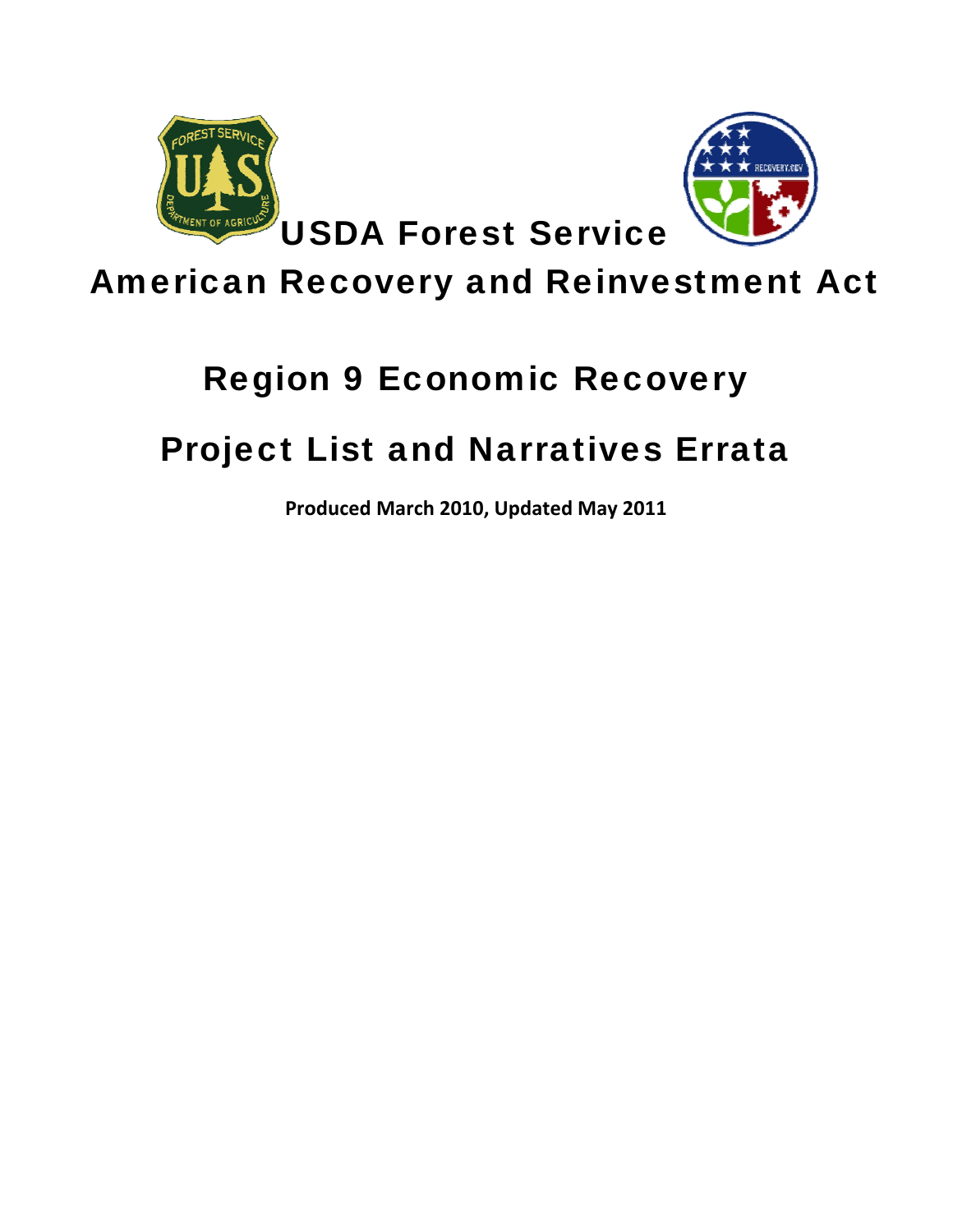# **Contents**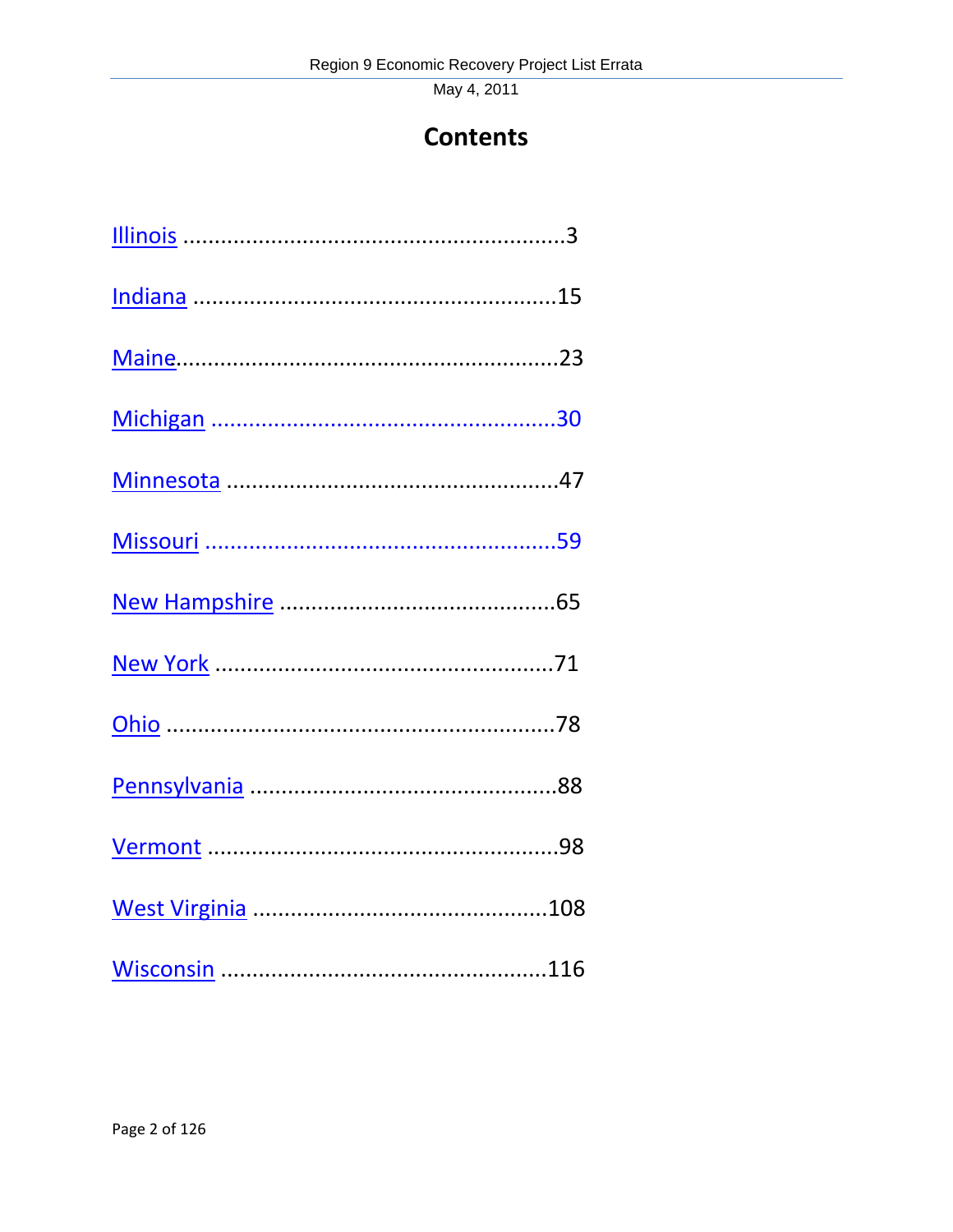# **Illinois**

# <span id="page-2-0"></span>**Region-wide Hazardous Fuel Reduction Projects/Readiness Less than 120 Days Date of Announcement:** May 5, 2009

**Estimated Funding:** \$ 4,000,000 for Wildland Fire Management

**States:** Illinois, Indiana, Michigan, Minnesota, Ohio

**Counties:** Illinois: Will. Indiana: Brown, Crawford, Jackson, Martin, Monroe, Orange and Perry. Michigan: Alger, Chippewa, Delta, Gogebic, Ontonagon and Schoolcraft. Minnesota: Beltrami, Cass, Cook, Itasca, Lake and Saint Louis. Ohio: Athens, Hocking, Lawrence, Perry and Washington.

This project creates or sustains jobs in economically hard-hit areas throughout the Midwestern U.S. It also increases public safety, maintains and restores forests for public use; restores and/or improves habitat for wildlife species; helps stem the spread of non-native invasive species; creates and/or sustains forest products industry jobs; and supports biomass markets. In the economically depressed State of Michigan, jobs will be created and skills learned with the creation and training of local wildland firefighting crews. It will allow for the deployment of a weather station in the State of Ohio to assist in the monitoring of wildland fire conditions, as well as help communities develop community protection plans. Cooperating local and state agencies will be engaged to provide similar opportunities in Illinois, Indiana, and Minnesota.

**Hazardous Fuel Reduction Projects/Readiness Greater than 120 Days Date of Announcement:** May 5, 2009

**Estimated Funding:** \$ 5,500,000 for Wildland Fire Management

**Partners:** The Nature Conservancy (MN), Hocking College (OH)

**States:** Illinois, Michigan, Minnesota, Ohio, Vermont and Wisconsin

**Counties:** Illinois: Hardin, Jackson, Johnson, Pope and Will. Michigan: Lake, Newaygo and Oscoda. Minnesota: Cook, Lake and Saint Louis. Ohio: Gallia and Lawrence. Vermont: Addison, Bennington, Rutland, Windsor and Windham. Wisconsin: Bayfield, Forest, Florence, Oconto, Price and Vilas.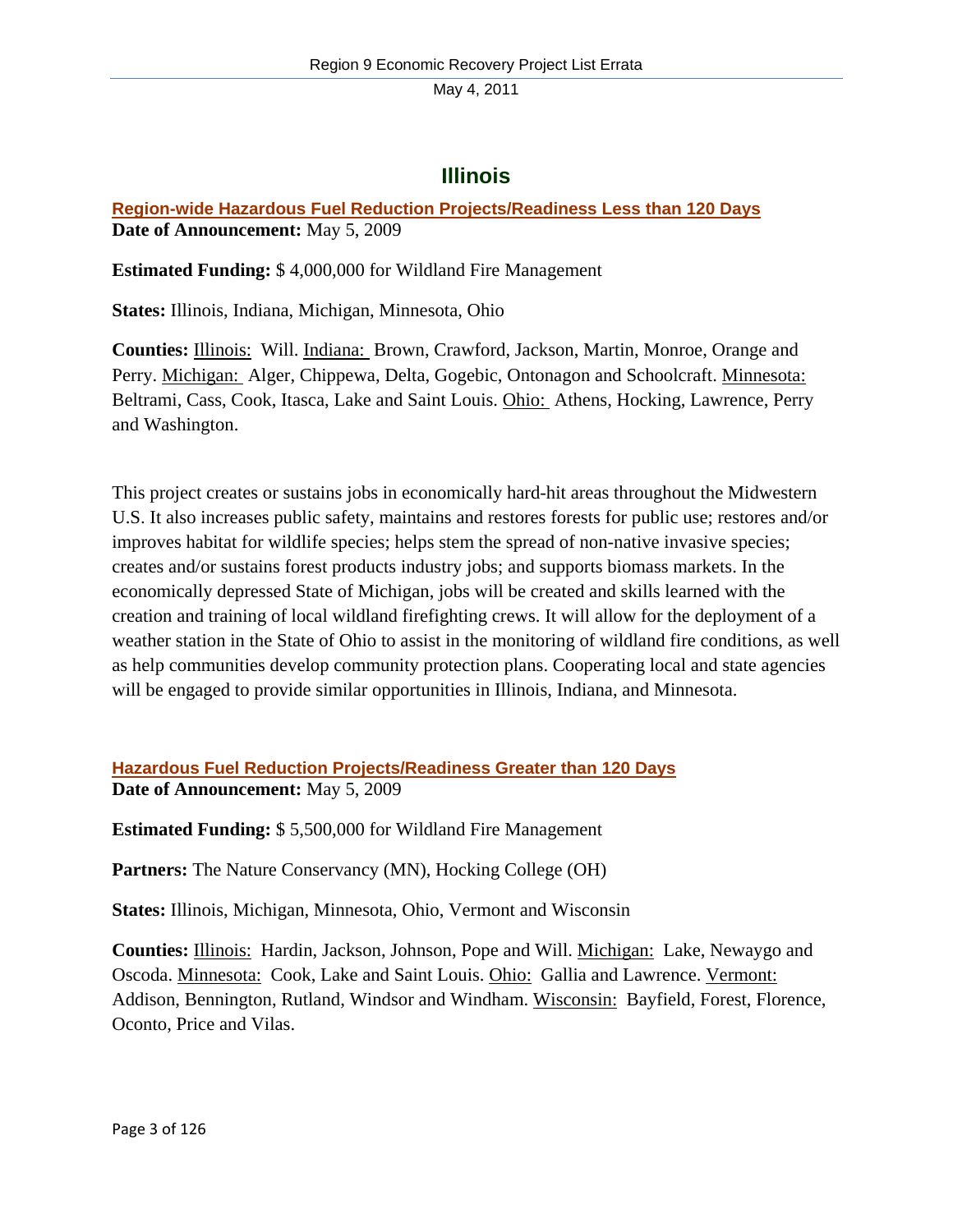This project creates or sustains jobs in economically hard-hit areas throughout the Midwest and Northeastern U.S. It also increases public safety; maintains and restores forests for public use; restores and/or improves habitat for rare and sensitive species; sustains forest products industry jobs; and supports biomass markets. Using contracts, agreements, and partnerships, and also employing temporary crews for up to three years, the project uses a variety of methods to prioritize needs, prepare plans, and implement treatments of fuels that pose a fire hazard. On the Superior National Forest in Minnesota, The Nature Conservancy will partner with the Forest Service to package hazardous fuel treatments into projects that will employ local businesses. Another exciting project on the Superior NF involves cooperation with the State of Minnesota and the Forest Service's Northern Research Station to study the relationship between forests and global climate change. In Michigan, where unemployment rates are among the highest in the nation, jobs will be created in surveying property boundaries, marking survey corners, and performing additional tasks needed to prepare the land for treatments that will decrease wildfire risks by removing trees from crowded forests. In Ohio, the work will help restore uncommon open land habitats such as barrens and oak savannas. Similar work and opportunities will be provided in Wisconsin, Illinois, and Vermont.

# **Jobs to Improve Fish Passage and Restore Bridges in Wisconsin and Illinois – Phase 1 Date of Announcement:** June 2, 2009

**Estimated Funding:** \$ 1,000,000 for Capital Improvement and Maintenance

**Partners:** Nature Conservancy, Will County, Illinois; Florence County, Wisconsin

**Counties:** Illinois: Will. Wisconsin: Florence, Oconto and Sawyer

Improving bridge safety and road crossings, as well as improving fish passage are a high priority in both Wisconsin and Illinois. This project will create jobs and restore fish passage at six streams in Wisconsin and two in Illinois. The work will include improving safety at bridges and road crossings to meet standards; stabilizing stream banks; restoring stream channels and reducing sedimentation into streams. This work includes restoration of the historic Red Bridge over Armstrong Creek in the Chequamegon-Nicolet National Forest. Restoration and placement of this bridge will provide final stabilization for the stream banks and restore stream channels. This work will have long-standing benefits to the public through an improved transportation infrastructure and to fish and other aquatic species through improved stream passage.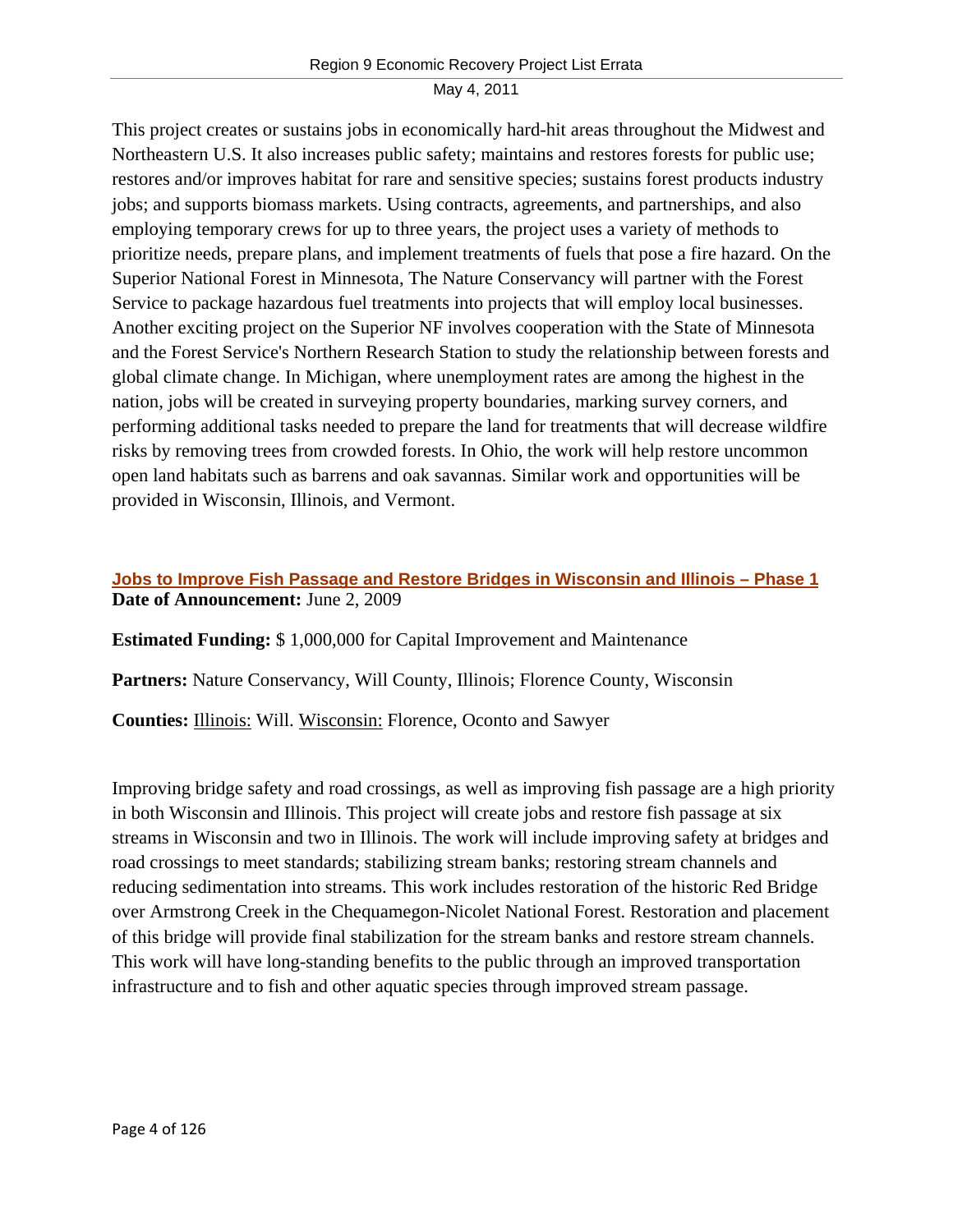# **Kaskaskia Experimental Forest Road Related Ecosystem Enhancements Date of Announcement:** June 2, 2009

**Estimated Funding:** \$ 200,000 for Capital Improvement and Maintenance

**Counties:** Hardin and Pope

**Reevaluation Date:** January 21, 2010

*This project was previously considered for ARRA funding, but will be accomplished using other funds.*

### **Kaskaskia Experimental Forest Road Maintenance and Improvements Date of Announcement:** June 2, 2009

**Estimated Funding:** \$ 200,000 for Capital Improvement and Maintenance

**Counties:** Hardin and Pope

The Kaskaskia Experimental Forest, located in southern Illinois provides a venue for studies of mixed-hardwood and oak-hickory sites and the long-term impacts of commercial-type forest management practices under uneven-age silviculture. More than 30 research studies have been conducted within the Kaskaskia including a systematic comparison of harvesting and regeneration methods for central hardwood forests. Active studies include documenting longterm changes in an old-growth natural area and documenting forest regeneration in group openings of differing sizes. This experimental forest is a contributor to the Forest Service research program. Performing maintenance on the roads will improve access to research plots and improve worker safety. Work will address deferred maintenance, such as gravel, grading, brush and cut, and resurfacing on Forest Service roads.

**Forest Service Eastern Region – Region-wide Jobs, Deferred Maintenance Reduction and New Requirement Adherence and Motorized Use Signing for Forest Resource Protection Date of Announcement:** June 2, 2009

**Estimated Funding:** \$ 3,500,000 for Capital Improvement and Maintenance

**States:** Illinois, Indiana, Maine, Michigan, Minnesota, Missouri, New Hampshire, New York, Ohio, Pennsylvania, Vermont, West Virginia and Wisconsin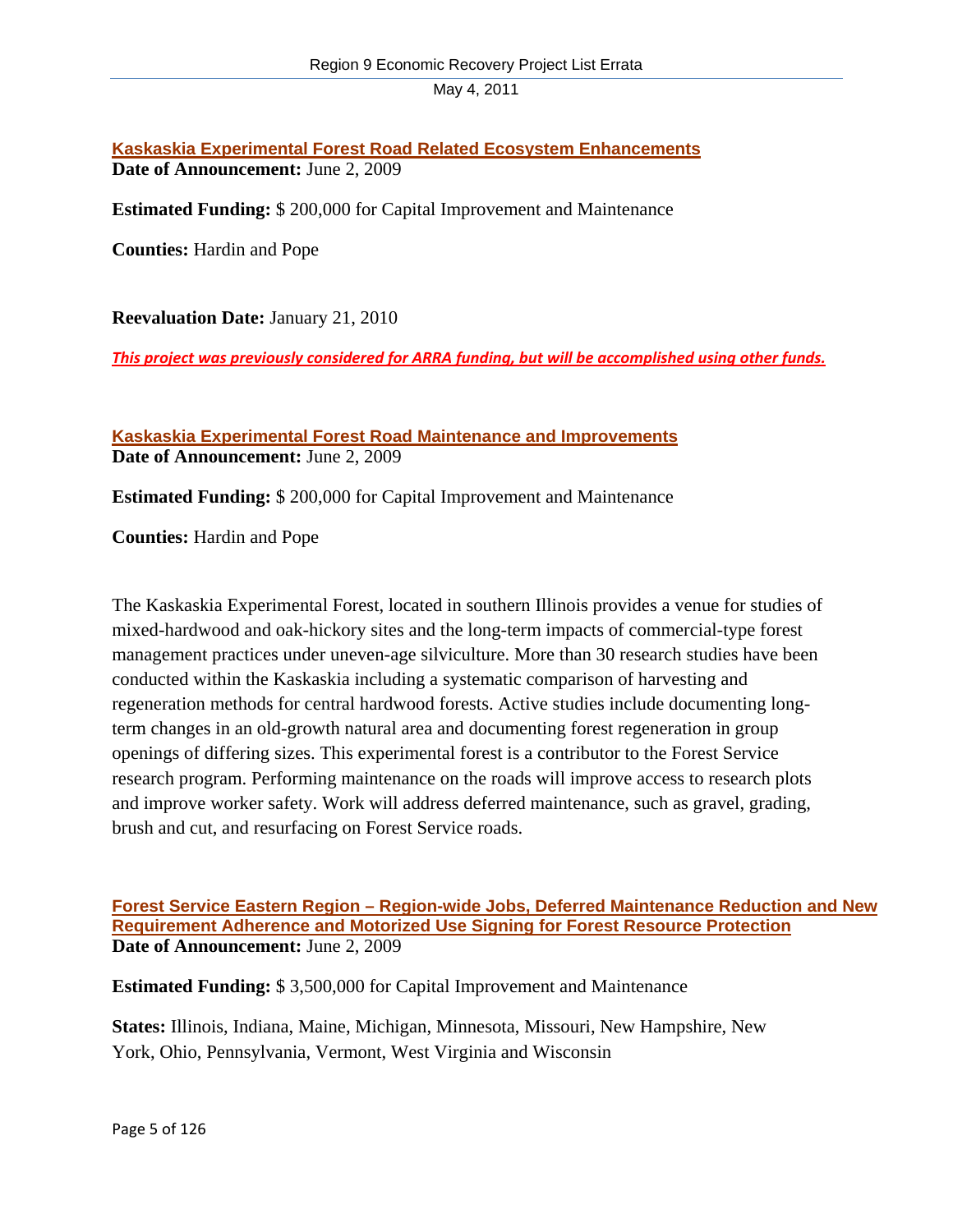**Counties:** Illinois: Williamson. Indiana: Jackson and Monroe. Maine: Oxford. Michigan: Delta, Grand Traverse, Marquette, Muskegon, Newaygo and Wexford. Minnesota: Beltrami, Itasca and Saint Louis. Missouri: Christian, Perry, Reynolds, Shannon and Stone. New Hampshire: Carroll, Coos and Grafton. New York: Schuyler and Seneca. Ohio: Lawrence and Washington. Pennsylvania: Elk, Forest and McKean. Vermont: Addison, Bennington, Rutland, Windham and Windsor. West Virginia: Barbour, Pocahontas, Randolph, Tucker and Webster. Wisconsin: Florence, Oconto, Oneida and Price

Safety: By Car or ATV -- This project takes a bite out of road maintenance needs and employs people to do much-needed forest road and trail signing work in 13 Eastern and Midwestern states. Contracts and agreements will provide private sector jobs in economically-depressed areas in and near 15 national forests. The project reduces a backlog of critical forest road maintenance to include: installing new standard retro-reflectivity signs informing people where they can legally ride off-road vehicles as well as locations their activities may be restricted -- in order to protect natural resources. These signs are necessary to implement Forest Service national Travel Management Rule and to meet new reflectivity signing requirements that increase user safety. Long-term benefits of the project include reducing a backlog of much-needed road maintenance work, and improving road safety for forest visitors and local residents.

#### **Forest Service Eastern Region – Region-wide Jobs, Critical Deferred Maintenance Reduction Projects – Phase 1 Date of Announcement:** June 2, 2009

**Estimated Funding:** \$ 5,880,000 for Capital Improvement and Maintenance

**Partners:** Beltrami County, Leach Lake Band of Ojibwe (MN)

**States:** Illinois, Indiana, Maine, Minnesota, Ohio, West Virginia and Wisconsin

**Counties:** Illinois: Alexander, Gallatin, Hardin, Jackson, Johnson, Massac, Pope, Saline, Union, Will and Williamson. Indiana: Jackson and Monroe. Maine: Oxford. Minnesota: Beltrami and Saint Louis. Ohio: Lawrence and Washington. West Virginia: Barbour, Pocahontas, Randolph, Tucker and Webster. Wisconsin: Florence

Safer Roads, Cleaner Water -- This project to maintain forest roads creates private sector positions in multiple economically depressed counties in seven eastern and midwestern states. The work includes maintaining a large number of forest roads by removing encroaching brush; adding gravel to surfaces on some roads and repaving others; replacing old, rusted-out culverts; and grading roadways. This wide-ranging project will result in achieving many significant natural resource goals, including providing improved water quality through reduction of

Page 6 of 126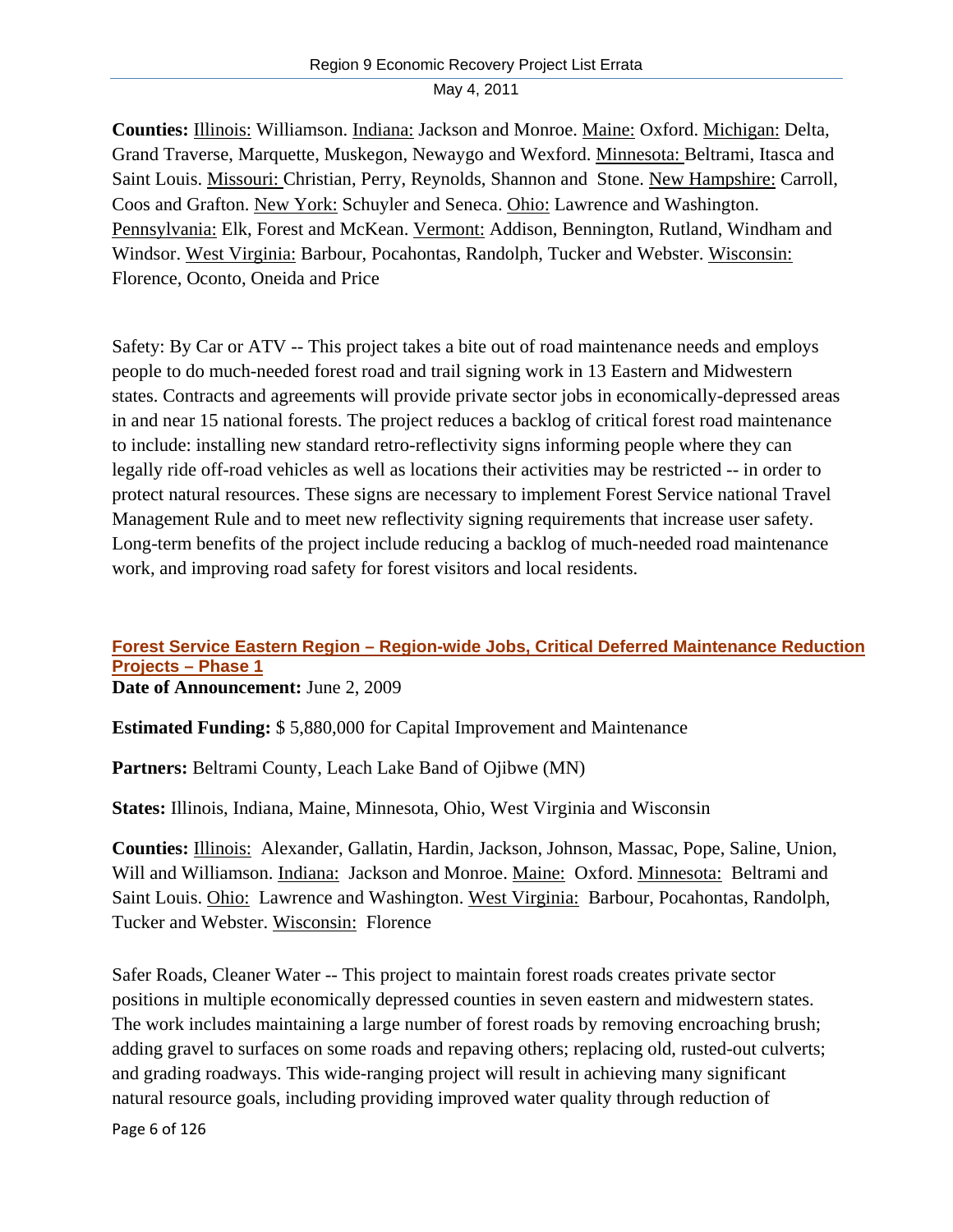sediment; reducing critical deferred maintenance work; and improving safety for road users. The Forest Service has existing road maintenance partnerships with counties when their roads intertwine with forest roads, and both county and forest roads are often used for traveling to work, transporting children to school, providing emergency services, and deliveries, so the project offers noteworthy long-term benefits to local communities.

# **Phase 1 - Shawnee Designated Trail Improvements**

**Date of Announcement**: July 21, 2009

**Estimated Funding**: \$ 400,000 for Capital Improvement and Maintenance

**County**: Pope

The Forest Service maintains trails to ensure resource protection and visitor safety. Trails are one way the American public accesses the national forests and grasslands. This project involves trail reconstruction work to eliminate \$250,000 of deferred maintenance on existing and newly designated non-motorized trails. Some are in federally designated wilderness areas on the Shawnee National Forest in southern Illinois. Tasks include trail maintenance, reconstructing trails, and replacing trail bridges to improve watershed health through reduction of erosion and sedimentation. The Shawnee National Forest's trails program has been the subject of many project appeals and lawsuits over the past decade, due to conflicts between equestrian groups and other trail users. This work will accelerate some of the deferred maintenance backlog associated with these trails, help to reduce user conflicts, and provide a safer trail environment.

# **Region-wide Water/Waste-Water Recreation Facility Deferred Maintenance Date of Announcement**: July 21, 2009

**Estimated Funding**: \$ 3,398,000 for Capital Improvement and Maintenance

**States**: Illinois, Indiana, Maine, Michigan, Minnesota, Missouri, New Hampshire, New York, Ohio, Pennsylvania, Vermont, West Virginia and Wisconsin

**Counties:** Illinois: Alexander, Gallatin, Hardin, Jackson, Johnson, Massac, Pope, Saline, Union, Will and Williamson. Indiana: Brown, Crawford, Dubois, Jackson, Lawrence, Martin, Monroe, Orange and Perry. Maine: Oxford. Michigan: Alcona, Alger, Baraga, Charlevoix, Cheboygan, Chippewa, Crawford, Delta, Gogebic, Houghton, Iosco, Iron, Lake, Mackinac, Manistee, Marquette, Mason, Mecosta, Montcalm, Muskegon, Newaygo, Oceana, Ogemaw, Ontonagon, Oscoda, Schoolcraft and Wexford. Minnesota: Beltrami, Cass, Cook, Itasca, Lake and Saint Louis. Missouri: Barry, Bollinger, Boone, Butler, Callaway, Carter, Christian, Crawford, Dent,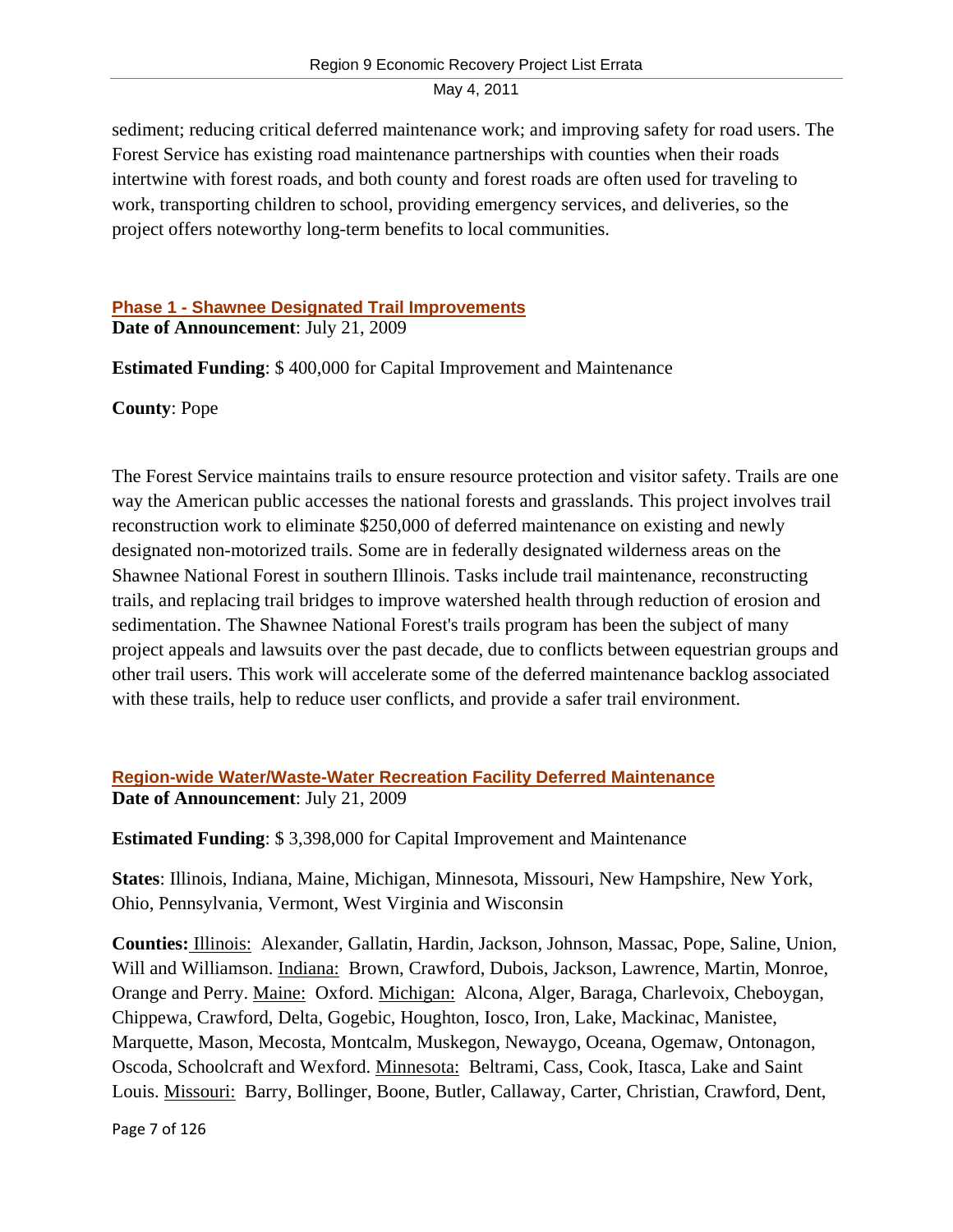Douglas, Howell, Iron, Laclede, Madison, Oregon, Ozark, Perry, Phelps, Pulaski, Reynolds, Ripley, St. Francois, Ste. Genevieve, Shannon, Stone, Taney, Washington, Wayne and Wright. New Hampshire: Carroll, Coos and Grafton. New York: Schuyler and Seneca. Ohio: Athens, Gallia, Hocking, Jackson, Lawrence, Monroe, Morgan, Noble, Perry, Scioto, Vinton and Washington. Pennsylvania: Elk, Forest, McKean and Warren. Vermont: Addison, Bennington, Granby, Granville, Londonderry, Rutland, Warren, Washington, Windsor and Windham. West Virginia: Barbour, Grant, Greenbrier, Nicholas, Pendleton, Pocahontas, Preston, Randolph, Tucker and Webster. Wisconsin: Ashland, Bayfield, Forest, Florence, Langlade, Oconto, Oneida, Price, Sawyer, Taylor and Vilas.

This project will have long-term benefits to public health and safety, improve water quality, and enhance visitor recreational experiences in 13 Midwestern, Eastern, and Mid-Atlantic States. Employment will be created through contracts with local businesses for the rehabilitation of potable water systems and sewage treatment systems at seven recreation sites. Sanitary and condition surveys will be conducted as well as the updating of operational and maintenance plans on 14 national forests and a national tallgrass prairie. This project was partially funded with money released in April 2009. The project will include: replacement of sewage lift pumps; renovation of the sewage treatment lagoon; maintenance of percolation and irrigation systems; and replacement of potable water distribution lines. Repairs to water and waste-water facilities will reduce leakage, points of potential contamination, and energy consumption. Additionally, the project includes installation of solar well pump houses at three recreation sites on three forests and the removal of abandoned wells on national forests throughout the Eastern and Midwestern U.S. Once completed, the project will eliminate approximately \$1.7 million of backlogged recreation facility maintenance needs.

#### **Region-wide Historic Facilities Deferred Maintenance Date of Announcement**: July 21, 2009

**Estimated Funding**: \$ 514,000 for Capital Improvement and Maintenance

**Partners**: Illinois: Promoting Appreciation of Structural Treasures of Union, Abraham Lincoln Presidential Library in Springfield Illinois; Illinois Historic Preservation Agency, State of Illinois

**States**: Illinois, New York

**Counties**: Illinois: Union. New York: Schuyler

Allowing a glimpse into the past, historic sites within the national forests in the Eastern Region present a unique recreational experience for visitors. The Lincoln Memorial Site in the Shawnee

Page 8 of 126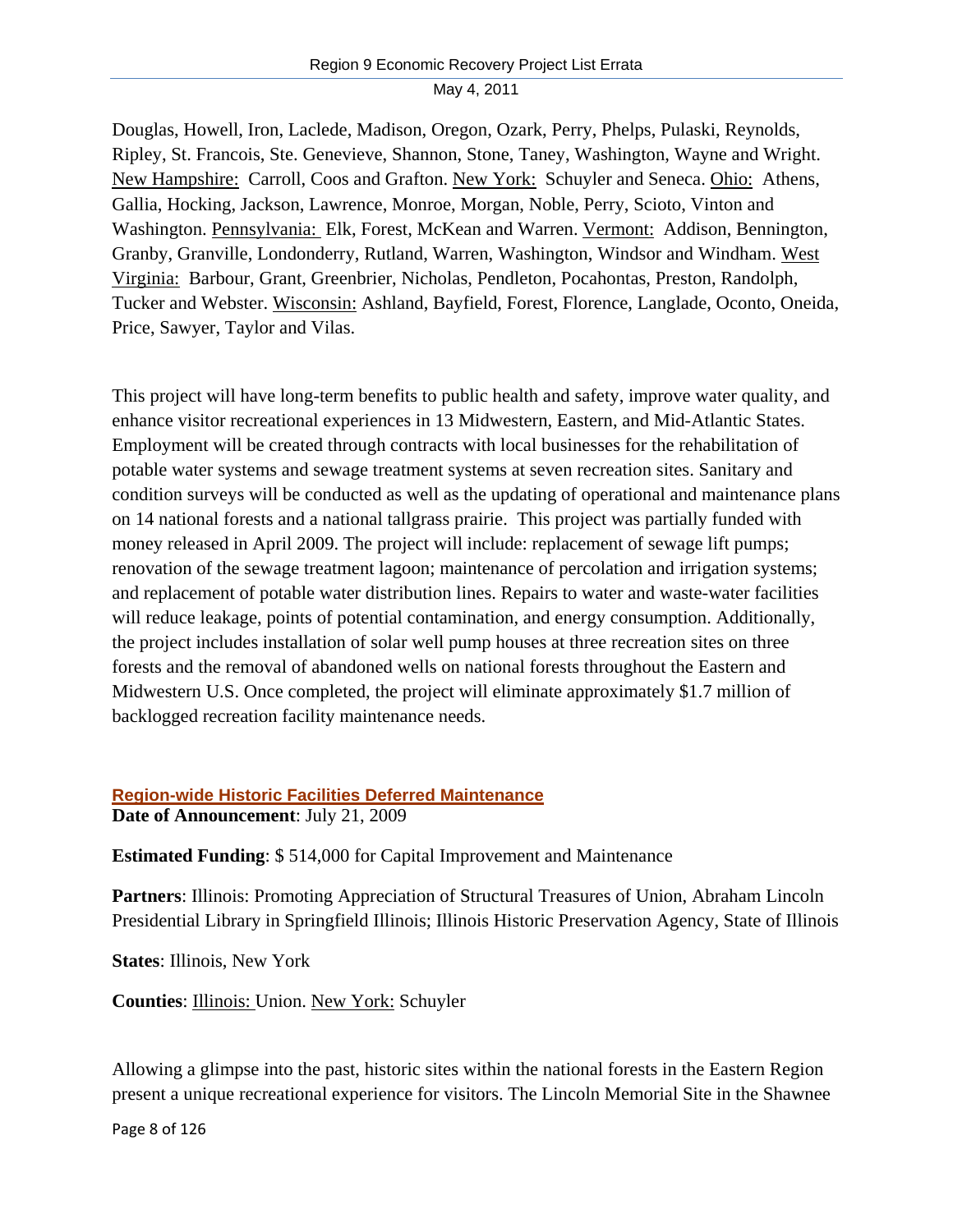National Forest is one of seven sites where Abraham Lincoln and Stephen Douglas debated each other in 1858 for the U.S. Presidency. This project involves the repairs and rehabilitation of this historically significant site and its building. The site was a former fairground. There is much public interest in its repair, rehabilitation, and interpretation. The Queen's Castle, located at Caywood Point, New York, in the Finger Lakes National Forest is on the National Register of Historic Structures and listed on the National Register of Historic Buildings. There is much public interest in the repair, stabilization, and rehabilitation of the historic Queen's Castle. This work would reduce critical deferred maintenance. This project will preserve/protect historic properties, reduce deferred maintenance, and enhance visitors'; recreational experience.

# **Southern Illinois - Deferred Maintenance of Recreation and Administrative Sites Date of Announcement**: July 21, 2009

**Estimated Funding**: \$ 220,000 for Capital Improvement and Maintenance

**County**: Williamson

This project will improve the Southern Illinois Cooperative Dispatch Center by repairing a porch, installing gutters, re-roofing, and connecting the existing septic system to the municipal sewer system. These repairs will improve the facility and reduce associated deferred maintenance. The project also includes minor deferred maintenance work on public access and parking areas, and dam maintenance at fishing ponds. In addition to providing job opportunities in local communities in several counties, the project will provide quality recreational fishing opportunities. Parts of this project will be completed in partnership with Illinois Department of Natural Resources and the Golconda Job Corps Center.

# **Region-wide Environmental Compliance and Pollution Prevention Phase I Date of Announcement**: July 21, 2009

**Estimated Funding**: \$ 2,500,000 for Capital Improvement and Maintenance

**States:** Illinois, Indiana, Maine, Michigan, Minnesota, Missouri, New Hampshire, New York, Ohio, Pennsylvania, Vermont, West Virginia, Wisconsin.

**Counties**: Illinois: Alexander, Gallatin, Hardin, Jackson, Johnson, Massac, Pope, Saline, Union, Will and Williamson. Indiana: Brown, Crawford, Dubois, Jackson, Lawrence, Martin, Monroe, Orange and Perry. Maine: Oxford. Michigan: Alcona, Alger, Baraga, Charlevoix, Cheboygan, Chippewa, Crawford, Delta, Gogebic, Houghton, Iosco, Iron, Lake, Mackinac, Manistee, Marquette, Mason, Mecosta, Montcalm, Muskegon, Newaygo, Oceana, Ogemaw, Ontonagon,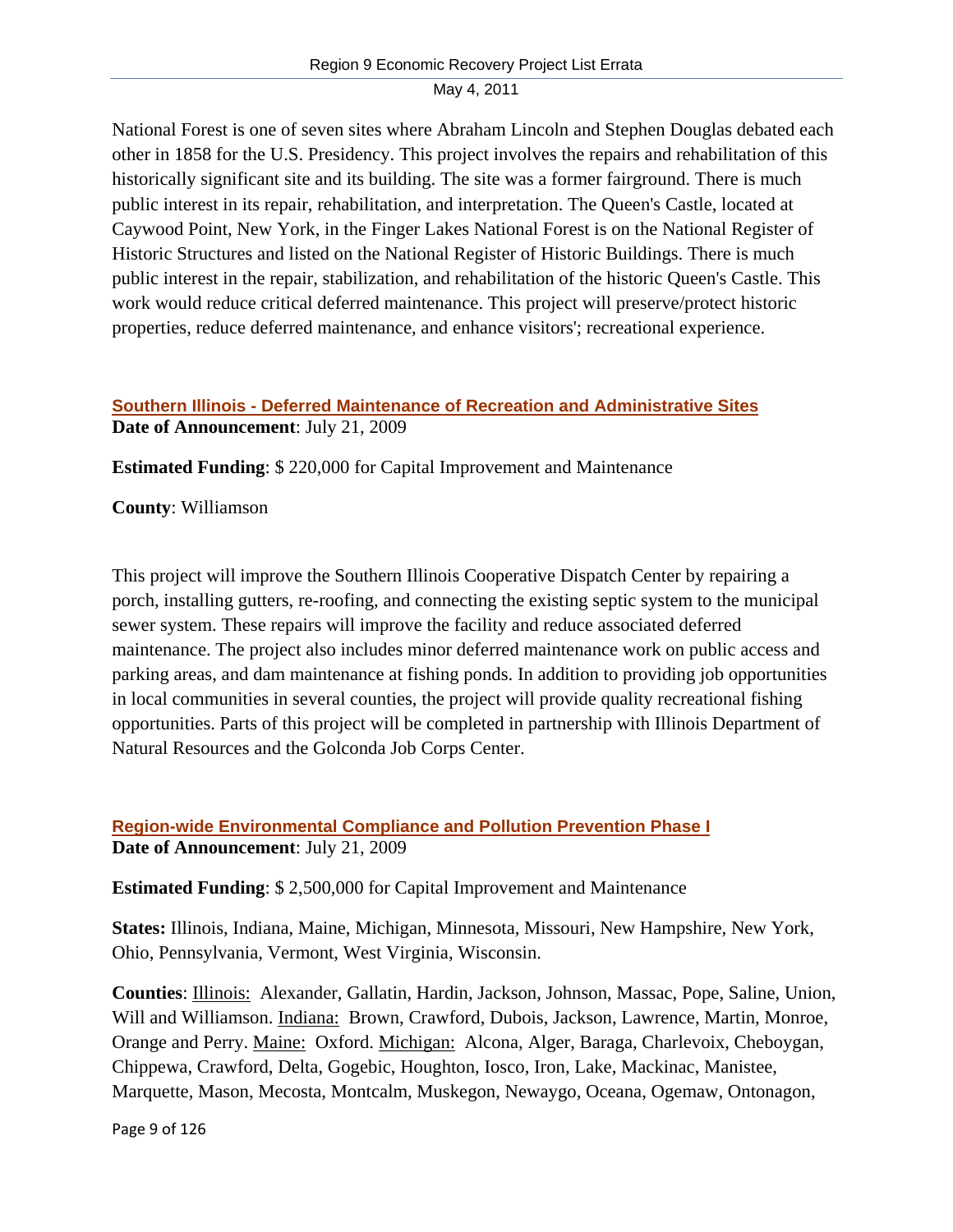Oscoda, Schoolcraft and Wexford. Minnesota: Beltrami, Cass, Cook, Itasca, Lake and Saint Louis. Missouri: Barry, Bollinger, Boone, Butler, Callaway, Carter, Christian, Crawford, Dent, Douglas, Howell, Iron, Laclede, Madison, Oregon, Ozark, Perry, Phelps, Pulaski, Reynolds, Ripley, St. Francois, Ste. Genevieve, Shannon, Stone, Taney, Washington, Wayne and Wright. New Hampshire: Carroll, Coos and Grafton. New York: Schuyler and Seneca. Ohio: Athens, Gallia, Hocking, Jackson, Lawrence, Monroe, Morgan, Noble, Perry, Scioto, Vinton and Washington. Pennsylvania: Elk, Forest, McKean and Warren. Vermont: Addison, Bennington, Granby, Granville, Londonderry, Rutland, Warren, Washington, Windsor and Windham. West Virginia: Barbour, Grant, Greenbrier, Nicholas, Pendleton, Pocahontas, Preston, Randolph, Tucker and Webster. Wisconsin: Ashland, Bayfield, Forest, Florence, Langlade, Oconto, Oneida, Price, Sawyer, Taylor and Vilas.

This project will reduce the Forest Service's contribution to climate change by removing unneeded materials at its facilities in the eastern United States and implementing more sustainable material practices. Materials will be reused or recycled before disposal and the agency will identify necessary hazardous materials and wastes that are likely to be generated in the future. Additionally, the Forest Service will reduce the use of hazardous materials and minimize the toxicity and amount of future waste by setting up safe procedures to handle such materials. This effort will also include replacing above-ground fuel tanks to reduce the risk of leaks and spills. Benefits of this project include: -Reduced costs associated with the disposal of wastes by identifying greener alternatives, and by minimizing special storage requirements needed for hazardous materials; -More sustainable operations; -Reduced environmental impacts; -A safer work environment.

# **High Priority Region Wide Trail Projects**

**Date of Announcement**: July 21, 2009

**Estimated Funding**: \$ 3,926,000 for Capital Improvement and Maintenance

**Partners**: Hanging Rock All Terrain Vehicle Club, River Valley Mountain Bike Association

**States:** Illinois, Minnesota, New York, Ohio and Vermont

**Counties**: Illinois: Pope. Minnesota: Beltrami, Cass and Itasca. New York: Schuyler and Seneca. Ohio: Athens, Gallia, Hocking, Lawrence, Monroe, Perry and Washington. Vermont: Addison, Bennington, Granville, Rutland, Warren, Washington, Windham and Windsor.

Page 10 of 126 The Forest Service maintains trails to ensure resource protection and visitor safety. Trails are the way the American public accesses the national forests and grasslands. This project will repair and maintain heavily used popular recreational trails in five states: Minnesota, New York, Ohio,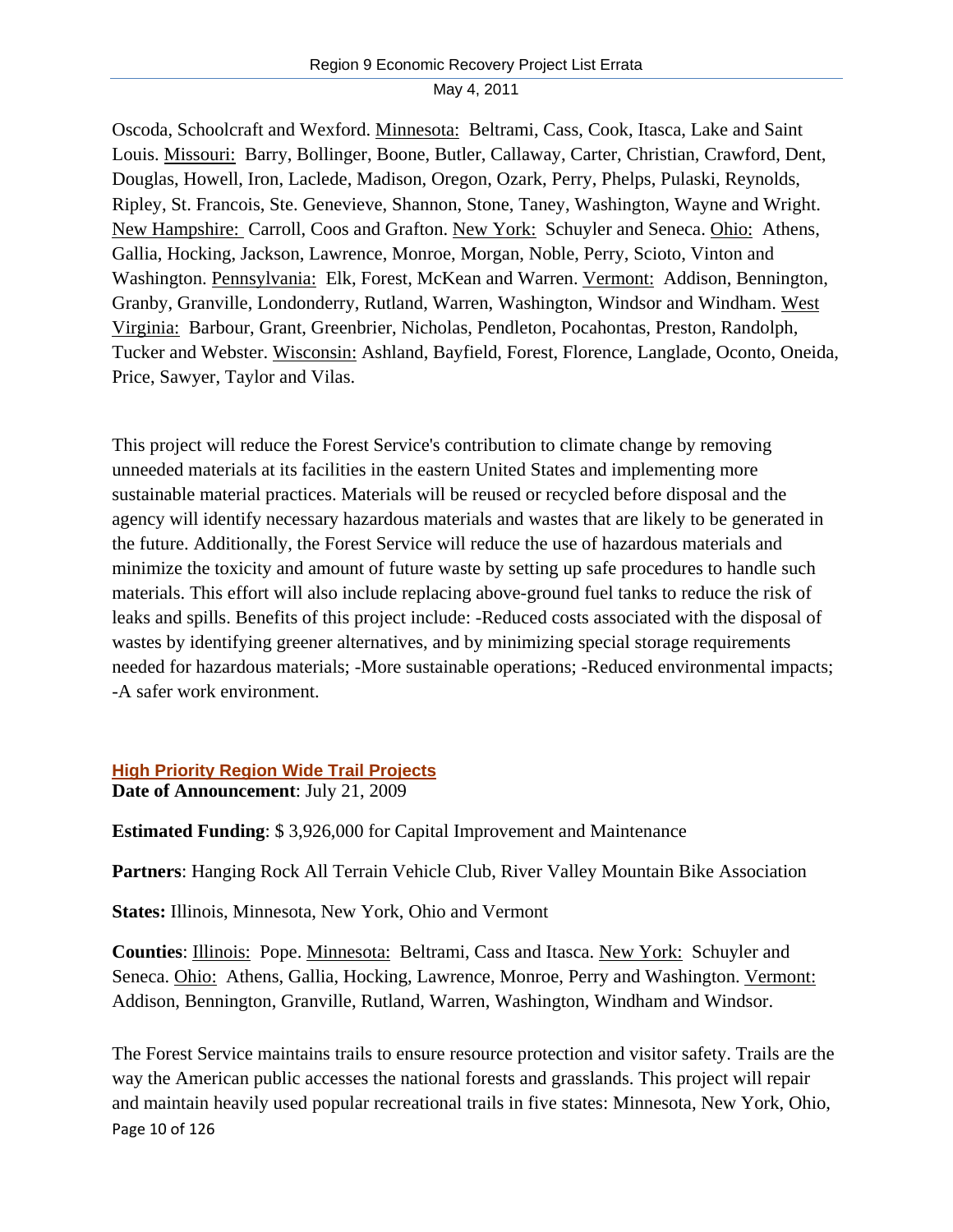Illinois, and Vermont. The project will provide jobs through a combination of contracts and agreements. Crew leaders will be hired to supervise the work crews under agreement. Crews will repair, reconstruct, or maintain high-priority hiking, cross-country skiing, off-road vehicle, equestrian and snowmobile trails and will replace trail bridges on four national forests in the east. Watershed health through the reduction of erosion and sedimentation will be improved. In addition to providing direct benefits through hiring, indirect benefits include providing a safer and more enjoyable recreational experience for trail users; increased tourism expenditures in neighboring communities; improved forest health; and a greater connection to the outdoors for the recreating public.

## **Eastern Region Trail Management, Assessment and Condition Surveys Date of Announcement:** August 18, 2009

**Estimated Funding:** \$ 1,500,000 for Capital Improvement and Maintenance

**Partners:** State Sponsored Conservation Crews, Student Conservation Association, Trail Clubs

**States:** Illinois, Indiana, Maine, Michigan, Minnesota, Missouri, New Hampshire, New York, Ohio, Pennsylvania, Vermont, West Virginia and Wisconsin

**Counties:** Illinois: Alexander, Gallatin, Hardin, Jackson, Johnson, Massac, Pope, Saline, Union, Will and Williamson. Indiana: Brown, Crawford, Dubois, Jackson, Lawrence, Martin, Monroe, Orange and Perry. Maine: Oxford. Michigan: Alcona, Alger, Baraga, Charlevoix, Cheboygan, Chippewa, Crawford, Delta, Gogebic, Houghton, Iosco, Iron, Lake, Mackinac, Manistee, Marquette, Mason, Mecosta, Montcalm, Muskegon, Newaygo, Oceana, Ogemaw, Ontonagon, Oscoda, Schoolcraft and Wexford. Minnesota: Beltrami, Cass, Cook, Itasca, Lake and Saint Louis. Missouri: Barry, Bollinger, Boone, Butler, Callaway, Carter, Christian, Crawford, Dent, Douglas, Howell, Iron, Laclede, Madison, Oregon, Ozark, Perry, Phelps, Pulaski, Reynolds, Ripley, St. Francois, Ste. Genevieve, Shannon, Stone, Taney, Washington, Wayne and Wright. New Hampshire: Carroll, Coos and Grafton. New York: Schuyler and Seneca. Ohio: Athens, Gallia, Hocking, Jackson, Lawrence, Monroe, Morgan, Noble, Perry, Scioto, Vinton and Washington. Pennsylvania: Elk, Forest, McKean and Warren. Vermont: Addison, Bennington, Granby, Granville, Londonderry, Rutland, Warren, Washington, Windsor and Windham. West Virginia: Barbour, Grant, Greenbrier, Nicholas, Pendleton, Pocahontas, Preston, Randolph, Tucker and Webster. Wisconsin: Ashland, Bayfield, Forest, Florence, Langlade, Oconto, Oneida, Price, Sawyer, Taylor and Vilas.

Page 11 of 126 There are over 17,000 miles of trail in the Eastern Region that provide a variety of trail experiences to the public. It is essential to have updated and accurate data on trail conditions and accessibility to plan for and to provide quality trail opportunities to the public. This project will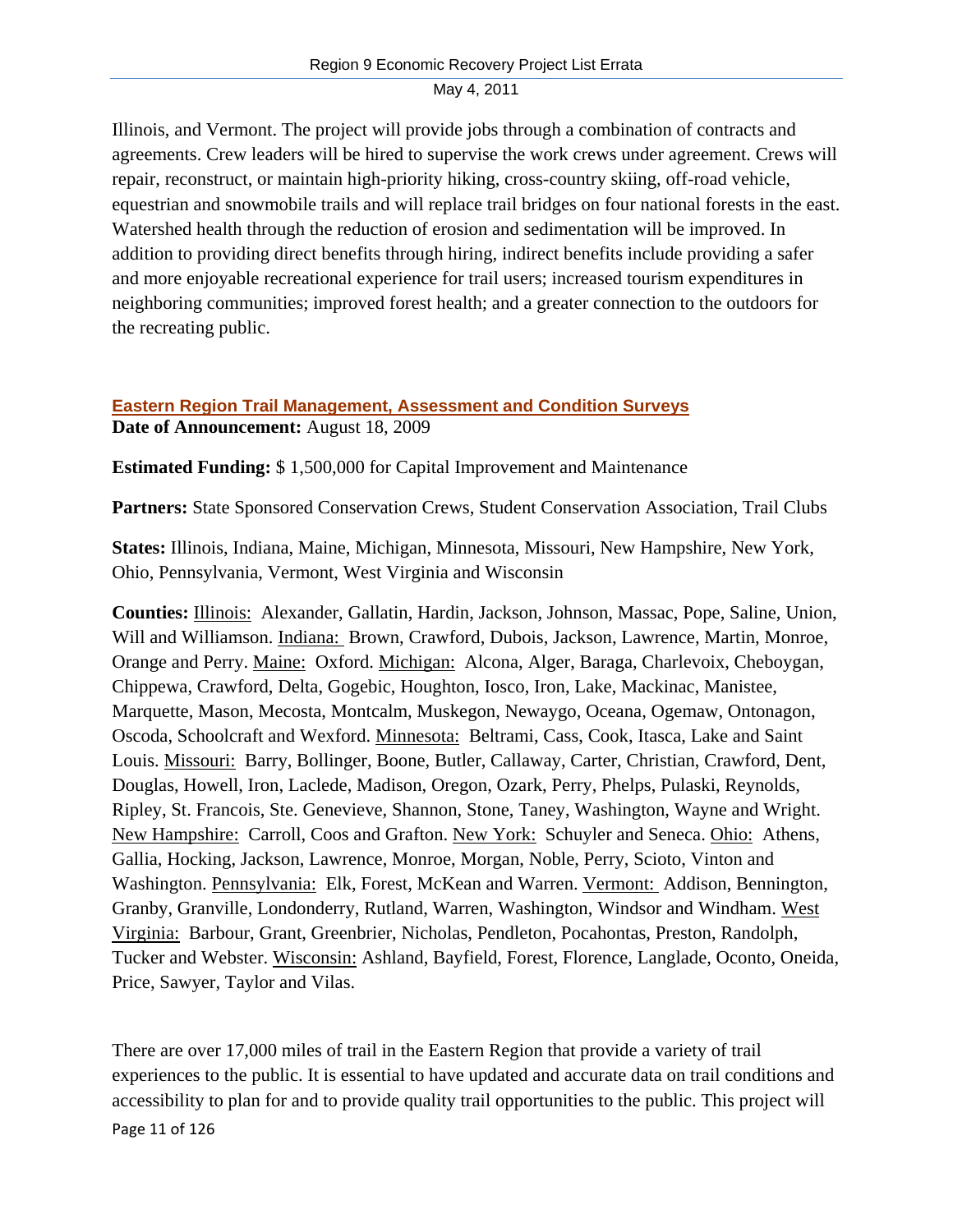complete Trail Management Objectives (TMOs) for National Forest System trails classes 2 and 3 on each National Forest/Prairie in Region 9. The TMOs are the required foundation in order to then complete Trails Assessment and Condition Surveys (TRACS) on approximately 7,500 of National Forest system trail miles. TRACS surveys will be completed on winter trails and off highway vehicle trails. This information will be incorporated into the Forest Service's Infrastructure Applications Database for Trails. The information will ultimately enable the agency to maintain a better trail network for the public with accurate trail information and by creating healthy, sustainable conditions for the trails for years to come.

# **Restoring Jobs / Restoring Habitats: Jobs that Bring Health Back to Forest, Wetlands and Watersheds**

**Date of Announcement:** September 9, 2009

**Estimated Funding:** \$1,077,000 for Wildland Fire Management

**County:** Cook

People will be employed in good paying jobs with benefits, working toward the restoration of their communities' ecosystems. This will include: retention of current employees in environmental restoration-focused businesses; training and hiring disadvantaged workers with significant barriers to employment, including the formerly incarcerated; support staff such as trainers, social support staff, and supervisors; and a project manager. These workers will enter the growing field of natural resource restoration – a green industry. Existing workforce development programs will be critical partners on this project, building on their success in training and placing workers in green industries. Persons employed by the project will work to improve environmental quality and habitat health on publicly owned wetland, prairie, and forested sites in southeast Chicago. All of the project sites under consideration are designated for environmental restoration in the award-winning Calumet Area Land Use Plan.

# **Public Community and Forestry Program**

**Date of Announcement:** September 9, 2009

**Estimated Funding:** \$1,795,000 for Wildland Fire Management

**Counties:** Cook and Kane

The primary purpose of this project will be to maintain jobs, reinstate jobs, or stimulate the creation of jobs through partnerships with the City of Elgin and The Davey Tree Expert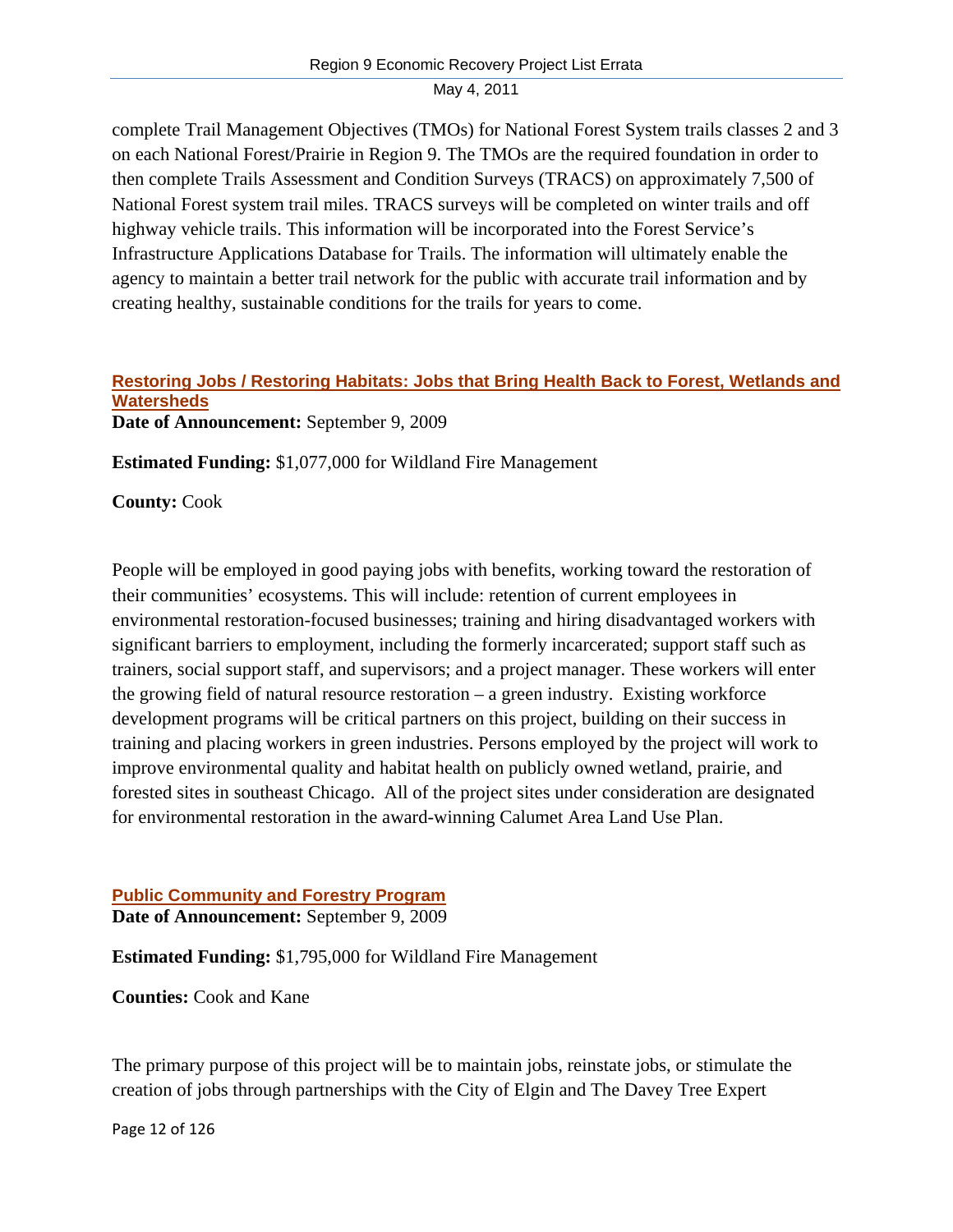Company (Davey) by conducting forest health management activities on the City of Elgin, Illinois' lands to achieve safe, productive, and sustainable forests. Funding will be used to hire and retain employees who have been laid off or are in jeopardy of being laid off due to the current economic conditions. Funds will allow the City of Elgin to detect, monitor, and evaluate forest health conditions on their public lands.

#### **Jobs, Critical Deferred Maintenance Projects – Roads – Phase 2 Date of Announcement:** January 21, 2010

**Estimated Funding:** \$200,000 for Capital Improvement and Maintenance

**County:** Will

Safer Roads, Cleaner Water -- This project to maintain forest roads creates private sector positions in an economically depressed county in Illinois. The work includes maintaining a large number of forest roads by removing encroaching brush; adding gravel to surfaces on some roads and repaving others; replacing old, rusted-out culverts; and grading roadways. This project will result in achieving many significant natural resource goals, including providing improved water quality through reduction of sediment; reducing critical deferred maintenance work; and improving safety for road users. The Forest Service has existing road maintenance partnerships with counties when their roads intertwine with forest roads, and both county and forest roads are often used for traveling to work; transporting children to school; providing emergency services; and deliveries, so the project offers noteworthy long-term benefits to local communities.

# **Jobs to Improve Fish Passage and Restore Bridges in Illinois – Phase 2 Date of Announcement:** January 21, 2010

**Estimated Funding:** \$175,000 for Capital Improvement and Maintenance

**County:** Will

Improving bridge safety and road crossings, as well as improving fish passage are high priorities in Illinois. This project will create jobs and restore fish passage at two streams in Illinois. The work will include improving safety at bridges and road crossings to meet standards; stabilizing stream banks; restoring stream channels, and reducing sedimentation into streams. This work will have long-standing benefits to the public through an improved transportation infrastructure and to fish and other aquatic species through improved stream passage.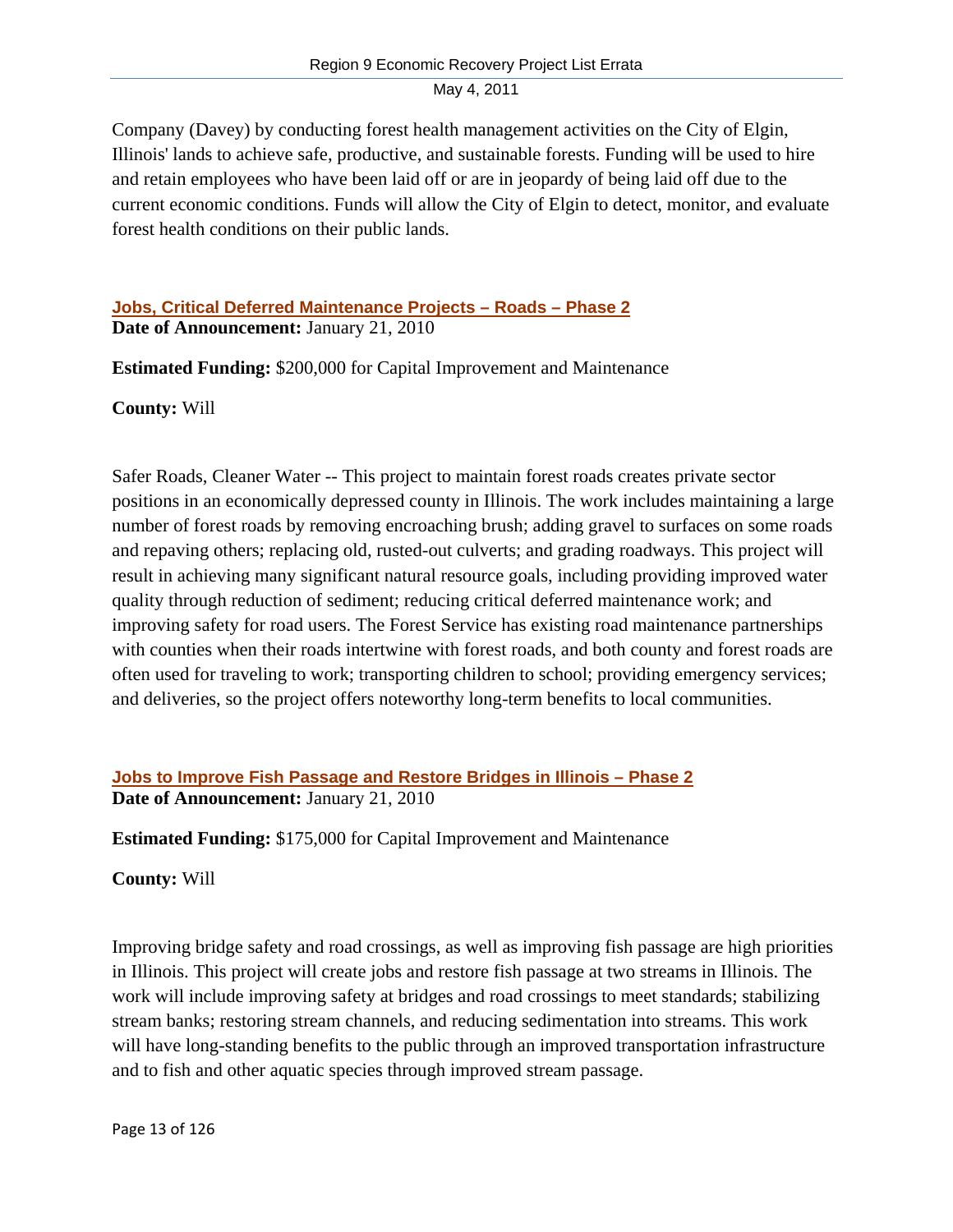## **Midewin National Tallgrass Infrastructure Demolition Date of Announcement:** January 21, 2010

**Estimated Funding:** \$500,000 for Capital Improvement and Maintenance

**County:** Will

This project will include the removal of miscellaneous foundations and floor slabs of buildings and structures at the Midewin National Tallgrass Prairie, a 19,000 acre Forest Service unit located outside of Chicago. When the U.S. Army transferred its former Joilet Arsenal to the U.S. Forest Service in the 1990s, there were more than 1,000 buildings and structures left behind. The roofs and walls of these structures were removed in prior fiscal years using appropriated funds, leaving the foundations and slabs. This project will complete the removal and stabilize the area in preparation for prairie restoration. All concrete will be hauled off Midewin with an emphasis on the re-use or re-cycling of the material, with documentation. Only those structures covered under the signed decision notice for demolition of structures at Midewin will be included in this contract.

**……………………………………………………………………………………………………....**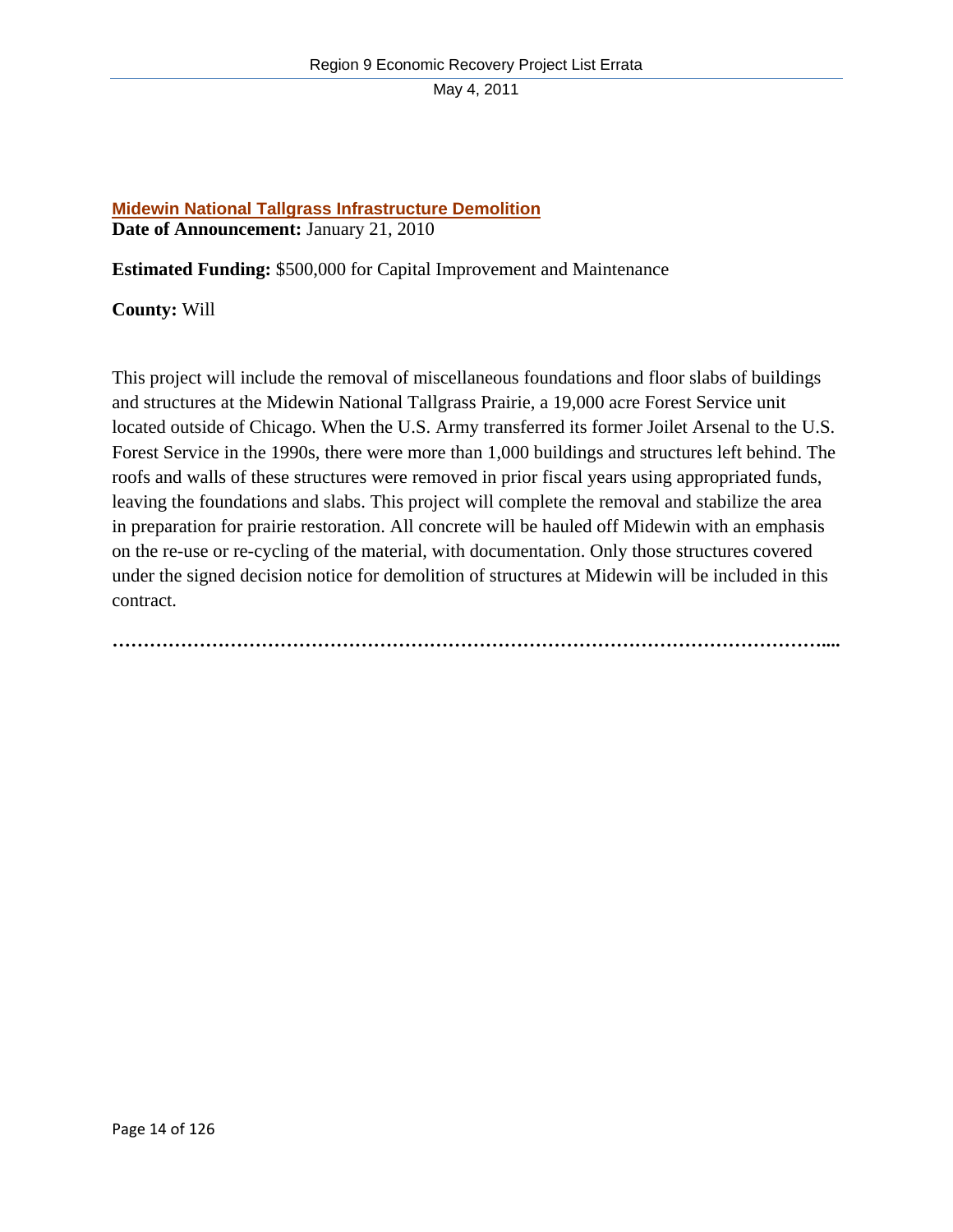# **Indiana**

#### <span id="page-14-0"></span>**Green Infrastructure Jobs in Urban - Industrial Areas Date of Announcement:** May 5, 2009

**Estimated Funding:** \$ 292,000 for Wildland Fire Management

**Counties:** Lake and Porter

This project will employ furloughed steel and manufacturing employees in green infrastructure activities such as storm water retention, hazardous fuels reduction, and ecosystem restoration projects.

# **Region-wide Hazardous Fuel Reduction Projects/Readiness Less than 120 Days Date of Announcement:** May 5, 2009

**Estimated Funding:** \$ 4,000,000 for Wildland Fire Management

**States:** Illinois, Indiana, Michigan, Minnesota, Ohio

**Counties:** Illinois: Will. Indiana: Brown, Crawford, Jackson, Martin, Monroe, Orange and Perry. Michigan: Alger, Chippewa, Delta, Gogebic, Ontonagon and Schoolcraft. Minnesota: Beltrami, Cass, Cook, Itasca, Lake and Saint Louis. Ohio: Athens, Hocking, Lawrence, Perry and Washington.

This project creates or sustains jobs in economically hard-hit areas throughout the Midwestern U.S. It also increases public safety, maintains and restores forests for public use; restores and/or improves habitat for wildlife species; helps stem the spread of non-native invasive species; creates and/or sustains forest products industry jobs; and supports biomass markets. In the economically depressed State of Michigan, jobs will be created and skills learned with the creation and training of local wildland firefighting crews. It will allow for the deployment of a weather station in the State of Ohio to assist in the monitoring of wildland fire conditions, as well as help communities develop community protection plans. Cooperating local and state agencies will be engaged to provide similar opportunities in Illinois, Indiana, and Minnesota.

#### **Forest Service Eastern Region – Region-wide Jobs, Deferred Maintenance Reduction and New Requirement Adherence and Motorized Use Signing for Forest Resource Protection Date of Announcement:** June 2, 2009

Page 15 of 126 **Estimated Funding:** \$ 3,500,000 for Capital Improvement and Maintenance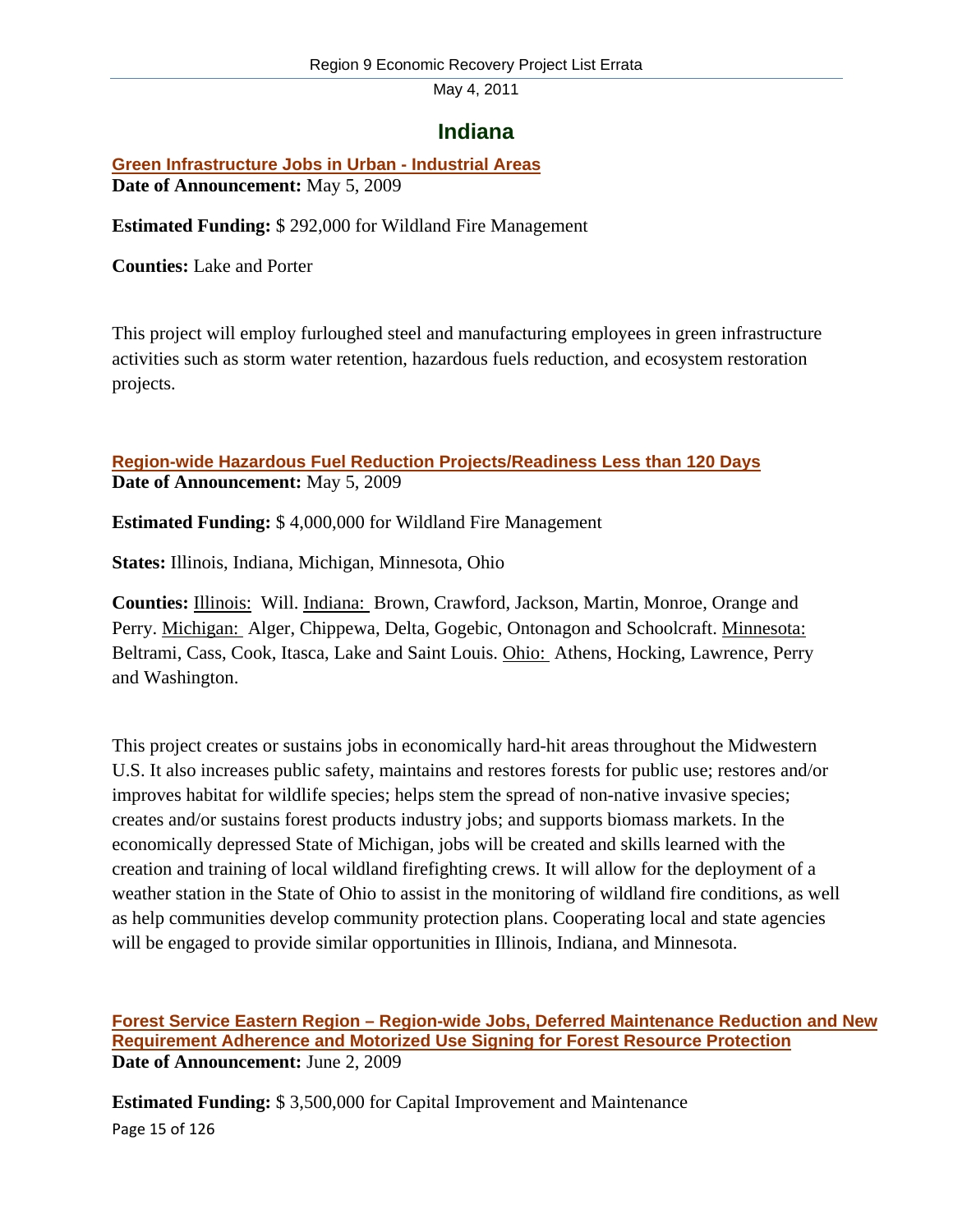**States:** Illinois, Indiana, Maine, Michigan, Minnesota, Missouri, New Hampshire, New York, Ohio, Pennsylvania, Vermont, West Virginia and Wisconsin

**Counties:** Illinois: Williamson. Indiana: Jackson and Monroe. Maine: Oxford. Michigan: Delta, Grand Traverse, Marquette, Muskegon, Newaygo and Wexford. Minnesota: Beltrami, Itasca and Saint Louis. Missouri: Christian, Perry, Reynolds, Shannon and Stone. New Hampshire: Carroll, Coos and Grafton. New York: Schuyler and Seneca. Ohio: Lawrence and Washington. Pennsylvania: Elk, Forest and McKean. Vermont: Addison, Bennington, Rutland, Windham and Windsor. West Virginia: Barbour, Pocahontas, Randolph, Tucker and Webster. Wisconsin: Florence, Oconto, Oneida and Price

Safety: By Car or ATV -- This project takes a bite out of road maintenance needs and employs people to do much-needed forest road and trail signing work in 13 Eastern and Midwestern states. Contracts and agreements will provide private sector jobs in economically-depressed areas in and near 15 national forests. The project reduces a backlog of critical forest road maintenance to include: installing new standard retro-reflectivity signs informing people where they can legally ride off-road vehicles as well as locations their activities may be restricted -- in order to protect natural resources. These signs are necessary to implement Forest Service national Travel Management Rule and to meet new reflectivity signing requirements that increase user safety. Long-term benefits of the project include reducing a backlog of much-needed road maintenance work, and improving road safety for forest visitors and local residents.

# **Forest Service Eastern Region – Region-wide Jobs, Critical Deferred Maintenance Reduction Projects – Phase 1**

**Date of Announcement:** June 2, 2009

**Estimated Funding:** \$ 5,880,000 for Capital Improvement and Maintenance

**Partners:** Beltrami County, Leach Lake Band of Ojibwe (MN)

**States:** Illinois, Indiana, Maine, Minnesota, Ohio, West Virginia and Wisconsin

**Counties:** Illinois: Alexander, Gallatin, Hardin, Jackson, Johnson, Massac, Pope, Saline, Union,, Williamson and Will. Indiana: Jackson and Monroe. Maine: Oxford. Minnesota: Beltrami and Saint Louis. Ohio: Lawrence and Washington. West Virginia: Barbour, Pocahontas, Randolph, Tucker and Webster. Wisconsin: Florence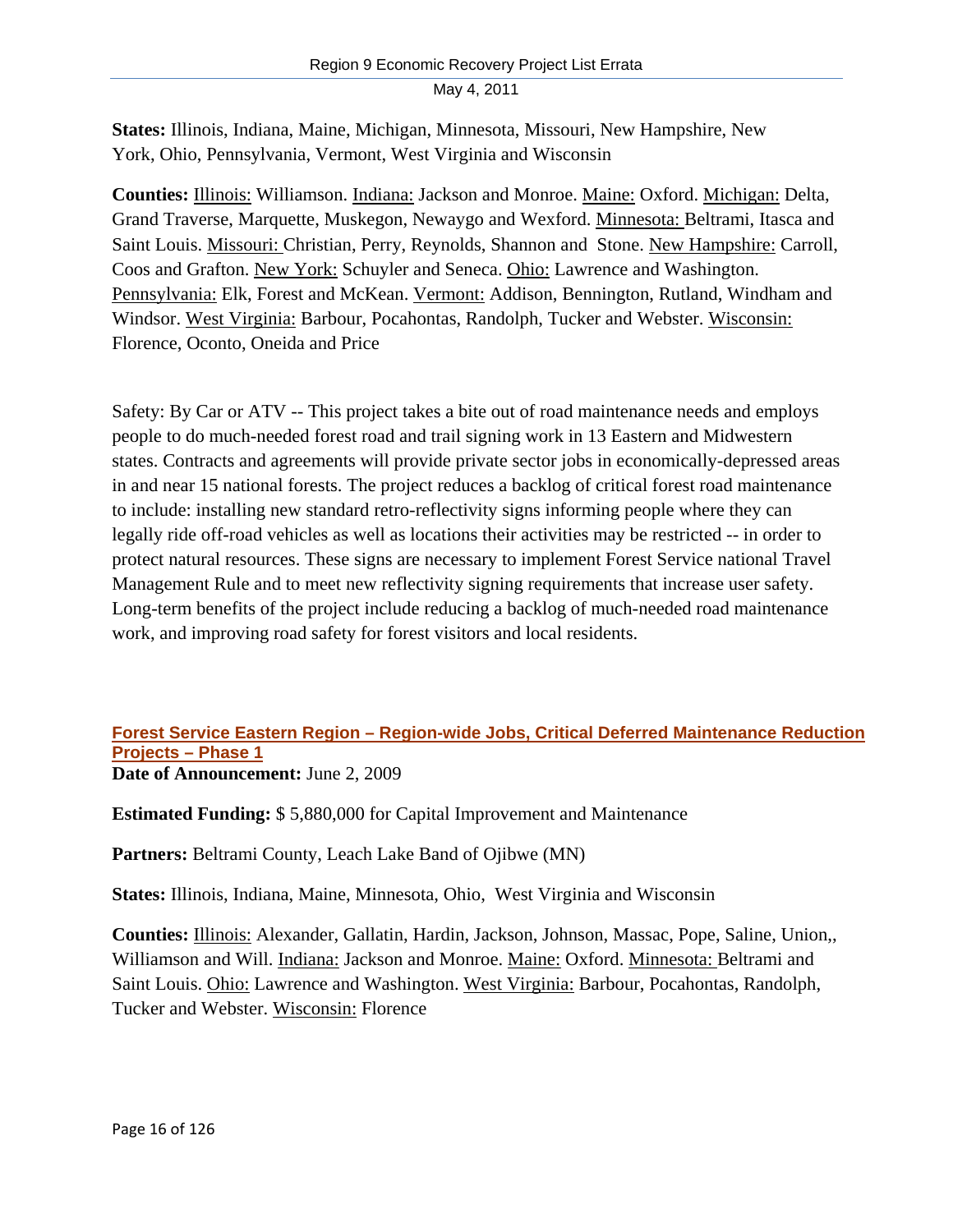Safer Roads, Cleaner Water -- This project to maintain forest roads creates private sector positions in multiple economically depressed counties in seven Eastern and Midwestern states. The work includes maintaining a large number of forest roads by removing encroaching brush; adding gravel to surfaces on some roads and repaving others; replacing old, rusted-out culverts; and grading roadways. This wide-ranging project will result in achieving many significant natural resource goals, including providing improved water quality through reduction of sediment; reducing critical deferred maintenance work; and improving safety for road users. The

Forest Service has existing road maintenance partnerships with counties when their roads intertwine with forest roads, and both county and forest roads are often used for traveling to work, transporting children to school, providing emergency services, and deliveries, so the project offers noteworthy long-term benefits to local communities.

## **Paoli Experimental Forest Road Maintenance and Improvements Date of Announcement:** June 2, 2009

**Estimated Funding:** \$ 200,000 for Capital Improvement and Maintenance

**County:** Warwick

**Reevaluation Date:** January 21, 2010

*This project was partially funded using ARRA monies, and will be accomplished using other funds.*

The Paoli Experimental Forest located in south-central Indiana, was established in 1963.

Research conducted on the experimental forest has been used to develop prescriptions for regenerating oaks in moderately moist forests of the central hardwood region. The research has added to the knowledge of how oak regeneration dynamics vary by ecoregion in the eastern United States. Performing maintenance on the roads will improve access to research plots and improve worker safety. The project will address deferred maintenance, such as gravel, grading, brush and cut, and resurfacing on Forest Service roads.

**Paoli Experimental Forest Road Related Ecosystem Enhancements Date of Announcement:** June 2, 2009

**Estimated Funding:** \$ 200,000 for Capital Improvement and Maintenance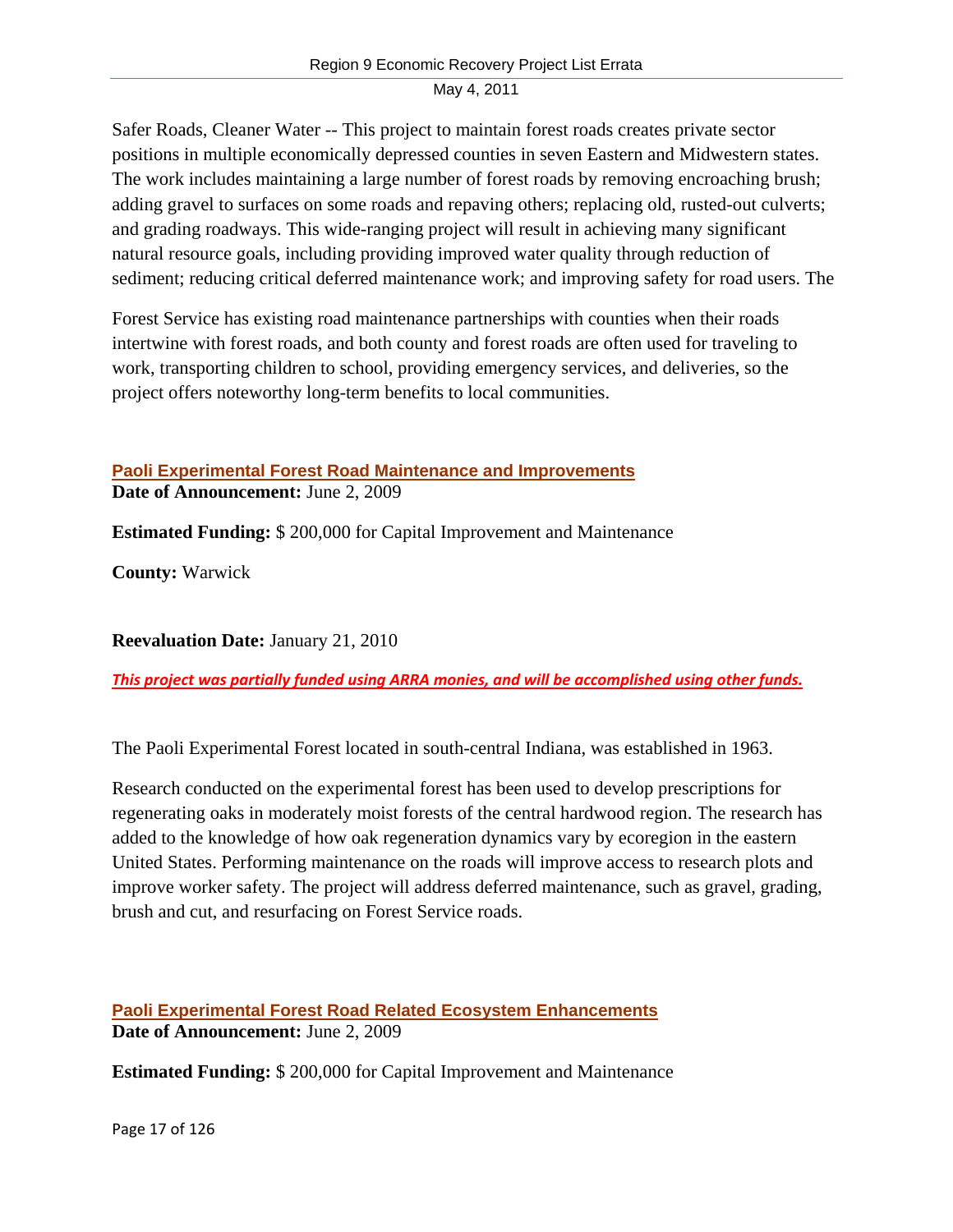**County:** Warrick

**Reevaluation Date:** January 21, 2010

*This project was previously considered for ARRA funding, but will be accomplished using other funds.*

**Forest-wide Trail Maintenance Date of Announcement**: July 21, 2009

**Estimated Funding**: \$ 200,000 for Capital Improvement and Maintenance

**County**: Monroe

Maintenance and reconstruction of hiking and equestrian trails will address severe and longstanding erosion and sedimentation issues. Tasks include the cleaning and rebuilding of rolling dip drainage structures, culvert repairs, brushing, and removing trees downed by recent ice storms. Trail treads will be improved and hardened for all-weather use by laying down crushed rock in low spots and eroded areas. In addition to eliminating \$200,000 of deferred trail maintenance, the project will provide a safer environment for the public and help to re-establish a sustainable trail network on a significant portion of limited publicly accessible land in the state. The work will be completed by the Youth Conservation Corps and also by contractors.

**Region-wide Water/Waste-Water Recreation Facility Deferred Maintenance Date of Announcement**: July 21, 2009

**Estimated Funding**: \$ 3,398,000 for Capital Improvement and Maintenance

**States**: Illinois, Indiana, Maine, Michigan, Minnesota, Missouri, New Hampshire, New York, Ohio, Pennsylvania, Vermont, West Virginia and Wisconsin

Page 18 of 126 **Counties:** Illinois: Alexander, Gallatin, Hardin, Jackson, Johnson, Massac, Pope, Saline, Union, Will and Williamson. Indiana: Brown, Crawford, Dubois, Jackson, Lawrence, Martin, Monroe, Orange and Perry. Maine: Oxford. Michigan: Alcona, Alger, Baraga, Charlevoix, Cheboygan, Chippewa, Crawford, Delta, Gogebic, Houghton, Iosco, Iron, Lake, Mackinac, Manistee, Marquette, Mason, Mecosta, Montcalm, Muskegon, Newaygo, Oceana, Ogemaw, Ontonagon, Oscoda, Schoolcraft and Wexford. Minnesota: Beltrami, Cass, Cook, Itasca, Lake and Saint Louis. Missouri: Barry, Bollinger, Boone, Butler, Callaway, Carter, Christian, Crawford, Dent, Douglas, Howell, Iron, Laclede, Madison, Oregon, Ozark, Perry, Phelps, Pulaski, Reynolds, Ripley, St. Francois, Ste. Genevieve, Shannon, Stone, Taney, Washington, Wayne and Wright.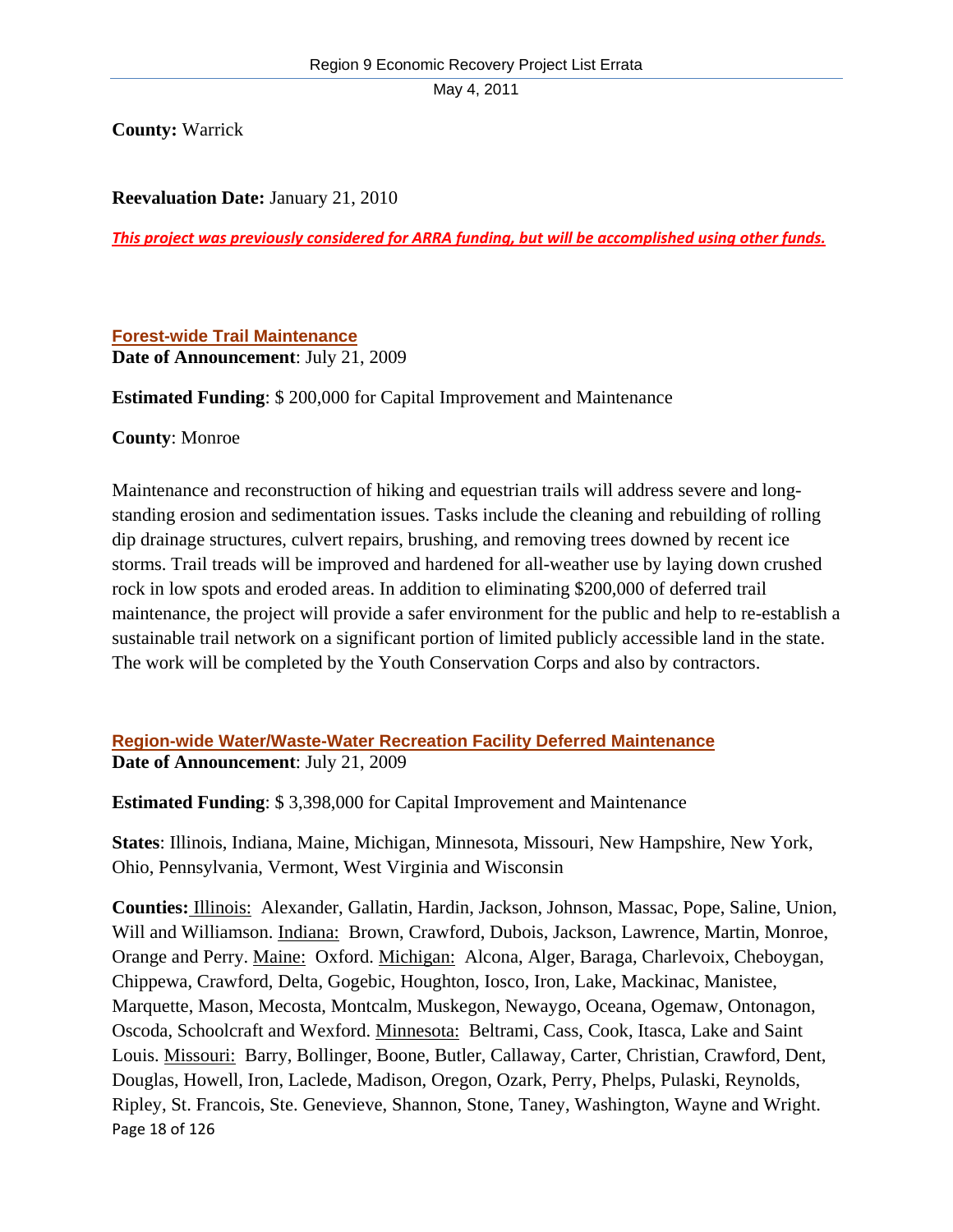New Hampshire: Carroll, Coos and Grafton. New York: Schuyler and Seneca. Ohio: Athens, Gallia, Hocking, Jackson, Lawrence, Monroe, Morgan, Noble, Perry, Scioto, Vinton and Washington. Pennsylvania: Elk, Forest, McKean and Warren. Vermont: Addison, Bennington, Granby, Granville, Londonderry, Rutland, Warren, Washington, Windsor and Windham. West Virginia: Barbour, Grant, Greenbrier, Nicholas, Pendleton, Pocahontas, Preston, Randolph, Tucker and Webster. Wisconsin: Ashland, Bayfield, Forest, Florence, Langlade, Oconto, Oneida, Price, Sawyer, Taylor and Vilas.

This project will have long-term benefits to public health and safety, improve water quality, and enhance visitor recreational experiences in 13 Midwestern, Eastern, and Mid-Atlantic States. Employment will be created through contracts with local businesses for the rehabilitation of potable water systems and sewage treatment systems at seven recreation sites. Sanitary and condition surveys will be conducted as well as the updating of operational and maintenance plans on 14 national forests and a national tallgrass prairie. This project was partially funded with money released in April 2009. The project will include: replacement of sewage lift pumps; renovation of the sewage treatment lagoon; maintenance of percolation and irrigation systems; and replacement of potable water distribution lines. Repairs to water and waste-water facilities will reduce leakage, points of potential contamination, and energy consumption. Additionally, the project includes installation of solar well pump houses at three recreation sites on three forests and the removal of abandoned wells on national forests throughout the Eastern and Midwestern U.S. Once completed, the project will eliminate approximately \$1.7 million of backlogged recreation facility maintenance needs.

# **Region-wide Environmental Compliance and Pollution Prevention Phase I Date of Announcement**: July 21, 2009

**Estimated Funding**: \$ 2,500,000 for Capital Improvement and Maintenance

**States:** Illinois, Indiana, Maine, Michigan, Minnesota, Missouri, New Hampshire, New York, Ohio, Pennsylvania, Vermont, West Virginia, Wisconsin.

**Counties**: Illinois: Alexander, Gallatin, Hardin, Jackson, Johnson, Massac, Pope, Saline, Union, Will and Williamson. Indiana: Brown, Crawford, Dubois, Jackson, Lawrence, Martin, Monroe, Orange and Perry. Maine: Oxford. Michigan: Alcona, Alger, Baraga, Charlevoix, Cheboygan, Chippewa, Crawford, Delta, Gogebic, Houghton, Iosco, Iron, Lake, Mackinac, Manistee, Marquette, Mason, Mecosta, Montcalm, Muskegon, Newaygo, Oceana, Ogemaw, Ontonagon, Oscoda, Schoolcraft and Wexford. Minnesota: Beltrami, Cass, Cook, Itasca, Lake and Saint Louis. Missouri: Barry, Bollinger, Boone, Butler, Callaway, Carter, Christian, Crawford, Dent, Douglas, Howell, Iron, Laclede, Madison, Oregon, Ozark, Perry, Phelps, Pulaski, Reynolds,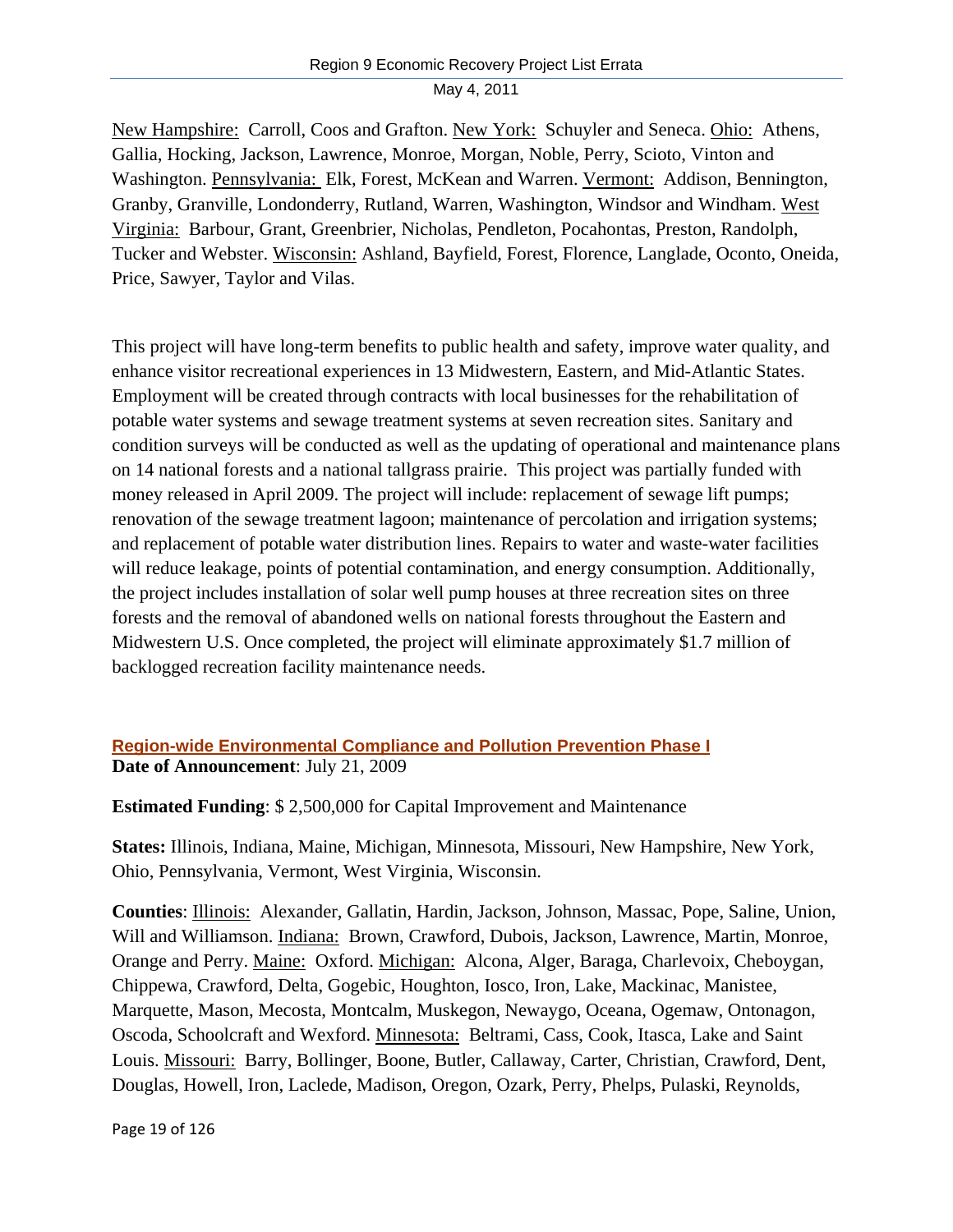Ripley, St. Francois, Ste. Genevieve, Shannon, Stone, Taney, Washington, Wayne and Wright. New Hampshire: Carroll, Coos and Grafton. New York: Schuyler and Seneca. Ohio: Athens, Gallia, Hocking, Jackson, Lawrence, Monroe, Morgan, Noble, Perry, Scioto, Vinton and Washington. Pennsylvania: Elk, Forest, McKean and Warren. Vermont: Addison, Bennington, Granby, Granville, Londonderry, Rutland, Warren, Washington, Windsor and Windham. West Virginia: Barbour, Grant, Greenbrier, Nicholas, Pendleton, Pocahontas, Preston, Randolph, Tucker and Webster. Wisconsin: Ashland, Bayfield, Forest, Florence, Langlade, Oconto, Oneida, Price, Sawyer, Taylor and Vilas.

This project will reduce the Forest Service's contribution to climate change by removing unneeded materials at its facilities in the eastern United States and implementing more sustainable material practices. Materials will be reused or recycled before disposal and the agency will identify necessary hazardous materials and wastes that are likely to be generated in the future. Additionally, the Forest Service will reduce the use of hazardous materials and minimize the toxicity and amount of future waste by setting up safe procedures to handle such materials. This effort will also include replacing above-ground fuel tanks to reduce the risk of leaks and spills. Benefits of this project include: -Reduced costs associated with the disposal of wastes by identifying greener alternatives, and by minimizing special storage requirements needed for hazardous materials; -More sustainable operations; -Reduced environmental impacts; -A safer work environment.

## **Hoosier National Forest Deferred Maintenance Date of Announcement:** August 18, 2009

**Estimated Funding:** \$ 100,000 for Capital Improvement and Maintenance

**County:** Monroe

Work for People Protects Recreation Sites for the Future -- Approximately 100 dispersed camping sites across the Hoosier National Forest in Indiana are in critical need of maintenance. Funds for this kind of work usually are devoted to priority visitor sites that get more use. Thus, lesser-used dispersed recreation sites are in fair to poor condition -- and deteriorating. Crews will do much needed maintenance on dispersed recreation sites, including brush clearing and grubbing to delineate site boundaries, hazardous tree removal, and some resurfacing of the sites with gravel. Public safety will be improved while enhancing the forest user's recreational experience; resource damage will be repaired; and resources will be protected for future use.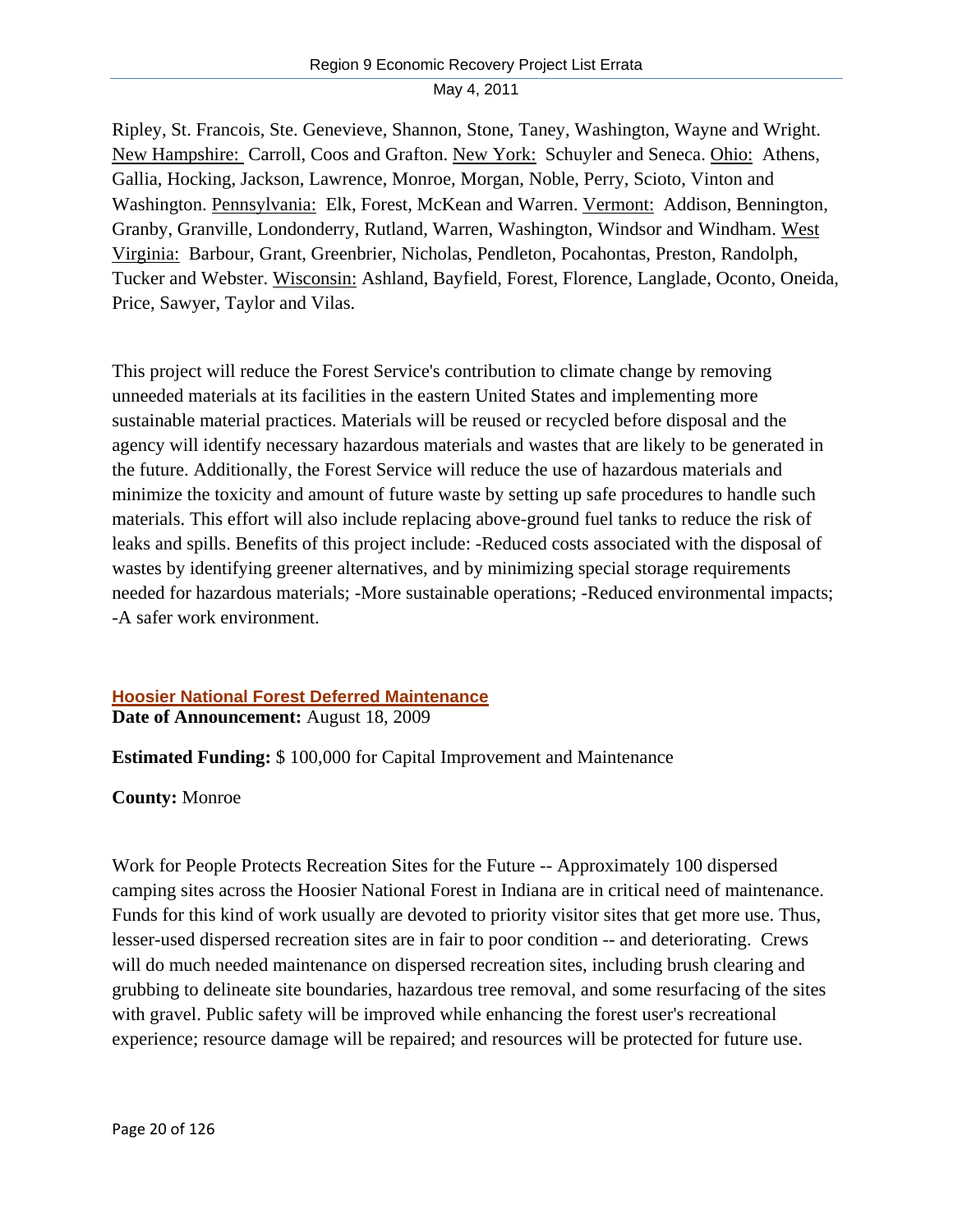## **Eastern Region Trail Management, Assessment and Condition Surveys Date of Announcement:** August 18, 2009

**Estimated Funding:** \$ 1,500,000 for Capital Improvement and Maintenance

**Partners:** State Sponsored Conservation Crews, Student Conservation Association, Trail Clubs

**States:** Illinois, Indiana, Maine, Michigan, Minnesota, Missouri, New Hampshire, New York, Ohio, Pennsylvania, Vermont, West Virginia and Wisconsin

**Counties:** Illinois: Alexander, Gallatin, Hardin, Jackson, Johnson, Massac, Pope, Saline, Union, Will and Williamson. Indiana: Brown, Crawford, Dubois, Jackson, Lawrence, Martin, Monroe, Orange and Perry. Maine: Oxford. Michigan: Alcona, Alger, Baraga, Charlevoix, Cheboygan, Chippewa, Crawford, Delta, Gogebic, Houghton, Iosco, Iron, Lake, Mackinac, Manistee, Marquette, Mason, Mecosta, Montcalm, Muskegon, Newaygo, Oceana, Ogemaw, Ontonagon, Oscoda, Schoolcraft and Wexford. Minnesota: Beltrami, Cass, Cook, Itasca, Lake and Saint Louis. Missouri: Barry, Bollinger, Boone, Butler, Callaway, Carter, Christian, Crawford, Dent, Douglas, Howell, Iron, Laclede, Madison, Oregon, Ozark, Perry, Phelps, Pulaski, Reynolds, Ripley, St. Francois, Ste. Genevieve, Shannon, Stone, Taney, Washington, Wayne and Wright. New Hampshire: Carroll, Coos and Grafton. New York: Schuyler and Seneca. Ohio: Athens, Gallia, Hocking, Jackson, Lawrence, Monroe, Morgan, Noble, Perry, Scioto, Vinton and Washington. Pennsylvania: Elk, Forest, McKean and Warren. Vermont: Addison, Bennington, Granby, Granville, Londonderry, Rutland, Warren, Washington, Windsor and Windham. West Virginia: Barbour, Grant, Greenbrier, Nicholas, Pendleton, Pocahontas, Preston, Randolph, Tucker and Webster. Wisconsin: Ashland, Bayfield, Forest, Florence, Langlade, Oconto, Oneida, Price, Sawyer, Taylor and Vilas.

There are over 17,000 miles of trail in the Eastern Region that provide a variety of trail experiences to the public. It is essential to have updated and accurate data on trail conditions and accessibility to plan for and to provide quality trail opportunities to the public. This project will complete Trail Management Objectives (TMOs) for National Forest System trails classes 2 and 3 on each National Forest/Prairie in Region 9. The TMOs are the required foundation in order to then complete Trails Assessment and Condition Surveys (TRACS) on approximately 7,500 of National Forest system trail miles. TRACS surveys will be completed on winter trails and off highway vehicle trails. This information will be incorporated into the Forest Service's Infrastructure Applications Database for Trails. The information will ultimately enable the agency to maintain a better trail network for the public with accurate trail information and by creating healthy, sustainable conditions for the trails for years to come.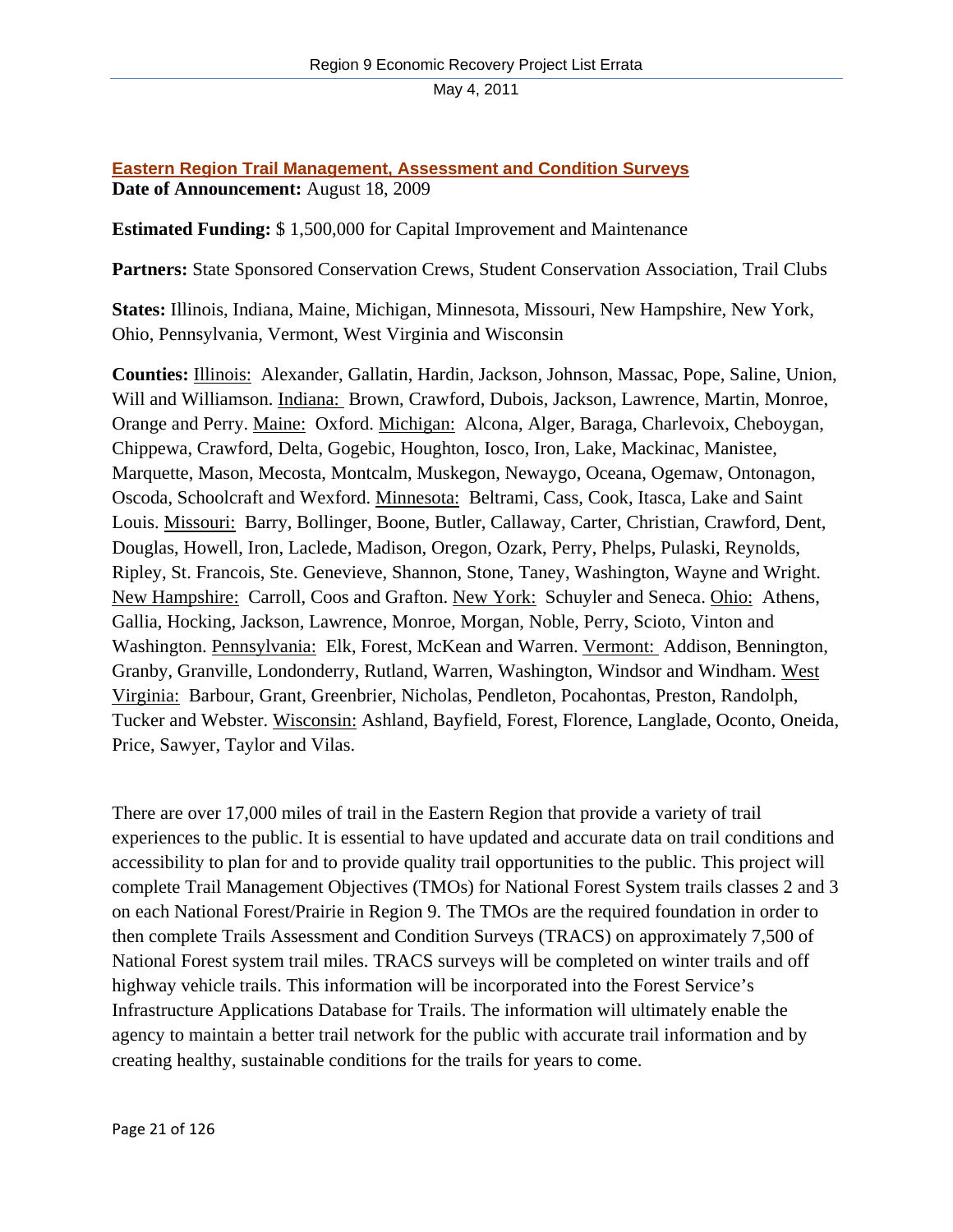## **Jobs, Critical Deferred Maintenance Projects – Roads – Phase 2 Date of Announcement:** January 21, 2010

**Estimated Funding:** \$343,000 for Capital Improvement and Maintenance

**Counties:** Jackson, Crawford, Lawrence, Martin, Monroe, Orange and Perry

Safer Roads, Cleaner Water -- This project to maintain forest roads creates private sector positions in multiple economically depressed counties in Indiana. The work includes maintaining a large number of forest roads by removing encroaching brush; adding gravel to surfaces on some roads and repaving others; replacing old, rusted-out culverts; and grading roadways. This project will result in achieving many significant natural resource goals, including providing improved water quality through reduction of sediment; reducing critical deferred maintenance work; and improving safety for road users. The Forest Service has existing road maintenance partnerships with counties when their roads intertwine with National Forest System roads, and both county and forest roads are often used for traveling to work; transporting children to school; providing emergency services; and deliveries, so the project offers noteworthy long-term benefits to local communities.

**……………………………………………………………………………………………………....**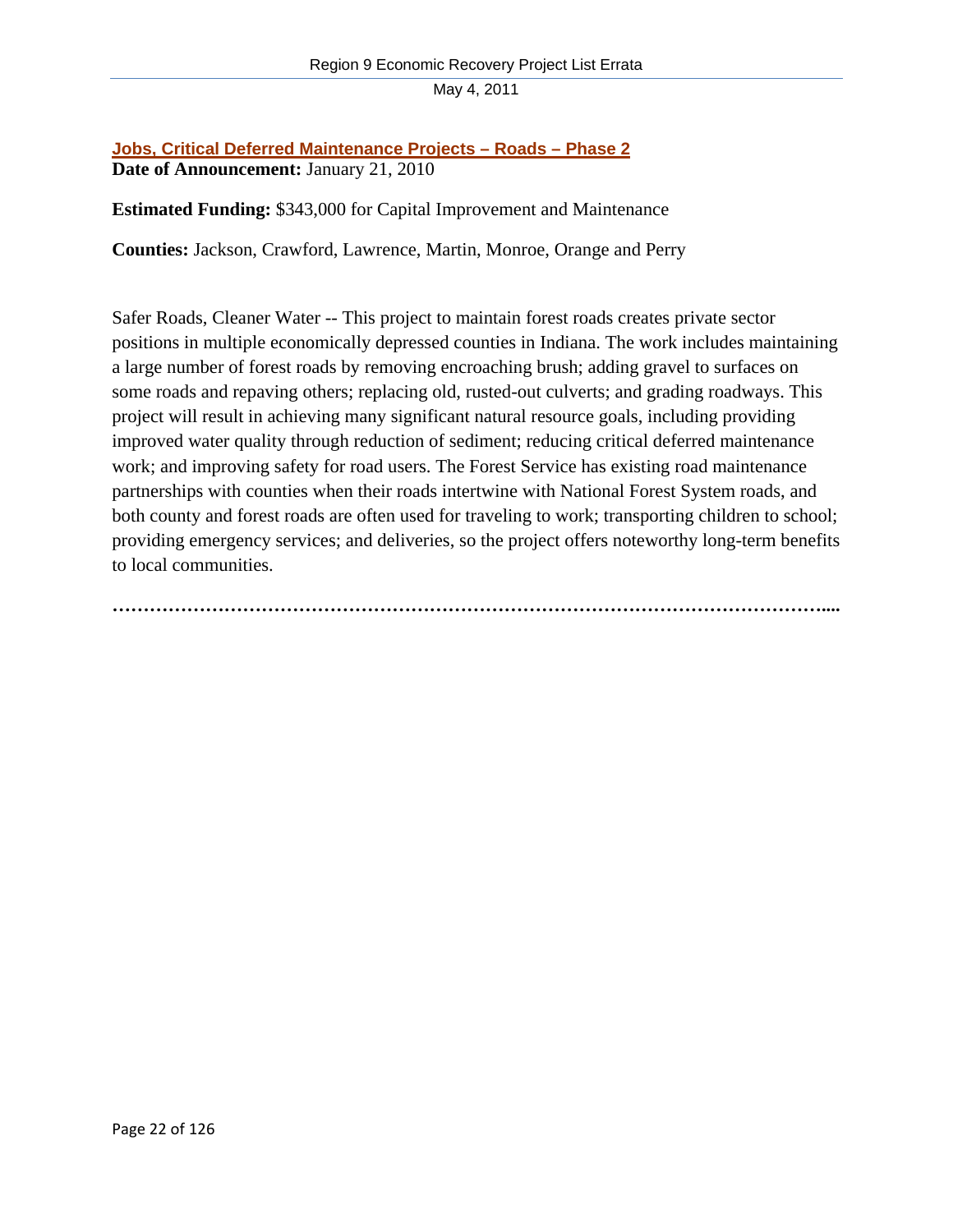# **Maine**

# <span id="page-22-0"></span>**Massabesic Experimental Forest Road Maintenance and Improvements Date of Announcement**: June 2, 2009

**Estimated Funding**: \$ 600,000 for Capital Improvement and Maintenance

**Counties**: Penobscot and York

The Massabesic Experimental Forest in Maine provides knowledge for the entire New England ecosystem. Some bridges are more than 30 years old and have deteriorated so they no longer can carry vehicles. The Experimental Forest is far removed from other portions of the White Mountain National Forest, so the road network has not received normal maintenance and the roads barely meet standards. Access to research plots is dangerous and time consuming. This project will increase efficiency and safety for employees. The project will address deferred maintenance, such as gravel, grading, brush and cut, and resurfacing on Forest Service roads.

## **Massabesic Experimental Forest Road Related Ecosystem Enhancements Date of Announcement:** June 2, 2009

**Estimated Funding:** \$ 400,000 for Capital Improvement and Maintenance

**Counties:** Penobscot and York

This is a companion project to the Massabesic Experimental Forest in Maine Road Maintenance and Improvements. During the process of maintaining and improving the current road system, the impacts on the existing vegetation will include denuding the road shoulders and sideways, widening lines of vision (on curvy roads with limited sightlines), changes in water drainage systems, and other negative vegetative impacts. Work on this project will include: planting or removing vegetation as appropriate, replacing culverts and creation of site drainage. Without this road work, water quality will suffer, the road work completed will have a shortened lifespan, safety of the road network will continue to be an issue (and could be worsened), avenues for establishment of invasive species will be created (disturbed land that is not re-vegetated is ripe for enabling invasive species), and roadway runoff could be exacerbated. This project will focus on important activities that complement critical road maintenance and improvement.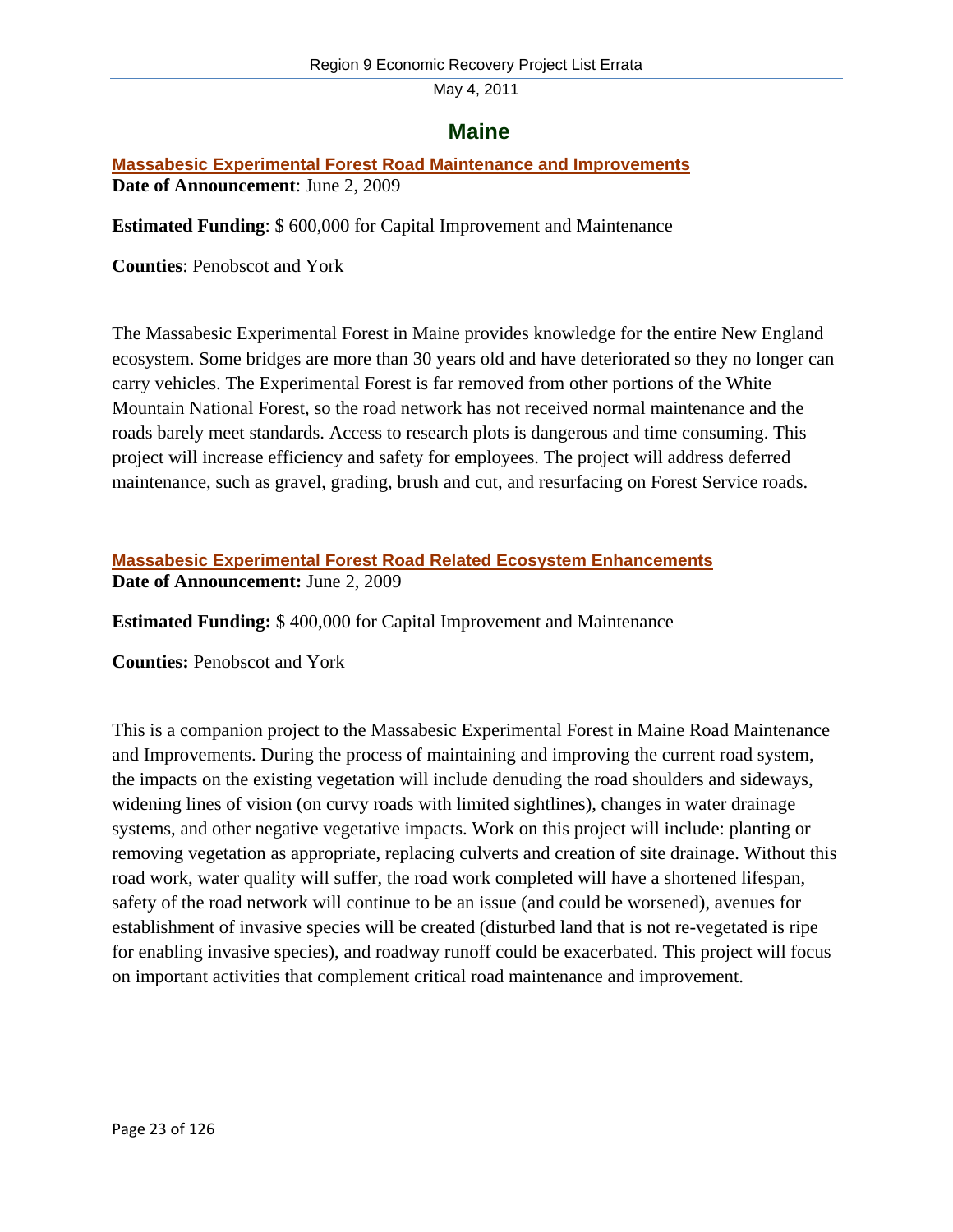#### **Forest Service Eastern Region – Region-wide Jobs, Deferred Maintenance Reduction and New Requirement Adherence and Motorized Use Signing for Forest Resource Protection Date of Announcement:** June 2, 2009

**Estimated Funding:** \$ 3,500,000 for Capital Improvement and Maintenance

**States:** Illinois, Indiana, Maine, Michigan, Minnesota, Missouri, New Hampshire, New York, Ohio, Pennsylvania, Vermont, West Virginia and Wisconsin

**Counties:** Illinois: Williamson. Indiana: Jackson and Monroe. Maine: Oxford. Michigan: Delta, Grand Traverse, Marquette, Muskegon, Newaygo and Wexford. Minnesota: Beltrami, Itasca and Saint Louis. Missouri: Christian, Perry, Reynolds, Shannon and Stone. New Hampshire: Carroll, Coos and Grafton. New York: Schuyler and Seneca. Ohio: Lawrence and Washington. Pennsylvania: Elk, Forest and McKean. Vermont: Addison, Bennington, Rutland, Windham and Windsor. West Virginia: Barbour, Pocahontas, Randolph, Tucker and Webster. Wisconsin: Florence, Oconto, Oneida and Price

Safety: By Car or ATV -- This project takes a bite out of road maintenance needs and employs people to do much-needed forest road and trail signing work in 13 Eastern and Midwestern states. Contracts and agreements will provide private sector jobs in economically-depressed areas in and near 15 national forests. The project reduces a backlog of critical forest road maintenance to include: installing new standard retro-reflectivity signs informing people where they can legally ride off-road vehicles as well as locations their activities may be restricted -- in order to protect natural resources. These signs are necessary to implement Forest Service national Travel Management Rule and to meet new reflectivity signing requirements that increase user safety. Long-term benefits of the project include reducing a backlog of much-needed road maintenance work, and improving road safety for forest visitors and local residents.

# **Forest Service Eastern Region – Region-wide Jobs, Critical Deferred Maintenance Reduction Projects**

**Date of Announcement:** June 2, 2009

**Estimated Funding:** \$ 5,880,000 for Capital Improvement and Maintenance

**Partners:** Beltrami County, Leach Lake Band of Ojibwe (MN)

**States:** Illinois, Indiana, Maine, Minnesota, Ohio, West Virginia and Wisconsin

**Counties:** Illinois: Alexander, Gallatin, Hardin, Jackson, Johnson, Massac, Pope, Saline, Union, Williamson and Will. Indiana: Jackson and Monroe. Maine: Oxford. Minnesota: Beltrami and

Page 24 of 126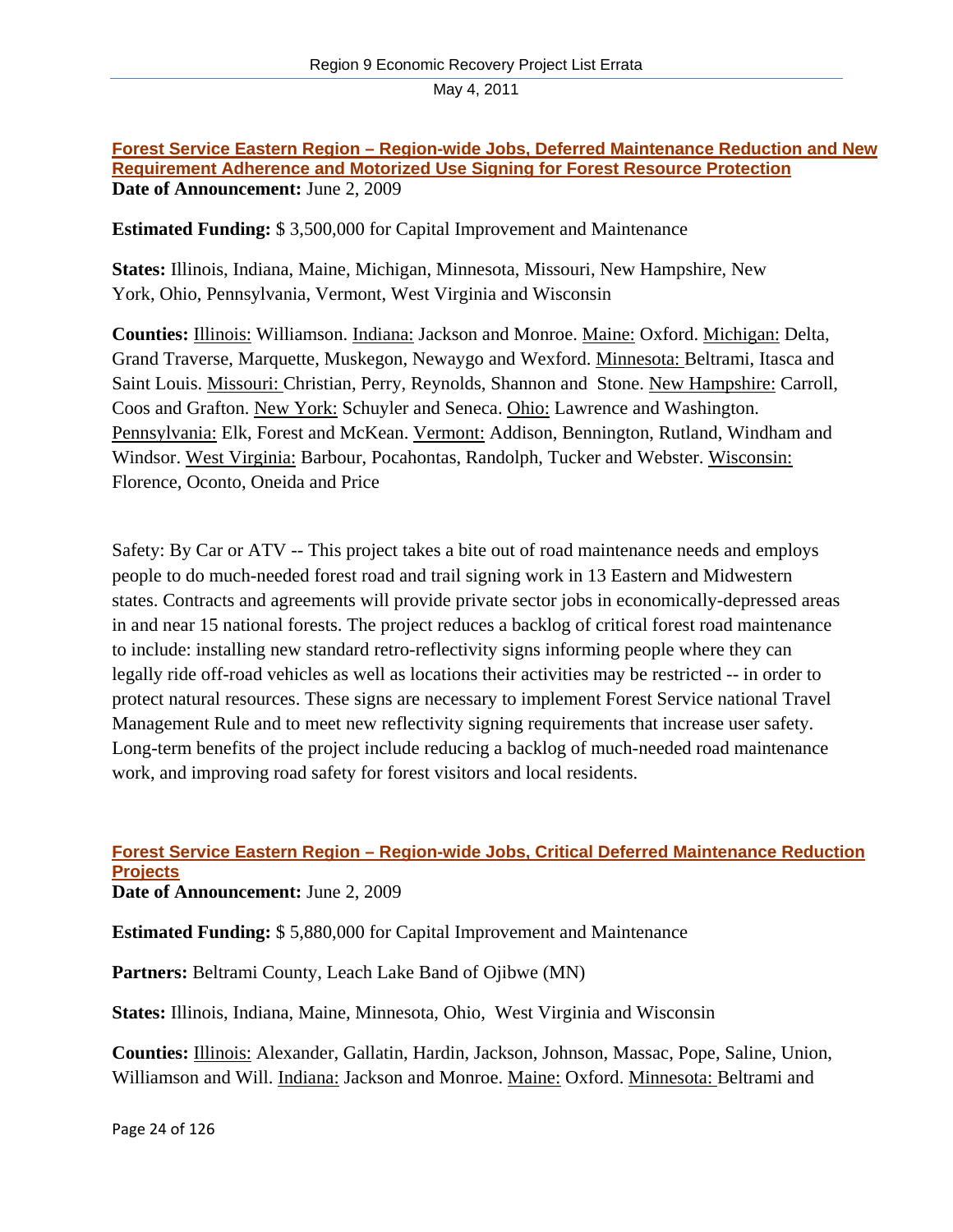Saint Louis. Ohio: Lawrence and Washington. West Virginia: Barbour, Pocahontas, Randolph, Tucker and Webster. Wisconsin: Florence

Safer Roads, Cleaner Water -- This project to maintain forest roads creates private sector positions in multiple economically depressed counties in seven Eastern and Midwestern states. The work includes maintaining a large number of forest roads by removing encroaching brush; adding gravel to surfaces on some roads and repaving others; replacing old, rusted-out culverts; and grading roadways. This wide-ranging project will result in achieving many significant natural resource goals, including providing improved water quality through reduction of sediment; reducing critical deferred maintenance work; and improving safety for road users. The

Forest Service has existing road maintenance partnerships with counties when their roads intertwine with forest roads, and both county and forest roads are often used for traveling to work, transporting children to school, providing emergency services, and deliveries, so the project offers noteworthy long-term benefits to local communities.

## **Fuels for Public Buildings**

**Date of Announcement**: June 15, 2009 **Estimated Funding**: \$ 11,424,000 for Wildland Fire Management **Counties**: Aroostook, Franklin, Hancock, Penobscot, Piscataquis, Somerset and Washington

This project will support the conversion of heating systems for an estimated 15 public buildings to wood/dual-fuel heating systems, resulting in greater fuel efficiency and use of a renewable energy source.

# **Region-wide Water/Waste-Water Recreation Facility Deferred Maintenance Date of Announcement**: July 21, 2009

**Estimated Funding**: \$ 3,398,000 for Capital Improvement and Maintenance

**States**: Illinois, Indiana, Maine, Michigan, Minnesota, Missouri, New Hampshire, New York, Ohio, Pennsylvania, Vermont, West Virginia and Wisconsin

**Counties:** Illinois: Alexander, Gallatin, Hardin, Jackson, Johnson, Massac, Pope, Saline, Union, Will and Williamson. Indiana: Brown, Crawford, Dubois, Jackson, Lawrence, Martin, Monroe, Orange and Perry. Maine: Oxford. Michigan: Alcona, Alger, Baraga, Charlevoix, Cheboygan, Chippewa, Crawford, Delta, Gogebic, Houghton, Iosco, Iron, Lake, Mackinac, Manistee, Marquette, Mason, Mecosta, Montcalm, Muskegon, Newaygo, Oceana, Ogemaw, Ontonagon, Oscoda, Schoolcraft and Wexford. Minnesota: Beltrami, Cass, Cook, Itasca, Lake and Saint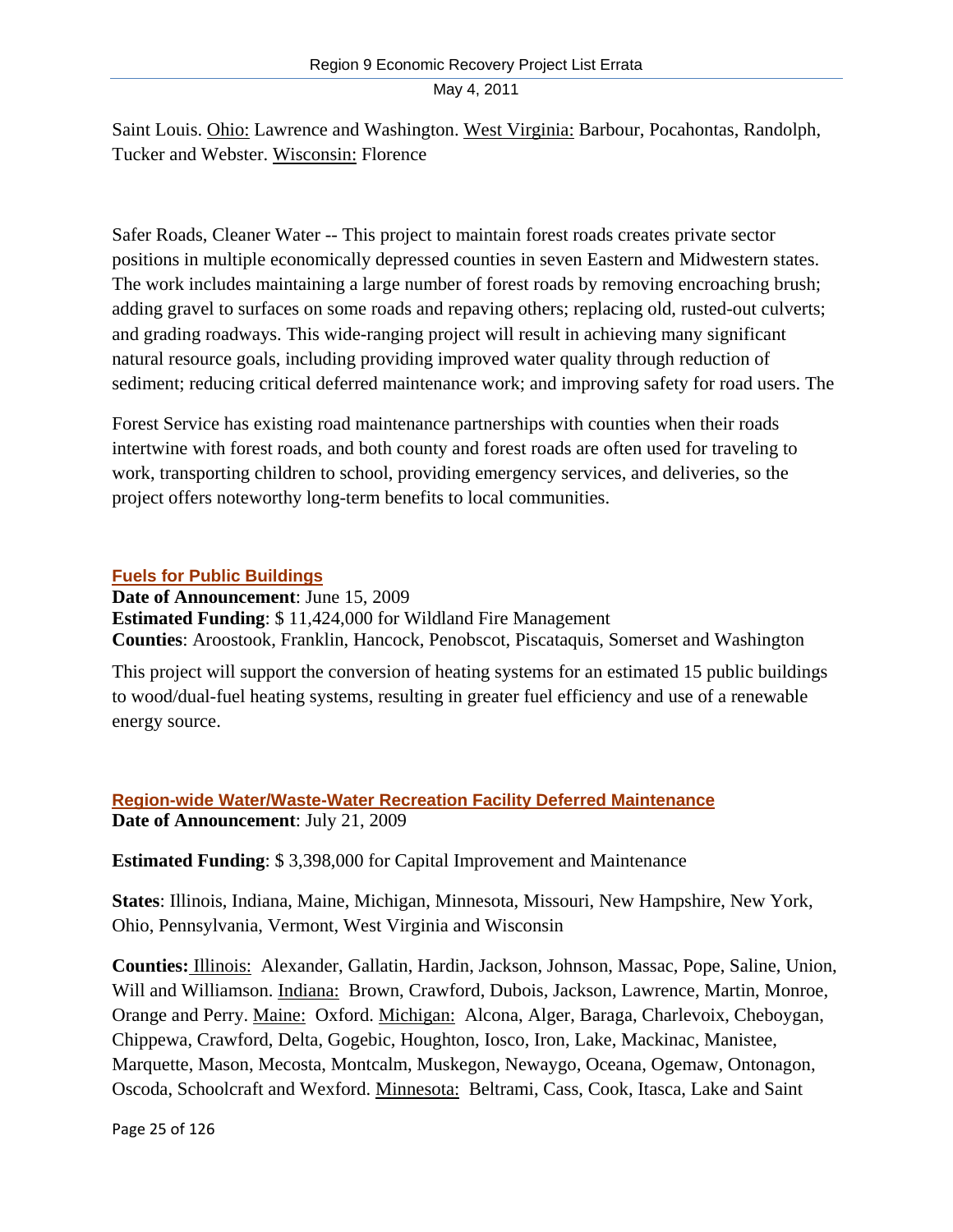Louis. Missouri: Barry, Bollinger, Boone, Butler, Callaway, Carter, Christian, Crawford, Dent, Douglas, Howell, Iron, Laclede, Madison, Oregon, Ozark, Perry, Phelps, Pulaski, Reynolds, Ripley, St. Francois, Ste. Genevieve, Shannon, Stone, Taney, Washington, Wayne and Wright. New Hampshire: Carroll, Coos and Grafton. New York: Schuyler and Seneca. Ohio: Athens, Gallia, Hocking, Jackson, Lawrence, Monroe, Morgan, Noble, Perry, Scioto, Vinton and Washington. Pennsylvania: Elk, Forest, McKean and Warren. Vermont: Addison, Bennington, Granby, Granville, Londonderry, Rutland, Warren, Washington, Windsor and Windham. West Virginia: Barbour, Grant, Greenbrier, Nicholas, Pendleton, Pocahontas, Preston, Randolph, Tucker and Webster. Wisconsin: Ashland, Bayfield, Forest, Florence, Langlade, Oconto, Oneida, Price, Sawyer, Taylor and Vilas.

This project will have long-term benefits to public health and safety, improve water quality, and enhance visitor recreational experiences in 13 Midwestern, Eastern, and Mid-Atlantic States. Employment will be created through contracts with local businesses for the rehabilitation of potable water systems and sewage treatment systems at seven recreation sites. Sanitary and condition surveys will be conducted as well as the updating of operational and maintenance plans on 14 national forests and a national tallgrass prairie. This project was partially funded with money released in April 2009. The project will include: replacement of sewage lift pumps; renovation of the sewage treatment lagoon; maintenance of percolation and irrigation systems; and replacement of potable water distribution lines. Repairs to water and waste-water facilities will reduce leakage, points of potential contamination, and energy consumption. Additionally, the project includes installation of solar well pump houses at three recreation sites on three forests and the removal of abandoned wells on national forests throughout the Eastern and Midwestern U.S. Once completed, the project will eliminate approximately \$1.7 million of backlogged recreation facility maintenance needs.

# **Critical Region-wide Dam Reconstruction/Maintenance**

**Date of Announcement**: July 21, 2009

**Estimated Funding**: \$ 2,155,000 for Capital Improvement and Maintenance

**States**: Maine, Michigan, New Hampshire, Ohio, Vermont and Wisconsin

**Counties**: Maine: Oxford. Michigan: Alcona, Crawford, Iosco, Lake, Manistee, Mason, Newaygo, Oceana, Oscoda and Wexford. New Hampshire: Carroll, Coos and Grafton. Ohio: Lawrence. Vermont: Rutland. Wisconsin: Forest.

Page 26 of 126 This project will significantly improve public safety and upgrade infrastructure in a six-state area through conducting deferred maintenance work on a high-hazard dam, along with a number of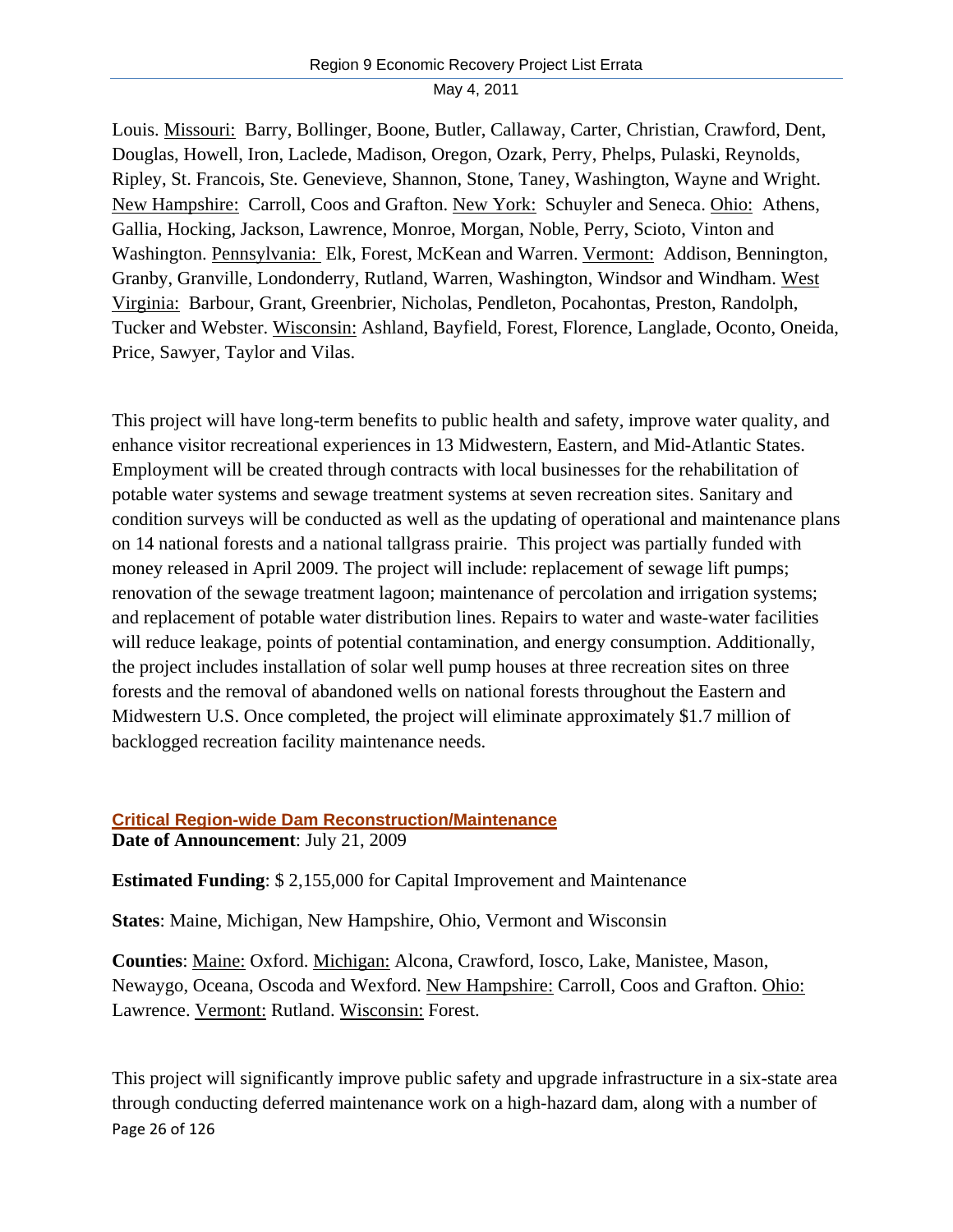historic and other dams. For example, one dam was constructed during the Civilian Conservation Corps era in the 1930s. It is located in one of today's most economically-distressed counties in the east, Rutland County, Vermont. In addition to providing job opportunities in local communities in several states, this work will preserve historic gems in the forests, provide ecosystem enhancement, and improve visitor safety and enjoyment.

## **Region-wide Environmental Compliance and Pollution Prevention Phase I Date of Announcement**: July 21, 2009

**Estimated Funding**: \$ 2,500,000 for Capital Improvement and Maintenance

**States:** Illinois, Indiana, Maine, Michigan, Minnesota, Missouri, New Hampshire, New York, Ohio, Pennsylvania, Vermont, West Virginia, Wisconsin.

**Counties**: Illinois: Alexander, Gallatin, Hardin, Jackson, Johnson, Massac, Pope, Saline, Union, Will and Williamson. Indiana: Brown, Crawford, Dubois, Jackson, Lawrence, Martin, Monroe, Orange and Perry. Maine: Oxford. Michigan: Alcona, Alger, Baraga, Charlevoix, Cheboygan, Chippewa, Crawford, Delta, Gogebic, Houghton, Iosco, Iron, Lake, Mackinac, Manistee, Marquette, Mason, Mecosta, Montcalm, Muskegon, Newaygo, Oceana, Ogemaw, Ontonagon, Oscoda, Schoolcraft and Wexford. Minnesota: Beltrami, Cass, Cook, Itasca, Lake and Saint Louis. Missouri: Barry, Bollinger, Boone, Butler, Callaway, Carter, Christian, Crawford, Dent, Douglas, Howell, Iron, Laclede, Madison, Oregon, Ozark, Perry, Phelps, Pulaski, Reynolds, Ripley, St. Francois, Ste. Genevieve, Shannon, Stone, Taney, Washington, Wayne and Wright. New Hampshire: Carroll, Coos and Grafton. New York: Schuyler and Seneca. Ohio: Athens, Gallia, Hocking, Jackson, Lawrence, Monroe, Morgan, Noble, Perry, Scioto, Vinton and Washington. Pennsylvania: Elk, Forest, McKean and Warren. Vermont: Addison, Bennington, Granby, Granville, Londonderry, Rutland, Warren, Washington, Windsor and Windham. West Virginia: Barbour, Grant, Greenbrier, Nicholas, Pendleton, Pocahontas, Preston, Randolph, Tucker and Webster. Wisconsin: Ashland, Bayfield, Forest, Florence, Langlade, Oconto, Oneida, Price, Sawyer, Taylor and Vilas.

This project will reduce the Forest Service's contribution to climate change by removing unneeded materials at its facilities in the eastern United States and implementing more sustainable material practices. Materials will be reused or recycled before disposal and the agency will identify necessary hazardous materials and wastes that are likely to be generated in the future. Additionally, the Forest Service will reduce the use of hazardous materials and minimize the toxicity and amount of future waste by setting up safe procedures to handle such materials. This effort will also include replacing above-ground fuel tanks to reduce the risk of leaks and spills. Benefits of this project include: -Reduced costs associated with the disposal of wastes by identifying greener alternatives, and by minimizing special storage requirements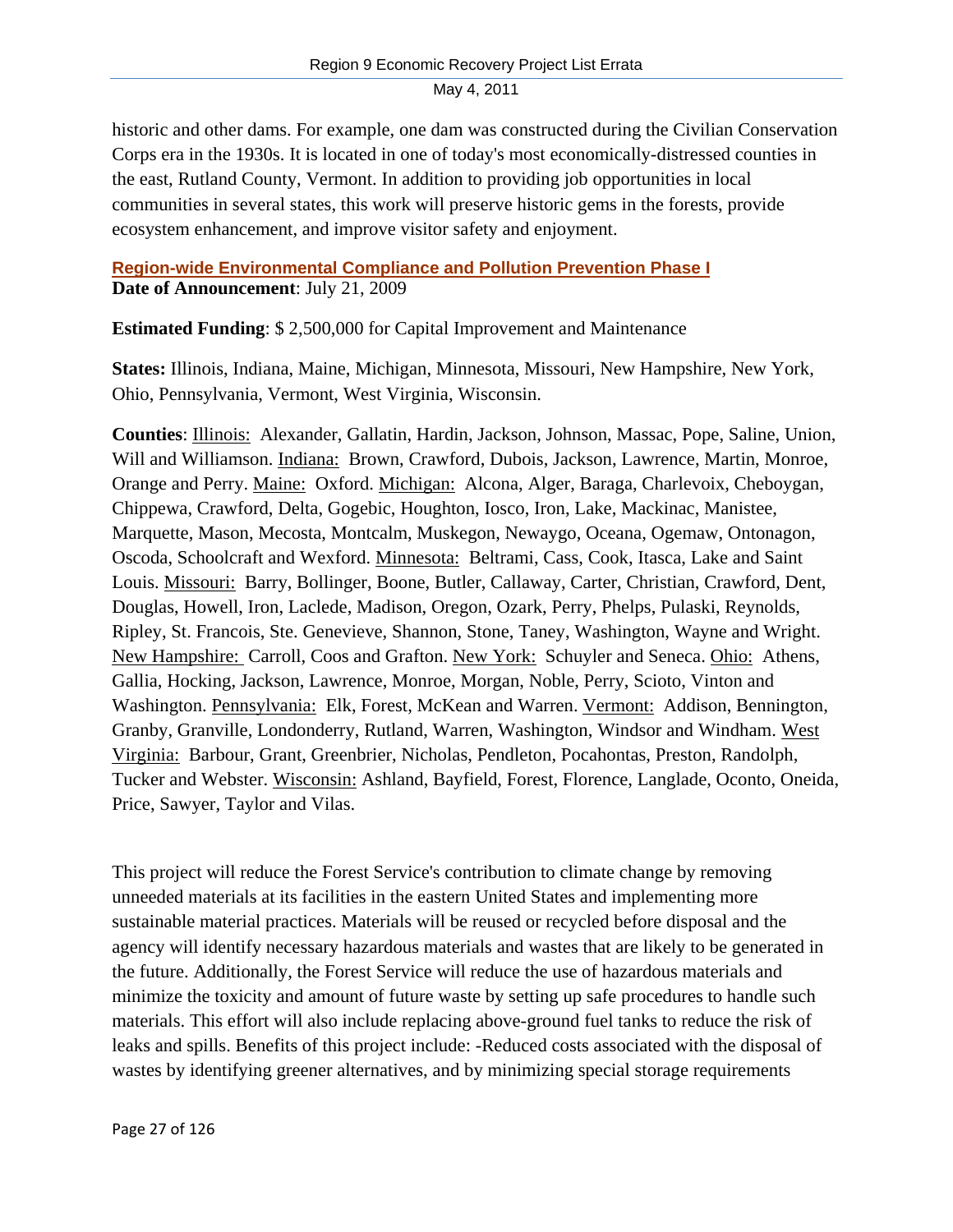needed for hazardous materials; -More sustainable operations; -Reduced environmental impacts; -A safer work environment.

#### **Regional Student Conservation Association (SCA) Trail Partnership Date of Announcement**: August 18, 2009

**Estimated Funding**: \$ 120,000 for Capital Improvement and Maintenance

**Partner:** Student Conservation Association

**States:** Maine, New Hampshire and Wisconsin

**Counties:** Maine: Oxford. New Hampshire: Carroll, Coos and Grafton. Wisconsin: Ashland, Bayfield, Florence, Forest, Langlade, Oconto, Oneida, Price, Sawyer, Taylor and Vilas.

This partnership project with the Student Conservation Association will involve four crews, each working for four weeks. Each crew will perform high priority trail maintenance, restoration, and reconstruction, and/or community outdoor work in Maine, New Hampshire, and Wisconsin. The work crews will gain leadership skills and valuable on-the- job training, as well as continued employment from a lengthened field season. Some of the trail work will address critical maintenance needs created by major storm events to address health and safety concerns and to improve watershed health by addressing erosion and sedimentation concerns. This work will enhance public use by providing a safe trail environment.

# **Eastern Region Trail Management, Assessment and Condition Surveys Date of Announcement:** August 18, 2009

**Estimated Funding:** \$ 1,500,000 for Capital Improvement and Maintenance

**Partners:** State Sponsored Conservation Crews, Student Conservation Association, Trail Clubs

**States:** Illinois, Indiana, Maine, Michigan, Minnesota, Missouri, New Hampshire, New York, Ohio, Pennsylvania, Vermont, West Virginia and Wisconsin

Page 28 of 126 **Counties:** Illinois: Alexander, Gallatin, Hardin, Jackson, Johnson, Massac, Pope, Saline, Union, Will and Williamson. Indiana: Brown, Crawford, Dubois, Jackson, Lawrence, Martin, Monroe, Orange and Perry. Maine: Oxford. Michigan: Alcona, Alger, Baraga, Charlevoix, Cheboygan, Chippewa, Crawford, Delta, Gogebic, Houghton, Iosco, Iron, Lake, Mackinac, Manistee, Marquette, Mason, Mecosta, Montcalm, Muskegon, Newaygo, Oceana, Ogemaw, Ontonagon,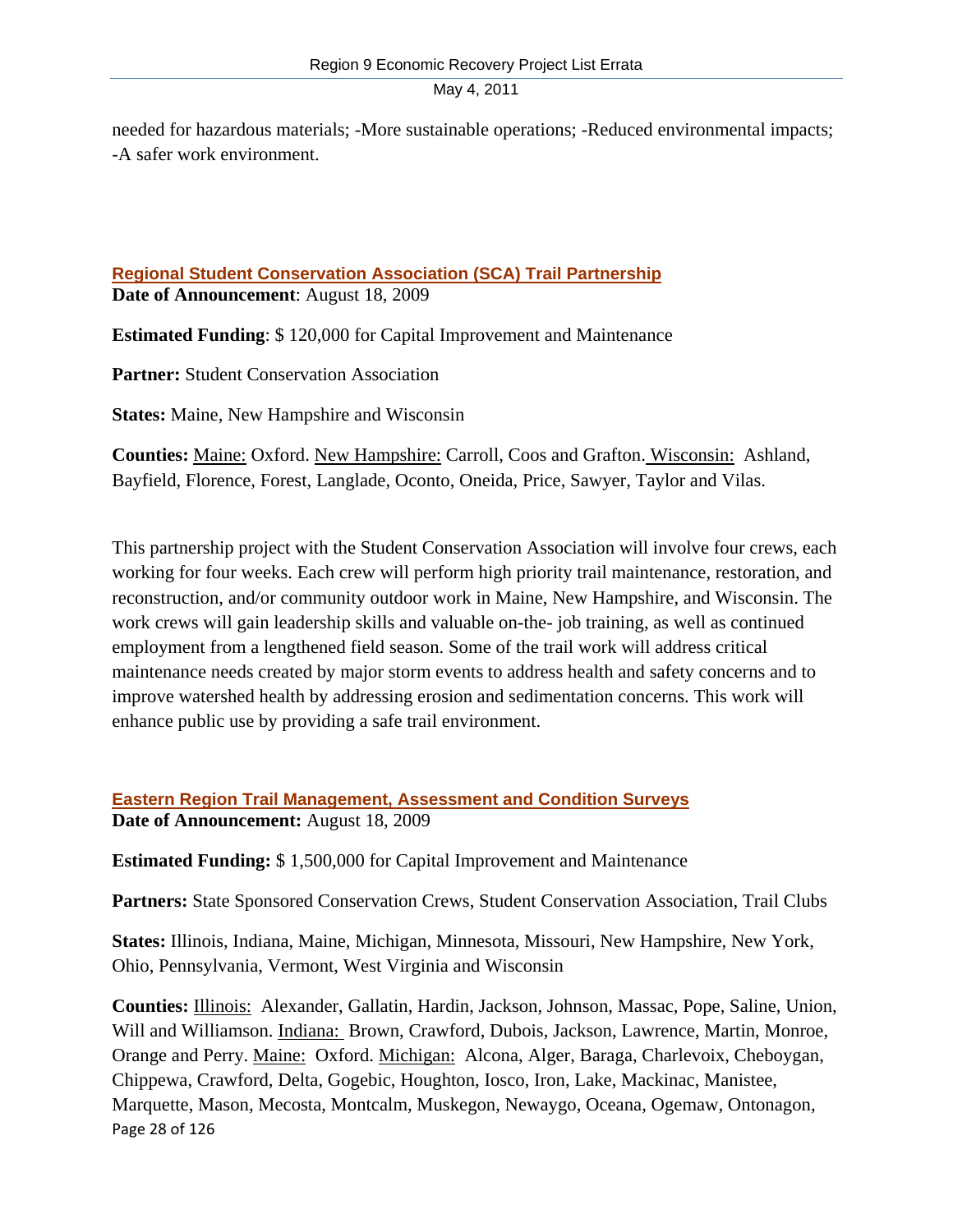Oscoda, Schoolcraft and Wexford. Minnesota: Beltrami, Cass, Cook, Itasca, Lake and Saint Louis. Missouri: Barry, Bollinger, Boone, Butler, Callaway, Carter, Christian, Crawford, Dent, Douglas, Howell, Iron, Laclede, Madison, Oregon, Ozark, Perry, Phelps, Pulaski, Reynolds, Ripley, St. Francois, Ste. Genevieve, Shannon, Stone, Taney, Washington, Wayne and Wright. New Hampshire: Carroll, Coos and Grafton. New York: Schuyler and Seneca. Ohio: Athens, Gallia, Hocking, Jackson, Lawrence, Monroe, Morgan, Noble, Perry, Scioto, Vinton and Washington. Pennsylvania: Elk, Forest, McKean and Warren. Vermont: Addison, Bennington, Granby, Granville, Londonderry, Rutland, Warren, Washington, Windsor and Windham. West Virginia: Barbour, Grant, Greenbrier, Nicholas, Pendleton, Pocahontas, Preston, Randolph, Tucker and Webster. Wisconsin: Ashland, Bayfield, Forest, Florence, Langlade, Oconto, Oneida, Price, Sawyer, Taylor and Vilas.

There are over 17,000 miles of trail in the Eastern Region that provide a variety of trail experiences to the public. It is essential to have updated and accurate data on trail conditions and accessibility to plan for and to provide quality trail opportunities to the public. This project will complete Trail Management Objectives (TMOs) for National Forest System trails classes 2 and 3 on each National Forest/Prairie in Region 9. The TMOs are the required foundation in order to then complete Trails Assessment and Condition Surveys (TRACS) on approximately 7,500 of National Forest system trail miles. TRACS surveys will be completed on winter trails and off highway vehicle trails. This information will be incorporated into the Forest Service's Infrastructure Applications Database for Trails. The information will ultimately enable the agency to maintain a better trail network for the public with accurate trail information and by creating healthy, sustainable conditions for the trails for years to come.

**………………………………………………………………………………………………………**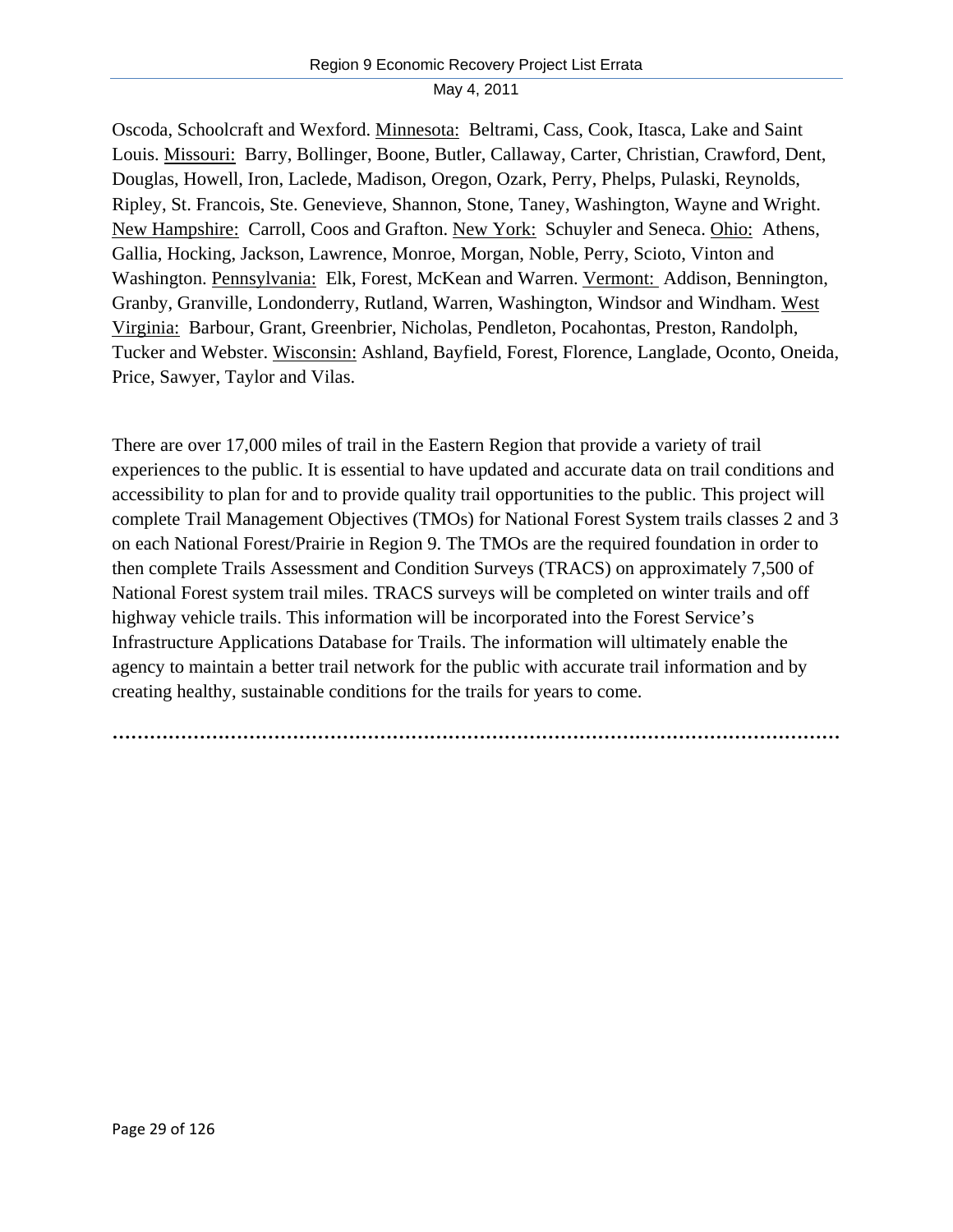# **Michigan**

## <span id="page-29-0"></span>**Enhance Safety and Condition of Forest Highway in Delta County Date of Announcement:** March 9, 2009

**Estimated Funding:** \$ 3,500,000 for Capital Improvement and Maintenance

**Partner:** Delta County Road Commission

**County:** Delta

This project will provide safe access to high visibility Great Lakes recreation sites in Delta County, Upper Michigan. Private sector jobs will be created to widen and re-surface Delta County Road 513 in a nine-month cooperative project with the county. The project benefits the local community and visitors by providing safer and easier travel to school and work, as well as easier access to high-use Forest Service recreation sites such as Peninsula Point Lighthouse and Bay de Noc Campground on the northern shore of Lake Michigan.

# **Region-wide Hazardous Fuel Reduction Projects/Readiness Less than 120 Days Date of Announcement:** May 5, 2009

**Estimated Funding:** \$ 4,000,000 for Wildland Fire Management

**States:** Illinois, Indiana, Michigan, Minnesota, Ohio

**Counties:** Illinois: Will. Indiana: Brown, Crawford, Jackson, Martin, Monroe, Orange and Perry. Michigan: Alger, Chippewa, Delta, Gogebic, Ontonagon and Schoolcraft. Minnesota: Beltrami, Cass, Cook, Itasca, Lake and Saint Louis. Ohio: Athens, Hocking, Lawrence, Perry and Washington.

This project creates or sustains jobs in economically hard-hit areas throughout the Midwestern U.S. It also increases public safety, maintains and restores forests for public use; restores and/or improves habitat for wildlife species; helps stem the spread of non-native invasive species; creates and/or sustains forest products industry jobs; and supports biomass markets. In the economically depressed State of Michigan, jobs will be created and skills learned with the creation and training of local wildland firefighting crews. It will allow for the deployment of a weather station in the State of Ohio to assist in the monitoring of wildland fire conditions, as well as help communities develop community protection plans. Cooperating local and state agencies will be engaged to provide similar opportunities in Illinois, Indiana, and Minnesota.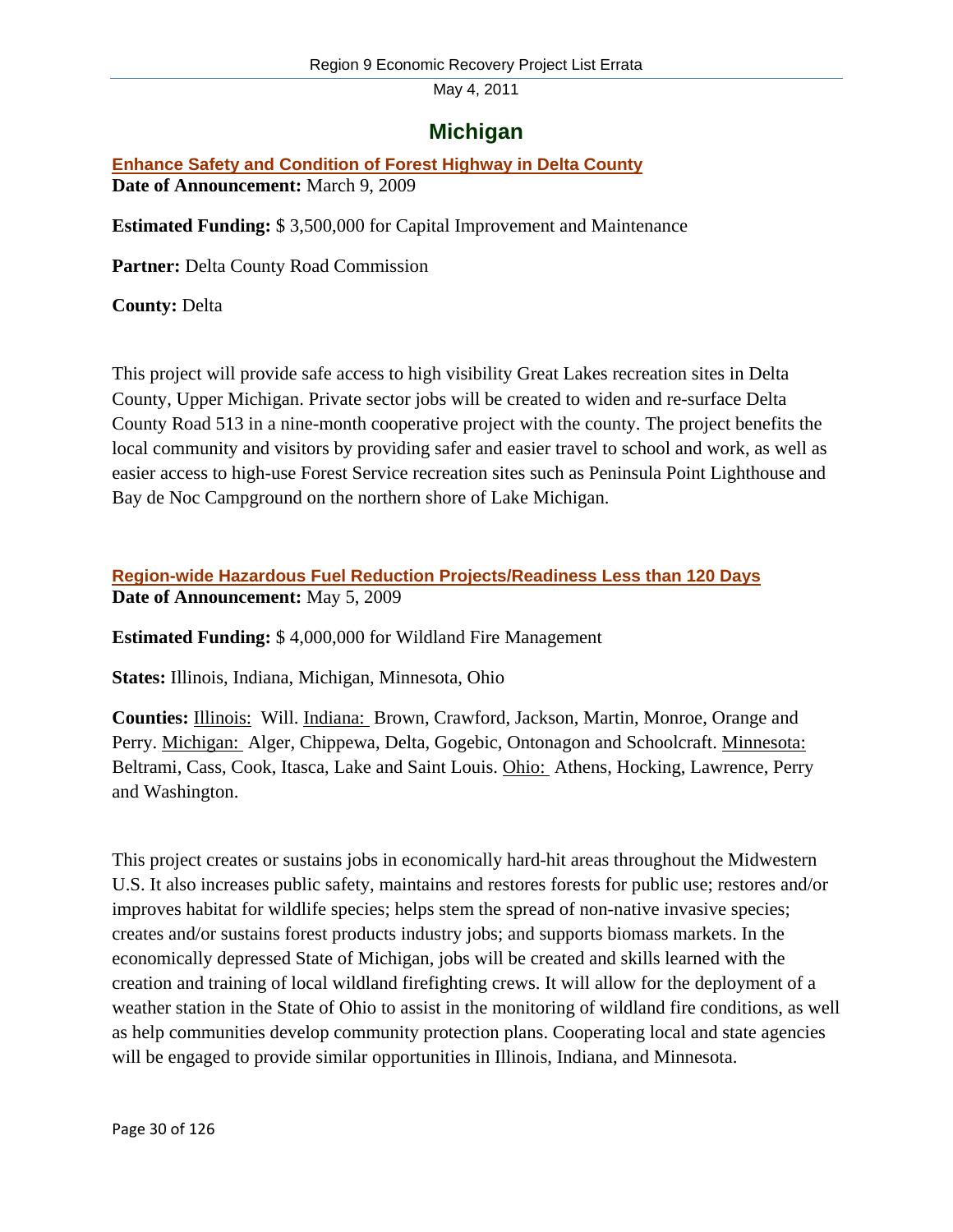## **Hazardous Fuel Reduction Projects/Readiness Greater than 120 Days Date of Announcement:** May 5, 2009

**Estimated Funding:** \$ 5,500,000 for Wildland Fire Management

**Partners:** The Nature Conservancy (MN), Hocking College (OH)

**States:** Illinois, Michigan, Minnesota, Ohio, Vermont and Wisconsin

**Counties:** Illinois: Hardin, Jackson, Johnson, Pope and Will. Michigan: Lake, Newaygo and Oscoda. Minnesota: Cook, Lake and Saint Louis. Ohio: Gallia and Lawrence. Vermont: Addison, Bennington, Rutland, Windsor and Windham. Wisconsin: Bayfield, Forest, Florence, Oconto, Price and Vilas.

This project creates or sustains jobs in economically hard-hit areas throughout the Midwest and Northeastern U.S. It also increases public safety; maintains and restores forests for public use; restores and/or improves habitat for rare and sensitive species; sustains forest products industry jobs; and supports biomass markets. Using contracts, agreements, and partnerships, and also employing temporary crews for up to three years, the project uses a variety of methods to prioritize needs, prepare plans, and implement treatments of fuels that pose a fire hazard. On the Superior National Forest in Minnesota, The Nature Conservancy will partner with the Forest Service to package hazardous fuel treatments into projects that will employ local businesses. Another exciting project on the Superior NF involves cooperation with the State of Minnesota and the Forest Service's Northern Research Station to study the relationship between forests and global climate change. In Michigan, where unemployment rates are among the highest in the nation, jobs will be created in surveying property boundaries, marking survey corners, and performing additional tasks needed to prepare the land for treatments that will decrease wildfire risks by removing trees from crowded forests. In Ohio, the work will help restore uncommon open land habitats such as barrens and oak savannas. Similar work and opportunities will be provided in Wisconsin, Illinois, and Vermont.

## **Hazardous Fuel Reduction Projects/Readiness Less Than or Equal To 120 Days Date of Announcement:** May 5, 2009

**Estimated Funding:** \$ 6,192,000 for Wildland Fire Management

Partner: National Resource Conservation Service (WV)

**States:** Michigan, Minnesota and West Virginia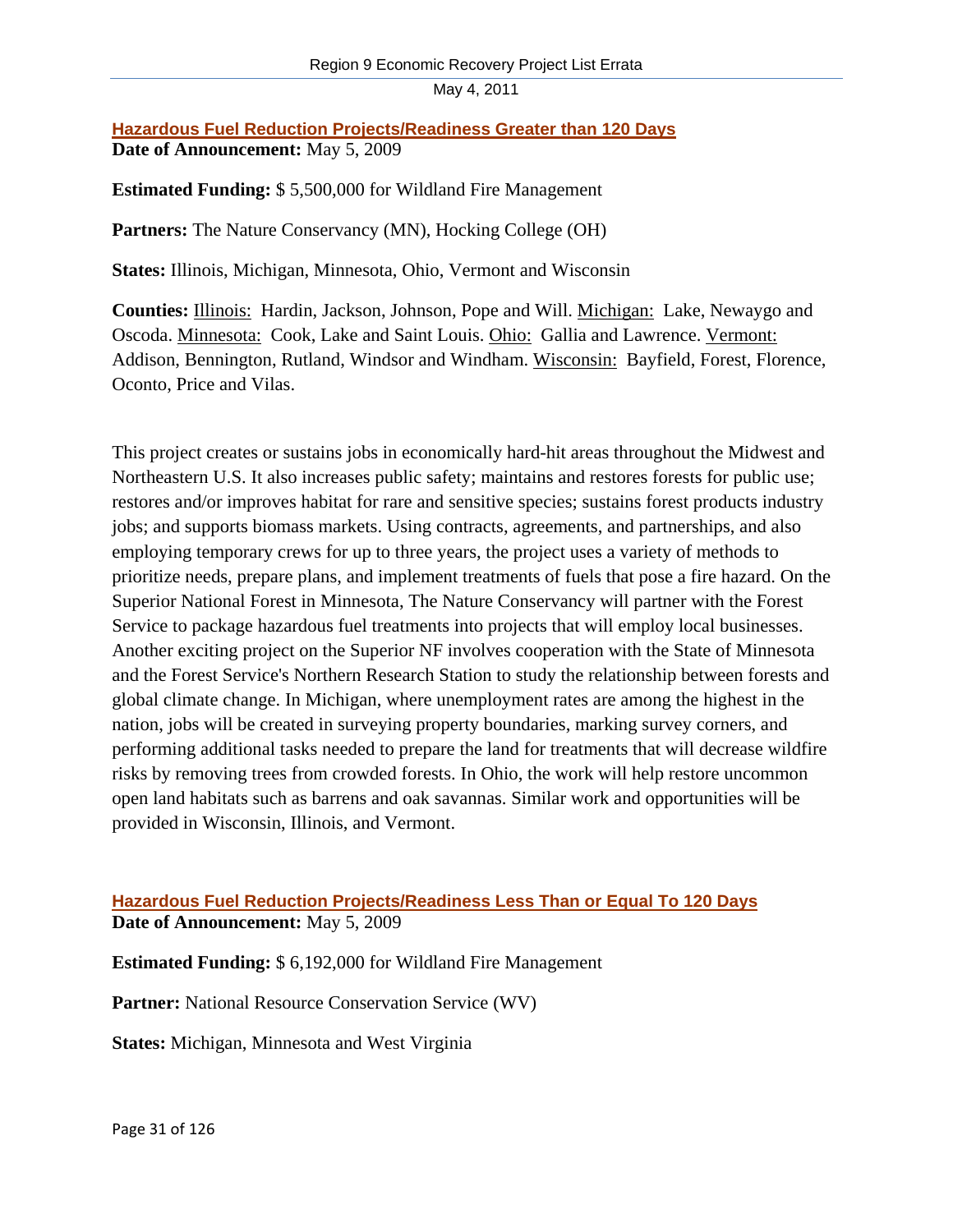**Counties:** Michigan**:** Alcona**,** Crawford**,** Delta**,** Iosco**,** Lake**,** Manistee, Mason**,** Newaygo**,** Oceana**,** Oscoda**,** and Wexford. Minnesota**:** Cook**,** Lake**,** and Saint Louis. West Virginia**:** Grant**,** Greenbrier**,** Pendleton**,** Pocahontas**,** Randolph**,** and Tucker

People at Work for the Future -- This multifaceted fuels treatment project uses contracts and agreements to employ temporary crews for up to two years. It creates or sustains jobs in economically hard-hit, high fire-risk areas in Minnesota and elsewhere in the Midwest and Northeast. It also increases public safety; maintains and restores forests for public use; sustains forest products industry jobs; and supports biomass markets. In the Monongahela National Forest in West Virginia, local farmers and conservation districts will use range management activities to reduce hazardous fuels build up. In Michigan, where unemployment rates are among the highest in the Nation, timber sales will decrease wildfire risks in crowded forests and improve habitat for Kirtland's warbler, a songbird on the federal endangered species list.

**Invasive Species Control Date of Announcement**: May 14, 2009

**Estimated Funding**: \$ 2,692,000 for Wildland Fire Management

**Counties**: statewide

This project will hire people to survey for and eradicate invasive forest plant species, such as garlic mustard and glossy buckthorn, on State forest lands.

**Jobs to Improve Lower Michigan Fish Passage - Pine River-Van Etten Lake Date of Announcement**: June 2, 2009

**Estimated Funding**: \$ 1,000,000 for Capital Improvement and Maintenance

**Partners:** Huron Pines Resource Conservation & Development Council, Alcoa County Road Commission

**County**: Alcona

This project will increase the survival and viability of aquatic species, enhance water quality, and provide for safer road systems through critical watershed improvements. Jobs will be created to perform project work to upgrade road-stream crossings for fish passage together with partners, who will contribute an additional \$250,000 and additional jobs. Specific work includes paving of

Page 32 of 126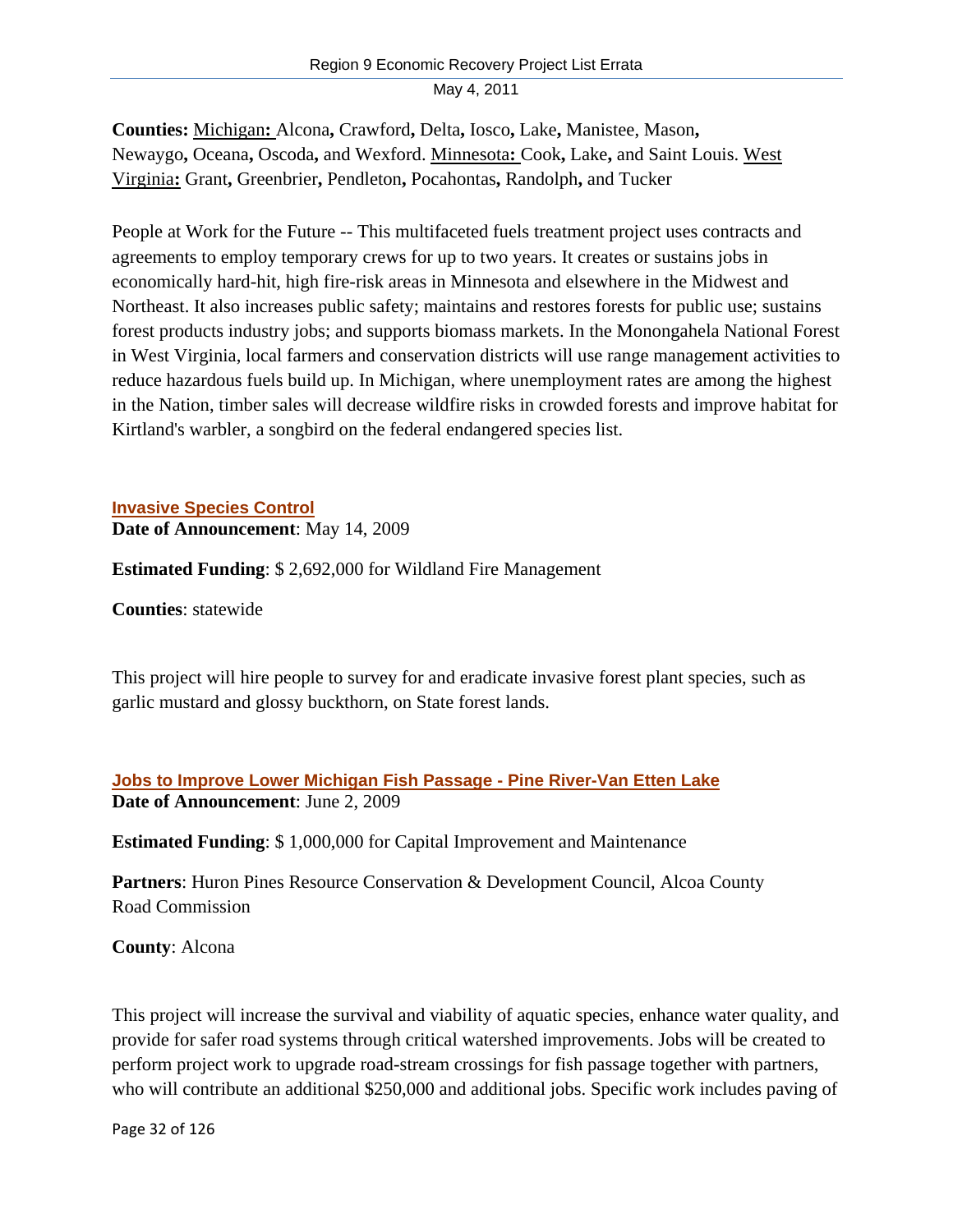approaches to crossings; replacement of undersized culverts; and installation of state-of-the-art sediment and water routing diversions. The project will benefit fish species such as native brook trout and the channel darter. They will also improve fish passage and reduce sediment delivery to stream channels. In addition to creating local job opportunities, the project will have long-term benefits for aquatic species, and will enhance visitors' recreational experience leading to an increase in tourism revenues in the area.

# **Jobs to Improve Lower Michigan Fish Passage - Pere Marquette River Date of Announcement**: June 2, 2009

**Estimated Funding**: \$ 1,100,000 for Capital Improvement and Maintenance

**Partners**: Conservation Resource Alliance, Lake County Road Commission, Michigan Department of Natural Resources, Michigan Department of Environmental Quality

**County**: Lake

Recovery Jobs and Partnerships WORK -- This project will create jobs, increase the survival of aquatic species, enhance water quality, and provide safer road systems for forest users and local residents. Tasks include upgrading eight road stream crossings and restoring 60 miles of the Pere Marquette River to free-flowing status. Watershed enhancements for the river will be performed outside its Wild and Scenic River segments, but benefits will be: improving water quality, reducing sediment delivery, and improving passage for aquatic organisms. Partners Conservation Resource Alliance and the Lake County Road Commission will contribute an additional \$330,000 to the work, which also benefits aquatic species such as brook, rainbow, and brown trout. In addition to creating local jobs, the project has long-term benefits for aquatic species and will enhance visitor recreational experiences that support local tourism revenues.

# **Jobs to Improve Upper Michigan Fish Passage - 1**

**Date of Announcement**: June 2, 2009

**Estimated Funding**: \$ 711,000 for Capital Improvement and Maintenance

**Partner**: Michigan Department of Natural Resources

**Counties**: Houghton and Alger

Page 33 of 126 Recovery Jobs Help Fish and Other Aquatic Species -- This project opens streams critical to the survival and sustained reproduction of a number of sensitive aquatic species in two Upper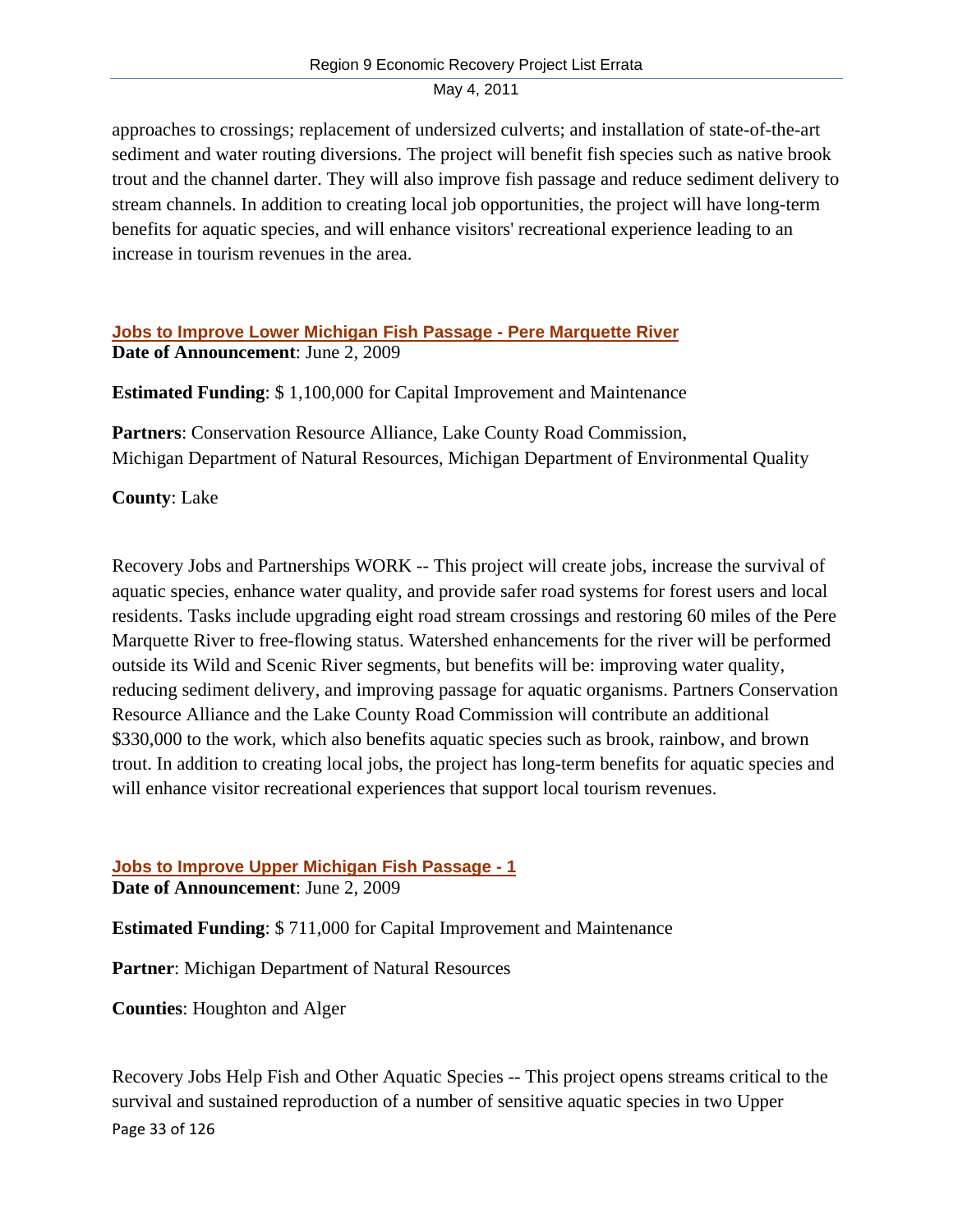Michigan national forests. Jobs will be created in the economically distressed state of Michigan to replace drainage structures near roads in Hiawatha and Ottawa National Forests, opening a total of 6.5 miles of stream and providing quality spawning and rearing habitat for the Eastern brook trout. These streams are also important habitat for the Hines emerald dragonfly and the wood and Blanding's turtles. The stream passage project on the Ottawa National Forest is within a nationally designated Wild and Scenic River corridor. In addition to creating job opportunities in local communities, this project will have long-term benefits to sensitive aquatic species. It also creates safer travel conditions and enhanced recreational experiences for forest visitors.

# **Jobs to Improve Upper Michigan Forest Fish Passage - 2**

**Date of Announcement**: June 2, 2009

**Estimated Funding**: \$ 500,000 for Capital Improvement and Maintenance

**County**: Mackinac

Work consists of site surveys followed by designs of high priority road stream crossings selected from a list of previously inventoried and assessed crossings. Employment will be created to perform the field work and design of fish passages at the crossings. The project will focus on restoring safe upstream and downstream fish passage to streams and stream reaches that have become isolated by culverts, dams, and other artificial obstructions. It also addresses ways to prevent or minimize harm to fish at stream diversions and water intakes. For migratory species of fish and aquatic wildlife, successful completion of their life cycle hinges on having access to and safe effective passage between reproduction, feeding, and refuge habitats.

#### **Jobs to Improve Upper Michigan Forest Fish Passage - 3 Date of Announcement**: June 2, 2009

**Estimated Funding**: \$ 2,410,000 for Capital Improvement and Maintenance

**County**: Mackinac

This project will increase the survival of aquatic species, enhance water quality, and provide for safer road systems for forest users and local residents in several counties in the severely economically depressed Upper Peninsula of Michigan. Jobs will be created to perform work replacing multiple undersized or failing drainage structures to facilitate the movement of fish and other aquatic species in streams and other water channels. This project also includes

Page 34 of 126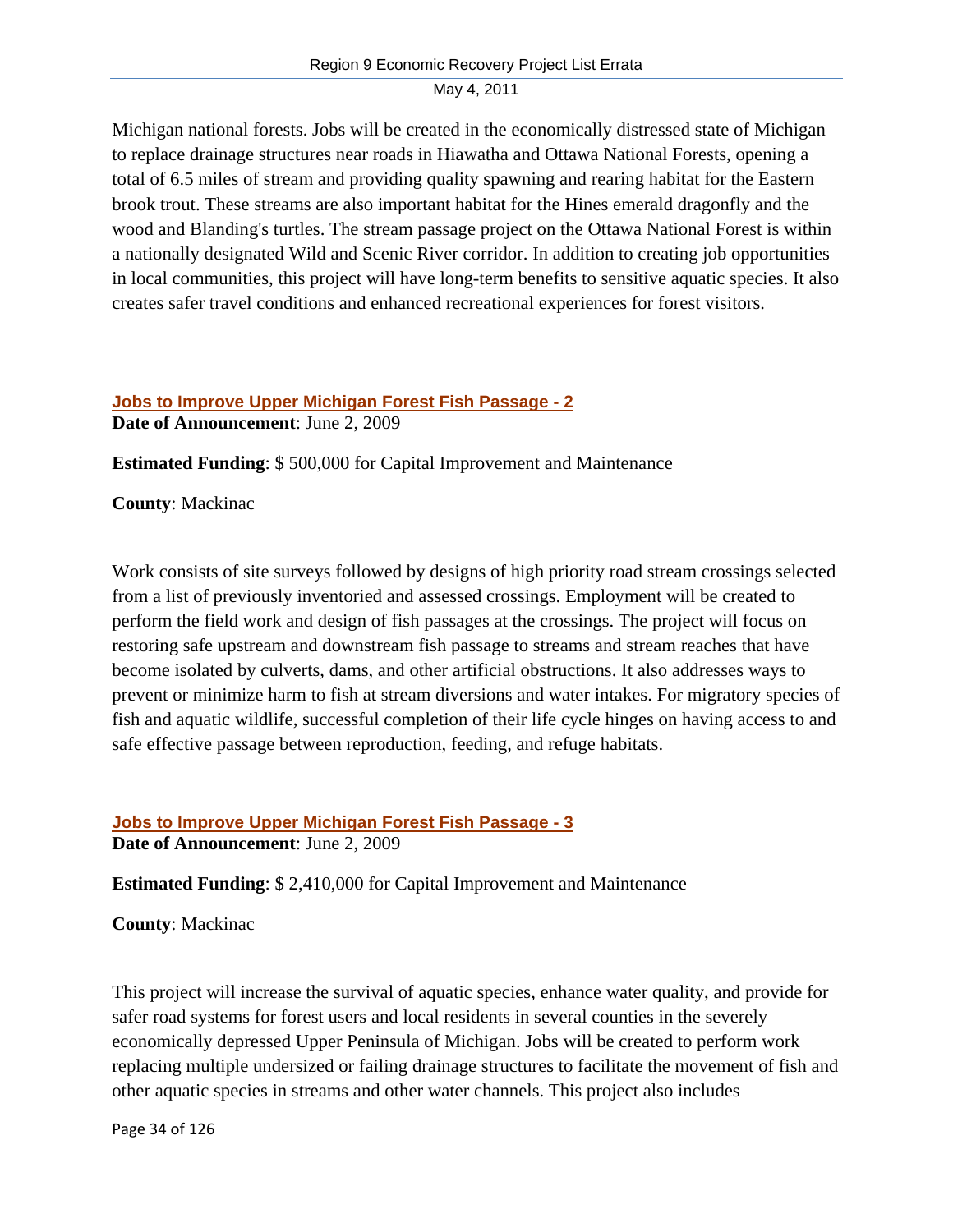reconstructing a portion of a major road located along a forest wilderness area within the Lake Superior watershed.

# **Dukes, Lower Peninsula, and Udell Experimental Forest Road and Related Ecosystem Enhancements**

**Date of Announcement**: June 2, 2009

**Estimated Funding**: \$ 600,000 for Capital Improvement and Maintenance

**Counties**: Manistee, Marquette and Newaygo

This is a companion project to the Dukes, Lower Peninsula, and Udell Experimental Forest Road Maintenance and Improvements in Michigan. During the process of maintaining and improving the current road system, the impacts on the existing vegetation will include denuding the road shoulders and sideways, widening lines of vision (on curvy roads with limited sightlines), changes in water drainage systems, and other negative vegetative impacts. Work on this project will include planting or removing vegetation as appropriate, culvert replacement and creation of site drainage. Without this aspect of the road work, water quality will suffer, the road work completed will have a shortened lifespan, safety of the road network will continue to be an issue (and could be worsened), avenues for establishment of invasive species will be created (disturbed land that is not re-vegetated is ripe for enabling invasive species), and roadway runoff could be exacerbated. This project will focus on these important activities that complement critical road maintenance and improvement.

**Forest Service Eastern Region – Region-wide Jobs, Deferred Maintenance Reduction and New Requirement Adherence and Motorized Use Signing for Forest Resource Protection Date of Announcement:** June 2, 2009

**Estimated Funding:** \$ 3,500,000 for Capital Improvement and Maintenance

**States:** Illinois, Indiana, Maine, Michigan, Minnesota, Missouri, New Hampshire, New York, Ohio, Pennsylvania, Vermont, West Virginia and Wisconsin

**Counties:** Illinois: Williamson. Indiana: Jackson and Monroe. Maine: Oxford. Michigan: Delta, Grand Traverse, Marquette, Muskegon, Newaygo and Wexford. Minnesota: Beltrami, Itasca and Saint Louis. Missouri: Christian, Perry, Reynolds, Shannon and Stone. New Hampshire: Carroll, Coos and Grafton. New York: Schuyler and Seneca. Ohio: Lawrence and Washington. Pennsylvania: Elk, Forest and McKean. Vermont: Addison, Bennington, Rutland, Windham and Windsor. West Virginia: Barbour, Pocahontas, Randolph, Tucker and Webster. Wisconsin: Florence, Oconto, Oneida and Price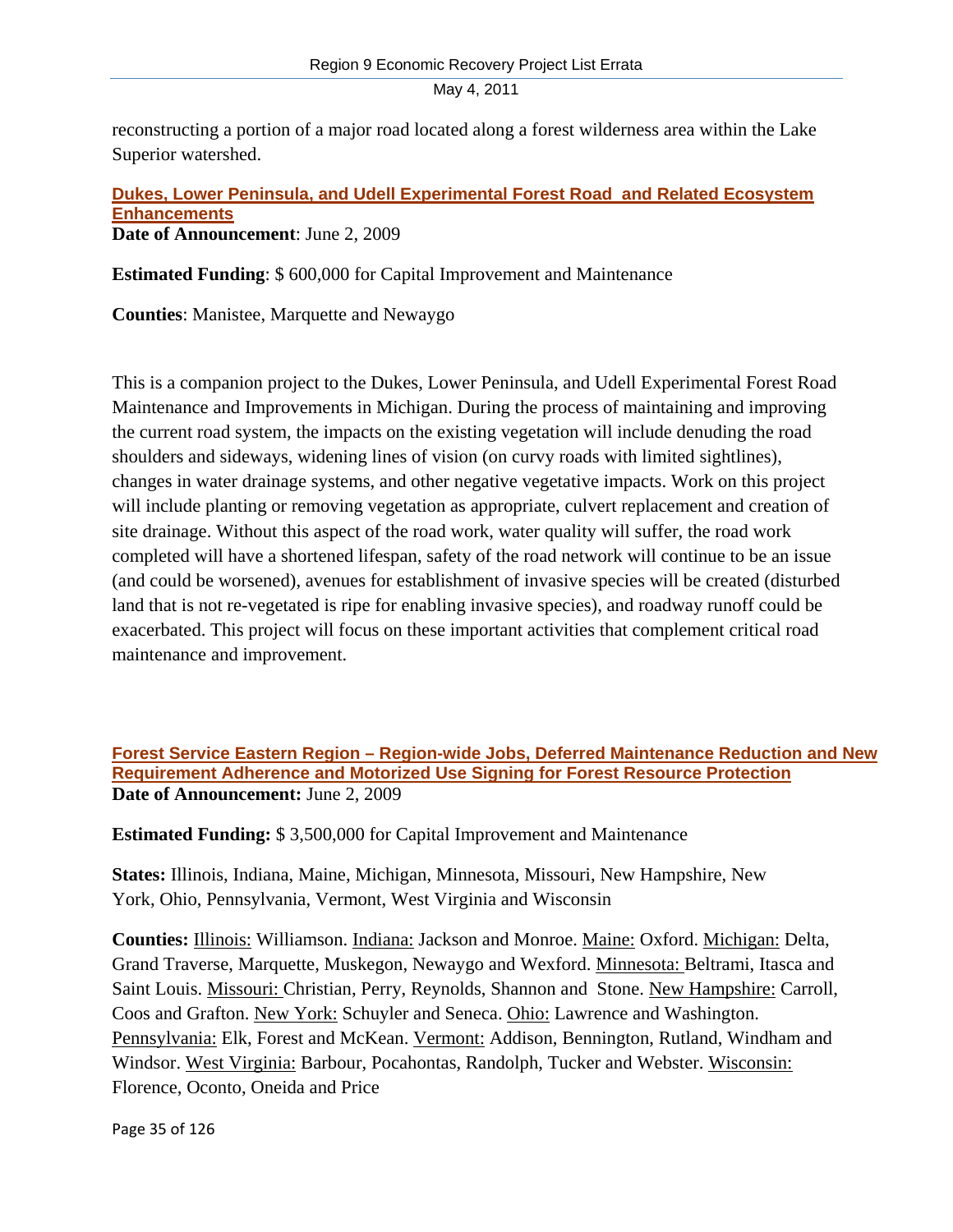Safety: By Car or ATV -- This project takes a bite out of road maintenance needs and employs people to do much-needed forest road and trail signing work in 13 Eastern and Midwestern states. Contracts and agreements will provide private sector jobs in economically-depressed areas in and near 15 national forests. The project reduces a backlog of critical forest road maintenance to include: installing new standard retro-reflectivity signs informing people where they can legally ride off-road vehicles as well as locations their activities may be restricted -- in order to protect natural resources. These signs are necessary to implement Forest Service national Travel Management Rule and to meet new reflectivity signing requirements that increase user safety. Long-term benefits of the project include reducing a backlog of much-needed road maintenance work, and improving road safety for forest visitors and local residents.

# **Dukes, Lower Peninsula, Udell Experimental Forest Road Maintenance and Improvements Date of Announcement**: June 2, 2009

**Estimated Funding**: \$ 600,000 for Capital Improvement and Maintenance

**Counties**: Manistee, Marquette and Newaygo

The Dukes Experimental Forest was one of the first established in the nation with study sites going back to the 1930s. The Lower Peninsula Experimental Forest is host to a National Atmospheric Deposition Program (NADP) site. These Michigan experimental forests are major contributors to the Forest Service science agenda in many areas. Improving our access to plots, access for fire prevention and control, and access for the weekly NADP measurements will greatly enhance research capabilities. The majority of the road network has not been renovated since the 1980s; the wear and tear of use has resulted in poor drainage (thus negatively affecting water quality) and is a safety issue. The project will focus on deferred maintenance, such as gravel, grading, brush and cut, and resurfacing on Forest Service roads.

#### **Mine Shaft Closures to Protect the Public and Bats - Phase 1 Date of Announcement**: June 23, 2009

**Estimated Funding**: \$ 110,000 for Capital Improvement and Maintenance

**Partners**: Michigan Department of Natural Resources, Michigan Technological University

**County**: Ontonagon

Page 36 of 126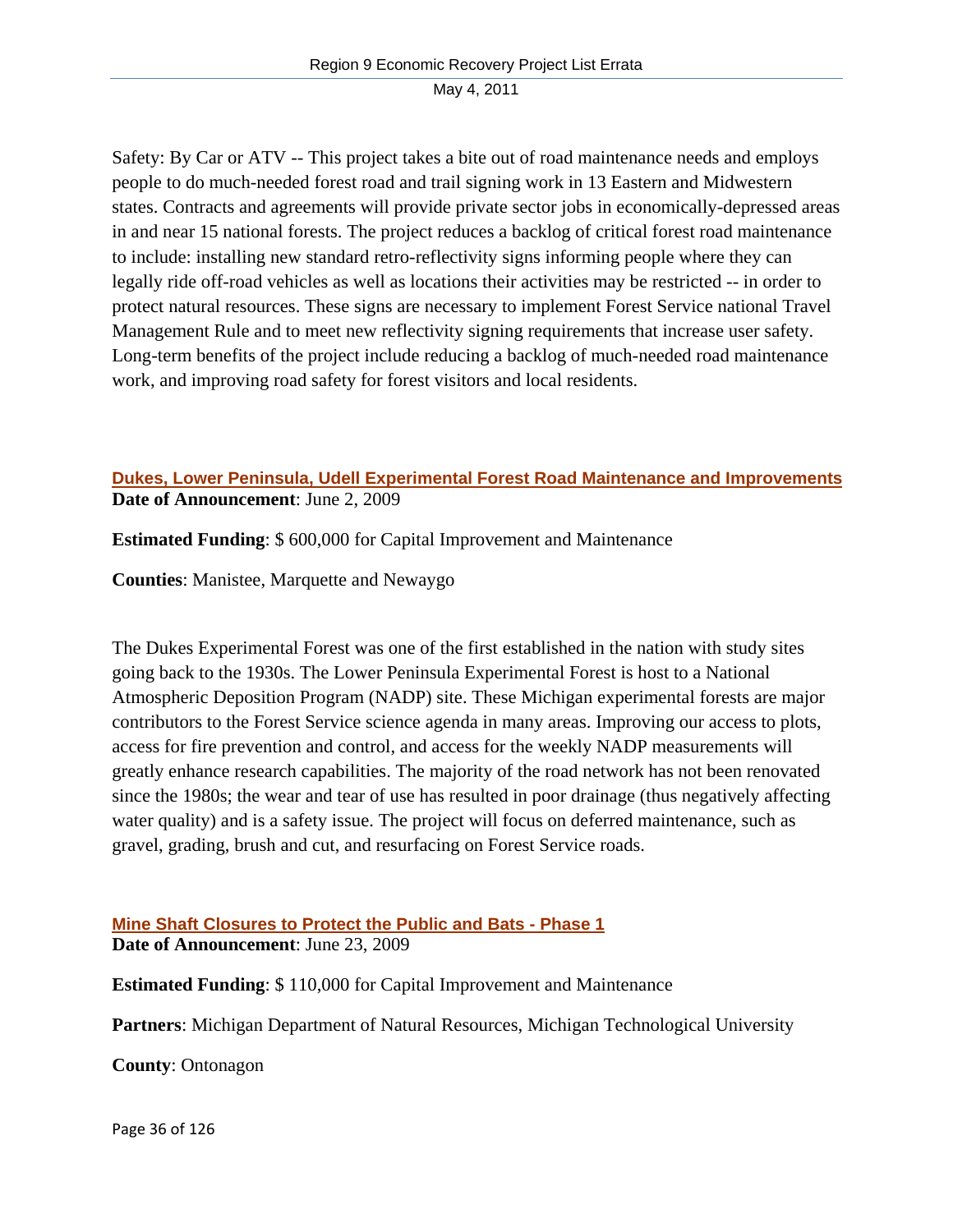This is Phase One of a two-phase project to improve visitor safety while protecting wildlife habitat through the closing of five to twelve vertical mine shafts in the Ottawa National Forest. It also creates local jobs in a severely economically distressed area. The work, closing mine shaft with gates, protects visitors to the popular North County National Scenic Trail while providing bats access to habitat inside the interconnected mines. The mines offer potential habitat for the Eastern pipistrelle bat, listed as a sensitive species. There are notable long-term economic benefits, since once safety hazards are rectified, a future interpretive site highlighting 1840s-era mining history will attract more visitors and generate additional tourism revenue for local communities.

#### **Mine Shaft Closures to Protect the Public and Bats - Phase 2 Date of Announcement**: June 23, 2009

**Estimated Funding**: \$ 230,000 for Capital Improvement and Maintenance

**Partners**: Michigan Department of Natural Resources, Michigan Technological University

**County**: Ontonagon

This project is the second phase of work to improve visitor safety and protect wildlife habitat in a popular recreation area. Workers will close 15 vertical mine shafts in the Ottawa National Forest and build a trail at Norwich Mine for a planned interpretive site highlighting the area's historic mining history. The project creates local jobs in an area that is severely distressed economically. The closures and trail will ultimately improve the visitor experience on the forest's popular North County National Scenic Trail. Meanwhile, using gates to close the interconnected mines allows bats access to local hibernation sites. The mines also provide potential habitat for the Eastern pipistrelle bat, which is listed as a sensitive species. The project will be accomplished with two long-standing partners, Michigan Tech University and the Michigan Department of Natural Resources. In addition, the project has notable long-term economic benefits, since the interpretive site will attract more visitors to the Forest and bolster local tourism efforts.

# **Phase 1 - Trail Bridge Repair and Replacement**

**Date of Announcement**: July 21, 2009

**Estimated Funding**: \$ 500,000 for Capital Improvement and Maintenance

**County**: Alger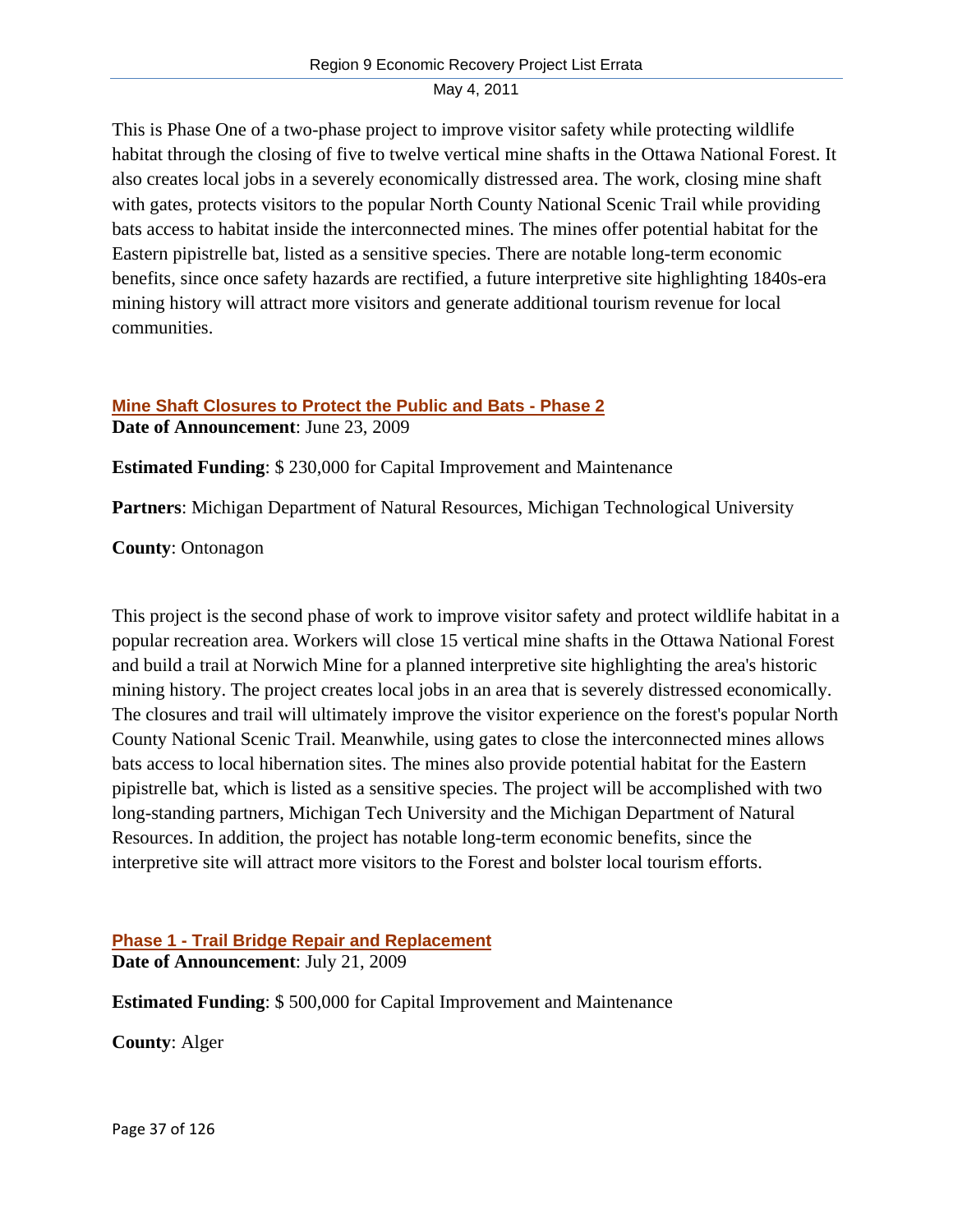The Forest Service maintains trails to ensure resource protection and visitor safety. Trails are the way the American public accesses the national forests and grasslands. This project will improve recreational opportunities and improve fish passage and transportation infrastructure in the popular Grand Island Recreation Area in the Hiawatha National Forest. This project has two components. The first component will replace a condemned bridge that serves as a critical eastwest trail link in Grand Island National Recreation Area. Work includes demolition of the old bridge and installation of the replacement structure. The second component of the project will replace deteriorated culverts on Rim Trail in Grand Island National Recreation Area. Work includes removal and replacement of failed trail crossing culverts, trail surface replacement, and stream bank stabilization. Overall this project will ensure healthy, sustainable conditions for visitors to Grand Island Recreation Area and the aquatic species that inhabit it.

## **Critical Region-wide Dam Reconstruction/Maintenance**

**Date of Announcement**: July 21, 2009

**Estimated Funding**: \$ 2,155,000 for Capital Improvement and Maintenance

**States**: Maine, Michigan, New Hampshire, Ohio, Vermont, Wisconsin

**Counties**: Maine: Oxford. Michigan: Alcona, Crawford, Iosco, Lake, Manistee, Mason, Newaygo, Oceana, Oscoda and Wexford. New Hampshire: Carroll, Coos and Grafton. Ohio: Lawrence. Vermont: Rutland. Wisconsin: Forest.

This project will significantly improve public safety and upgrade infrastructure in a six-state area through conducting deferred maintenance work on a high-hazard dam, along with a number of historic and other dams. For example, one dam was constructed during the Civilian Conservation Corps era in the 1930s. It is located in one of today's most economically-distressed counties in the east, Rutland County, Vermont. In addition to providing job opportunities in local communities in several states, this work will preserve historic gems in the forests, provide ecosystem enhancement, and improve visitor safety and enjoyment.

## **Region-wide Water/Waste-Water Recreation Facility Deferred Maintenance Date of Announcement**: July 21, 2009

**Estimated Funding**: \$ 3,398,000 for Capital Improvement and Maintenance

**States**: Illinois, Indiana, Maine, Michigan, Minnesota, Missouri, New Hampshire, New York, Ohio, Pennsylvania, Vermont, West Virginia and Wisconsin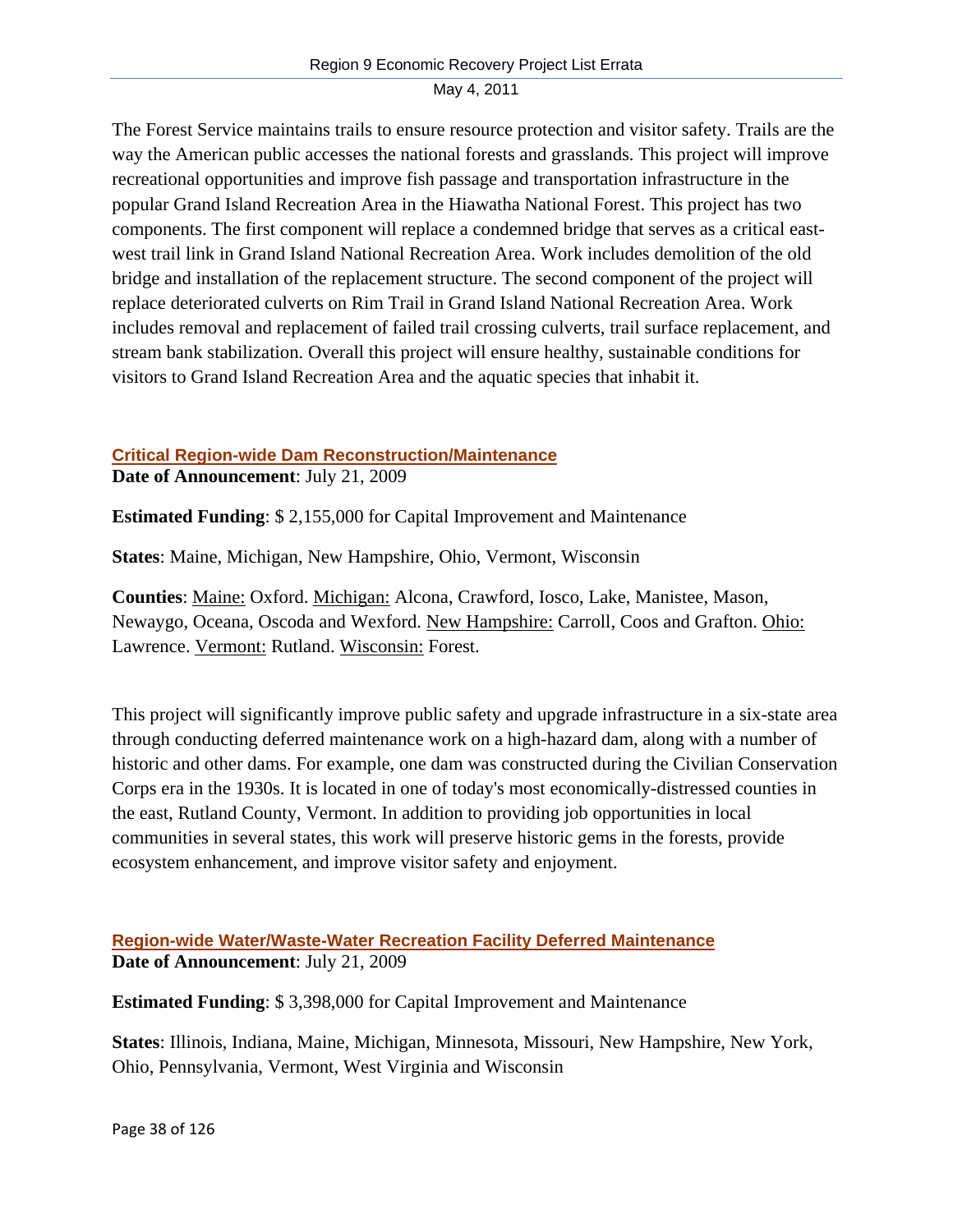**Counties:** Illinois: Alexander, Gallatin, Hardin, Jackson, Johnson, Massac, Pope, Saline, Union, Will and Williamson. Indiana: Brown, Crawford, Dubois, Jackson, Lawrence, Martin, Monroe, Orange and Perry. Maine: Oxford. Michigan: Alcona, Alger, Baraga, Charlevoix, Cheboygan, Chippewa, Crawford, Delta, Gogebic, Houghton, Iosco, Iron, Lake, Mackinac, Manistee, Marquette, Mason, Mecosta, Montcalm, Muskegon, Newaygo, Oceana, Ogemaw, Ontonagon, Oscoda, Schoolcraft and Wexford. Minnesota: Beltrami, Cass, Cook, Itasca, Lake and Saint Louis. Missouri: Barry, Bollinger, Boone, Butler, Callaway, Carter, Christian, Crawford, Dent, Douglas, Howell, Iron, Laclede, Madison, Oregon, Ozark, Perry, Phelps, Pulaski, Reynolds, Ripley, St. Francois, Ste. Genevieve, Shannon, Stone, Taney, Washington, Wayne and Wright. New Hampshire: Carroll, Coos and Grafton. New York: Schuyler and Seneca. Ohio: Athens, Gallia, Hocking, Jackson, Lawrence, Monroe, Morgan, Noble, Perry, Scioto, Vinton and Washington. Pennsylvania: Elk, Forest, McKean and Warren. Vermont: Addison, Bennington, Granby, Granville, Londonderry, Rutland, Warren, Washington, Windsor and Windham. West Virginia: Barbour, Grant, Greenbrier, Nicholas, Pendleton, Pocahontas, Preston, Randolph, Tucker and Webster. Wisconsin: Ashland, Bayfield, Forest, Florence, Langlade, Oconto, Oneida, Price, Sawyer, Taylor and Vilas.

This project will have long-term benefits to public health and safety, improve water quality, and enhance visitor recreational experiences in 13 Midwestern, Eastern, and Mid-Atlantic States. Employment will be created through contracts with local businesses for the rehabilitation of potable water systems and sewage treatment systems at seven recreation sites. Sanitary and condition surveys will be conducted as well as the updating of operational and maintenance plans on 14 national forests and a national tallgrass prairie. This project was partially funded with money released in April 2009. The project will include: replacement of sewage lift pumps; renovation of the sewage treatment lagoon; maintenance of percolation and irrigation systems; and replacement of potable water distribution lines. Repairs to water and waste-water facilities will reduce leakage, points of potential contamination, and energy consumption. Additionally, the project includes installation of solar well pump houses at three recreation sites on three forests and the removal of abandoned wells on national forests throughout the Eastern and Midwestern U.S. Once completed, the project will eliminate approximately \$1.7 million of backlogged recreation facility maintenance needs.

## **Region-wide Environmental Compliance and Pollution Prevention Phase I Date of Announcement**: July 21, 2009

**Estimated Funding**: \$ 2,500,000 for Capital Improvement and Maintenance

**States:** Illinois, Indiana, Maine, Michigan, Minnesota, Missouri, New Hampshire, New York, Ohio, Pennsylvania, Vermont, West Virginia, Wisconsin.

Page 39 of 126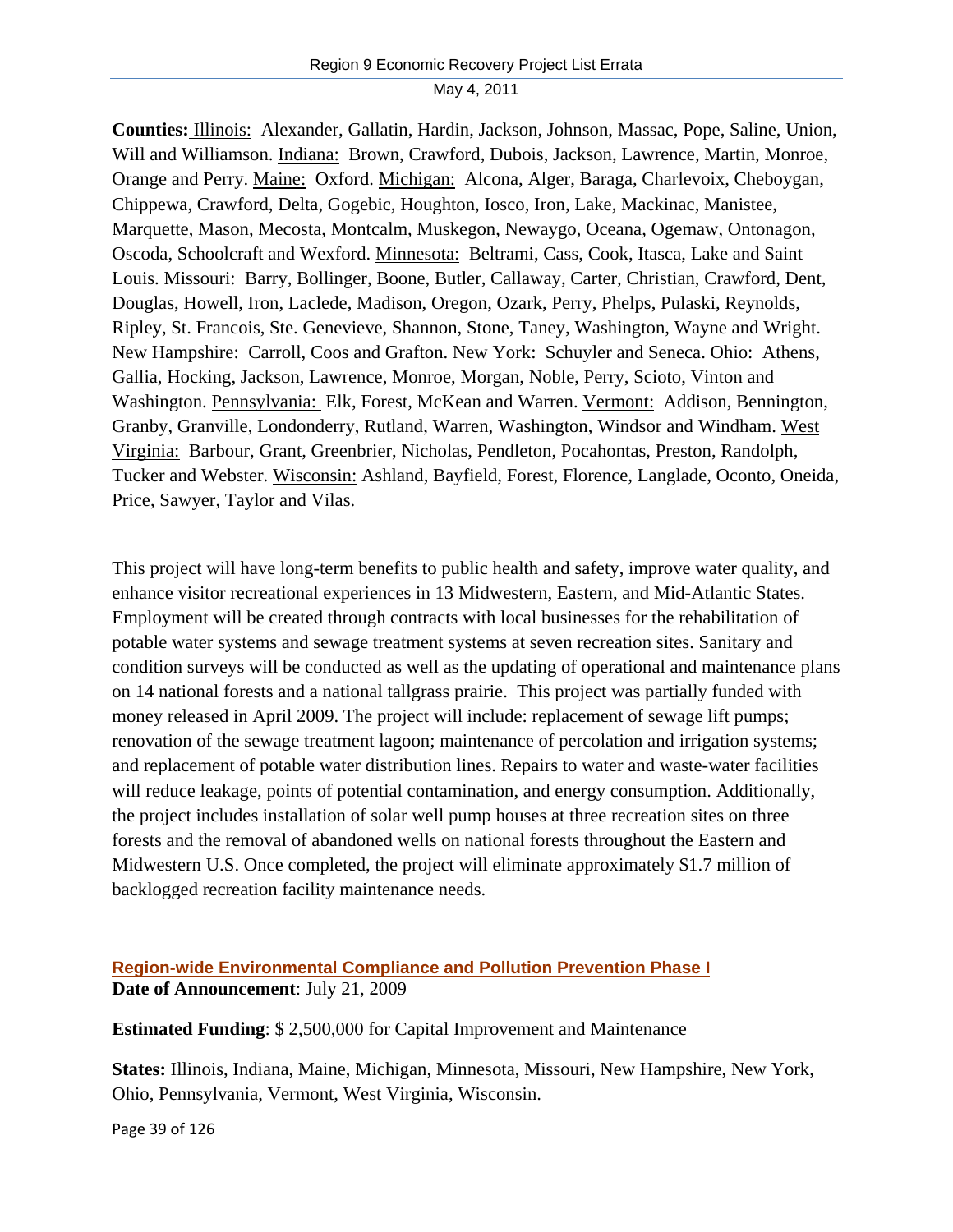**Counties**: Illinois: Alexander, Gallatin, Hardin, Jackson, Johnson, Massac, Pope, Saline, Union, Will and Williamson. Indiana: Brown, Crawford, Dubois, Jackson, Lawrence, Martin, Monroe, Orange and Perry. Maine: Oxford. Michigan: Alcona, Alger, Baraga, Charlevoix, Cheboygan, Chippewa, Crawford, Delta, Gogebic, Houghton, Iosco, Iron, Lake, Mackinac, Manistee, Marquette, Mason, Mecosta, Montcalm, Muskegon, Newaygo, Oceana, Ogemaw, Ontonagon, Oscoda, Schoolcraft and Wexford. Minnesota: Beltrami, Cass, Cook, Itasca, Lake and Saint Louis. Missouri: Barry, Bollinger, Boone, Butler, Callaway, Carter, Christian, Crawford, Dent, Douglas, Howell, Iron, Laclede, Madison, Oregon, Ozark, Perry, Phelps, Pulaski, Reynolds, Ripley, St. Francois, Ste. Genevieve, Shannon, Stone, Taney, Washington, Wayne and Wright. New Hampshire: Carroll, Coos and Grafton. New York: Schuyler and Seneca. Ohio: Athens, Gallia, Hocking, Jackson, Lawrence, Monroe, Morgan, Noble, Perry, Scioto, Vinton and Washington. Pennsylvania: Elk, Forest, McKean and Warren. Vermont: Addison, Bennington, Granby, Granville, Londonderry, Rutland, Warren, Washington, Windsor and Windham. West Virginia: Barbour, Grant, Greenbrier, Nicholas, Pendleton, Pocahontas, Preston, Randolph, Tucker and Webster. Wisconsin: Ashland, Bayfield, Forest, Florence, Langlade, Oconto, Oneida, Price, Sawyer, Taylor and Vilas.

This project will reduce the Forest Service's contribution to climate change by removing unneeded materials at its facilities in the eastern United States and implementing more sustainable material practices. Materials will be reused or recycled before disposal and the agency will identify necessary hazardous materials and wastes that are likely to be generated in the future. Additionally, the Forest Service will reduce the use of hazardous materials and minimize the toxicity and amount of future waste by setting up safe procedures to handle such materials. This effort will also include replacing above-ground fuel tanks to reduce the risk of leaks and spills. Benefits of this project include: -Reduced costs associated with the disposal of wastes by identifying greener alternatives, and by minimizing special storage requirements needed for hazardous materials; -More sustainable operations; -Reduced environmental impacts; -A safer work environment.

# **Deferred Maintenance of Recreation and Administrative Sites across Ottawa, Hiawatha and Huron-Manistee National Forests**

**Date of Announcement**: July 21, 2009

**Estimated Funding**: \$ 1,401,000 for Capital Improvement and Maintenance

**Counties**: Alger, Baraga, Delta, Chippewa, Crawford, Gogebic, Houghton, Iron, Mackinac, Manistee, Marquette, Mason, Ontonagon, Oscoda, Wexford.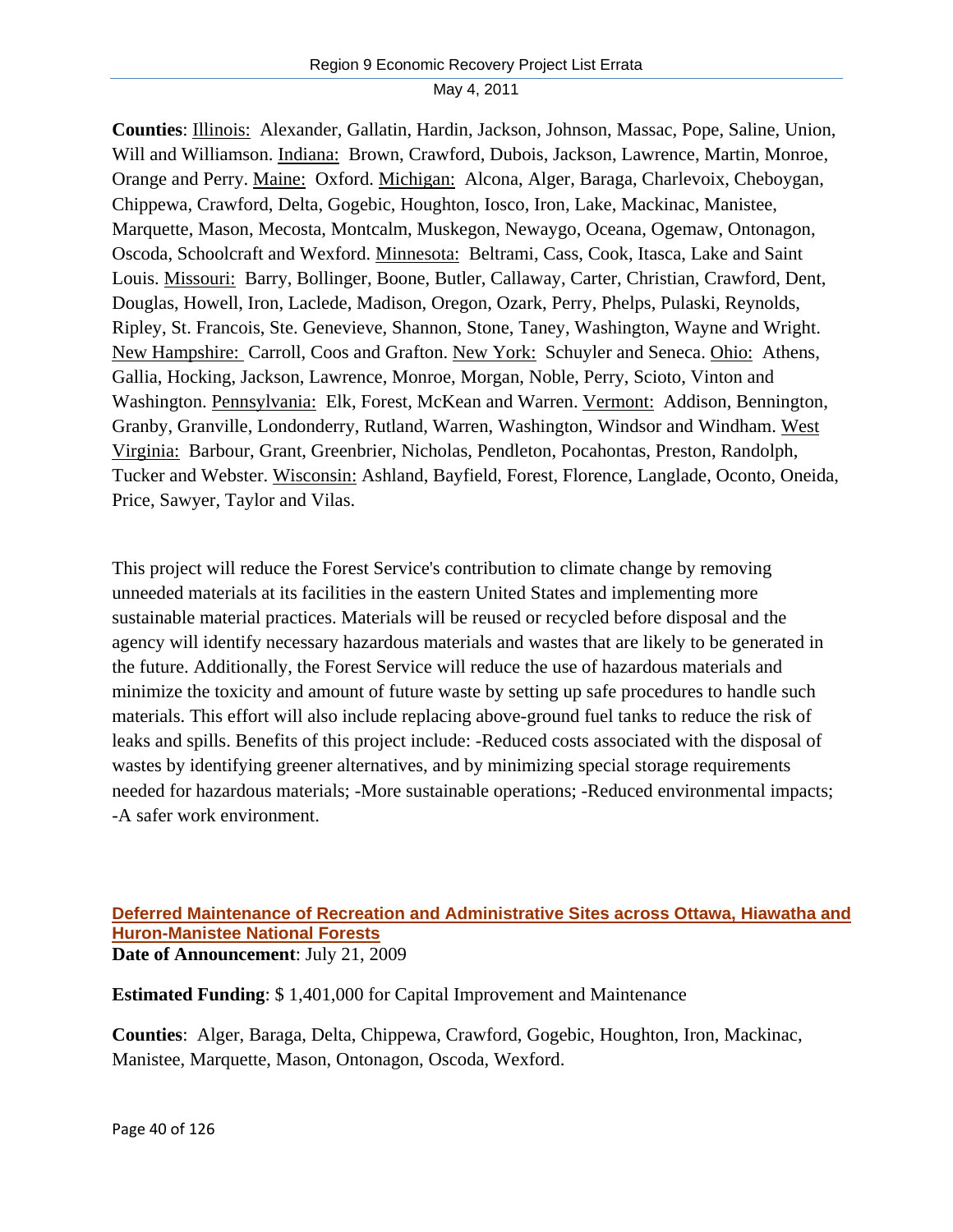This project will provide multiple benefits to three Michigan national forests, through reducing deferred maintenance; providing upgrades to ensure safe and accessible facilities; and improving public access to facilities. The Hiawatha will replace restroom facilities and campsite fixtures, such as fire rings and picnic tables at various locations on the forest. This will reduce deferred maintenance and provide accessible facilities. Work will be completed using local labor through a contract. The Huron-Manistee will reconstruct river access on the Pine River, a nationally designated scenic river; improve public safety and upgrade infrastructure in numerous developed recreation areas to reduce or eliminate deferred maintenance; and replace and/or upgrade restroom buildings to meet accessibility requirements. Work will be completed using local labor through a contract or contracts. The Ottawa will improve public safety and address deferred maintenance on a key recreation area; reduce or eliminate deferred maintenance on two structures built by Civilian Conservation Corps; upgrade a sewage treatment building; rehabilitate a boat ramp; and upgrade a restroom facility to meet accessibility requirements.

# **Lake States Historic CCC Facilities Deferred Maintenance**

**Date of Announcement**: July 21, 2009

**Estimated Funding**: \$ 1,940,000 for Capital Improvement and Maintenance

**Partners**: Bayfield County (WI), Great Lakes Indian Fish & Wildlife Commission

**States**: Michigan, Minnesota and Wisconsin

**Counties:** Michigan: Houghton and Schoolcraft. Minnesota: Cook, Lake and Saint Louis. Wisconsin: Bayfield, Forest and Vilas

This project will preserve the Forest Service's finest historic structures constructed in the 1930s by the Civilian Conservation Corps (CCC) for recreation use and enjoyment. This work provides long-term benefits to the local economy as these improved recreation sites increase local and state tourism. Three of these facilities are residential environmental youth camps and involve renovations to meet current standards and eliminate deferred maintenance. Ongoing environmental education programs are provided in partnership with various groups, i.e., Bayfield County. This year we are also working with the Great Lakes Indian Fish and Wildlife Commission. The remainder of work with this project involves facilities renovations at six different recreation sites. A portion of this work will be completed through youth development and civic organizations.

**Ottawa, Hiawatha and Huron-Manistee National Forests Deferred Maintenance Date of Announcement:** August 18, 2009

Page 41 of 126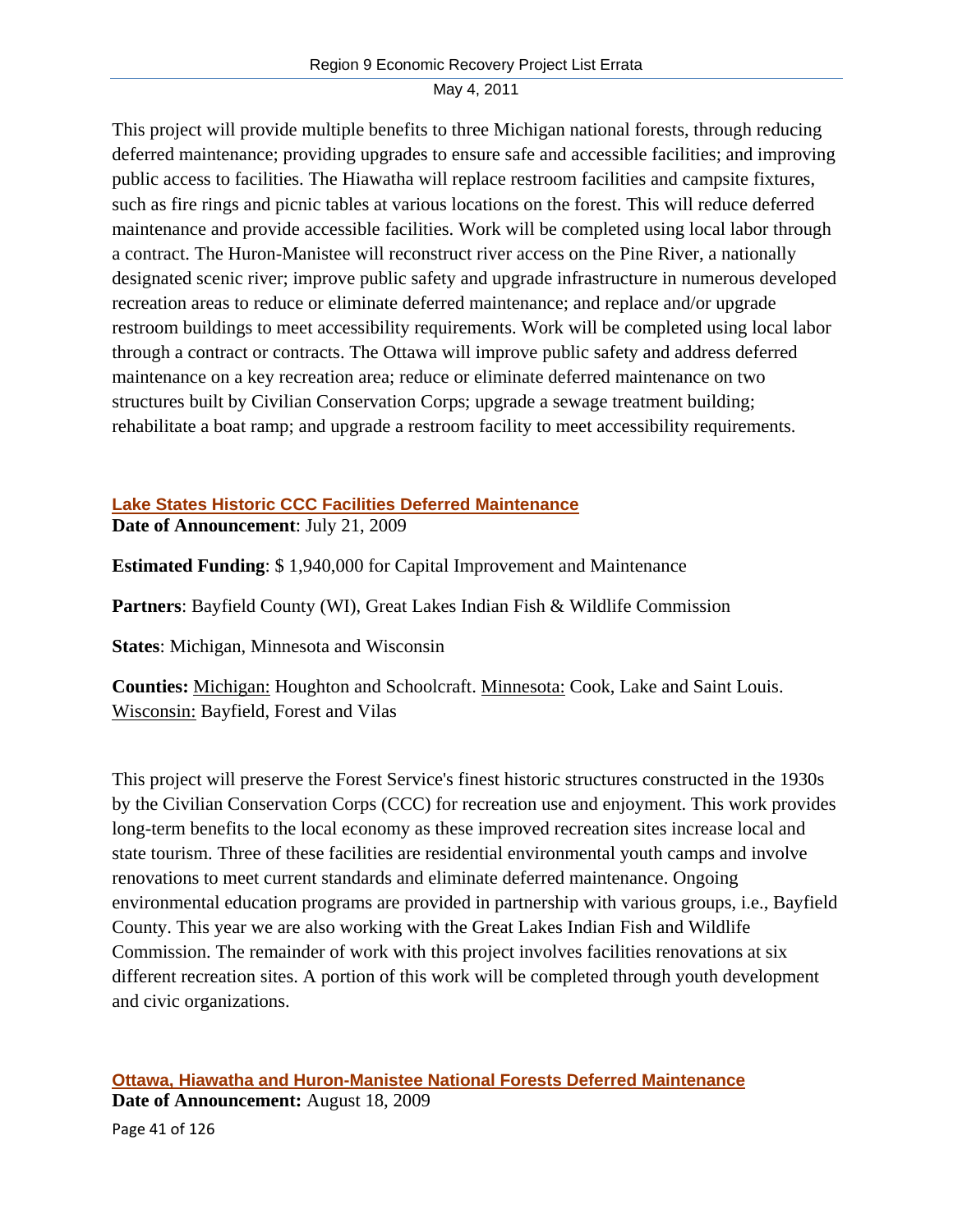## **Estimated Funding:** \$ 515,000 for Capital Improvement and Maintenance

## **Counties:** Alger, Gogebic, Lake, Newaygo and Oceana

This project will significantly improve public safety and accessibility to outdoor visitor sites, while reducing deferred maintenance needs on Michigan' three national forests. Grand Island National Recreation Area on the Hiawatha National Forest, surrounded by Lake Superior' sparkling waters, is a prime tourist attraction and important to the local economy of Michigan' eastern Upper Peninsula. Grant funds will be leveraged to: install a solar-powered well, and renovate a maintenance building, visitor center, boat shelter, and a docking facility. Immediate dredging is needed to ensure public safety at Black River Harbor on the Ottawa National Forest for transient and seasonal boat docking on Lake Superior' south shore. Black River Harbor is the only Forest-Service administered harbor in the Eastern Region and is a significant feature of Michigan' Upper Peninsula, a severely economically-depressed area of the State. Stakeholders include Michigan Department of Natural Resources, U.S. Coast Guard, a marina (private-sector) concessionaire, along with charter boat operators, and Native American fishing interests. The project will also improve public safety and accessibility at outdoor recreational sites on the

Huron-Manistee National Forest in Lower Michigan by replacing existing soil pathways with concrete sidewalks, replacing fire rings, cooking grills, lantern posts, and replacing deteriorated wooden picnic tables with those made of more durable recycled materials.

### **Phase 1- Trail Bridge Maintenance and Re-construction Date of Announcement:** August 18, 2009

**Estimated Funding:** \$ 180,000 for Capital Improvement and Maintenance

**County:** Newaygo

Jobs, trail bridges, and public safety -- This project will address significant public health and safety, functionality, and design issues on trail bridges throughout the Huron-Manistee National Forests in lower Michigan. The project will also address major deferred maintenance needs through maintaining and reconstructing small bridges that are part of motorized and nonmotorized forest trails. Improved trail bridge conditions will enhance the recreational experience of Forest visitors and improve public safety; a long-term benefit of the project is more revenue coming to local businesses patronized by Forest users. Another important benefit of the project is improved watershed conditions, as a result of reducing soil erosion and sedimentation into streams near the trail bridges.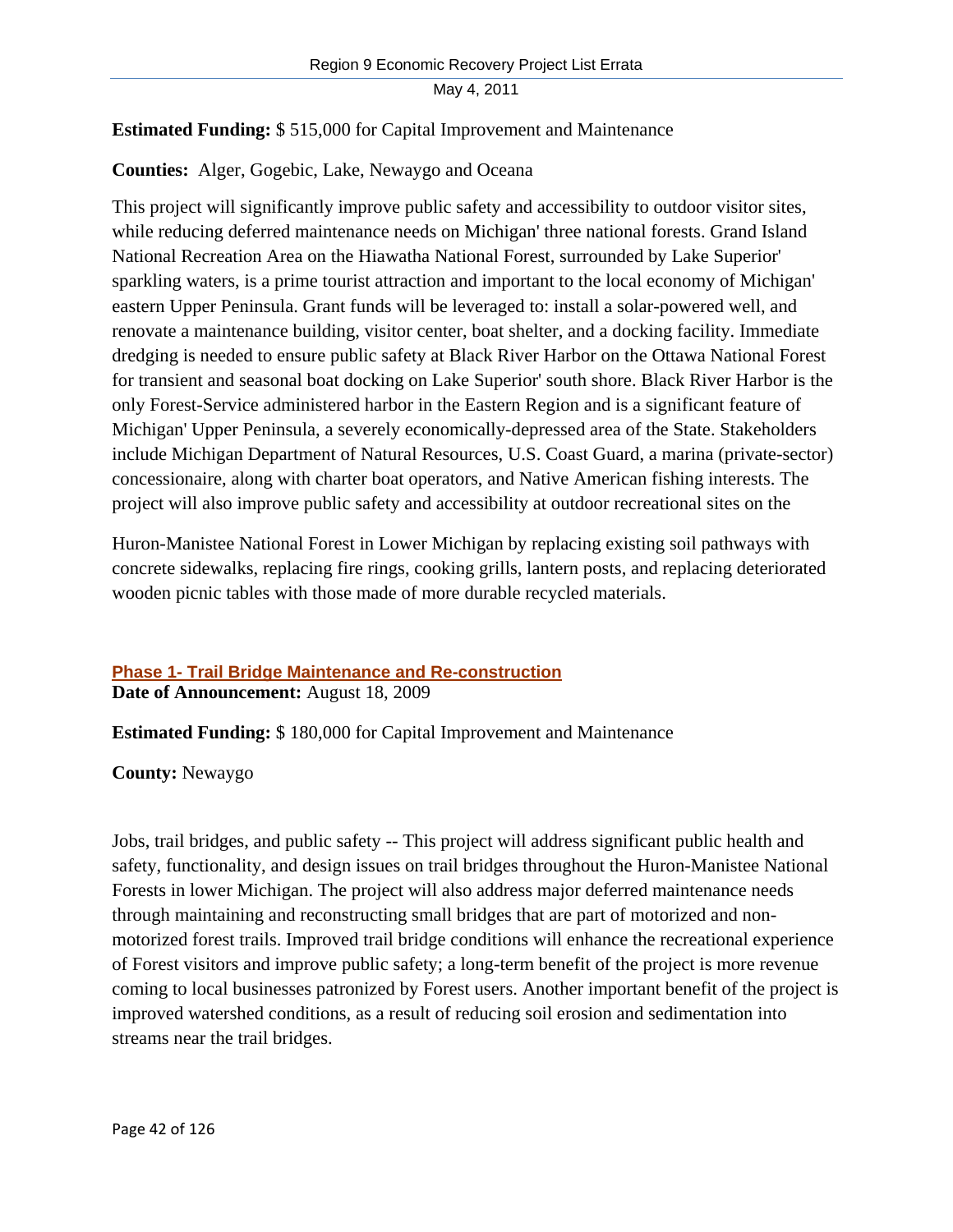## **Eastern Region Trail Management, Assessment and Condition Surveys Date of Announcement:** August 18, 2009

**Estimated Funding:** \$ 1,500,000 for Capital Improvement and Maintenance

**Partners:** State Sponsored Conservation Crews, Student Conservation Association, Trail Clubs

**States:** Illinois, Indiana, Maine, Michigan, Minnesota, Missouri, New Hampshire, New York, Ohio, Pennsylvania, Vermont, West Virginia and Wisconsin

**Counties:** Illinois: Alexander, Gallatin, Hardin, Jackson, Johnson, Massac, Pope, Saline, Union, Will and Williamson. Indiana: Brown, Crawford, Dubois, Jackson, Lawrence, Martin, Monroe, Orange and Perry. Maine: Oxford. Michigan: Alcona, Alger, Baraga, Charlevoix, Cheboygan, Chippewa, Crawford, Delta, Gogebic, Houghton, Iosco, Iron, Lake, Mackinac, Manistee, Marquette, Mason, Mecosta, Montcalm, Muskegon, Newaygo, Oceana, Ogemaw, Ontonagon, Oscoda, Schoolcraft and Wexford. Minnesota: Beltrami, Cass, Cook, Itasca, Lake and Saint Louis. Missouri: Barry, Bollinger, Boone, Butler, Callaway, Carter, Christian, Crawford, Dent, Douglas, Howell, Iron, Laclede, Madison, Oregon, Ozark, Perry, Phelps, Pulaski, Reynolds, Ripley, St. Francois, Ste. Genevieve, Shannon, Stone, Taney, Washington, Wayne and Wright. New Hampshire: Carroll, Coos and Grafton. New York: Schuyler and Seneca. Ohio: Athens, Gallia, Hocking, Jackson, Lawrence, Monroe, Morgan, Noble, Perry, Scioto, Vinton and Washington. Pennsylvania: Elk, Forest, McKean and Warren. Vermont: Addison, Bennington, Granby, Granville, Londonderry, Rutland, Warren, Washington, Windsor and Windham. West Virginia: Barbour, Grant, Greenbrier, Nicholas, Pendleton, Pocahontas, Preston, Randolph, Tucker and Webster. Wisconsin: Ashland, Bayfield, Forest, Florence, Langlade, Oconto, Oneida, Price, Sawyer, Taylor and Vilas.

There are over 17,000 miles of trail in the Eastern Region that provide a variety of trail experiences to the public. It is essential to have updated and accurate data on trail conditions and accessibility to plan for and to provide quality trail opportunities to the public. This project will complete Trail Management Objectives (TMOs) for National Forest System trails classes 2 and 3 on each National Forest/Prairie in Region 9. The TMOs are the required foundation in order to then complete Trails Assessment and Condition Surveys (TRACS) on approximately 7,500 of National Forest system trail miles. TRACS surveys will be completed on winter trails and off highway vehicle trails. This information will be incorporated into the Forest Service's Infrastructure Applications Database for Trails. The information will ultimately enable the agency to maintain a better trail network for the public with accurate trail information and by creating healthy, sustainable conditions for the trails for years to come.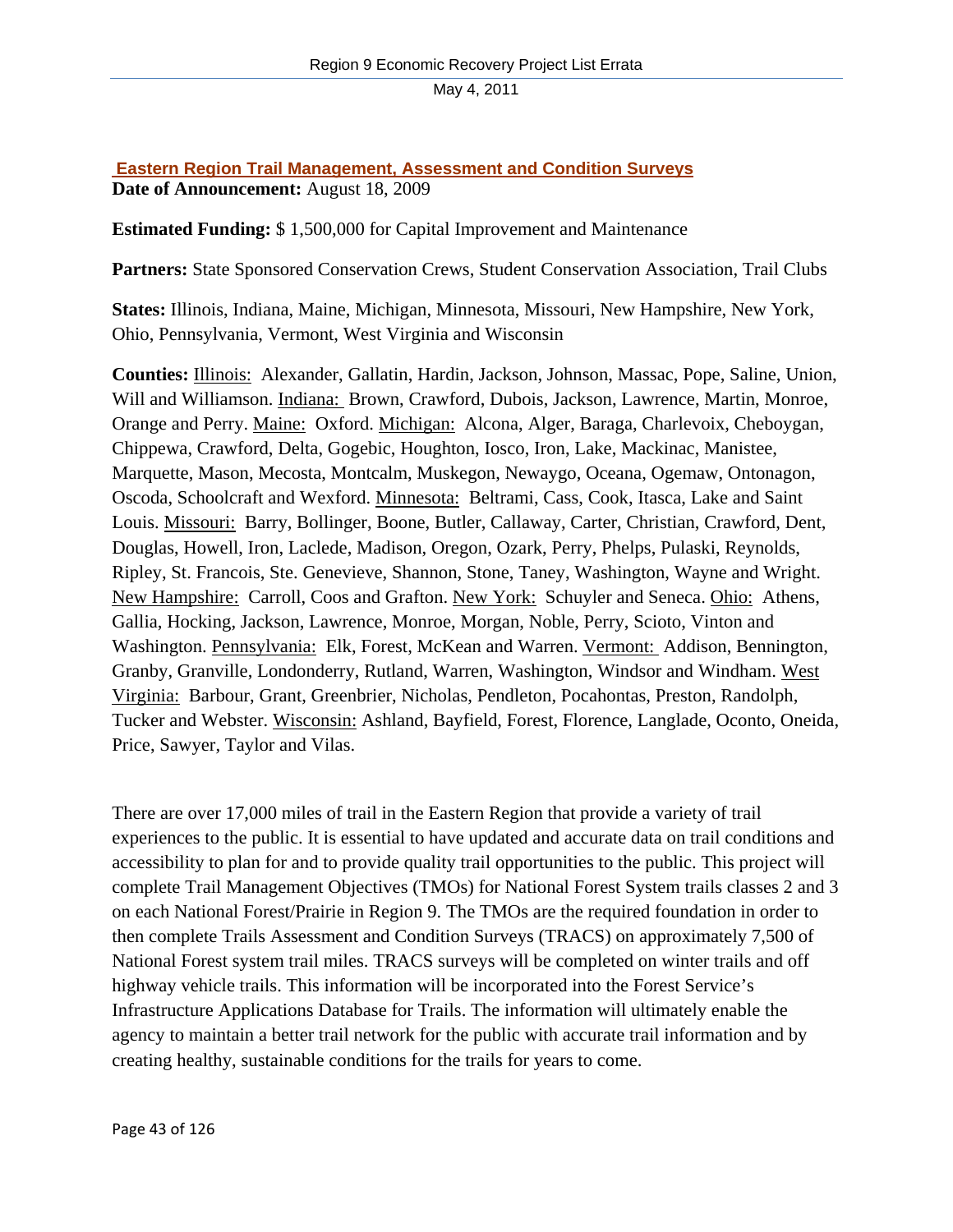## **Emerald Ash Borer Containment and Ecosystem Restoration**

**Date of Announcement:** September 9, 2009

**Estimated Funding:** \$2,244,000 for Wildland Fire Management

**States:** Michigan and Ohio

**Counties:** Michigan: Keweenaw, Mackinac, Macomb, Monroe, Schoolcraft and Wayne. Ohio: Lucas

Detroit and Toledo have experienced significant impacts from EAB with millions of trees killed along public streets and in natural areas. These municipalities which are suffering from economic downturns in the automobile industry do not have the resources for removal and replacement of the dying trees which present serious risks to human safety and property and ecosystem health. The Metropolitan Parks District of the Toledo Area will receive \$ 1.344 million for tree removal and restoration activities in parks within the metropolitan district area. The Michigan DNR and their partners will receive \$ 900,000 for similar activities within the greater Detroit metropolitan area. These activities will be closely coordinated by NRS, NA and state partners through a joint action plan to ensure they complement similar projects funded by the 2009 congressionally directed funding for EAB. For instance, projects funded by the 2009 congressionally directed funding focus on areas of Toledo, whereas activities funded by this ARRA project are targeted at the Metropolitan Parks. Similarly, this ARRA funding will target parks, neighborhoods, and power-line rights-of-way in a broader geographic range of the Detroit Metropolitan area than the projects along highways funded by the 2009 congressionally directed funding. NRS will have the opportunity for internal evaluation and analysis of data generated by the tree removal (number, size and location of removed trees) and restoration activities (invasive plant removal, replanting species, number, size, locations, and effects of restoration on forest ecosystems).

# **Implementation of Mitigation Strategies Based on the Slowing Ash Mortality Effort in the Upper Peninsula**

**Date of Announcement:** September 9, 2009

**Estimated Funding:** \$ 2,243,000 for Wildland Fire Management

**Counties:** Delta, Houghton, Mackinac and Schoolcraft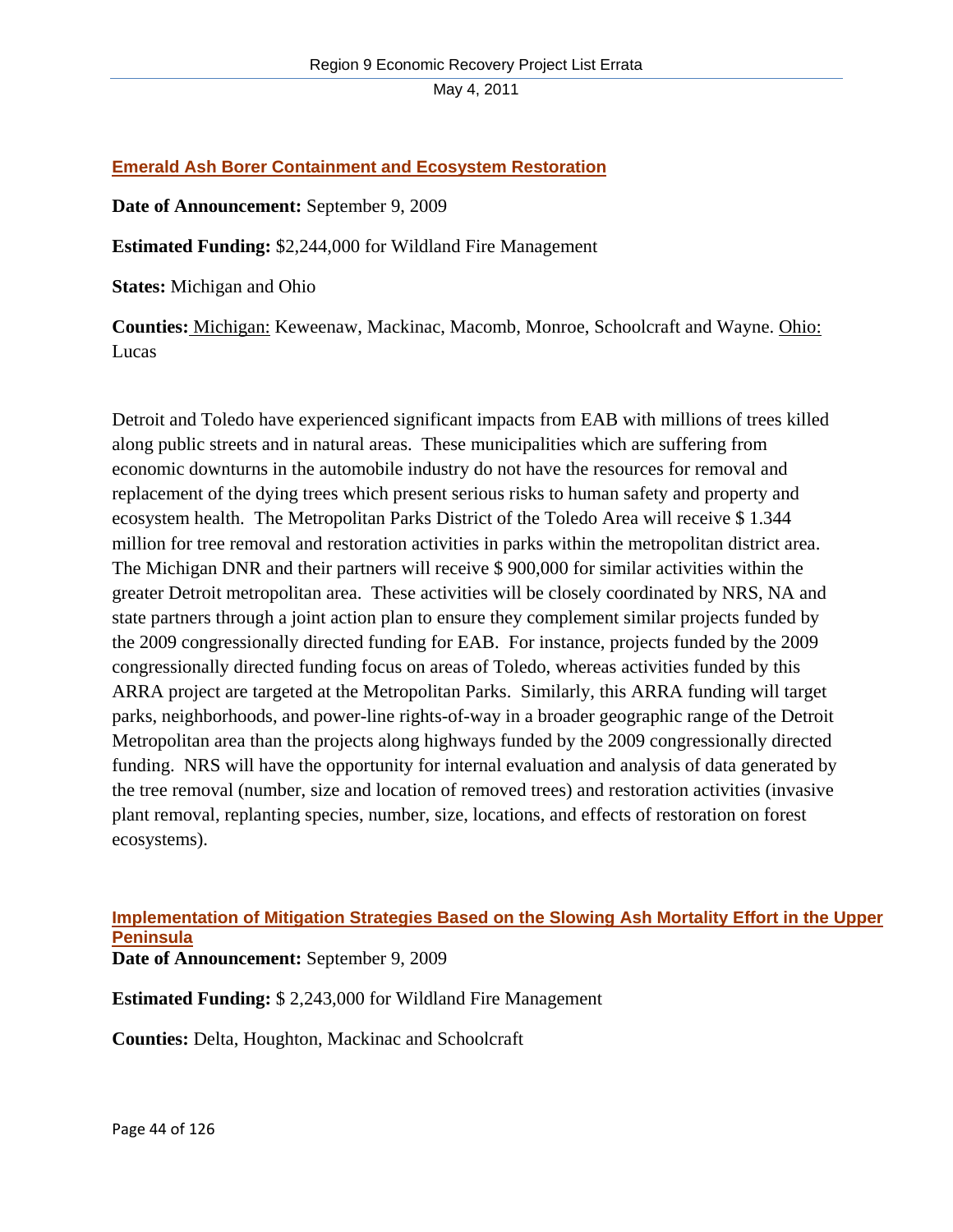This project is a cooperative effort between the USDA Forest Service, USDA APHIS, Michigan Department of Agriculture (MDA), Michigan Department of Natural Resources (MDNR), Michigan Tech University (MTU), and Michigan State University (MSU). The overall project goal is to implement and evaluate treatment strategies targeted at slowing the expansion of ash tree mortality at three locations: 1) the Upper Peninsula (UP) of Michigan where emerald ash borer (EAB) has been detected; 2) Mackinac, Delta and Schoolcraft Counties; and 3) Houghton County. In order to accomplish the goal, field survey staff, project coordinators, outreach staff, data management specialists and other positions will be filled, reinstated or maintained. Project activities will include community tree inventories and management plans completed by qualified consulting foresters / arborists, targeting communities within the "Slow Ash Mortality"(SLAM) project area of Michigan's upper peninsula will be targeted. MDA will delimit emerald ash borer populations using grids of girdled detection trees in 2010 and 2011 in Delta and Schoolcraft Counties and MTU will perform the same activities in Houghton County. These trees will be peeled in the fall of each year to determine whether they are infested with emerald ash borer. MDA will also conduct an inventory of ash resources in Delta and Schoolcraft Counties, consistent with work previously carried out in Mackinac County. Additional inventory of the ash resources in Mackinac County will also be performed. MTU will conduct the same inventory in Houghton County. The datasets generated will assist in directing population suppression efforts to slow ash mortality. Database management and GIS development, evaluation of the progression of EAB and ash mortality, and outreach and public information will be provided by MSU.

## **Restoring Native Plants on Grand Island National Recreation Area Date of Announcement:** September 9, 2009

**Estimated Funding:** \$ 200,000 for Wildland Fire Management

**County:** Alger

The Grand Island National Recreation Area (NRA) on the Hiawatha NF has significant problems with invasive plants destroying the habitat for important native species. This project will employ crews to remove problem plants, prepare sites, and return desirable species to viability in historically significant locations within the NRA. Immediate jobs will be created and skills developed for long-term careers in ecological restoration and natural resource management in an economically depressed area. Activities will include the use of prescribed burning and mechanical treatments to prepare the sites, planting of native species, and one year of maintenance to ensure establishment of the newly planted areas. Monitoring of effectiveness of treatments will allow dissemination of recommended treatment approaches to other, similar sites.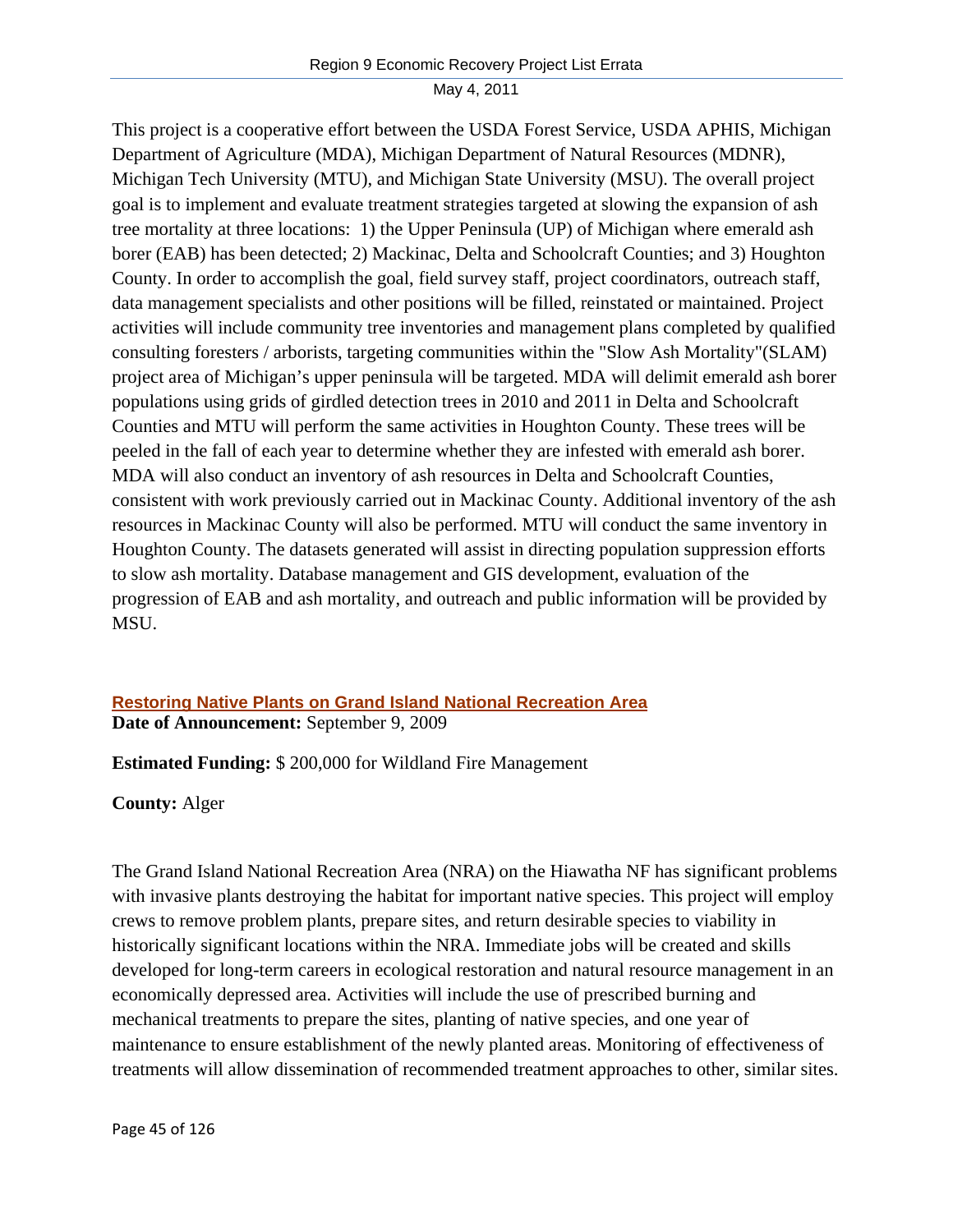The project is a joint effort among the Hiawatha NF, the Northern Research Station, the Superior Watershed Partnership, Michigan State Extension, and Alger County schools.

**……………………………………………………………………………………………………....**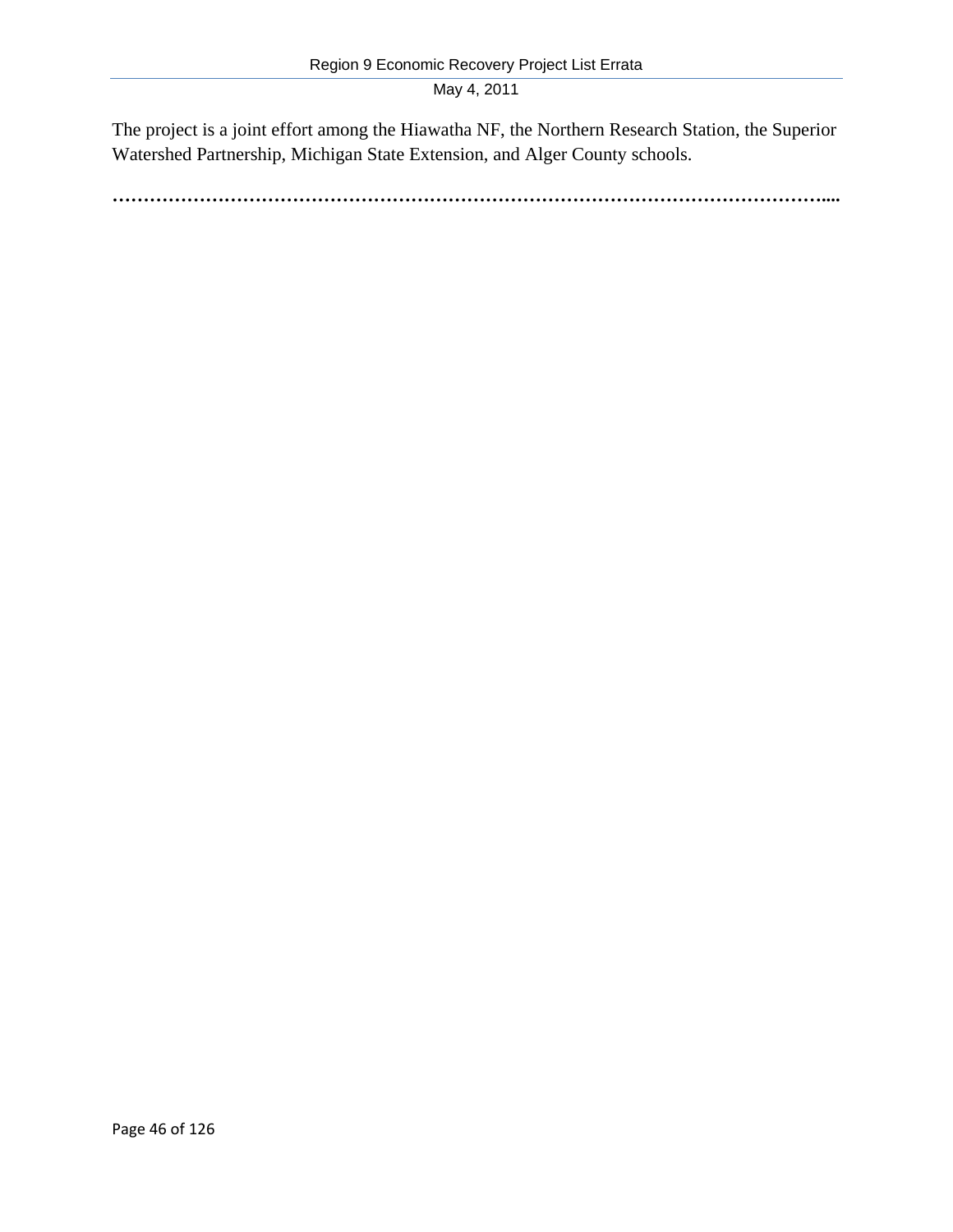# **Minnesota**

#### **Enhance Recreational Experiences and Minimize Environmental Impacts by Improving Forest Trails in Minnesota Date of Announcement:** March 9, 2009

**Estimated Funding:** \$ 557,000 for Capital Improvement and Maintenance

**Partner:** Minnesota Youth Conservation Corps

**Counties:** Cook**,** Lake and Saint Louis

This project will improve conditions on about 1,900 miles of the Superior National Forests extensive trail system, including hiking, portage, cross-country skiing, snowmobiling, and other trails using economic recovery funding of \$557,000. Work will be performed by Minnesota Conservation Corps (MCC) members, a cadre of young adults, ages 18-25 years old. MCC is a partnership with AmeriCorps. Work will occur within and outside of the much-visited Boundary Waters Canoe Area Wilderness. In addition to improving trail conditions, the project will also restore and protect soil and water resources. Trail work will involve brushing, tread work, installation of water control structures, boardwalk reconstruction, and trail sign maintenance in various areas on the Forest. This work will have long-standing benefits to visitors to the Forest, as well as the young adults employed through MCC, who will gain valuable skills and an appreciation for natural resource management. This project will help the Forest continue to provide memorable recreational experiences for forest visitors in years to come.

**Hazardous Fuel Reduction Projects/Readiness Less Than or Equal To 120 Days Date of Announcement:** May 5, 2009

**Estimated Funding:** \$ 6,192,000 for Wildland Fire Management

Partners: National Resource Conservation Service (WV)

**States:** Michigan, Minnesota and West Virginia

**Counties:** Michigan**:** Alcona**,** Crawford**,** Delta**,** Iosco**,** Lake**,** Manistee, Mason**,** Newaygo**,** Oceana**,** Oscoda and Wexford. Minnesota**:** Cook**,** Lake and Saint Louis. West Virginia**:** Grant**,** Greenbrier**,** Pendleton**,** Pocahontas**,** Randolph and Tucker

People at Work for the Future -- This multifaceted fuels treatment project uses contracts and

Page 47 of 126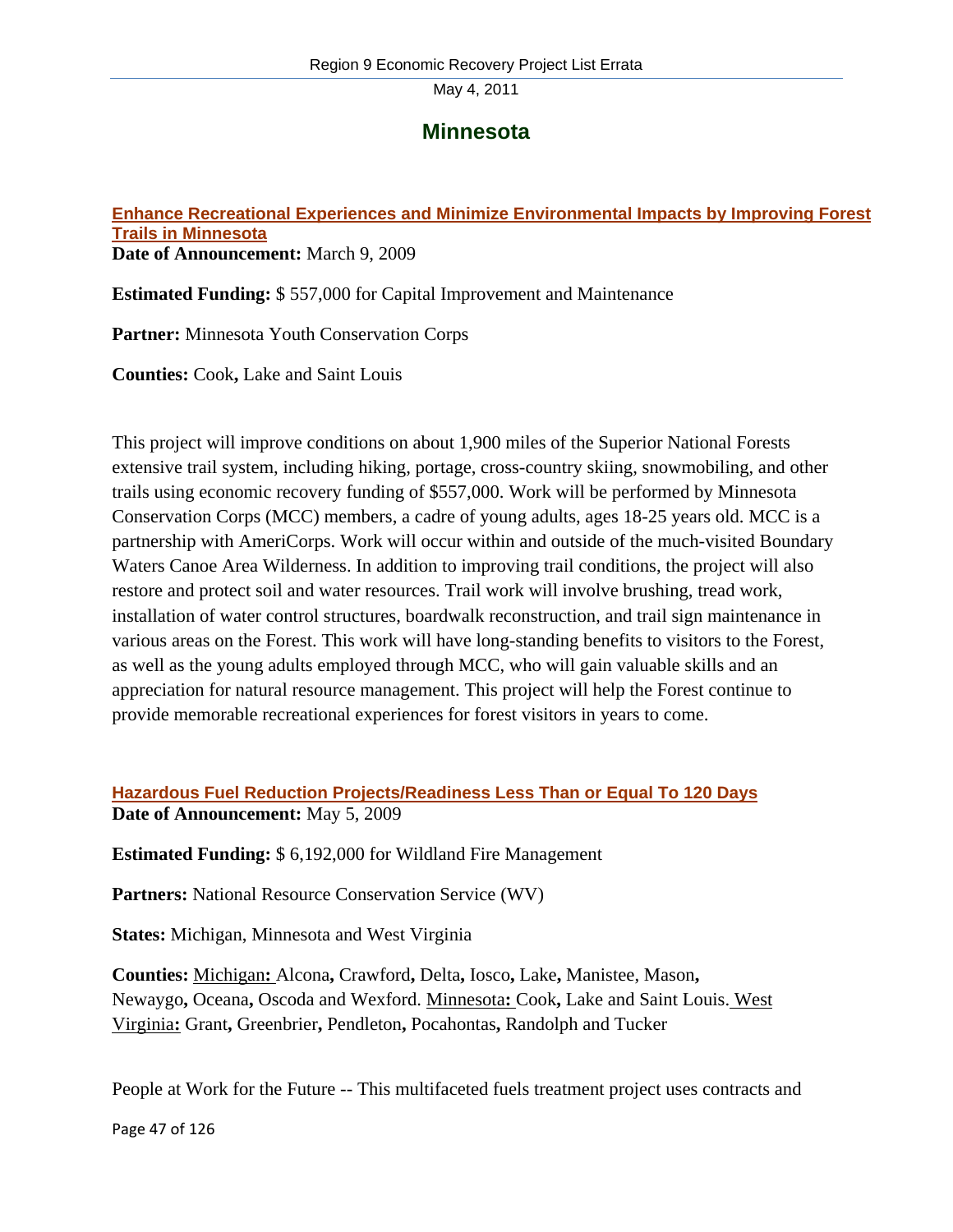agreements to employ temporary crews for up to two years. It creates or sustains jobs in economically hard-hit, high fire-risk areas in Minnesota and elsewhere in the Midwest and Northeast. It also increases public safety; maintains and restores forests for public use; sustains forest products industry jobs; and supports biomass markets. In the Monongahela National Forest in West Virginia, local farmers and conservation districts will use range management activities to reduce hazardous fuels build up. In Michigan, where unemployment rates are among the highest in the Nation, timber sales will decrease wildfire risks in crowded forests and improve habitat for Kirtland's warbler, a songbird on the federal endangered species list.

## **Region-wide Hazardous Fuel Reduction Projects/Readiness Less than 120 Days Date of Announcement:** May 5, 2009

**Estimated Funding:** \$ 4,000,000 for Wildland Fire Management

**States:** Illinois, Indiana, Michigan, Minnesota and Ohio.

**Counties:** Illinois: Will. Indiana: Brown, Crawford, Jackson, Martin, Monroe, Orange and Perry. Michigan: Alger, Chippewa, Delta, Gogebic, Ontonagon and Schoolcraft. Minnesota: Beltrami, Cass, Cook, Itasca, Lake and Saint Louis. Ohio: Athens, Hocking, Lawrence, Perry and Washington.

This project creates or sustains jobs in economically hard-hit areas throughout the Midwestern U.S. It also increases public safety, maintains and restores forests for public use; restores and/or improves habitat for wildlife species; helps stem the spread of non-native invasive species; creates and/or sustains forest products industry jobs; and supports biomass markets. In the economically depressed State of Michigan, jobs will be created and skills learned with the creation and training of local wildland firefighting crews. It will allow for the deployment of a weather station in the State of Ohio to assist in the monitoring of wildland fire conditions, as well as help communities develop community protection plans. Cooperating local and state agencies will be engaged to provide similar opportunities in Illinois, Indiana, and Minnesota.

## **Hazardous Fuel Reduction Projects/Readiness Greater than 120 Days Date of Announcement:** May 5, 2009

**Estimated Funding:** \$ 5,500,000 for Wildland Fire Management

**Partners:** The Nature Conservancy (MN), Hocking College (OH)

**States:** Illinois, Michigan, Minnesota, Ohio, Vermont and Wisconsin

Page 48 of 126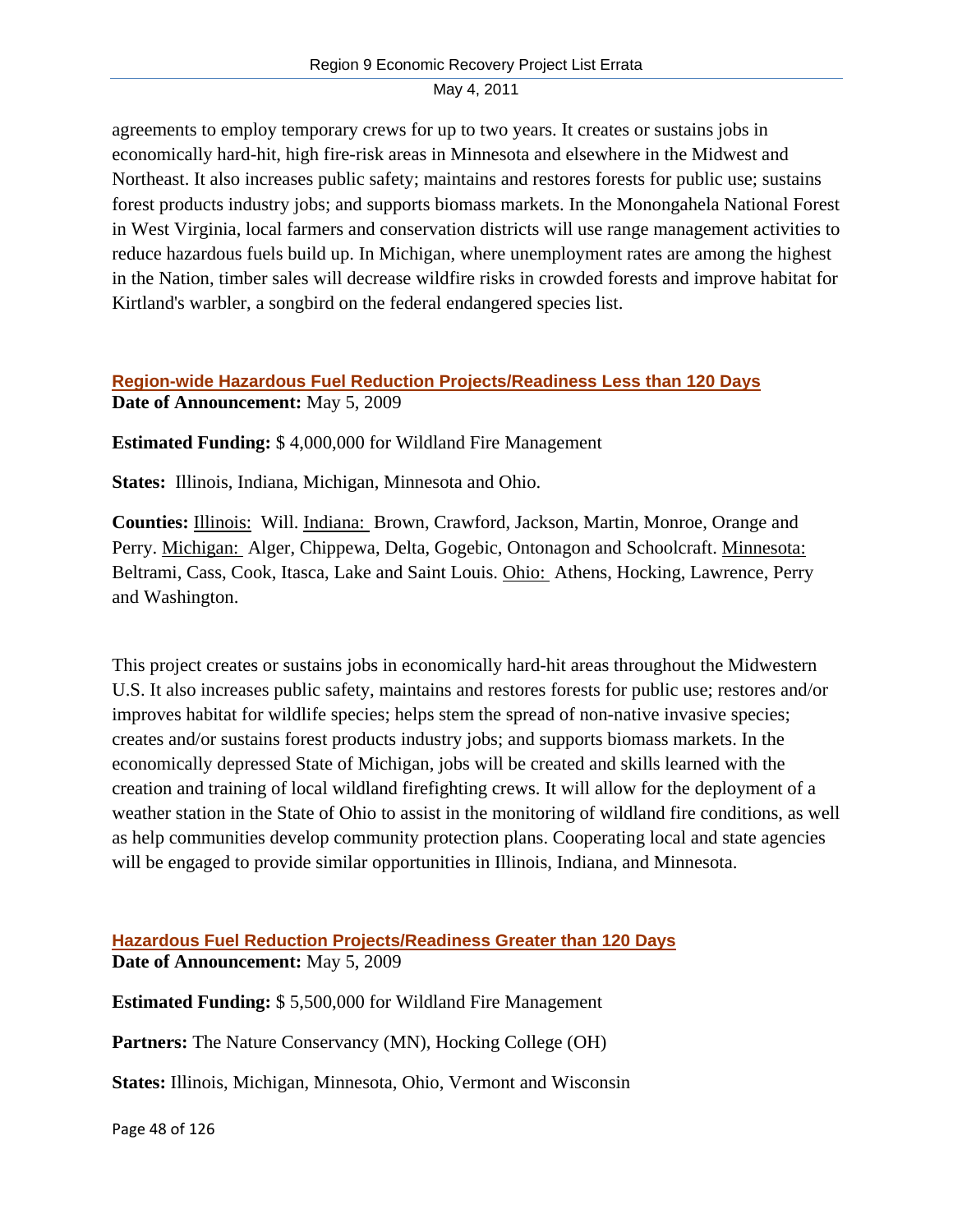**Counties:** Illinois: Hardin, Jackson, Johnson, Pope and Will. Michigan: Lake, Newaygo and Oscoda. Minnesota: Cook, Lake and Saint Louis. Ohio: Gallia and Lawrence. Vermont: Addison, Bennington, Rutland, Windsor and Windham. Wisconsin: Bayfield, Forest, Florence, Oconto, Price and Vilas.

This project creates or sustains jobs in economically hard-hit areas throughout the Midwest and Northeastern U.S. It also increases public safety; maintains and restores forests for public use; restores and/or improves habitat for rare and sensitive species; sustains forest products industry jobs; and supports biomass markets. Using contracts, agreements, and partnerships, and also employing temporary crews for up to three years, the project uses a variety of methods to prioritize needs, prepare plans, and implement treatments of fuels that pose a fire hazard. On the Superior National Forest in Minnesota, The Nature Conservancy will partner with the Forest Service to package hazardous fuel treatments into projects that will employ local businesses. Another exciting project on the Superior NF involves cooperation with the State of Minnesota and the Forest Service's Northern Research Station to study the relationship between forests and global climate change. In Michigan, where unemployment rates are among the highest in the nation, jobs will be created in surveying property boundaries, marking survey corners, and performing additional tasks needed to prepare the land for treatments that will decrease wildfire risks by removing trees from crowded forests. In Ohio, the work will help restore uncommon open land habitats such as barrens and oak savannas. Similar work and opportunities will be provided in Wisconsin, Illinois, and Vermont.

### **Jobs to Improve Minnesota Forest Fish Passage Date of Announcement**: June 2, 2009

**Estimated Funding**: \$ 1,500,000 for Capital Improvement and Maintenance

**Partners**: Leech Lake Band of Ojibwa, Midwest Glacial Lake Fish Habitats Partnerships, Ducks Unlimited, Minnesota Department of Natural Resources

**County**: Beltrami, Cook, Lake and St. Louis.

Crossing Streams and Removing Dams for Watershed Improvement - Workers in Minnesota will upgrade roads at stream crossings and remove small dams. Tasks also include road crossing reconstruction and resurfacing as well as stream simulation design for aquatic passage. Beyond jobs, this project will increase the survival of aquatic species; enhance water quality; improve watershed conditions within the Upper Mississippi River Basin; and provide for safer road systems for forest users and local residents. This work project also creates significant partnership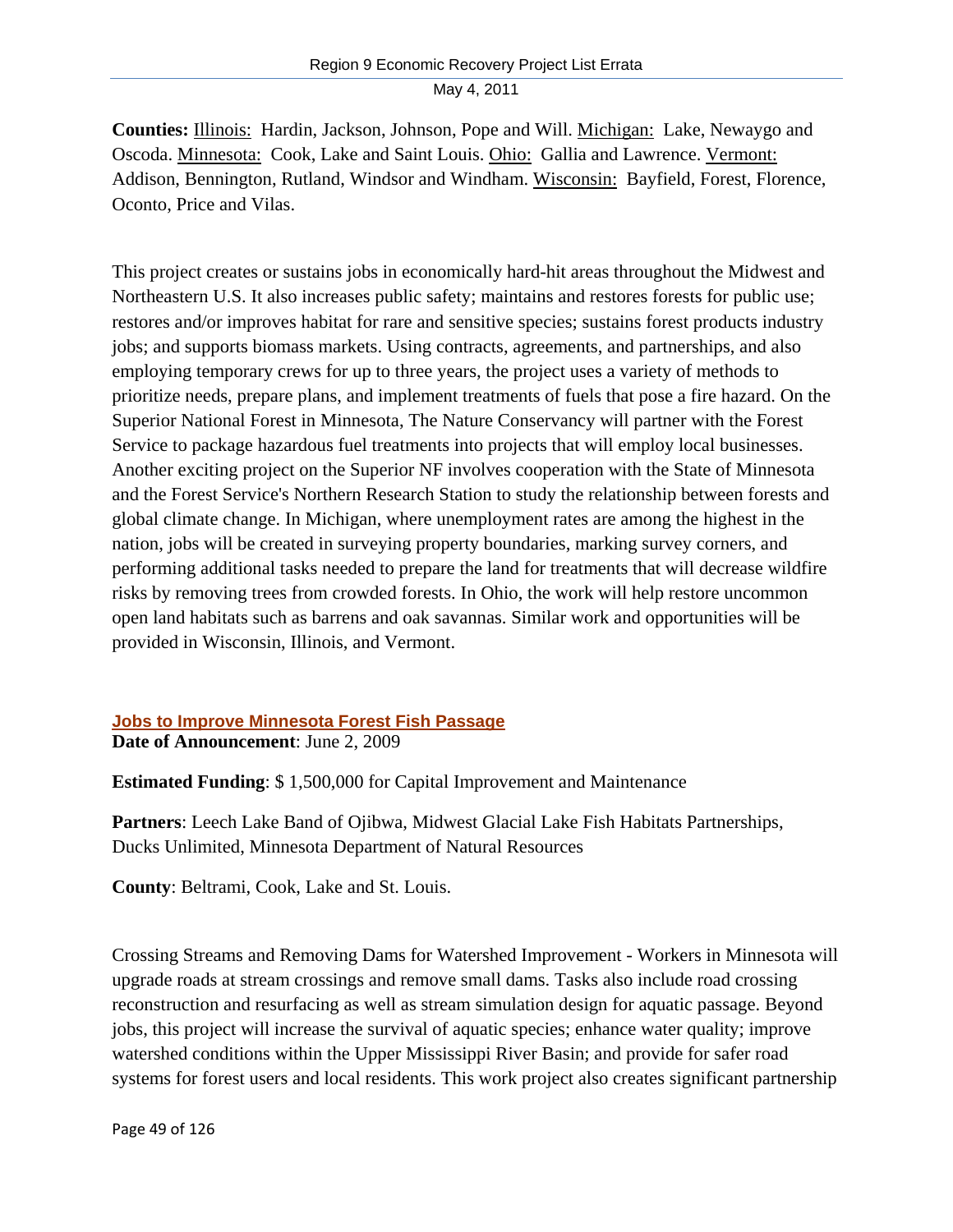opportunities with the Leech Lake Band of Ojibwa; Midwest Glacial Lakes Partnership; Minnesota Department of Natural Resources; and Cook, Lake, and St. Louis counties.

#### **Forest Service Eastern Region – Region-wide Jobs, Deferred Maintenance Reduction and New Requirement Adherence and Motorized Use Signing for Forest Resource Protection Date of Announcement:** June 2, 2009

**Estimated Funding:** \$ 3,500,000 for Capital Improvement and Maintenance

**States:** Illinois, Indiana, Maine, Michigan, Minnesota, Missouri, New Hampshire, New York, Ohio, Pennsylvania, Vermont, West Virginia and Wisconsin

**Counties:** Illinois: Williamson. Indiana: Jackson and Monroe. Maine: Oxford. Michigan: Delta, Grand Traverse, Marquette, Muskegon, Newaygo and Wexford. Minnesota: Beltrami, Itasca and Saint Louis. Missouri: Christian, Perry, Reynolds, Shannon and Stone. New Hampshire: Carroll, Coos and Grafton. New York: Schuyler and Seneca. Ohio: Lawrence and Washington. Pennsylvania: Elk, Forest and McKean. Vermont: Addison, Bennington, Rutland, Windham and Windsor. West Virginia: Barbour, Pocahontas, Randolph, Tucker and Webster. Wisconsin: Florence, Oconto, Oneida and Price

Safety: By Car or ATV -- This project takes a bite out of road maintenance needs and employs people to do much-needed forest road and trail signing work in 13 Eastern and Midwestern states. Contracts and agreements will provide private sector jobs in economically-depressed areas in and near 15 national forests. The project reduces a backlog of critical forest road maintenance to include: installing new standard retro-reflectivity signs informing people where they can legally ride off-road vehicles as well as locations their activities may be restricted -- in order to protect natural resources. These signs are necessary to implement Forest Service national Travel Management Rule and to meet new reflectivity signing requirements that increase user safety. Long-term benefits of the project include reducing a backlog of much-needed road maintenance work, and improving road safety for forest visitors and local residents.

#### **Forest Service Eastern Region – Region-wide Jobs, Critical Deferred Maintenance Reduction Projects Date of Announcement:** June 2, 2009

**Estimated Funding:** \$ 5,880,000 for Capital Improvement and Maintenance

**Partners:** Beltrami County, Leach Lake Band of Ojibwe (MN)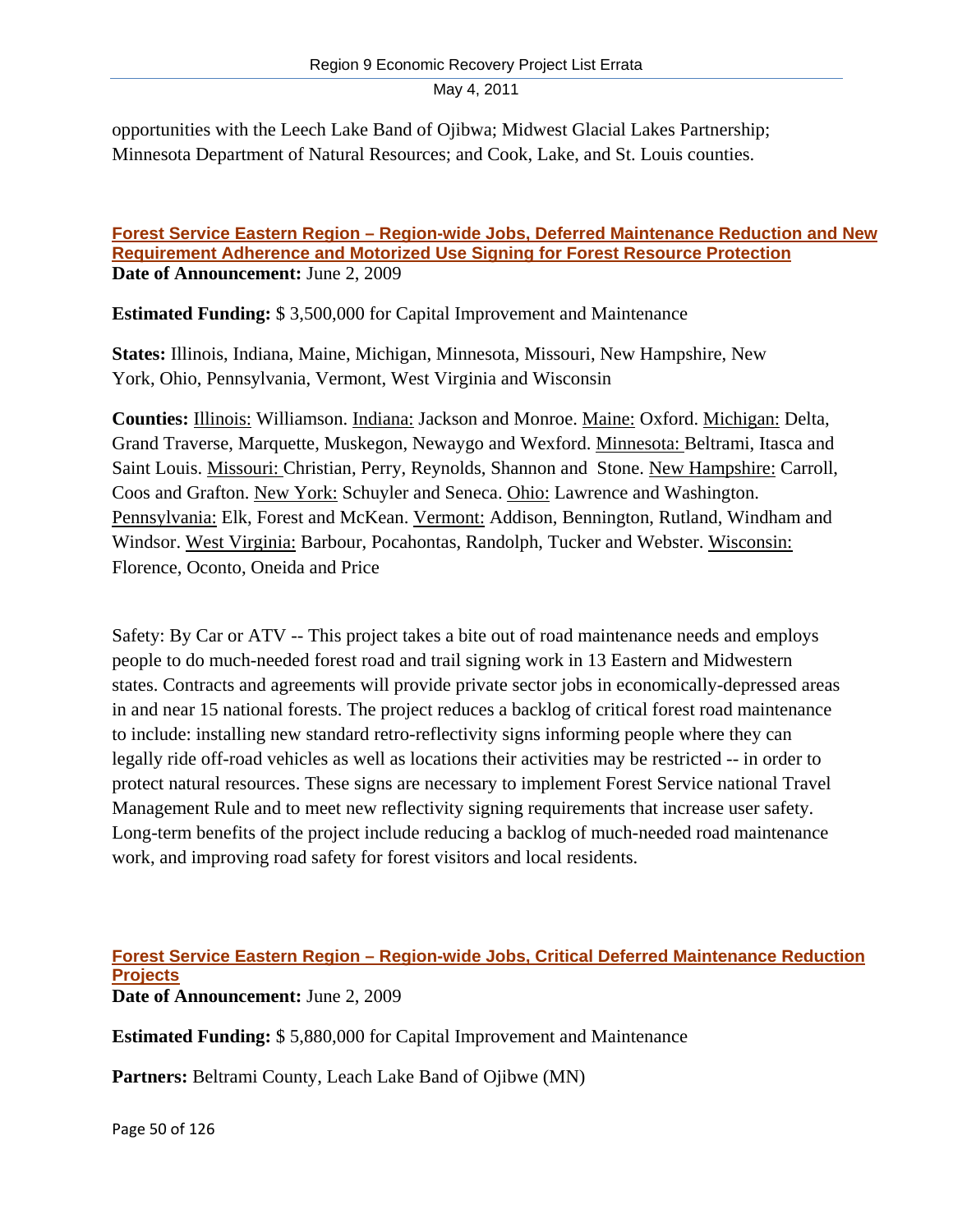**States:** Illinois, Indiana, Maine, Minnesota, Ohio, West Virginia and Wisconsin

**Counties:** Illinois: Alexander, Gallatin, Hardin, Jackson, Johnson, Massac, Pope, Saline, Union, Williamson and Will. Indiana: Jackson and Monroe. Maine: Oxford. Minnesota: Beltrami and Saint LouisOhio: Lawrence and Washington. West Virginia: Barbour, Pocahontas, Randolph, Tucker and Webster. Wisconsin: Florence

Safer Roads, Cleaner Water -- This project to maintain forest roads creates private sector positions in multiple economically depressed counties in seven Eastern and Midwestern states. The work includes maintaining a large number of forest roads by removing encroaching brush; adding gravel to surfaces on some roads and repaving others; replacing old, rusted-out culverts; and grading roadways. This wide-ranging project will result in achieving many significant natural resource goals, including providing improved water quality through reduction of sediment; reducing critical deferred maintenance work; and improving safety for road users. The

Forest Service has existing road maintenance partnerships with counties when their roads intertwine with forest roads, and both county and forest roads are often used for traveling to work, transporting children to school, providing emergency services, and deliveries, so the project offers noteworthy long-term benefits to local communities.

**Cutfoot, Pike Bay, and Marcell Experimental Forest Road Maintenance and Improvements Date of Announcement**: June 2, 2009

**Estimated Funding**: \$ 500,000 for Capital Improvement and Maintenance

**Counties**: Cass, Itasca and Koochiching

The Marcell and Pike Bay Experimental Forests are located in Minnesota "bog country". Keeping roads passable is a constant challenge. The Cutfoot Experimental Forest, while on higher ground, has expansive areas that are not a part of the normal road maintenance for the Chippewa National Forest. They were established as "jeep roads" and that is still the primary method of using them. Grading and gravelling would make dramatic improvements in accessibility and safety. This project to repair and improve these roads would pay off in the efficiency of our research. The project will address deferred maintenance on Forest Service roads.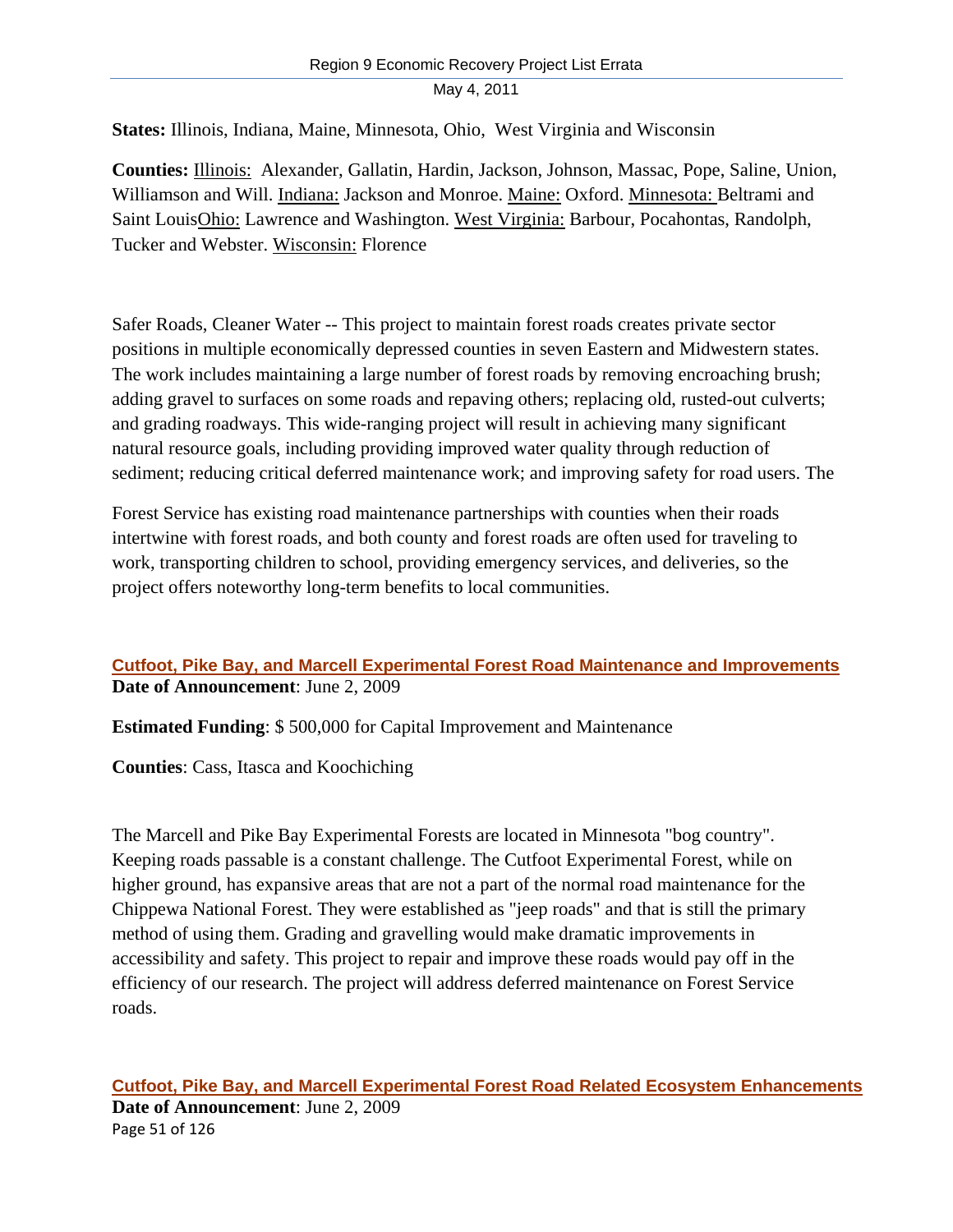## **Estimated Funding**: \$ 500,000 for Capital Improvement and Maintenance

**Counties**: Cass, Itasca and Koochiching

This is a companion project to the Cutfoot, Pike Bay, and Marcell Experimental Forest Road Maintenance and Improvements. During the process of maintaining and improving the current road system the impacts on the existing vegetation will include denuding the road shoulders and sideways, widening lines of vision (curving roads with limited sightlines), changes in water drainage systems, and other negative vegetative impacts. Without this aspect of the road work water quality will suffer, the road work completed will have a shortened lifespan, safety of the road network will continue to be an issue (and could be worsened), avenues for establishment of invasive species will be created (disturbed land that is not re-vegetated is ripe for enabling invasive species), and roadway runoff could be exacerbated.

## **Bois Forte Development Corporation**

**Date of Announcement**: June 15, 2009 **Estimated Funding**: \$ 250,000 for Wildland Fire Management **County**: Saint Louis

Funding will allow for the purchase of chippers and grinders for a biomass facility.

# **Lake States Historic CCC Facilities Deferred Maintenance (Readiness 30 days – 1 year)**

**Date of Announcement:** July 21, 2009 **Estimated Funding:** \$ 2,645,000 for Capital Improvement and Maintenance **Partners:** Conservation Corps Minnesota; Leech Lake Tribe; Bois Forte Tribe; Cass Lake School District **States:** Minnesota and Wisconsin **Counties:** Minnesota: Beltrami, Cook, Lake and St. Louis. Wisconsin: Bayfield, Forest and Vilas.

This project will help preserve some of the Forest Service's finest examples of Civilian Conservation Corps (CCC) constructed architecture and adapt these noteworthy historic structures for re-use and enjoyment by visitors today and in the future. The centerpiece of this project is the stabilization and restoration of Camp Rabideau, a former CCC camp and designated National Historic Landmark. Camp Rabideau is one of the most intact CCC camps in the nation, and is still used by former CCC-ers for annual reunions. This facility is envisioned for future use by the Red Lake Tribe, among others. It will be a destination site for visitors to northern Minnesota, thus contributing to the local economy. Historic buildings built in the 1930s by the CCC on Minnesota's Superior National Forest will be repaired or maintained, and foundation, roofing, stone and/or log replacement or repair will be done. Lost Lake Camp, in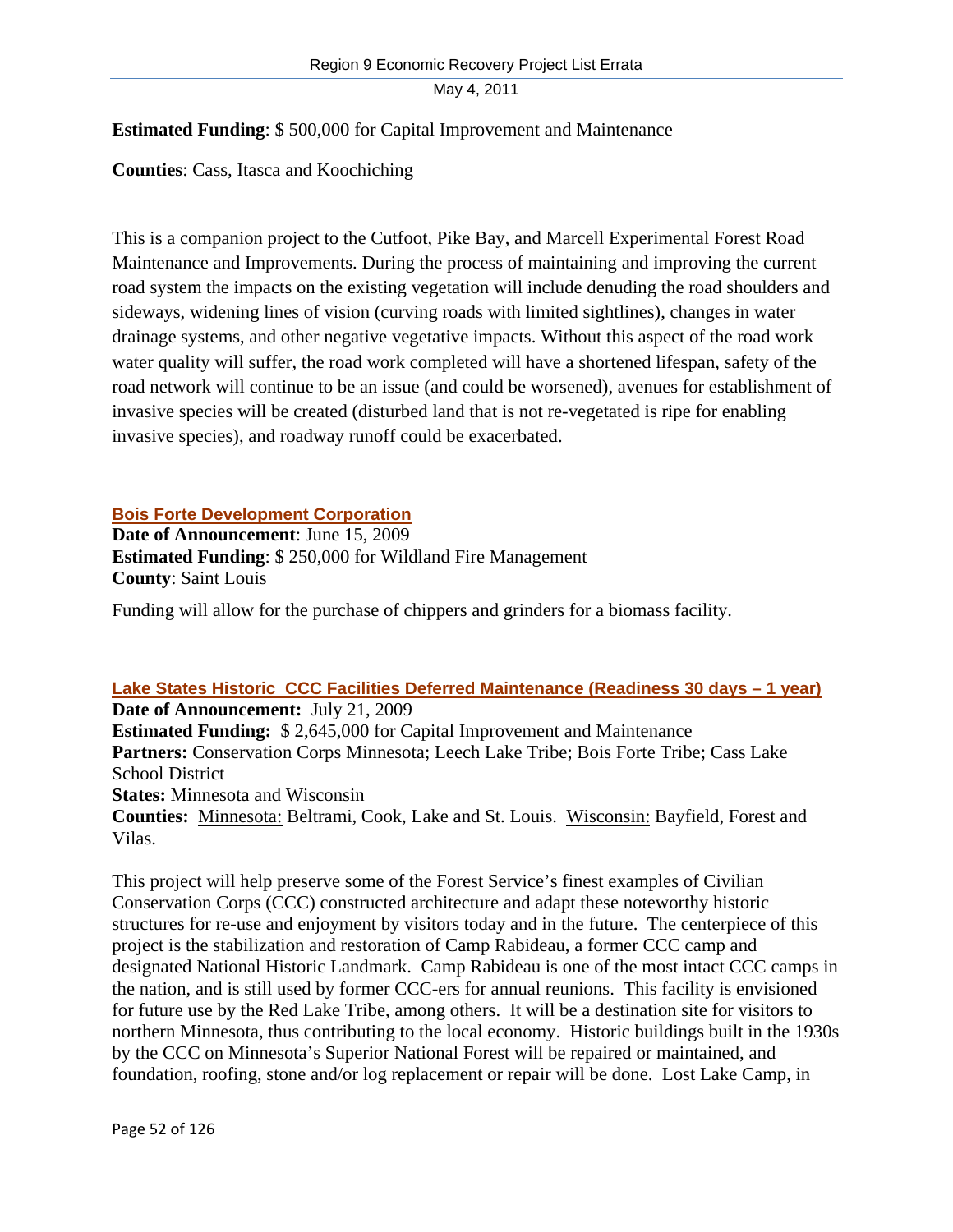Wisconsin, will also receive critical maintenance to facilities. A portion of the work will be accomplished by youth development and civic organizations.

### **High Priority Region Wide Trail Projects Date of Announcement**: July 21, 2009

**Estimated Funding**: \$ 3,926,000 for Capital Improvement and Maintenance

**Partners**: Hanging Rock All Terrain Vehicle Club, River Valley Mountain Bike Association

**States:** Illinois, Minnesota, New York, Ohio and Vermont

**Counties**: Illinois: Pope. Minnesota: Beltrami, Cass and Itasca. New York: Schuyler and Seneca. Ohio: Athens, Gallia, Hocking, Lawrence, Monroe, Perry and Washington. Vermont: Addison, Bennington, Granville, Rutland, Warren, Washington, Windham and Windsor.

The Forest Service maintains trails to ensure resource protection and visitor safety. Trails are the way the American public accesses the national forests and grasslands. This project will repair and maintain heavily used popular recreational trails in five states: Minnesota, New York, Ohio, Illinois, and Vermont. The project will provide jobs through a combination of contracts and agreements. Crew leaders will be hired to supervise the work crews under agreement. Crews will repair, reconstruct, or maintain high-priority hiking, cross-country skiing, off-road vehicle, equestrian and snowmobile trails and will replace trail bridges on four national forests in the east. Watershed health through the reduction of erosion and sedimentation will be improved. In addition to providing direct benefits through hiring, indirect benefits include providing a safer and more enjoyable recreational experience for trail users; increased tourism expenditures in neighboring communities; improved forest health; and a greater connection to the outdoors for the recreating public.

#### **Deferred Maintenance of Recreation and Administrative Sites Date of Announcement**: July 21, 2009

**Estimated Funding**: \$ 2,723,000 for Capital Improvement and Maintenance

**Partners:** Minnesota Conservation Corps, others

**Counties**: Beltrami, Cass, Itasca, and Saint Louis.

This project will correct safety and health (building code) issues at several bunkhouses and/or crew quarters that are primarily used by seasonal crews and students. Existing buildings that

Page 53 of 126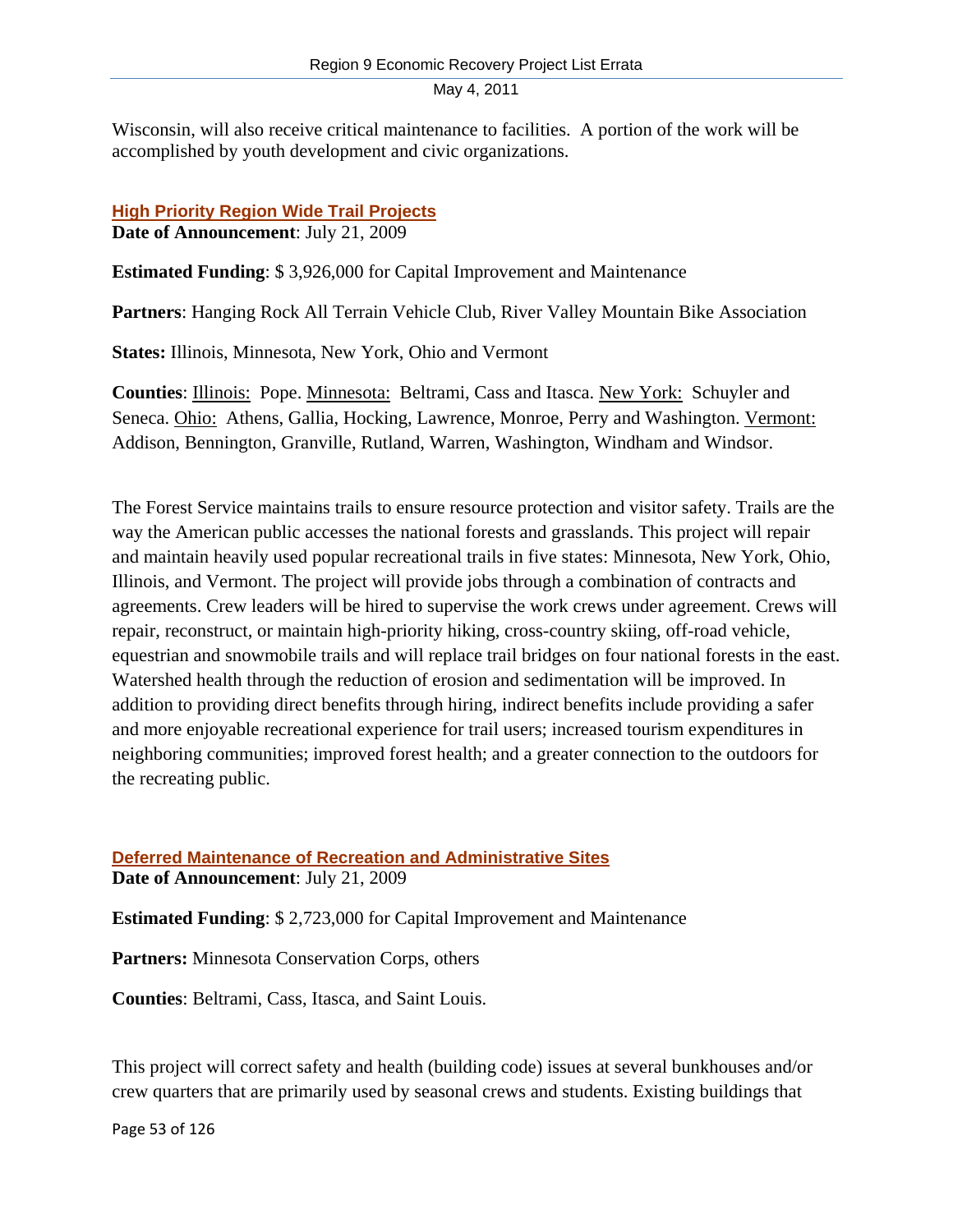were originally designed as single-family homes (former dwellings) will be replaced with energy-efficient crew quarters that comply with national standards. Another aspect of this project will replace numerous deteriorated restroom facilities in rustic, isolated locations with prefabricated cast concrete buildings that will better withstand the extreme weather conditions of northern Minnesota, while providing improved public service, sanitation, and water quality. This project will include opportunities for youth training through the Minnesota Conservation Corps.

## **Region-wide Water/Waste-Water Recreation Facility Deferred Maintenance Date of Announcement**: July 21, 2009

**Estimated Funding**: \$ 3,398,000 for Capital Improvement and Maintenance

**States**: Illinois, Indiana, Maine, Michigan, Minnesota, Missouri, New Hampshire, New York, Ohio, Pennsylvania, Vermont, West Virginia and Wisconsin

**Counties:** Illinois: Alexander, Gallatin, Hardin, Jackson, Johnson, Massac, Pope, Saline, Union, Will and Williamson. Indiana: Brown, Crawford, Dubois, Jackson, Lawrence, Martin, Monroe, Orange and Perry. Maine: Oxford. Michigan: Alcona, Alger, Baraga, Charlevoix, Cheboygan, Chippewa, Crawford, Delta, Gogebic, Houghton, Iosco, Iron, Lake, Mackinac, Manistee, Marquette, Mason, Mecosta, Montcalm, Muskegon, Newaygo, Oceana, Ogemaw, Ontonagon, Oscoda, Schoolcraft and Wexford. Minnesota: Beltrami, Cass, Cook, Itasca, Lake and Saint Louis. Missouri: Barry, Bollinger, Boone, Butler, Callaway, Carter, Christian, Crawford, Dent, Douglas, Howell, Iron, Laclede, Madison, Oregon, Ozark, Perry, Phelps, Pulaski, Reynolds, Ripley, St. Francois, Ste. Genevieve, Shannon, Stone, Taney, Washington, Wayne and Wright. New Hampshire: Carroll, Coos and Grafton. New York: Schuyler and Seneca. Ohio: Athens, Gallia, Hocking, Jackson, Lawrence, Monroe, Morgan, Noble, Perry, Scioto, Vinton and Washington. Pennsylvania: Elk, Forest, McKean and Warren. Vermont: Addison, Bennington, Granby, Granville, Londonderry, Rutland, Warren, Washington, Windsor and Windham. West Virginia: Barbour, Grant, Greenbrier, Nicholas, Pendleton, Pocahontas, Preston, Randolph, Tucker and Webster. Wisconsin: Ashland, Bayfield, Forest, Florence, Langlade, Oconto, Oneida, Price, Sawyer, Taylor and Vilas.

This project will have long-term benefits to public health and safety, improve water quality, and enhance visitor recreational experiences in 13 Midwestern, Eastern, and Mid-Atlantic States. Employment will be created through contracts with local businesses for the rehabilitation of potable water systems and sewage treatment systems at seven recreation sites. Sanitary and condition surveys will be conducted as well as the updating of operational and maintenance plans on 14 national forests and a national tallgrass prairie. This project was partially funded with money released in April 2009. The project will include: replacement of sewage lift pumps;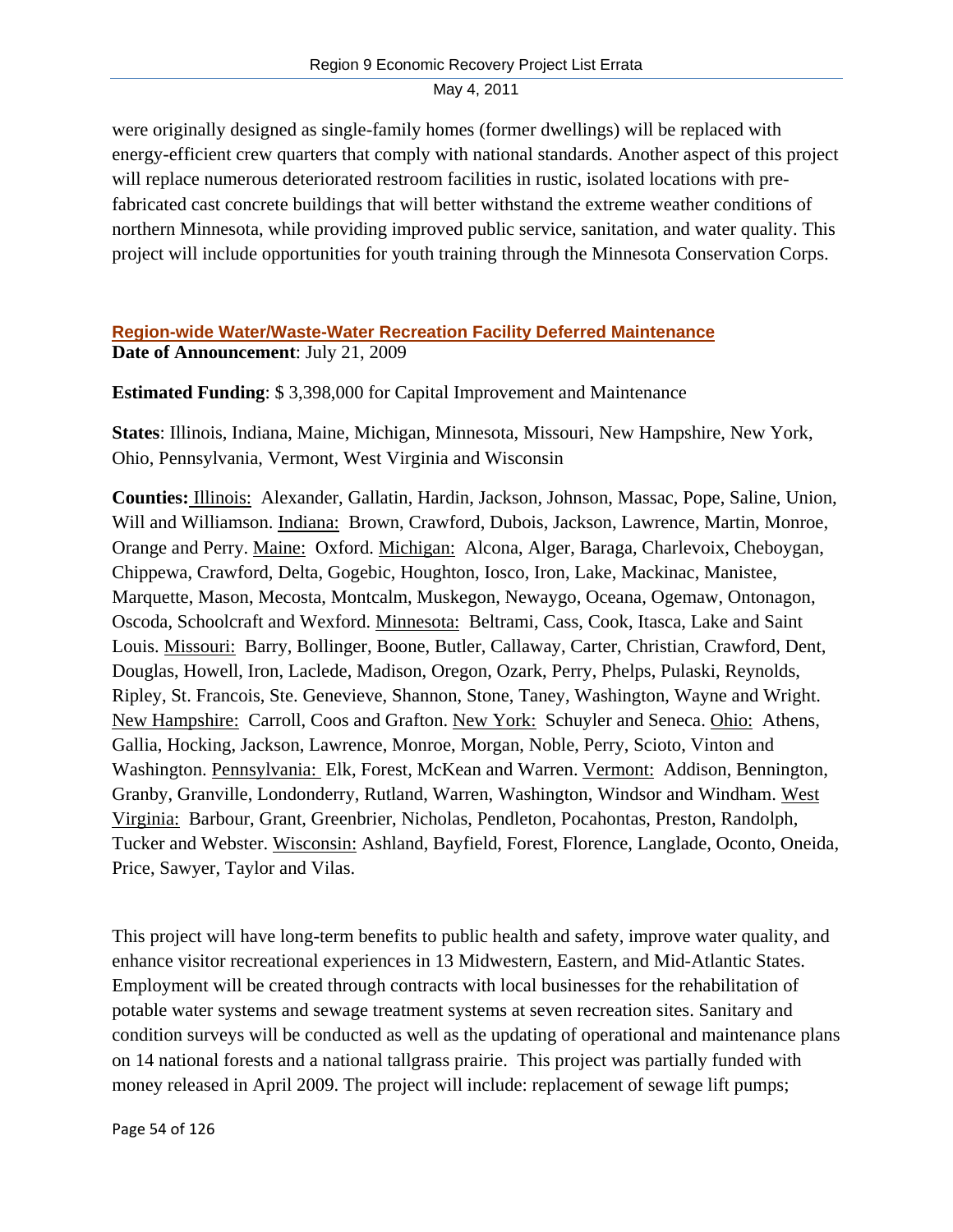renovation of the sewage treatment lagoon; maintenance of percolation and irrigation systems; and replacement of potable water distribution lines. Repairs to water and waste-water facilities will reduce leakage, points of potential contamination, and energy consumption. Additionally, the project includes installation of solar well pump houses at three recreation sites on three forests and the removal of abandoned wells on national forests throughout the Eastern and Midwestern U.S. Once completed, the project will eliminate approximately \$1.7 million of backlogged recreation facility maintenance needs.

## **Lake States Historic CCC Facilities Deferred Maintenance Date of Announcement**: July 21, 2009

**Estimated Funding**: \$ 1,940,000 for Capital Improvement and Maintenance

Partners: Bayfield County (WI), Great Lakes Indian Fish & Wildlife Commission

**States**: Michigan, Minnesota and Wisconsin

**Counties:** Michigan: Houghton and Schoolcraft. Minnesota: Cook, Lake and Saint Louis. Wisconsin: Bayfield, Forest and Vilas

This project will preserve the Forest Service's finest historic structures constructed in the 1930s by the Civilian Conservation Corps (CCC) for recreation use and enjoyment. This work provides long-term benefits to the local economy as these improved recreation sites increase local and state tourism. Three of these facilities are residential environmental youth camps and involve renovations to meet current standards and eliminate deferred maintenance. Ongoing environmental education programs are provided in partnership with various groups, i.e., Bayfield County. This year we are also working with the Great Lakes Indian Fish and Wildlife Commission. The remainder of work with this project involves facilities renovations at six different recreation sites. A portion of this work will be completed through youth development and civic organizations.

## **Region-wide Environmental Compliance and Pollution Prevention Phase I Date of Announcement**: July 21, 2009

**Estimated Funding**: \$ 2,500,000 for Capital Improvement and Maintenance

**States:** Illinois, Indiana, Maine, Michigan, Minnesota, Missouri, New Hampshire, New York, Ohio, Pennsylvania, Vermont, West Virginia, Wisconsin.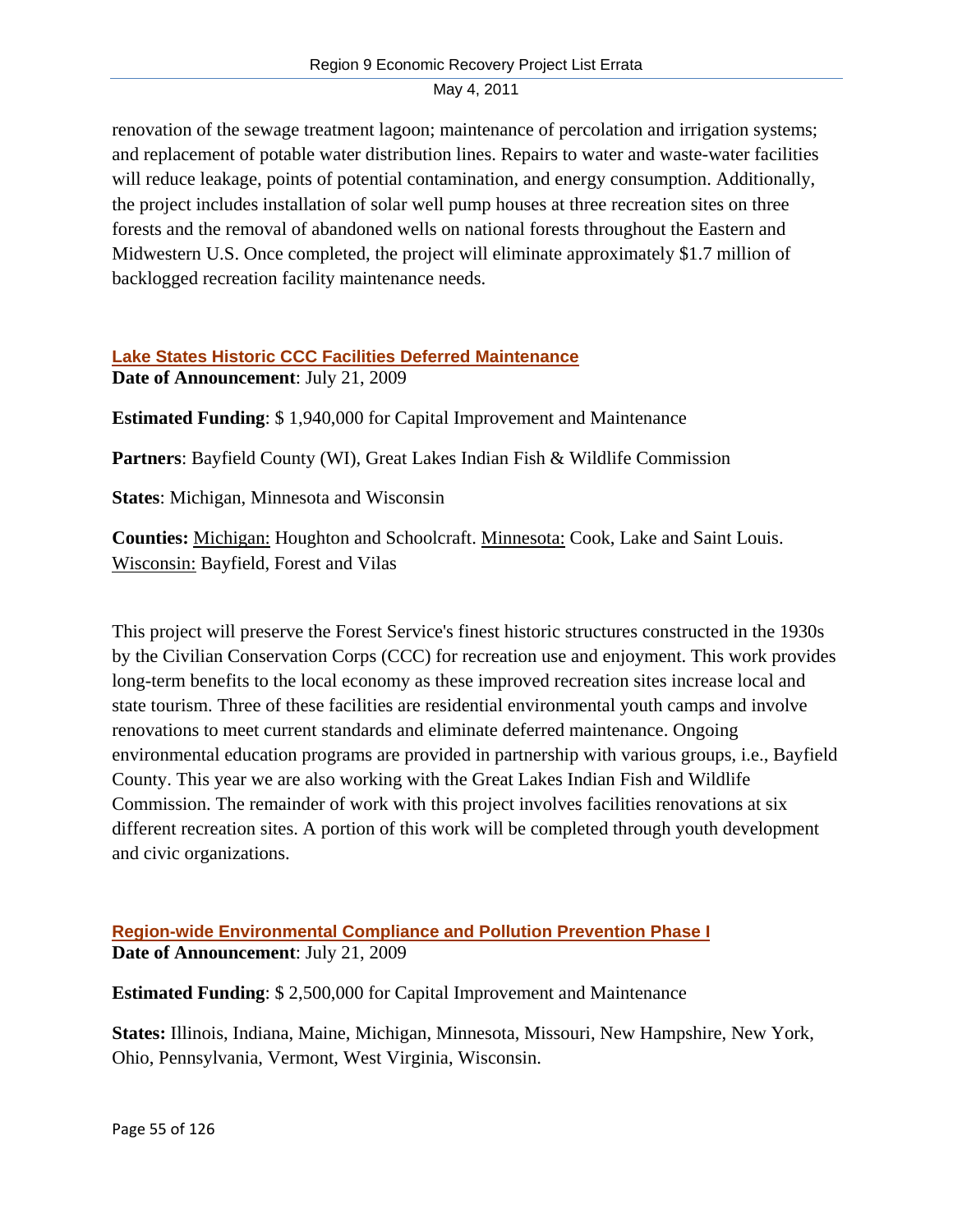**Counties**: Illinois: Alexander, Gallatin, Hardin, Jackson, Johnson, Massac, Pope, Saline, Union, Will and Williamson. Indiana: Brown, Crawford, Dubois, Jackson, Lawrence, Martin, Monroe, Orange and Perry. Maine: Oxford. Michigan: Alcona, Alger, Baraga, Charlevoix, Cheboygan, Chippewa, Crawford, Delta, Gogebic, Houghton, Iosco, Iron, Lake, Mackinac, Manistee, Marquette, Mason, Mecosta, Montcalm, Muskegon, Newaygo, Oceana, Ogemaw, Ontonagon, Oscoda, Schoolcraft and Wexford. Minnesota: Beltrami, Cass, Cook, Itasca, Lake and Saint Louis. Missouri: Barry, Bollinger, Boone, Butler, Callaway, Carter, Christian, Crawford, Dent, Douglas, Howell, Iron, Laclede, Madison, Oregon, Ozark, Perry, Phelps, Pulaski, Reynolds, Ripley, St. Francois, Ste. Genevieve, Shannon, Stone, Taney, Washington, Wayne and Wright. New Hampshire: Carroll, Coos and Grafton. New York: Schuyler and Seneca. Ohio: Athens, Gallia, Hocking, Jackson, Lawrence, Monroe, Morgan, Noble, Perry, Scioto, Vinton and Washington. Pennsylvania: Elk, Forest, McKean and Warren. Vermont: Addison, Bennington, Granby, Granville, Londonderry, Rutland, Warren, Washington, Windsor and Windham. West Virginia: Barbour, Grant, Greenbrier, Nicholas, Pendleton, Pocahontas, Preston, Randolph, Tucker and Webster. Wisconsin: Ashland, Bayfield, Forest, Florence, Langlade, Oconto, Oneida, Price, Sawyer, Taylor and Vilas.

This project will reduce the Forest Service's contribution to climate change by removing unneeded materials at its facilities in the eastern United States and implementing more sustainable material practices. Materials will be reused or recycled before disposal and the agency will identify necessary hazardous materials and wastes that are likely to be generated in the future. Additionally, the Forest Service will reduce the use of hazardous materials and minimize the toxicity and amount of future waste by setting up safe procedures to handle such materials. This effort will also include replacing above-ground fuel tanks to reduce the risk of leaks and spills. Benefits of this project include: -Reduced costs associated with the disposal of wastes by identifying greener alternatives, and by minimizing special storage requirements needed for hazardous materials; -More sustainable operations; -Reduced environmental impacts; -A safer work environment.

# **Superior National Forest Trail Maintenance**

**Date of Announcement:** August 18, 2009

**Estimated Funding:** \$ 2,164,000 for Capital Improvement and Maintenance

**Partners:** Conservation Corps Minnesota

**County:** Saint Louis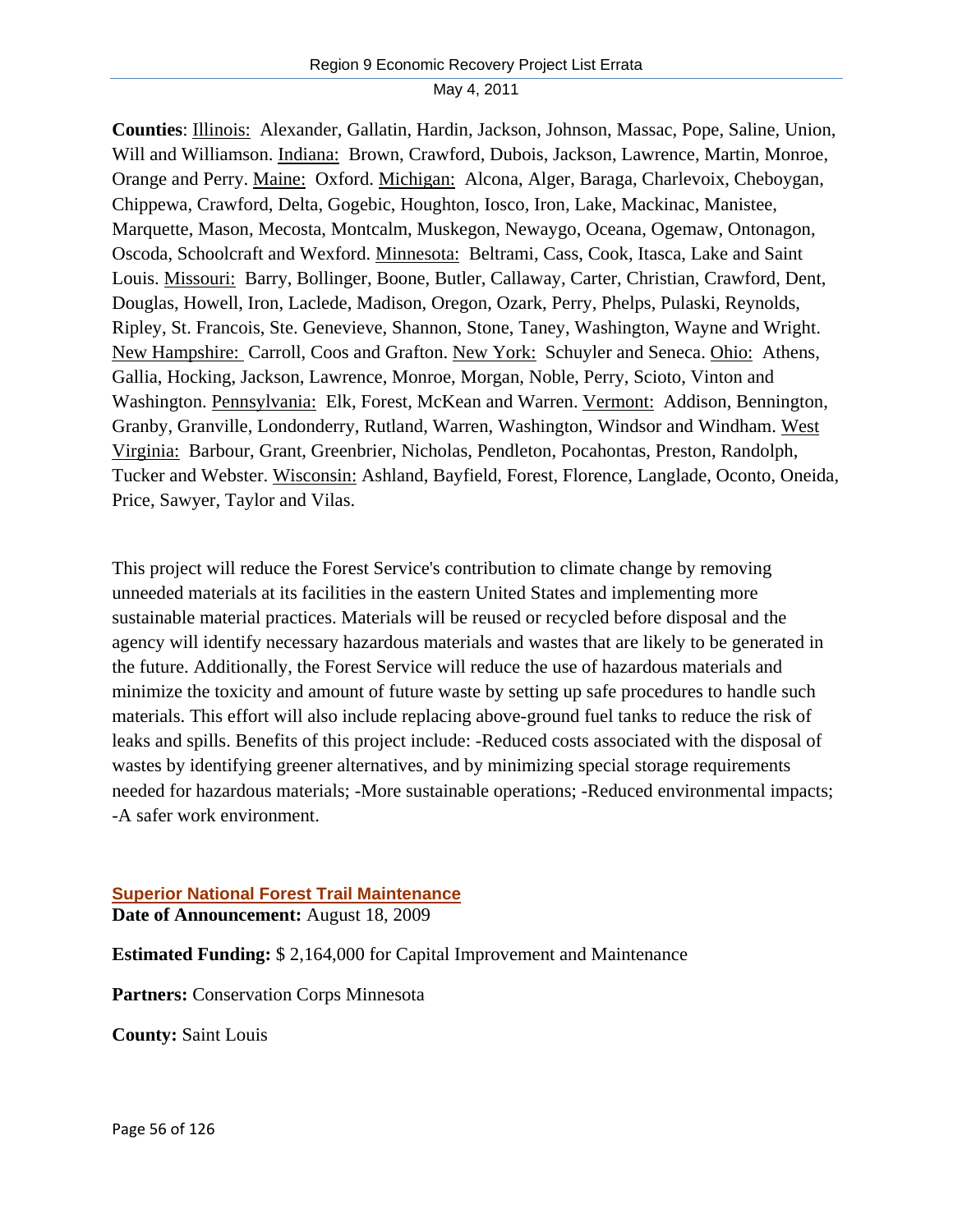The project will repair and maintain heavily-used recreational trails on the Superior NF in northeastern Minnesota. The project is located in an economically depressed county where the household income of 15% of residents is below the national poverty threshold. Through partnering with the Conservation Corps Minnesota (an offshoot of AmeriCorps), the project will enable unemployed youth to earn money and gain valuable work experience by maintaining existing Forest Service non-motorized trails. Other public-sector employment opportunities will be provided through contracts offered to maintain and reconstruct motorized trails in the Forest. The project will improve the safety and quality of the recreational experience for visitors who use trails year-round. Other project benefits are increased tourism expenditures in local communities and providing a more meaningful and satisfying connection to the outdoors for the recreating public. Improved soil and water resource conditions will result from restoring and maintaining trail tread, minimizing soil erosion potential, pruning trailside vegetation, installing waterbars and/or boardwalks.

## **Eastern Region Trail Management, Assessment and Condition Surveys Date of Announcement:** August 18, 2009

**Estimated Funding:** \$ 1,500,000 for Capital Improvement and Maintenance

**Partners:** State Sponsored Conservation Crews, Student Conservation Association, Trail Clubs

**States:** Illinois, Indiana, Maine, Michigan, Minnesota, Missouri, New Hampshire, New York, Ohio, Pennsylvania, Vermont, West Virginia and Wisconsin

**Counties:** Illinois: Alexander, Gallatin, Hardin, Jackson, Johnson, Massac, Pope, Saline, Union, Will and Williamson. Indiana: Brown, Crawford, Dubois, Jackson, Lawrence, Martin, Monroe, Orange and Perry. Maine: Oxford. Michigan: Alcona, Alger, Baraga, Charlevoix, Cheboygan, Chippewa, Crawford, Delta, Gogebic, Houghton, Iosco, Iron, Lake, Mackinac, Manistee, Marquette, Mason, Mecosta, Montcalm, Muskegon, Newaygo, Oceana, Ogemaw, Ontonagon, Oscoda, Schoolcraft and Wexford. Minnesota: Beltrami, Cass, Cook, Itasca, Lake and Saint Louis. Missouri: Barry, Bollinger, Boone, Butler, Callaway, Carter, Christian, Crawford, Dent, Douglas, Howell, Iron, Laclede, Madison, Oregon, Ozark, Perry, Phelps, Pulaski, Reynolds, Ripley, St. Francois, Ste. Genevieve, Shannon, Stone, Taney, Washington, Wayne and Wright. New Hampshire: Carroll, Coos and Grafton. New York: Schuyler and Seneca. Ohio: Athens, Gallia, Hocking, Jackson, Lawrence, Monroe, Morgan, Noble, Perry, Scioto, Vinton and Washington. Pennsylvania: Elk, Forest, McKean and Warren. Vermont: Addison, Bennington, Granby, Granville, Londonderry, Rutland, Warren, Washington, Windsor and Windham. West Virginia: Barbour, Grant, Greenbrier, Nicholas, Pendleton, Pocahontas, Preston, Randolph, Tucker and Webster. Wisconsin: Ashland, Bayfield, Forest, Florence, Langlade, Oconto, Oneida, Price, Sawyer, Taylor and Vilas.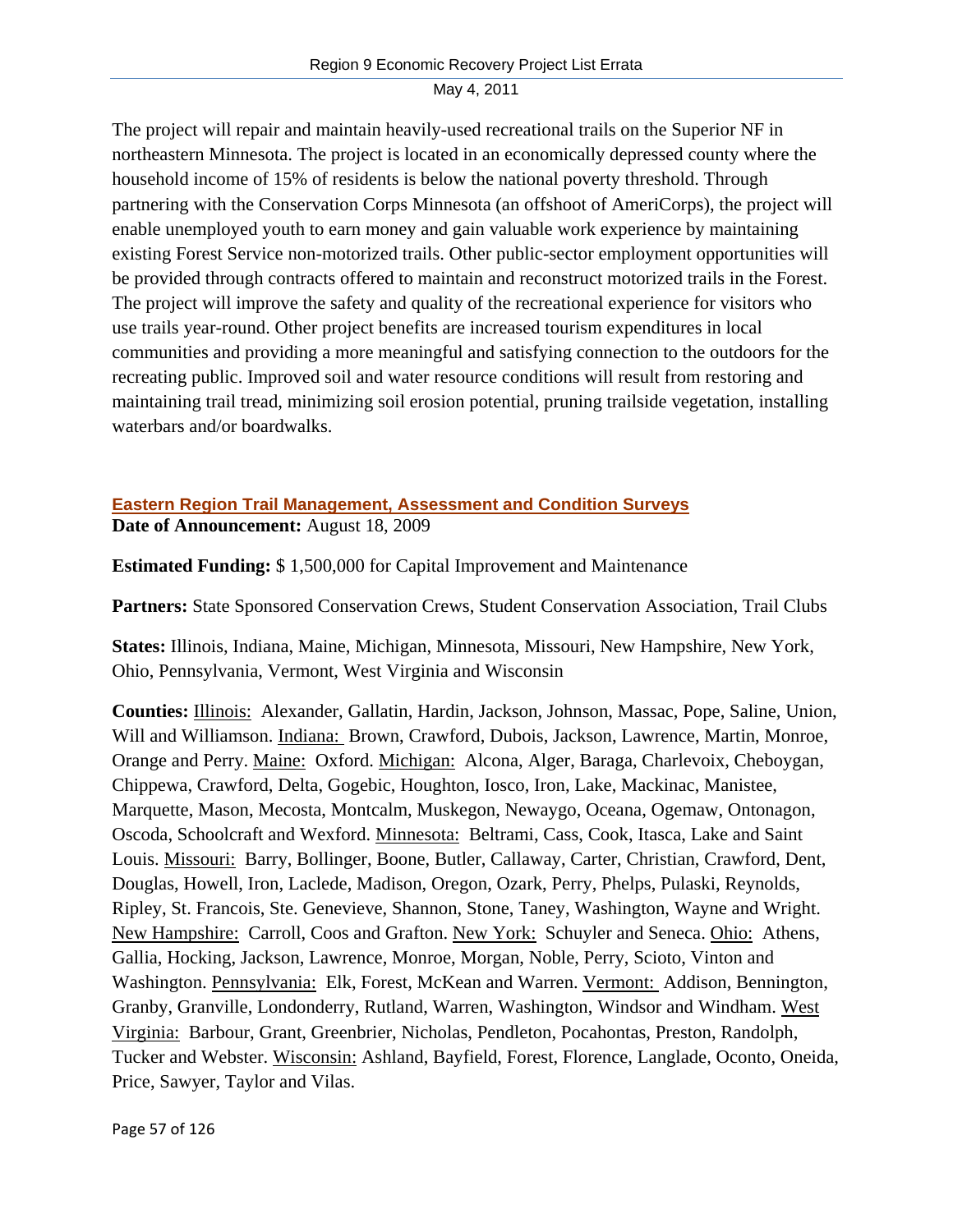There are over 17,000 miles of trail in the Eastern Region that provide a variety of trail experiences to the public. It is essential to have updated and accurate data on trail conditions and accessibility to plan for and to provide quality trail opportunities to the public. This project will complete Trail Management Objectives (TMOs) for National Forest System trails classes 2 and 3 on each National Forest/Prairie in Region 9. The TMOs are the required foundation in order to then complete Trails Assessment and Condition Surveys (TRACS) on approximately 7,500 of National Forest system trail miles. TRACS surveys will be completed on winter trails and off highway vehicle trails. This information will be incorporated into the Forest Service's Infrastructure Applications Database for Trails. The information will ultimately enable the agency to maintain a better trail network for the public with accurate trail information and by creating healthy, sustainable conditions for the trails for years to come.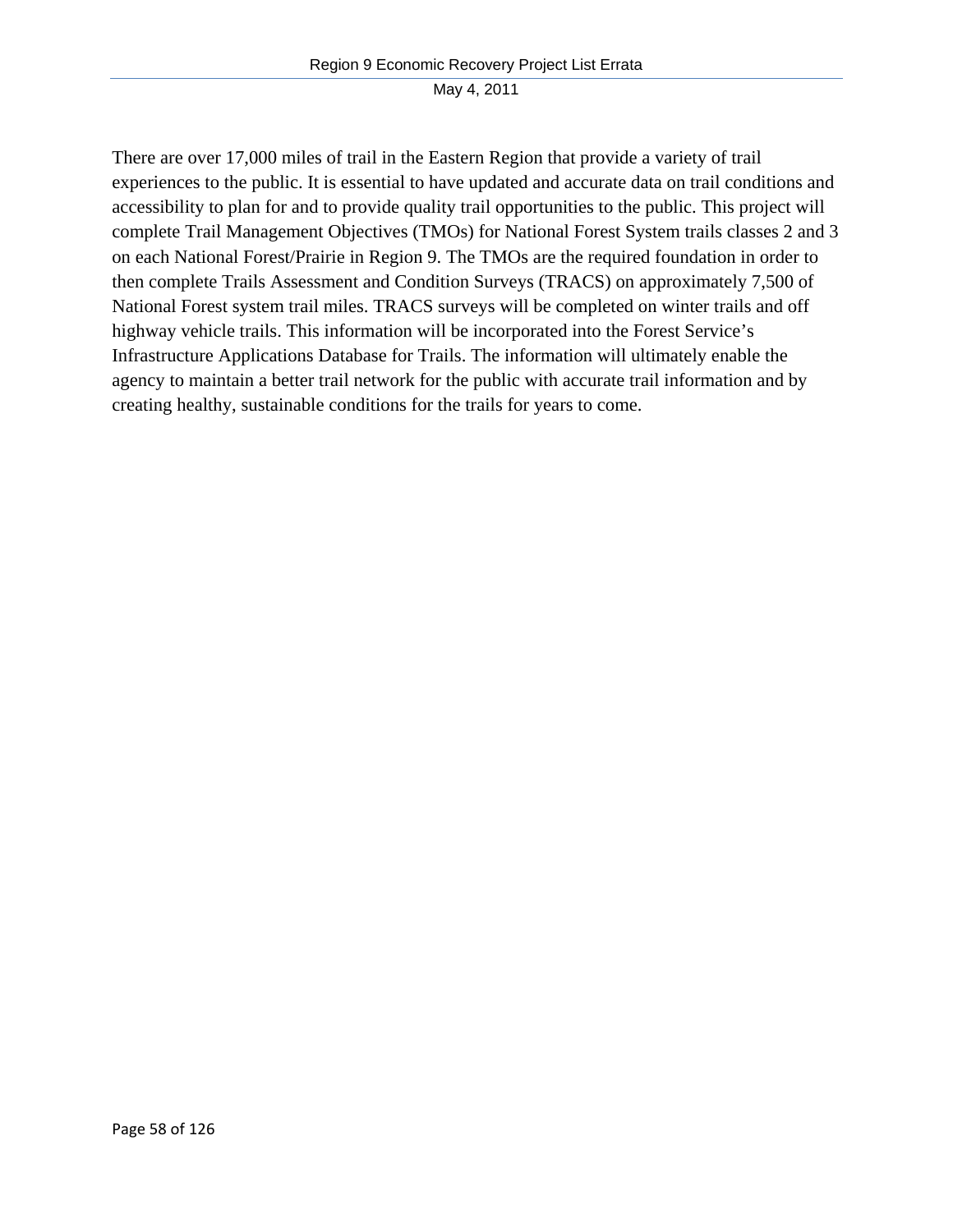# **Missouri**

### **Enhance Safety and Condition of Forest Roads in Missouri Date of Announcement:** March 9, 2009

**Estimated Funding:** \$ 369,000 for Capital Improvement and Maintenance

**Counties:** Barry, Bollinger, Boone, Butler, Callaway, Carter, Christian, Crawford, Dent, Douglas, Howell, Iron, Laclede, Madison, Oregon, Ozark, Perry, Phelps, Pulaski, Reynolds, Ripley, St. Francois, Ste. Genevieve, Shannon, Stone, Taney, Washington, Wayne and Wright

This project will address an urgent backlog of needed road maintenance in the Mark Twain National Forest on routes damaged by extensive natural disasters (flooding, ice storms, and wind events) over the past two years. Economic recovery funding of \$369,000 will provide new jobs in the private sector to accomplish this work. Forest Service roads in the Mark Twain intertwine with county road systems in 29 Missouri counties. These road systems are used for school bus routes, firefighting, ambulance services, and recreational activities. This project will have longstanding benefits to the community for daily activities and emergency services, as well as enhanced recreational opportunities.

## **Enhance Public Safety and Recreational Experiences in Missouri Date of Announcement:** March 9, 2009

**Estimated Funding:** \$ 2,300,000 for Capital Improvement and Maintenance

**Counties:** Barry, Bollinger, Boone, Butler, Callaway, Carter, Christian, Crawford, Dent, Douglas, Howell, Iron, Laclede, Madison, Oregon, Ozark, Perry, Phelps, Pulaski, Reynolds, Ripley, St. Francois, Ste. Genevieve, Shannon, Stone, Taney, Washington, Wayne and Wright

National forest roads not only provide access into our public lands, but they are also used by public service vehicles, such as school buses, ambulances, fire engines, mail trucks, and police cars. Economic recovery funding of \$2.3 million will be used to re-surface 56 miles of national forest system roads that cross most of the 29 counties in southern Missouri occupied by the Mark Twain National Forest. Additional work will involve improving popular and heavily-used recreation sites, including campgrounds and day-use areas, across the Forest. The work will be accomplished through local contractors and existing agreements.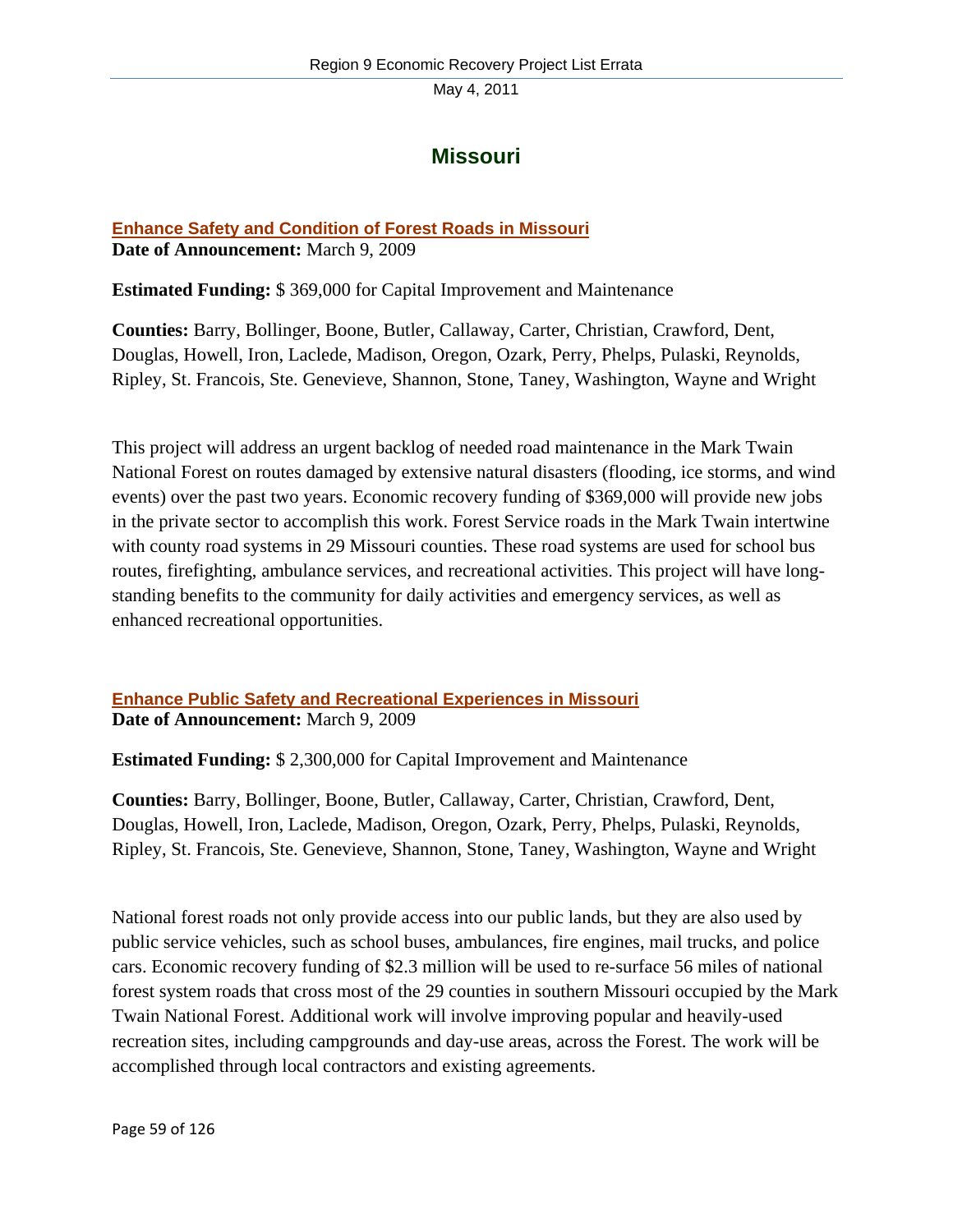#### **Forest Service Eastern Region – Region-wide Jobs, Deferred Maintenance Reduction and New Requirement Adherence and Motorized Use Signing for Forest Resource Protection Date of Announcement:** June 2, 2009

**Estimated Funding:** \$ 3,500,000 for Capital Improvement and Maintenance

**States:** Illinois, Indiana, Maine, Michigan, Minnesota, Missouri, New Hampshire, New York, Ohio, Pennsylvania, Vermont, West Virginia and Wisconsin

**Counties:** Illinois: Williamson. Indiana: Jackson and Monroe. Maine: Oxford. Michigan: Delta, Grand Traverse, Marquette, Muskegon, Newaygo and Wexford. Minnesota: Beltrami, Itasca and Saint Louis. Missouri: Christian, Perry, Reynolds, Shannon and Stone. New Hampshire: Carroll, Coos and Grafton. New York: Schuyler and Seneca. Ohio: Lawrence and Washington. Pennsylvania: Elk, Forest and McKean. Vermont: Addison, Bennington, Rutland, Windham and Windsor. West Virginia: Barbour, Pocahontas, Randolph, Tucker and Webster. Wisconsin: Florence, Oconto, Oneida and Price

Safety: By Car or ATV -- This project takes a bite out of road maintenance needs and employs people to do much-needed forest road and trail signing work in 13 Eastern and Midwestern states. Contracts and agreements will provide private sector jobs in economically-depressed areas in and near 15 national forests. The project reduces a backlog of critical forest road maintenance to include: installing new standard retro-reflectivity signs informing people where they can legally ride off-road vehicles as well as locations their activities may be restricted -- in order to protect natural resources. These signs are necessary to implement Forest Service national Travel Management Rule and to meet new reflectivity signing requirements that increase user safety. Long-term benefits of the project include reducing a backlog of much-needed road maintenance work, and improving road safety for forest visitors and local residents.

**Missouri Fuel for Schools Program Partnership - Partnership with Mark Twain National Forest Date of Announcement**: June 15, 2009

**Estimated Funding**: \$ 6,000,000 for Wildland Fire Management **Counties**: Barry, Bollinger, Butler, Carter, Crawford, Dent, Douglas, Howell, Iron, Madison, Oregon, Ozark, Perry, Phelps, Pulaski, Reynolds, Ripley, Shannon, Stone, Taney, Texas, Washington, Wayne and Wright

This is a "Fuels for Schools" project that will build wood energy facilities in southern Missouri. The funding will cover costs for the equipment, labor, and engineering work for a turnkey energy facility plus a biomass utilization demonstration for public buildings and the forest products industry.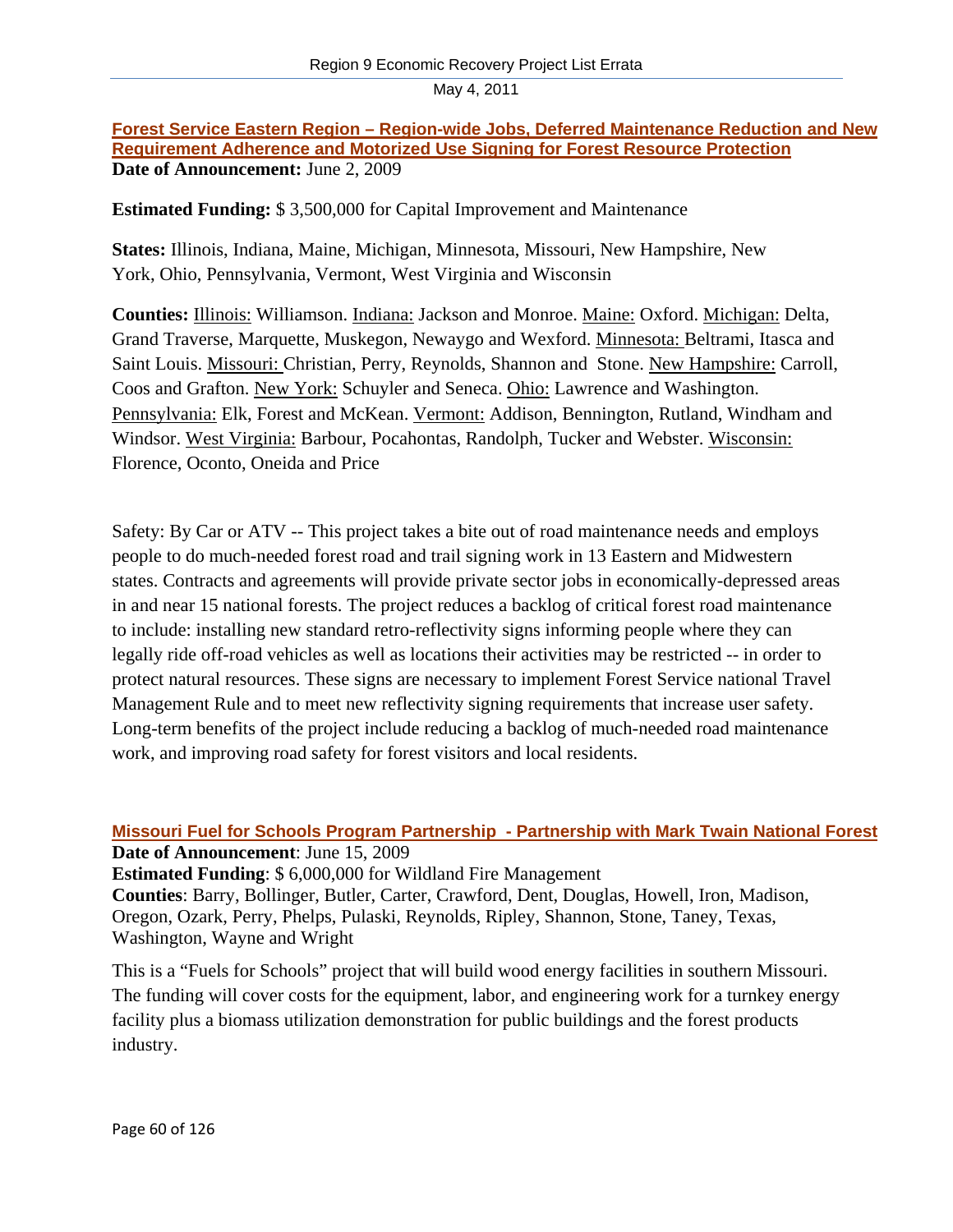## **Phase 1- Sustainable Trails (Manpower Partnerships) Date of Announcement**: July 21, 2009

**Estimated Funding**: \$ 200,000 for Capital Improvement and Maintenance

**Partners**: AmeriCorps, Ozark Trail Association

**County**: Saint Francois

This work will provide a safer environment and more enjoyable recreational experience for trail users on the Mark Twain National Forest. In addition, this project will strengthen important existing, working partnerships. It also eliminates \$100,000 worth of deferred maintenance on existing trails and addresses severe erosion and sedimentation issues. Part of this project will supplement major trail maintenance and construction contributions by the Ozark Trail Association (valued at \$200,000 a year) with a small crew removing trees across trails and diverting water from trail surfaces, thus minimizing erosion and preserving vegetation. The project also makes it possible for AmeriCorps-St. Louis to maintain approximately 400 miles of motorized hiking and equestrian trails for healthy, sustainable conditions for visitors to the forest.

**Region-wide Water/Waste-Water Recreation Facility Deferred Maintenance Date of Announcement**: July 21, 2009

**Estimated Funding**: \$ 3,398,000 for Capital Improvement and Maintenance

**States**: Illinois, Indiana, Maine, Michigan, Minnesota, Missouri, New Hampshire, New York, Ohio, Pennsylvania, Vermont, West Virginia and Wisconsin

Page 61 of 126 **Counties:** Illinois: Alexander, Gallatin, Hardin, Jackson, Johnson, Massac, Pope, Saline, Union, Will and Williamson. Indiana: Brown, Crawford, Dubois, Jackson, Lawrence, Martin, Monroe, Orange and Perry. Maine: Oxford. Michigan: Alcona, Alger, Baraga, Charlevoix, Cheboygan, Chippewa, Crawford, Delta, Gogebic, Houghton, Iosco, Iron, Lake, Mackinac, Manistee, Marquette, Mason, Mecosta, Montcalm, Muskegon, Newaygo, Oceana, Ogemaw, Ontonagon, Oscoda, Schoolcraft and Wexford. Minnesota: Beltrami, Cass, Cook, Itasca, Lake and Saint Louis. Missouri: Barry, Bollinger, Boone, Butler, Callaway, Carter, Christian, Crawford, Dent, Douglas, Howell, Iron, Laclede, Madison, Oregon, Ozark, Perry, Phelps, Pulaski, Reynolds, Ripley, St. Francois, Ste. Genevieve, Shannon, Stone, Taney, Washington, Wayne and Wright. New Hampshire: Carroll, Coos and Grafton. New York: Schuyler and Seneca. Ohio: Athens, Gallia, Hocking, Jackson, Lawrence, Monroe, Morgan, Noble, Perry, Scioto, Vinton and Washington. Pennsylvania: Elk, Forest, McKean and Warren. Vermont: Addison, Bennington, Granby, Granville, Londonderry, Rutland, Warren, Washington, Windsor and Windham. West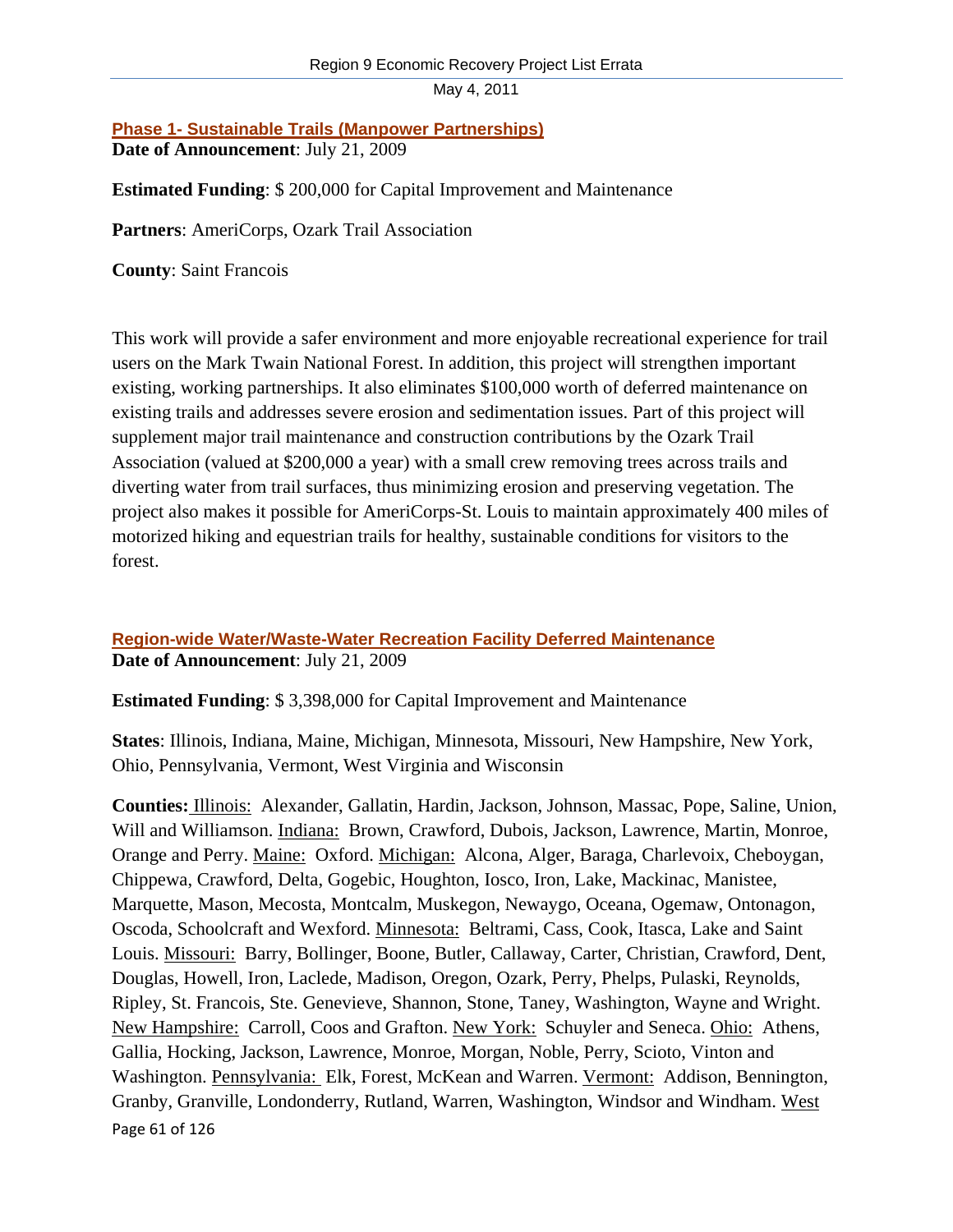Virginia: Barbour, Grant, Greenbrier, Nicholas, Pendleton, Pocahontas, Preston, Randolph, Tucker and Webster. Wisconsin: Ashland, Bayfield, Forest, Florence, Langlade, Oconto, Oneida, Price, Sawyer, Taylor and Vilas.

This project will have long-term benefits to public health and safety, improve water quality, and enhance visitor recreational experiences in 13 Midwestern, Eastern, and Mid-Atlantic States. Employment will be created through contracts with local businesses for the rehabilitation of potable water systems and sewage treatment systems at seven recreation sites. Sanitary and condition surveys will be conducted as well as the updating of operational and maintenance plans on 14 national forests and a national tallgrass prairie. This project was partially funded with money released in April 2009. The project will include: replacement of sewage lift pumps; renovation of the sewage treatment lagoon; maintenance of percolation and irrigation systems; and replacement of potable water distribution lines. Repairs to water and waste-water facilities will reduce leakage, points of potential contamination, and energy consumption. Additionally, the project includes installation of solar well pump houses at three recreation sites on three forests and the removal of abandoned wells on national forests throughout the Eastern and Midwestern U.S. Once completed, the project will eliminate approximately \$1.7 million of backlogged recreation facility maintenance needs.

## **Region-wide Environmental Compliance and Pollution Prevention Phase I Date of Announcement**: July 21, 2009

**Estimated Funding**: \$ 2,500,000 for Capital Improvement and Maintenance

**States:** Illinois, Indiana, Maine, Michigan, Minnesota, Missouri, New Hampshire, New York, Ohio, Pennsylvania, Vermont, West Virginia, Wisconsin.

**Counties**: Illinois: Alexander, Gallatin, Hardin, Jackson, Johnson, Massac, Pope, Saline, Union, Will and Williamson. Indiana: Brown, Crawford, Dubois, Jackson, Lawrence, Martin, Monroe, Orange and Perry. Maine: Oxford. Michigan: Alcona, Alger, Baraga, Charlevoix, Cheboygan, Chippewa, Crawford, Delta, Gogebic, Houghton, Iosco, Iron, Lake, Mackinac, Manistee, Marquette, Mason, Mecosta, Montcalm, Muskegon, Newaygo, Oceana, Ogemaw, Ontonagon, Oscoda, Schoolcraft and Wexford. Minnesota: Beltrami, Cass, Cook, Itasca, Lake and Saint Louis. Missouri: Barry, Bollinger, Boone, Butler, Callaway, Carter, Christian, Crawford, Dent, Douglas, Howell, Iron, Laclede, Madison, Oregon, Ozark, Perry, Phelps, Pulaski, Reynolds, Ripley, St. Francois, Ste. Genevieve, Shannon, Stone, Taney, Washington, Wayne and Wright. New Hampshire: Carroll, Coos and Grafton. New York: Schuyler and Seneca. Ohio: Athens, Gallia, Hocking, Jackson, Lawrence, Monroe, Morgan, Noble, Perry, Scioto, Vinton and Washington. Pennsylvania: Elk, Forest, McKean and Warren. Vermont: Addison, Bennington,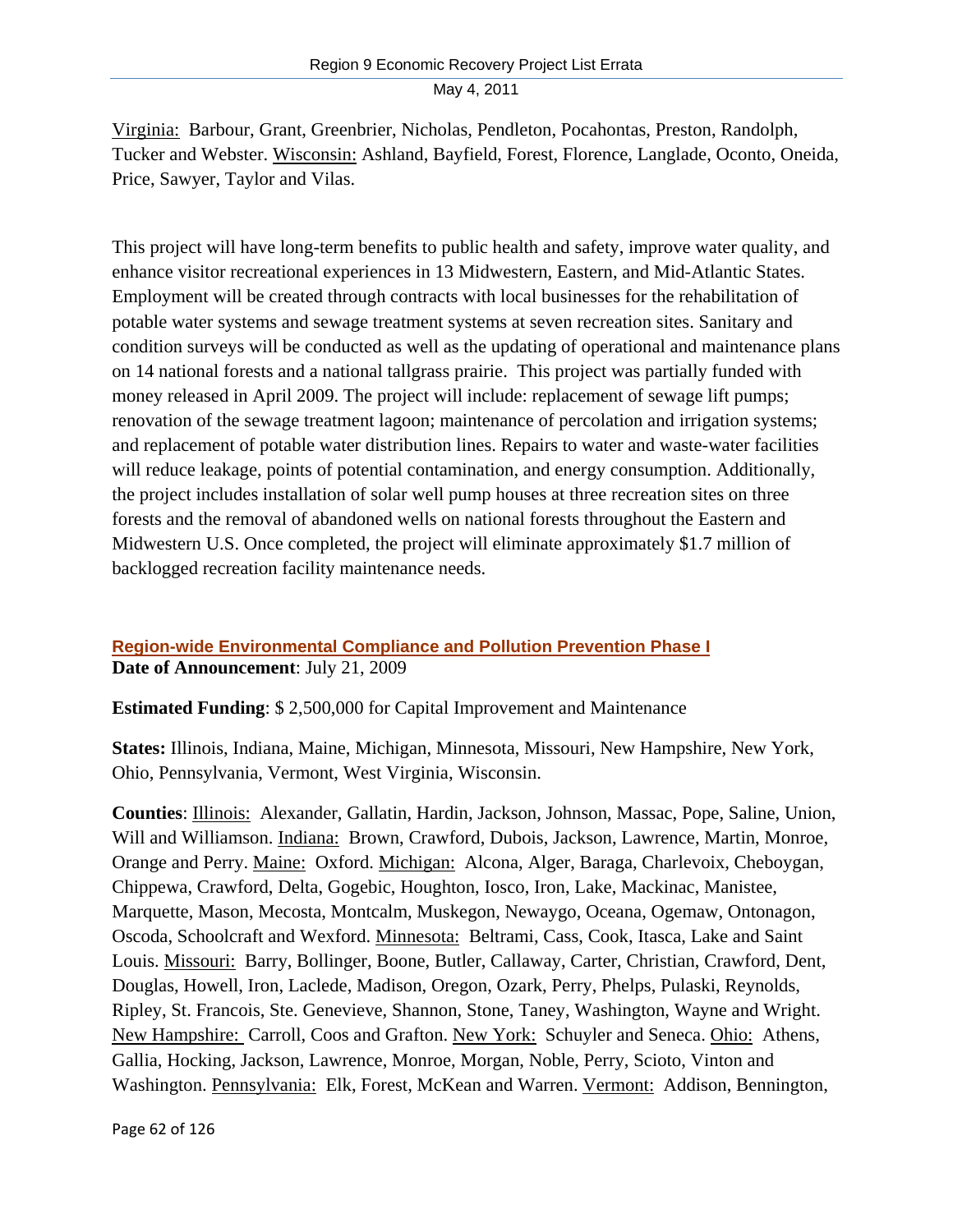Granby, Granville, Londonderry, Rutland, Warren, Washington, Windsor and Windham. West Virginia: Barbour, Grant, Greenbrier, Nicholas, Pendleton, Pocahontas, Preston, Randolph, Tucker and Webster. Wisconsin: Ashland, Bayfield, Forest, Florence, Langlade, Oconto, Oneida, Price, Sawyer, Taylor and Vilas.

This project will reduce the Forest Service's contribution to climate change by removing unneeded materials at its facilities in the eastern United States and implementing more sustainable material practices. Materials will be reused or recycled before disposal and the agency will identify necessary hazardous materials and wastes that are likely to be generated in the future. Additionally, the Forest Service will reduce the use of hazardous materials and minimize the toxicity and amount of future waste by setting up safe procedures to handle such materials. This effort will also include replacing above-ground fuel tanks to reduce the risk of leaks and spills. Benefits of this project include: -Reduced costs associated with the disposal of wastes by identifying greener alternatives, and by minimizing special storage requirements needed for hazardous materials; -More sustainable operations; -Reduced environmental impacts; -A safer work environment.

## **Deferred Maintenance of Recreation and Administrative Sites Date of Announcement**: July 21, 2009

**Estimated Funding**: \$ 858,000 for Capital Improvement and Maintenance

**Partners**: Mingo Job Corps Center

**County**: Saint Francois

This project will eliminate approximately \$500,000 of deferred maintenance on both administrative and recreation sites across the Mark Twain National Forest. Several administrative sites listed on the National Register of Historic Places need restoration/renovation improvements. Energy efficiency will also be integrated in some of the reconstruction projects. Additionally, this project will involve the replacement of deteriorated water lines, well house, and water tanks, and other repair work at the recreation sites; replacement of interior lighting; building siding, windows, new roofs; accessible public entrances and public restroom facilities; and other maintenance repair work at administrative sites. A portion of the work will be accomplished with the help of Mingo Job Corps Center enrollees. Not only will this project create employment, but it will also have long-term benefits to both the public and employees increasing health and safety through improved water quality. The improvement of recreation and administrative sites will enhance the complete experience of visitors.

Page 63 of 126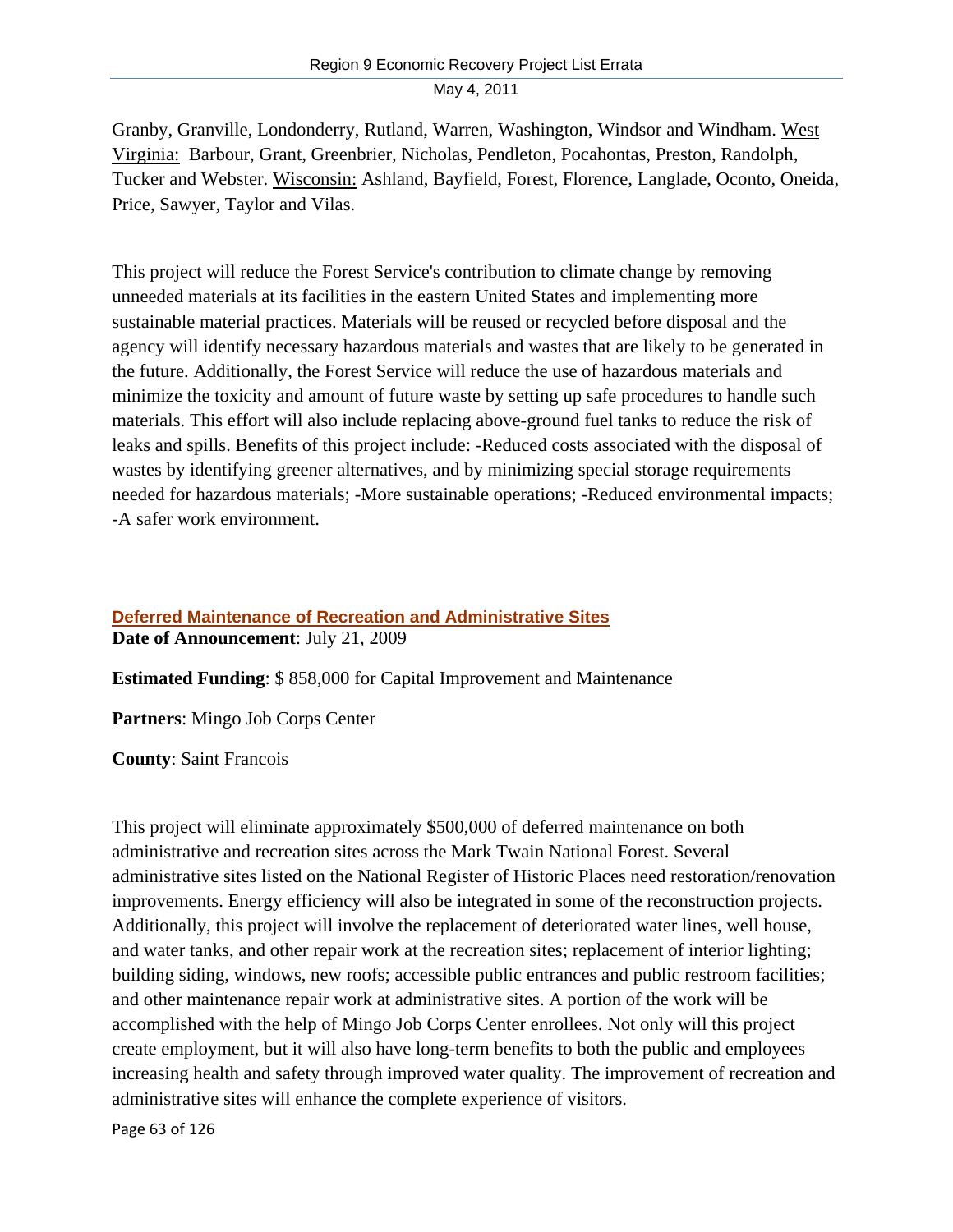**………………………………………………………………………………………………………**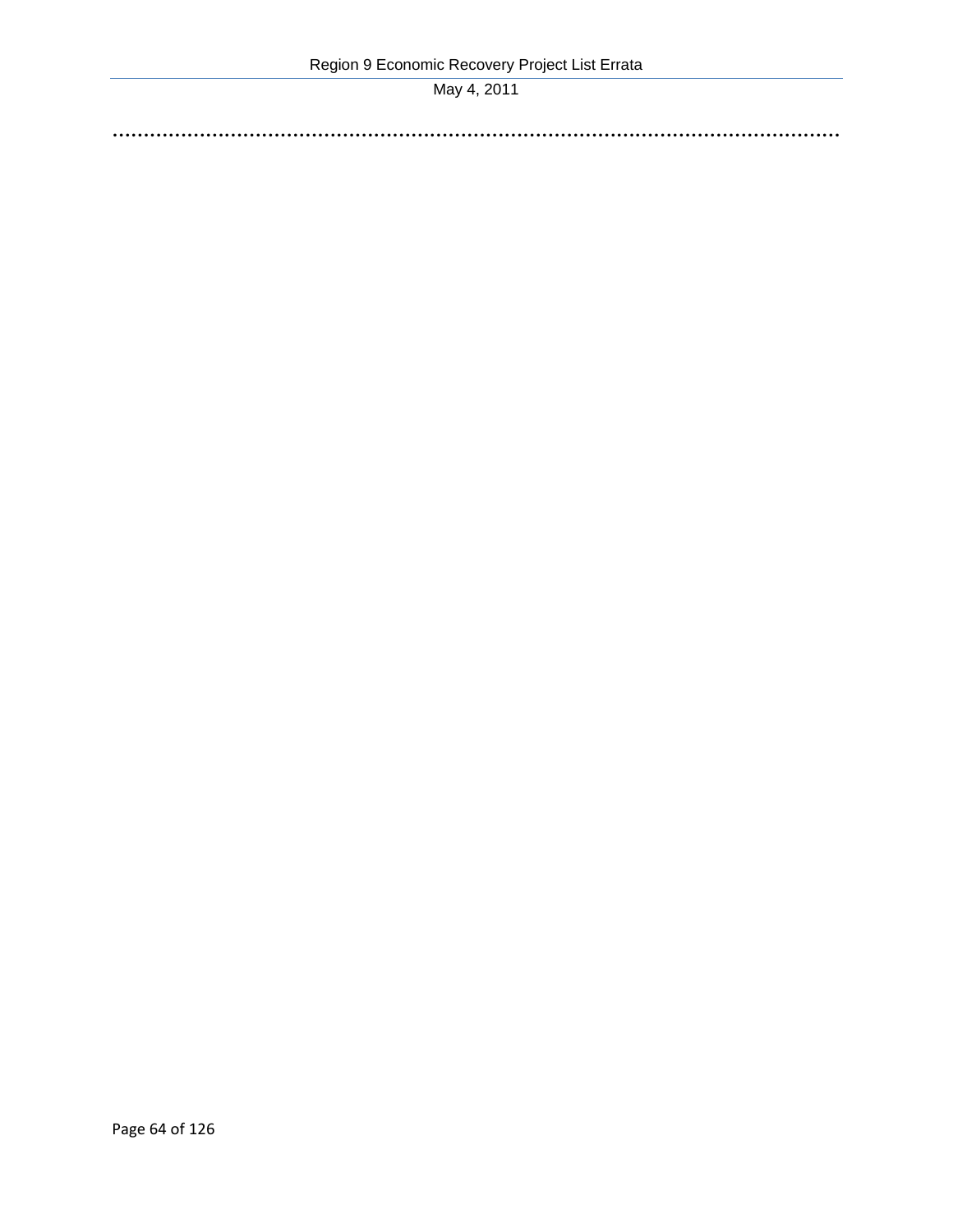# **New Hampshire**

**Enhance Recreational Experiences and Minimize Environmental Impacts by Improving Forest Trails in New Hampshire Date of Announcement:** March 9, 2009

**Estimated Funding:** \$ 100,000 for Capital Improvement and Maintenance

**Partners:** Appalachian Mountain Club, Randolph Mountain Club, Wonalancet Outdoor Club, Dartmouth Outing Club, Rey Center

**Counties:** Carroll**,** Coos and Grafton

The White Mountain National Forest in partnership with entities such as the Appalachian Mountain Club, Randolph Mountain Club, Wonalancet Outdoor Club, Dartmouth Outing Club, and the Rey Center can now hire local workers to reconstruct portions of heavily used hiking trails on extraordinarily steep and rocky terrain in New Hampshire's only national forest. The work, which addresses resource damage due to erosion and sedimentation, will allow the Forest to continue to provide safe and memorable recreation experiences to visitors to Coos, Grafton, and Carroll Counties. The two-year project has received \$100,000 in economic recovery funding.

**Forest Service Eastern Region – Region-wide Jobs, Deferred Maintenance Reduction and New Requirement Adherence and Motorized Use Signing for Forest Resource Protection Date of Announcement:** June 2, 2009

**Estimated Funding:** \$ 3,500,000 for Capital Improvement and Maintenance

**States:** Illinois, Indiana, Maine, Michigan, Minnesota, Missouri, New Hampshire, New York, Ohio, Pennsylvania, Vermont, West Virginia and Wisconsin

**Counties:** Illinois: Williamson. Indiana: Jackson and Monroe. Maine: Oxford. Michigan: Delta, Grand Traverse, Marquette, Muskegon, Newaygo and Wexford. Minnesota: Beltrami, Itasca and Saint Louis. Missouri: Christian, Perry, Reynolds, Shannon and Stone. New Hampshire: Carroll, Coos and Grafton. New York: Schuyler and Seneca. Ohio: Lawrence and Washington. Pennsylvania: Elk, Forest and McKean. Vermont: Addison, Bennington, Rutland, Windham and Windsor. West Virginia: Barbour, Pocahontas, Randolph, Tucker and Webster. Wisconsin: Florence, Oconto, Oneida and Price

Safety: By Car or ATV -- This project takes a bite out of road maintenance needs and employs people to do much-needed forest road and trail signing work in 13 Eastern and Midwestern states. Contracts and agreements will provide private sector jobs in economically-depressed areas

Page 65 of 126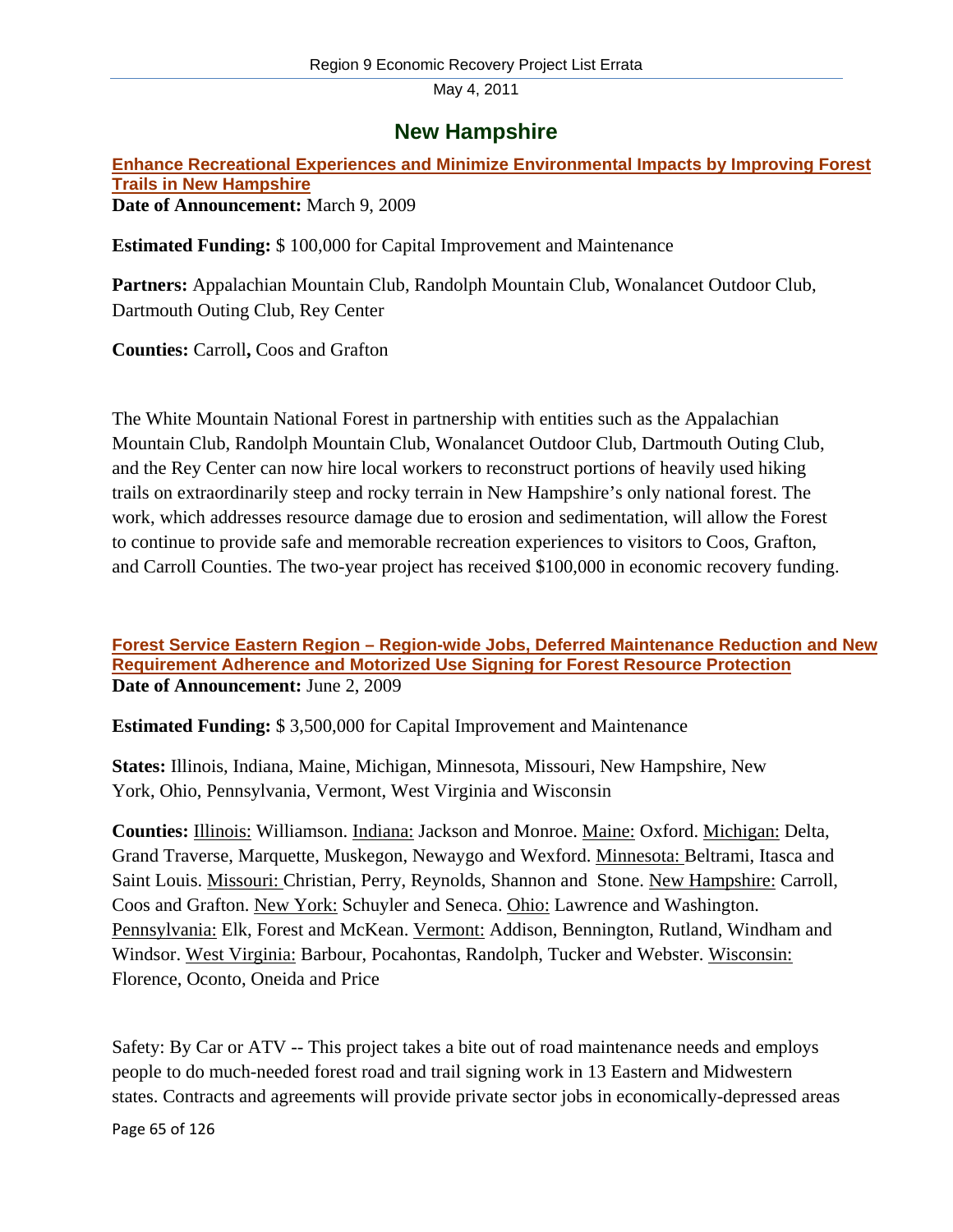in and near 15 national forests. The project reduces a backlog of critical forest road maintenance to include: installing new standard retro-reflectivity signs informing people where they can legally ride off-road vehicles as well as locations their activities may be restricted -- in order to protect natural resources. These signs are necessary to implement Forest Service national Travel Management Rule and to meet new reflectivity signing requirements that increase user safety. Long-term benefits of the project include reducing a backlog of much-needed road maintenance work, and improving road safety for forest visitors and local residents.

### **Critical Region-wide Dam Reconstruction/Maintenance Date of Announcement**: July 21, 2009

**Estimated Funding**: \$ 2,155,000 for Capital Improvement and Maintenance

**States**: Maine, Michigan, New Hampshire, Ohio, Vermont, Wisconsin

**Counties**: Maine: Oxford. Michigan: Alcona, Crawford, Iosco, Lake, Manistee, Mason, Newaygo, Oceana, Oscoda and Wexford. New Hampshire: Carroll, Coos and Grafton. Ohio: Lawrence. Vermont: Rutland. Wisconsin: Forest.

This project will significantly improve public safety and upgrade infrastructure in a six-state area through conducting deferred maintenance work on a high-hazard dam, along with a number of historic and other dams. For example, one dam was constructed during the Civilian Conservation Corps era in the 1930s. It is located in one of today's most economically-distressed counties in the east, Rutland County, Vermont. In addition to providing job opportunities in local communities in several states, this work will preserve historic gems in the forests, provide ecosystem enhancement, and improve visitor safety and enjoyment.

## **Region-wide Water/Waste-Water Recreation Facility Deferred Maintenance Date of Announcement**: July 21, 2009

**Estimated Funding**: \$ 3,398,000 for Capital Improvement and Maintenance

**States**: Illinois, Indiana, Maine, Michigan, Minnesota, Missouri, New Hampshire, New York, Ohio, Pennsylvania, Vermont, West Virginia and Wisconsin

Page 66 of 126 **Counties:** Illinois: Alexander, Gallatin, Hardin, Jackson, Johnson, Massac, Pope, Saline, Union, Will and Williamson. Indiana: Brown, Crawford, Dubois, Jackson, Lawrence, Martin, Monroe, Orange and Perry. Maine: Oxford. Michigan: Alcona, Alger, Baraga, Charlevoix, Cheboygan, Chippewa, Crawford, Delta, Gogebic, Houghton, Iosco, Iron, Lake, Mackinac, Manistee,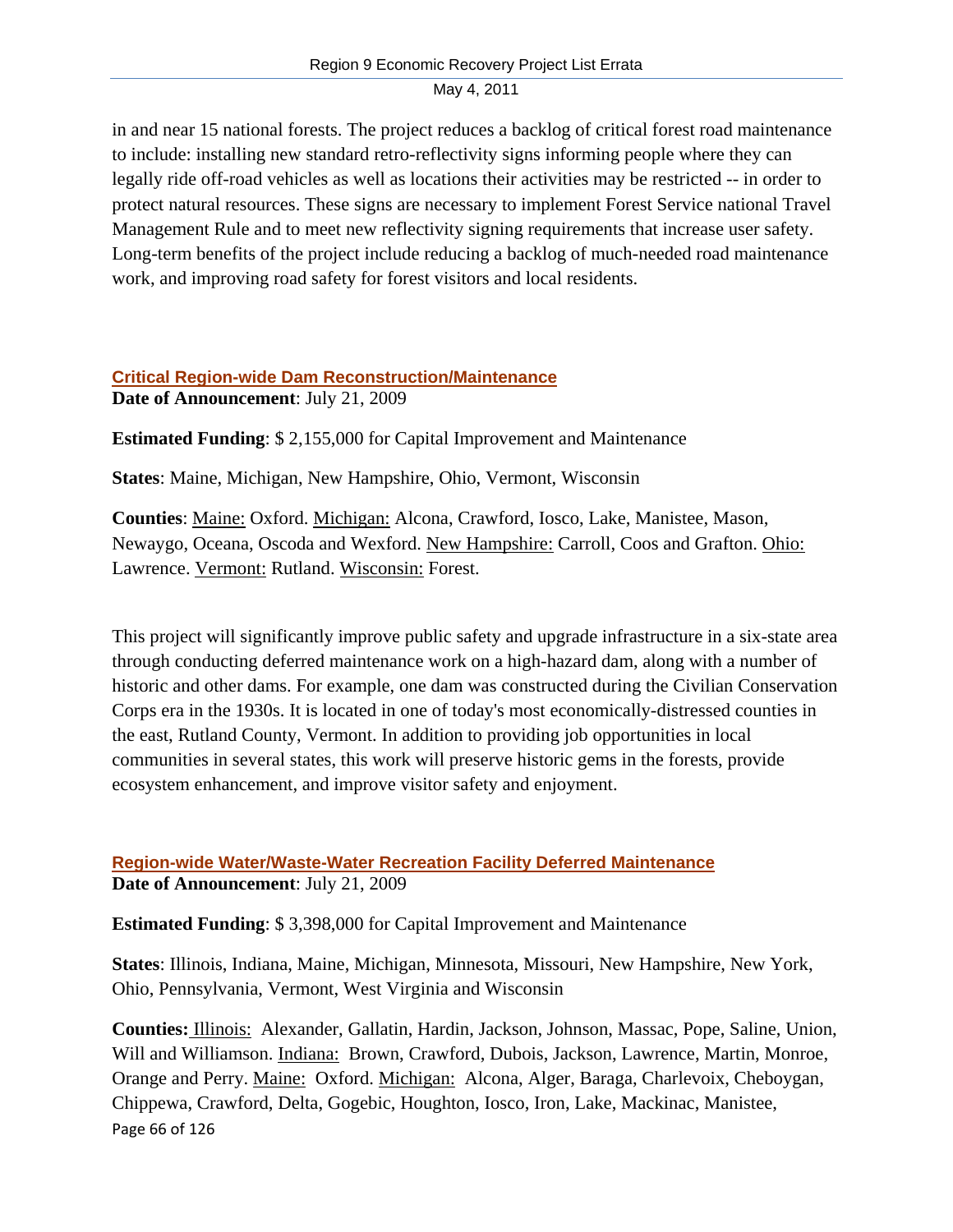Marquette, Mason, Mecosta, Montcalm, Muskegon, Newaygo, Oceana, Ogemaw, Ontonagon, Oscoda, Schoolcraft and Wexford. Minnesota: Beltrami, Cass, Cook, Itasca, Lake and Saint Louis. Missouri: Barry, Bollinger, Boone, Butler, Callaway, Carter, Christian, Crawford, Dent, Douglas, Howell, Iron, Laclede, Madison, Oregon, Ozark, Perry, Phelps, Pulaski, Reynolds, Ripley, St. Francois, Ste. Genevieve, Shannon, Stone, Taney, Washington, Wayne and Wright. New Hampshire: Carroll, Coos and Grafton. New York: Schuyler and Seneca. Ohio: Athens, Gallia, Hocking, Jackson, Lawrence, Monroe, Morgan, Noble, Perry, Scioto, Vinton and Washington. Pennsylvania: Elk, Forest, McKean and Warren. Vermont: Addison, Bennington, Granby, Granville, Londonderry, Rutland, Warren, Washington, Windsor and Windham. West Virginia: Barbour, Grant, Greenbrier, Nicholas, Pendleton, Pocahontas, Preston, Randolph, Tucker and Webster. Wisconsin: Ashland, Bayfield, Forest, Florence, Langlade, Oconto, Oneida, Price, Sawyer, Taylor and Vilas.

This project will have long-term benefits to public health and safety, improve water quality, and enhance visitor recreational experiences in 13 Midwestern, Eastern, and Mid-Atlantic States. Employment will be created through contracts with local businesses for the rehabilitation of potable water systems and sewage treatment systems at seven recreation sites. Sanitary and condition surveys will be conducted as well as the updating of operational and maintenance plans on 14 national forests and a national tallgrass prairie. This project was partially funded with money released in April 2009. The project will include: replacement of sewage lift pumps; renovation of the sewage treatment lagoon; maintenance of percolation and irrigation systems; and replacement of potable water distribution lines. Repairs to water and waste-water facilities will reduce leakage, points of potential contamination, and energy consumption. Additionally, the project includes installation of solar well pump houses at three recreation sites on three forests and the removal of abandoned wells on national forests throughout the Eastern and Midwestern U.S. Once completed, the project will eliminate approximately \$1.7 million of backlogged recreation facility maintenance needs.

## **Region-wide Environmental Compliance and Pollution Prevention Phase I Date of Announcement**: July 21, 2009

**Estimated Funding**: \$ 2,500,000 for Capital Improvement and Maintenance

**States:** Illinois, Indiana, Maine, Michigan, Minnesota, Missouri, New Hampshire, New York, Ohio, Pennsylvania, Vermont, West Virginia, Wisconsin.

**Counties**: Illinois: Alexander, Gallatin, Hardin, Jackson, Johnson, Massac, Pope, Saline, Union, Will and Williamson. Indiana: Brown, Crawford, Dubois, Jackson, Lawrence, Martin, Monroe, Orange and Perry. Maine: Oxford. Michigan: Alcona, Alger, Baraga, Charlevoix, Cheboygan,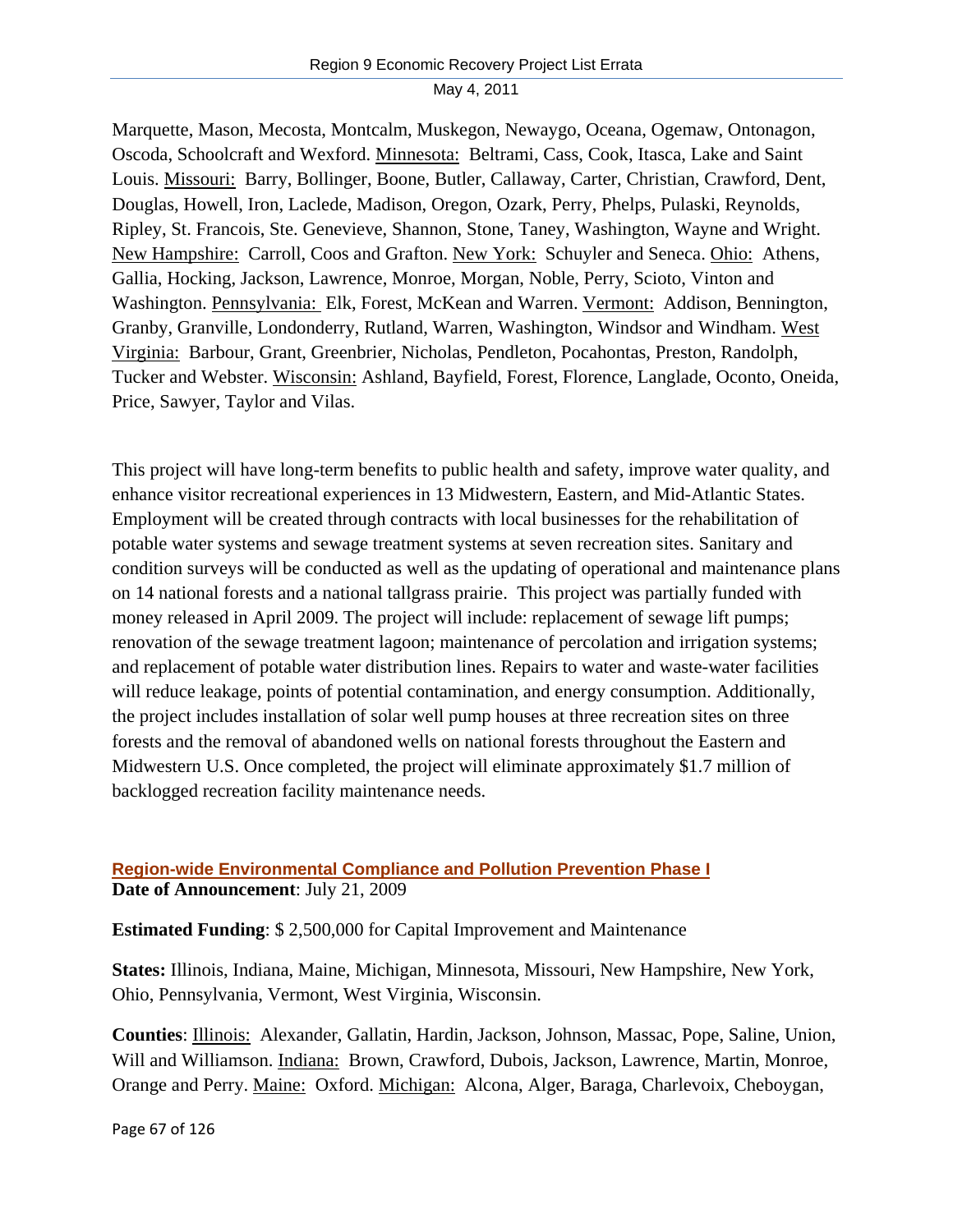Chippewa, Crawford, Delta, Gogebic, Houghton, Iosco, Iron, Lake, Mackinac, Manistee, Marquette, Mason, Mecosta, Montcalm, Muskegon, Newaygo, Oceana, Ogemaw, Ontonagon, Oscoda, Schoolcraft and Wexford. Minnesota: Beltrami, Cass, Cook, Itasca, Lake and Saint Louis. Missouri: Barry, Bollinger, Boone, Butler, Callaway, Carter, Christian, Crawford, Dent, Douglas, Howell, Iron, Laclede, Madison, Oregon, Ozark, Perry, Phelps, Pulaski, Reynolds, Ripley, St. Francois, Ste. Genevieve, Shannon, Stone, Taney, Washington, Wayne and Wright. New Hampshire: Carroll, Coos and Grafton. New York: Schuyler and Seneca. Ohio: Athens, Gallia, Hocking, Jackson, Lawrence, Monroe, Morgan, Noble, Perry, Scioto, Vinton and Washington. Pennsylvania: Elk, Forest, McKean and Warren. Vermont: Addison, Bennington, Granby, Granville, Londonderry, Rutland, Warren, Washington, Windsor and Windham. West Virginia: Barbour, Grant, Greenbrier, Nicholas, Pendleton, Pocahontas, Preston, Randolph, Tucker and Webster. Wisconsin: Ashland, Bayfield, Forest, Florence, Langlade, Oconto, Oneida, Price, Sawyer, Taylor and Vilas.

This project will reduce the Forest Service's contribution to climate change by removing unneeded materials at its facilities in the eastern United States and implementing more sustainable material practices. Materials will be reused or recycled before disposal and the agency will identify necessary hazardous materials and wastes that are likely to be generated in the future. Additionally, the Forest Service will reduce the use of hazardous materials and minimize the toxicity and amount of future waste by setting up safe procedures to handle such materials. This effort will also include replacing above-ground fuel tanks to reduce the risk of leaks and spills. Benefits of this project include: -Reduced costs associated with the disposal of wastes by identifying greener alternatives, and by minimizing special storage requirements needed for hazardous materials; -More sustainable operations; -Reduced environmental impacts; -A safer work environment.

#### **Regional Student Conservation Association (SCA) Trail Partnership Date of Announcement**: August 18, 2009

**Estimated Funding**: \$ 120,000 for Capital Improvement and Maintenance

**Partner:** Student Conservation Association

**States:** Maine, New Hampshire and Wisconsin

**Counties:** Maine: Oxford. New Hampshire: Carroll, Coos and Grafton. Wisconsin: Ashland, Bayfield, Florence, Forest, Langlade, Oconto, Oneida, Price, Sawyer, Taylor and Vilas.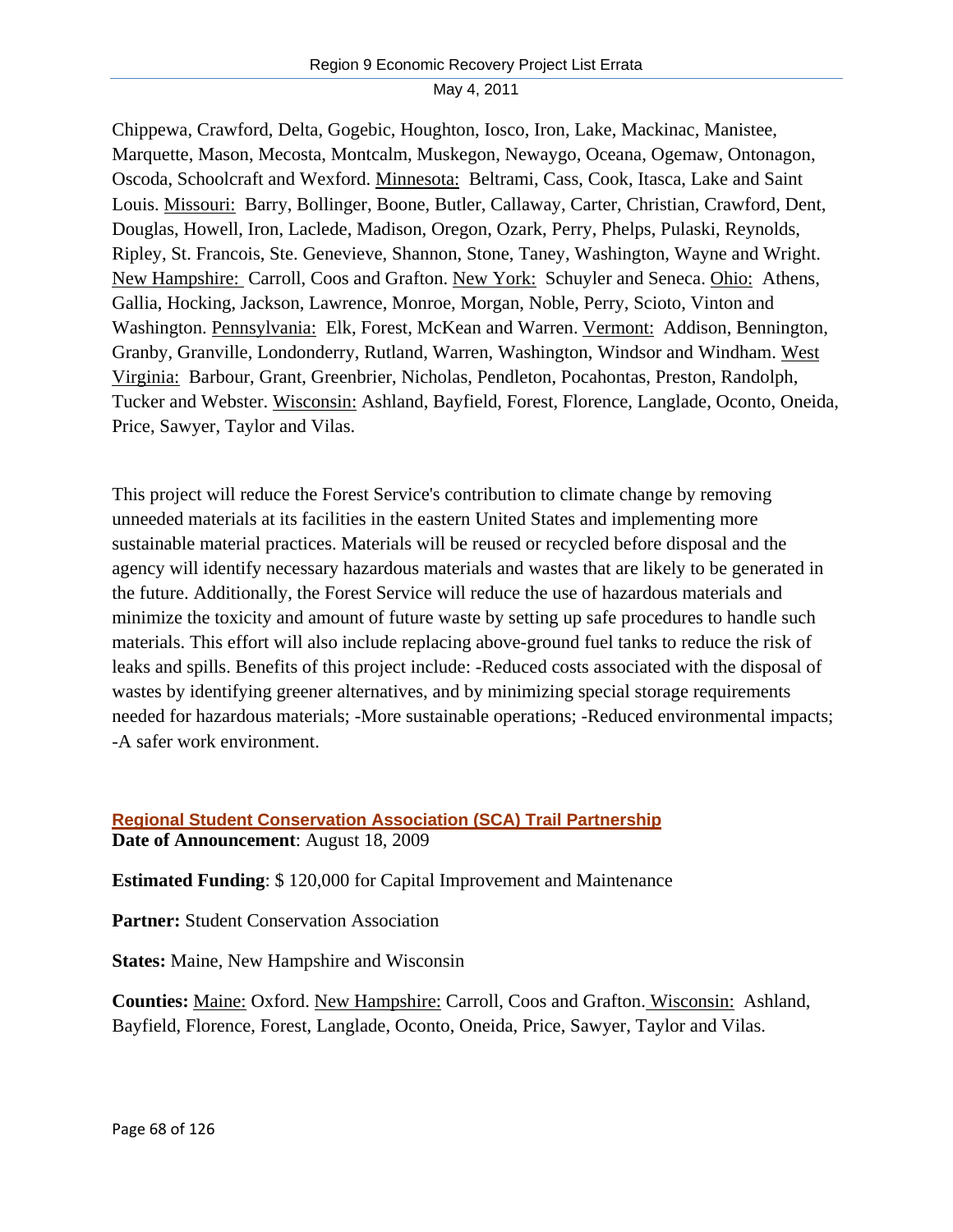This partnership project with the Student Conservation Association will involve four crews, each working for four weeks. Each crew will perform high priority trail maintenance, restoration, and reconstruction, and/or community outdoor work. The work will occur in Maine, New Hampshire, and Wisconsin. The work crews will gain leadership skills and valuable on-the- job training, as well as continued employment from a lengthened field season. Some of the trail work will address critical maintenance needs created by major storm events to address health and safety concerns and to improve watershed health by addressing erosion and sedimentation concerns. This work will enhance public use by providing a safe trail environment.

## **Eastern Region Trail Management, Assessment and Condition Surveys Date of Announcement:** August 18, 2009

**Estimated Funding:** \$ 1,500,000 for Capital Improvement and Maintenance

**Partners:** State Sponsored Conservation Crews, Student Conservation Association, Trail Clubs

**States:** Illinois, Indiana, Maine, Michigan, Minnesota, Missouri, New Hampshire, New York, Ohio, Pennsylvania, Vermont, West Virginia and Wisconsin

**Counties:** Illinois: Alexander, Gallatin, Hardin, Jackson, Johnson, Massac, Pope, Saline, Union, Will and Williamson. Indiana: Brown, Crawford, Dubois, Jackson, Lawrence, Martin, Monroe, Orange and Perry. Maine: Oxford. Michigan: Alcona, Alger, Baraga, Charlevoix, Cheboygan, Chippewa, Crawford, Delta, Gogebic, Houghton, Iosco, Iron, Lake, Mackinac, Manistee, Marquette, Mason, Mecosta, Montcalm, Muskegon, Newaygo, Oceana, Ogemaw, Ontonagon, Oscoda, Schoolcraft and Wexford. Minnesota: Beltrami, Cass, Cook, Itasca, Lake and Saint Louis. Missouri: Barry, Bollinger, Boone, Butler, Callaway, Carter, Christian, Crawford, Dent, Douglas, Howell, Iron, Laclede, Madison, Oregon, Ozark, Perry, Phelps, Pulaski, Reynolds, Ripley, St. Francois, Ste. Genevieve, Shannon, Stone, Taney, Washington, Wayne and Wright. New Hampshire: Carroll, Coos and Grafton. New York: Schuyler and Seneca. Ohio: Athens, Gallia, Hocking, Jackson, Lawrence, Monroe, Morgan, Noble, Perry, Scioto, Vinton and Washington. Pennsylvania: Elk, Forest, McKean and Warren. Vermont: Addison, Bennington, Granby, Granville, Londonderry, Rutland, Warren, Washington, Windsor and Windham. West Virginia: Barbour, Grant, Greenbrier, Nicholas, Pendleton, Pocahontas, Preston, Randolph, Tucker and Webster. Wisconsin: Ashland, Bayfield, Forest, Florence, Langlade, Oconto, Oneida, Price, Sawyer, Taylor and Vilas.

Page 69 of 126 There are over 17,000 miles of trail in the Eastern Region that provide a variety of trail experiences to the public. It is essential to have updated and accurate data on trail conditions and accessibility to plan for and to provide quality trail opportunities to the public. This project will complete Trail Management Objectives (TMOs) for National Forest System trails classes 2 and 3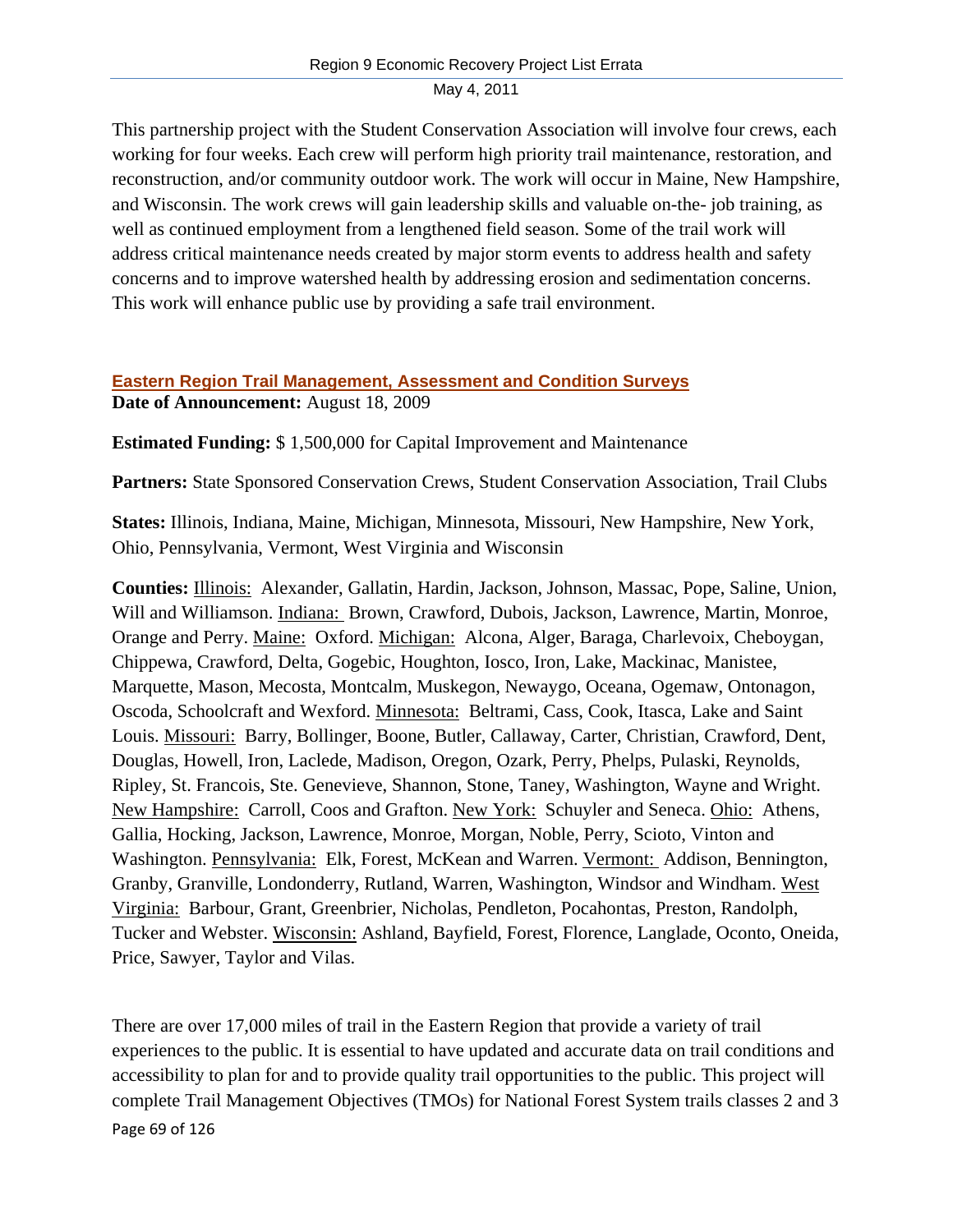on each National Forest/Prairie in Region 9. The TMOs are the required foundation in order to then complete Trails Assessment and Condition Surveys (TRACS) on approximately 7,500 of National Forest system trail miles. TRACS surveys will be completed on winter trails and off highway vehicle trails. This information will be incorporated into the Forest Service's Infrastructure Applications Database for Trails. The information will ultimately enable the agency to maintain a better trail network for the public with accurate trail information and by creating healthy, sustainable conditions for the trails for years to come.

**………………………………………………………………………………………………………**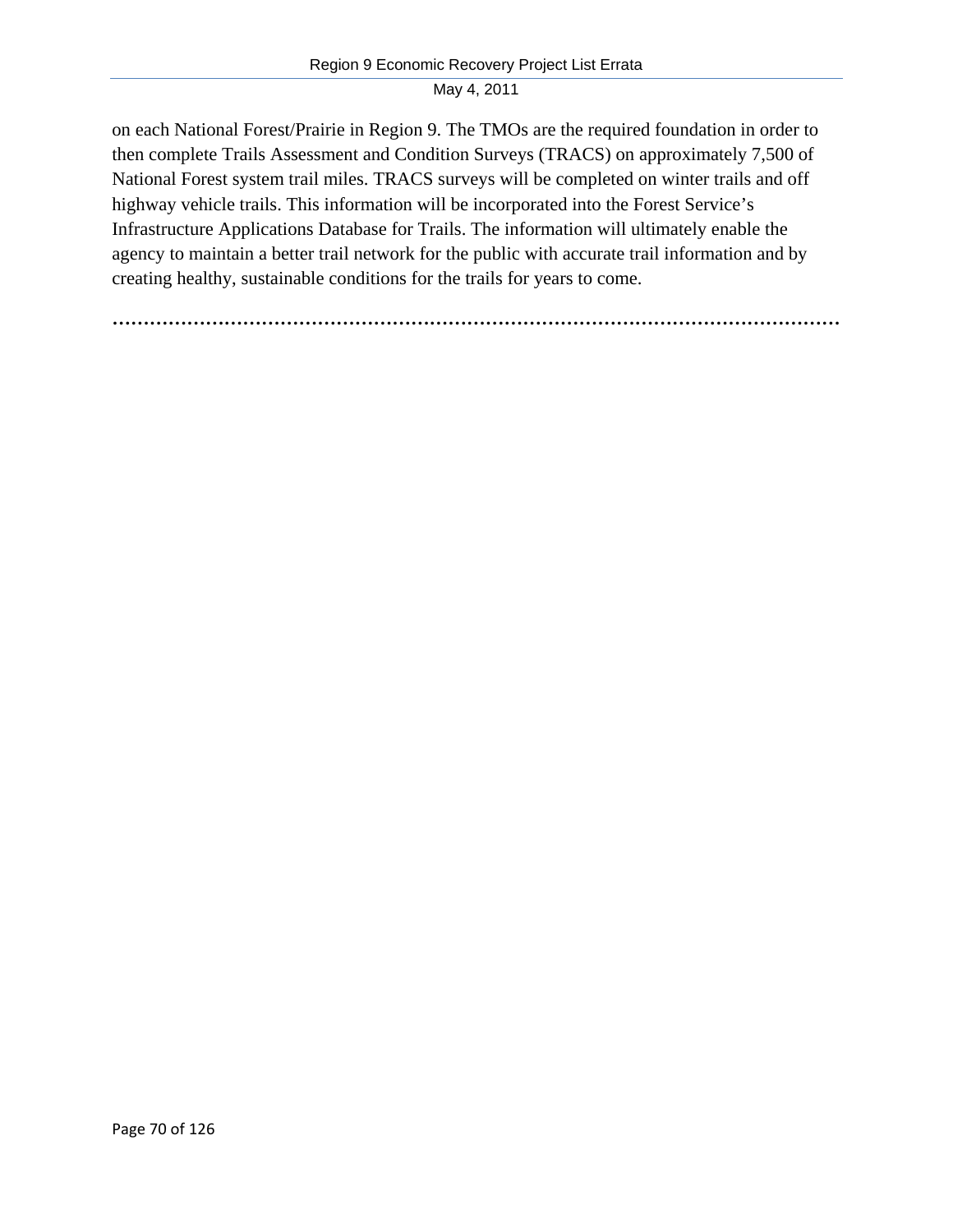# **New York**

#### **Forest Service Eastern Region – Region-wide Jobs, Deferred Maintenance Reduction and New Requirement Adherence and Motorized Use Signing for Forest Resource Protection Date of Announcement:** June 2, 2009

**Estimated Funding:** \$ 3,500,000 for Capital Improvement and Maintenance

**States:** Illinois, Indiana, Maine, Michigan, Minnesota, Missouri, New Hampshire, New York, Ohio, Pennsylvania, Vermont, West Virginia and Wisconsin

**Counties:** Illinois: Williamson. Indiana: Jackson and Monroe. Maine: Oxford. Michigan: Delta, Grand Traverse, Marquette, Muskegon, Newaygo and Wexford. Minnesota: Beltrami, Itasca and Saint Louis. Missouri: Christian, Perry, Reynolds, Shannon and Stone. New Hampshire: Carroll, Coos and Grafton. New York: Schuyler and Seneca. Ohio: Lawrence and Washington. Pennsylvania: Elk, Forest and McKean. Vermont: Addison, Bennington, Rutland, Windham and Windsor. West Virginia: Barbour, Pocahontas, Randolph, Tucker and Webster. Wisconsin: Florence, Oconto, Oneida and Price

Safety: By Car or ATV -- This project takes a bite out of road maintenance needs and employs people to do much-needed forest road and trail signing work in 13 Eastern and Midwestern states. Contracts and agreements will provide private sector jobs in economically-depressed areas in and near 15 national forests. The project reduces a backlog of critical forest road maintenance to include: installing new standard retro-reflectivity signs informing people where they can legally ride off-road vehicles as well as locations their activities may be restricted -- in order to protect natural resources. These signs are necessary to implement Forest Service national Travel Management Rule and to meet new reflectivity signing requirements that increase user safety. Long-term benefits of the project include reducing a backlog of much-needed road maintenance work, and improving road safety for forest visitors and local residents.

# **Green Mountain and Finger Lakes Forest-wide Jobs, Critical Deferred Maintenance Reduction Projects**

**Date of Announcement**: June 2, 2009

**Estimated Funding**: \$ 2,475,000 for Capital Improvement and Maintenance

**Partners**: Towns of Goshen, Ripton, Chittenden, Wallingford, Peru, Sunderland, Winhall, Westin, Hector, Lodi and Covert

**States:** New York and Vermont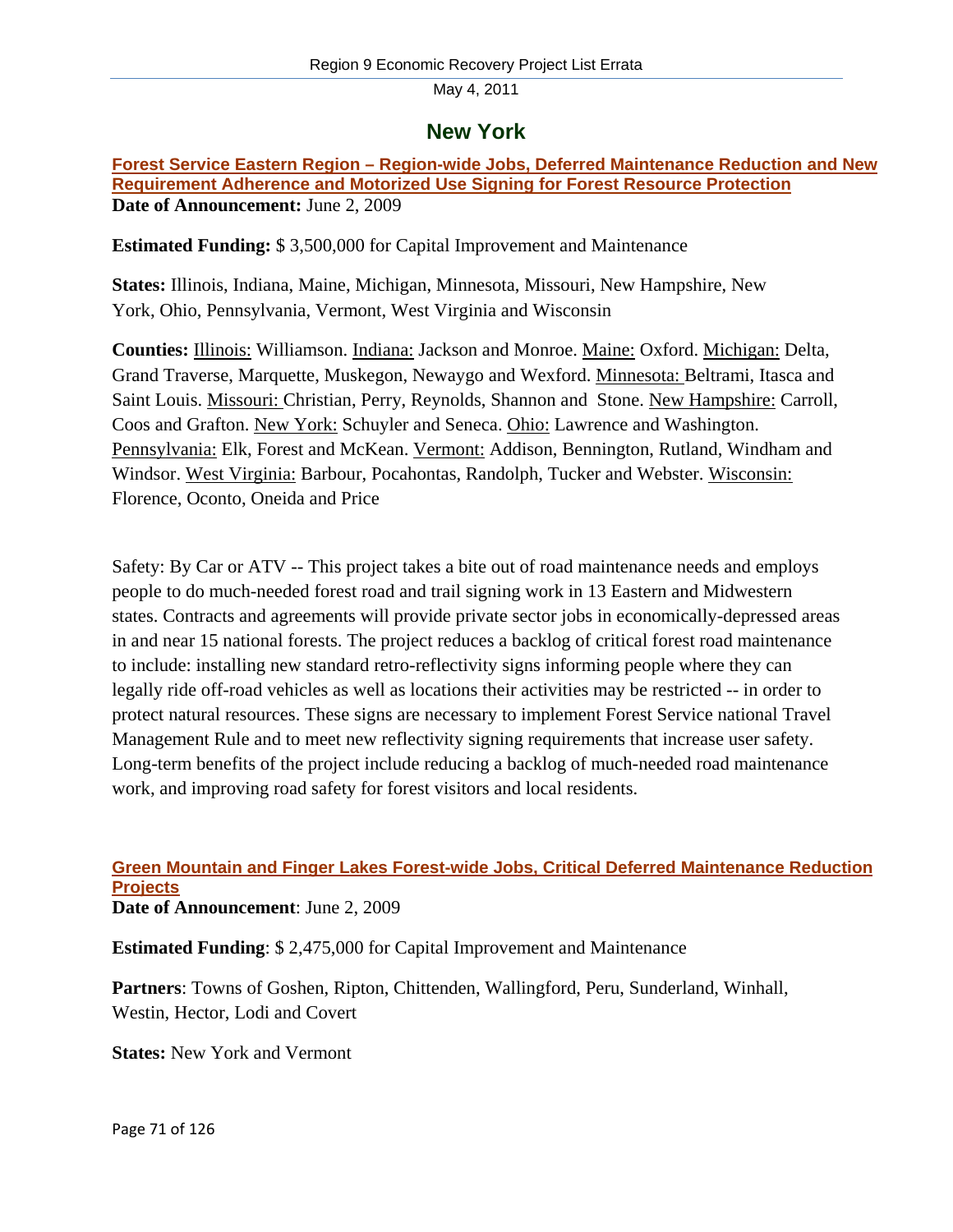**Counties**: New York: Seneca and Schuyler. Vermont: Addison, Bennington, Granby, Granville, Londonberry, Rutland, Warren, Washington, Windham and Windsor.

Working for Better Roads -- This project maintains a large number of forest roads and creates high-paying, private sector positions in multiple economically depressed towns and counties in Vermont and New York. The work includes: removing encroaching brush; adding gravel surfaces; cleaning ditches; replacing old, rusted-out culverts; and grading roadways. These wideranging projects will achieve many significant natural resource goals including: providing improved water quality through reducing sediment; reducing critical deferred maintenance work; and increasing safety and comfort for road users. The Forest Service roads provide access to the forest, and although they may begin as township roads, they frequently become Forest Service jurisdiction roads often used by local communities for traveling to work, transporting children to school, providing emergency services, and for commercial deliveries. The project offers noteworthy, long-term benefits to these communities.

# **High Priority Region Wide Trail Projects**

**Date of Announcement**: July 21, 2009

**Estimated Funding**: \$ 3,926,000 for Capital Improvement and Maintenance

**Partners**: Hanging Rock All Terrain Vehicle Club, River Valley Mountain Bike Association

**States:** Illinois, Minnesota, New York, Ohio and Vermont

**Counties**: Illinois: Pope. Minnesota: Beltrami, Cass and Itasca. New York: Schuyler and Seneca. Ohio: Athens, Gallia, Hocking, Lawrence, Monroe, Perry and Washington. Vermont: Addison, Bennington, Granville, Rutland, Warren, Washington, Windham and Windsor.

Page 72 of 126 The Forest Service maintains trails to ensure resource protection and visitor safety. Trails are the way the American public accesses the national forests and grasslands. This project will repair and maintain heavily used popular recreational trails in five states: Minnesota, New York, Ohio, Illinois, and Vermont. The project will provide jobs through a combination of contracts and agreements. Crew leaders will be hired to supervise the work crews under agreement. Crews will repair, reconstruct, or maintain high-priority hiking, cross-country skiing, off-road vehicle, equestrian and snowmobile trails and will replace trail bridges on four national forests in the east. Watershed health through the reduction of erosion and sedimentation will be improved. In addition to providing direct benefits through hiring, indirect benefits include providing a safer and more enjoyable recreational experience for trail users; increased tourism expenditures in neighboring communities; improved forest health; and a greater connection to the outdoors for the recreating public.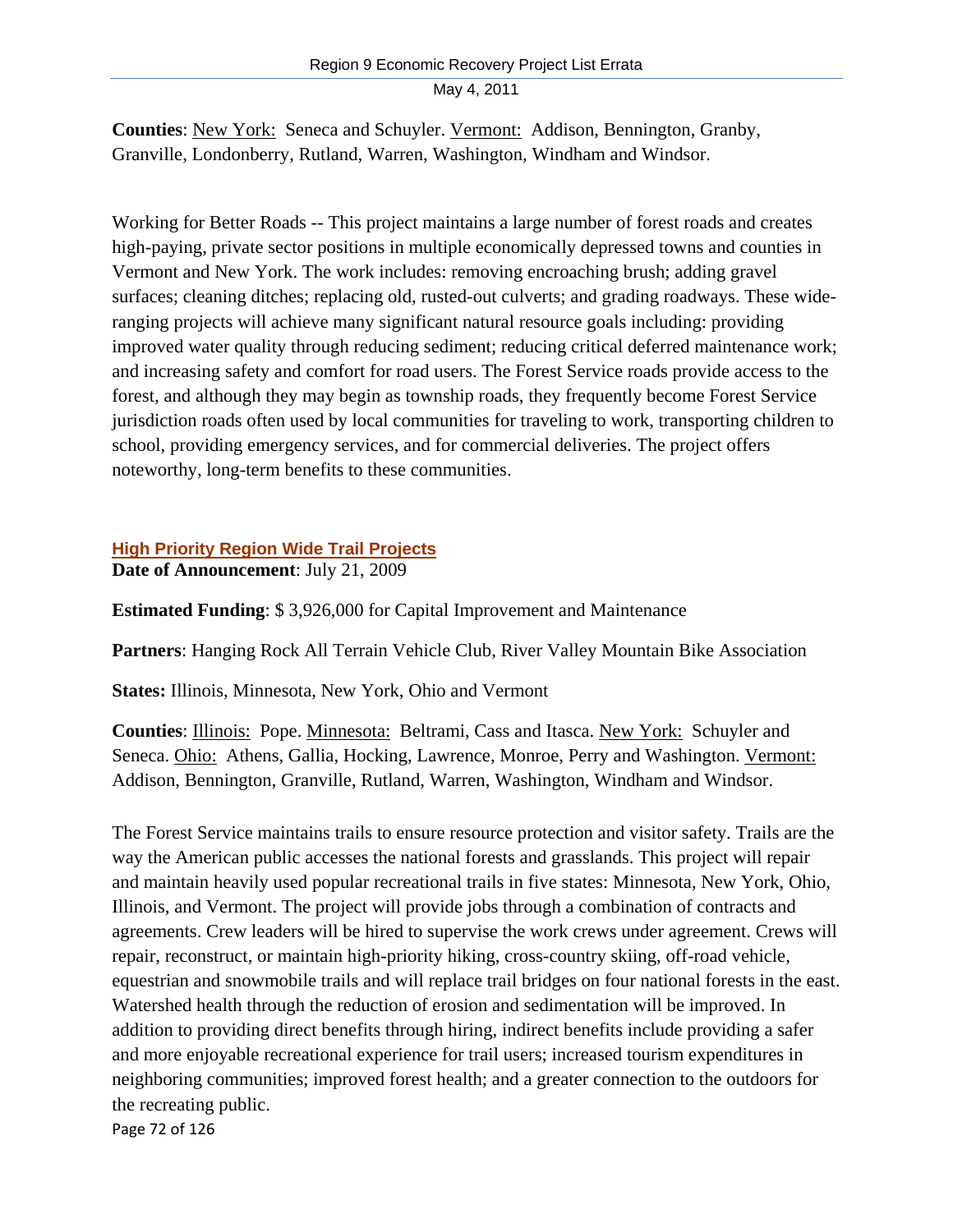## **Region-wide Water/Waste-Water Recreation Facility Deferred Maintenance Date of Announcement**: July 21, 2009

**Estimated Funding**: \$ 3,398,000 for Capital Improvement and Maintenance

**States**: Illinois, Indiana, Maine, Michigan, Minnesota, Missouri, New Hampshire, New York, Ohio, Pennsylvania, Vermont, West Virginia and Wisconsin

**Counties:** Illinois: Alexander, Gallatin, Hardin, Jackson, Johnson, Massac, Pope, Saline, Union, Will and Williamson. Indiana: Brown, Crawford, Dubois, Jackson, Lawrence, Martin, Monroe, Orange and Perry. Maine: Oxford. Michigan: Alcona, Alger, Baraga, Charlevoix, Cheboygan, Chippewa, Crawford, Delta, Gogebic, Houghton, Iosco, Iron, Lake, Mackinac, Manistee, Marquette, Mason, Mecosta, Montcalm, Muskegon, Newaygo, Oceana, Ogemaw, Ontonagon, Oscoda, Schoolcraft and Wexford. Minnesota: Beltrami, Cass, Cook, Itasca, Lake and Saint Louis. Missouri: Barry, Bollinger, Boone, Butler, Callaway, Carter, Christian, Crawford, Dent, Douglas, Howell, Iron, Laclede, Madison, Oregon, Ozark, Perry, Phelps, Pulaski, Reynolds, Ripley, St. Francois, Ste. Genevieve, Shannon, Stone, Taney, Washington, Wayne and Wright. New Hampshire: Carroll, Coos and Grafton. New York: Schuyler and Seneca. Ohio: Athens, Gallia, Hocking, Jackson, Lawrence, Monroe, Morgan, Noble, Perry, Scioto, Vinton and Washington. Pennsylvania: Elk, Forest, McKean and Warren. Vermont: Addison, Bennington, Granby, Granville, Londonderry, Rutland, Warren, Washington, Windsor and Windham. West Virginia: Barbour, Grant, Greenbrier, Nicholas, Pendleton, Pocahontas, Preston, Randolph, Tucker and Webster. Wisconsin: Ashland, Bayfield, Forest, Florence, Langlade, Oconto, Oneida, Price, Sawyer, Taylor and Vilas.

This project will have long-term benefits to public health and safety, improve water quality, and enhance visitor recreational experiences in 13 Midwestern, Eastern, and Mid-Atlantic States. Employment will be created through contracts with local businesses for the rehabilitation of potable water systems and sewage treatment systems at seven recreation sites. Sanitary and condition surveys will be conducted as well as the updating of operational and maintenance plans on 14 national forests and a national tallgrass prairie. This project was partially funded with money released in April 2009. The project will include: replacement of sewage lift pumps; renovation of the sewage treatment lagoon; maintenance of percolation and irrigation systems; and replacement of potable water distribution lines. Repairs to water and waste-water facilities will reduce leakage, points of potential contamination, and energy consumption. Additionally, the project includes installation of solar well pump houses at three recreation sites on three forests and the removal of abandoned wells on national forests throughout the Eastern and Midwestern U.S. Once completed, the project will eliminate approximately \$1.7 million of backlogged recreation facility maintenance needs.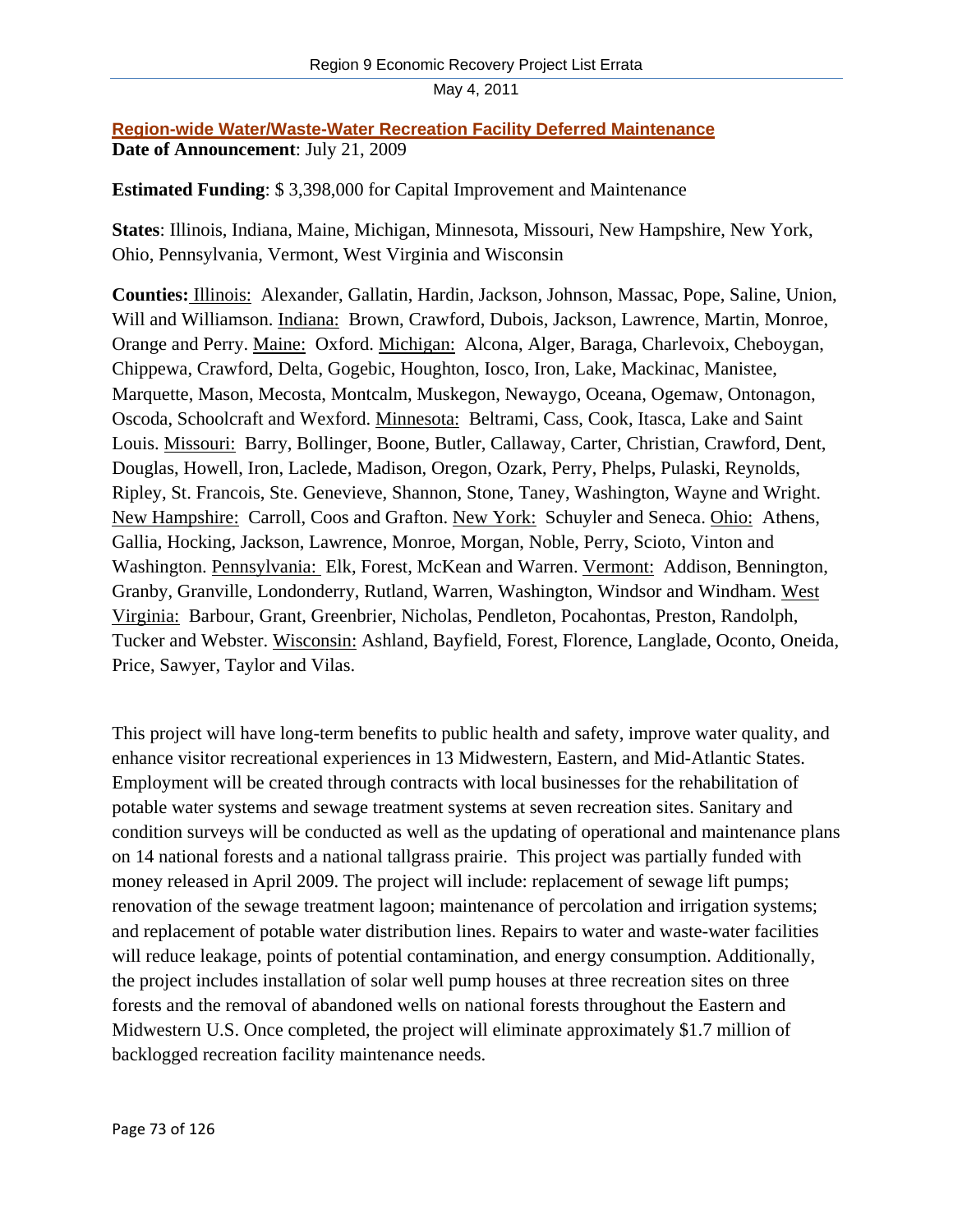## **Region-wide Historic Facilities Deferred Maintenance Date of Announcement**: July 21, 2009

**Estimated Funding**: \$ 514,000 for Capital Improvement and Maintenance

Partners: Illinois: Promoting Appreciation of Structural Treasures of Union, Abraham Lincoln Presidential Library in Springfield Illinois; Illinois Historic Preservation Agency, State of Illinois

**States**: Illinois, New York

**Counties**: Illinois: Union. New York: Schuyler

Allowing a glimpse into the past, historic sites within the national forests in the Eastern Region present a unique recreational experience for visitors. The Lincoln Memorial Site in the Shawnee National Forest is one of seven sites where Abraham Lincoln and Stephen Douglas debated each other in 1858 for the U.S. Presidency. This project involves the repairs and rehabilitation of this historically significant site and its building. The site was a former fairground. There is much public interest in its repair, rehabilitation, and interpretation. The Queen's Castle, located at Caywood Point, New York, in the Finger Lakes National Forest is on the National Register of Historic Structures and listed on the National Register of Historic Buildings. There is much public interest in the repair, stabilization, and rehabilitation of the historic Queen's Castle. This work would reduce critical deferred maintenance. This project will preserve/protect historic properties, reduce deferred maintenance, and enhance visitors' recreational experience, now and for future generations.

# **Region-wide Environmental Compliance and Pollution Prevention Phase I Date of Announcement**: July 21, 2009

**Estimated Funding**: \$ 2,500,000 for Capital Improvement and Maintenance

**States:** Illinois, Indiana, Maine, Michigan, Minnesota, Missouri, New Hampshire, New York, Ohio, Pennsylvania, Vermont, West Virginia, Wisconsin.

**Counties**: Illinois: Alexander, Gallatin, Hardin, Jackson, Johnson, Massac, Pope, Saline, Union, Will and Williamson. Indiana: Brown, Crawford, Dubois, Jackson, Lawrence, Martin, Monroe, Orange and Perry. Maine: Oxford. Michigan: Alcona, Alger, Baraga, Charlevoix, Cheboygan, Chippewa, Crawford, Delta, Gogebic, Houghton, Iosco, Iron, Lake, Mackinac, Manistee, Marquette, Mason, Mecosta, Montcalm, Muskegon, Newaygo, Oceana, Ogemaw, Ontonagon, Oscoda, Schoolcraft and Wexford. Minnesota: Beltrami, Cass, Cook, Itasca, Lake and Saint Louis. Missouri: Barry, Bollinger, Boone, Butler, Callaway, Carter, Christian, Crawford, Dent, Douglas, Howell, Iron, Laclede, Madison, Oregon, Ozark, Perry, Phelps, Pulaski, Reynolds,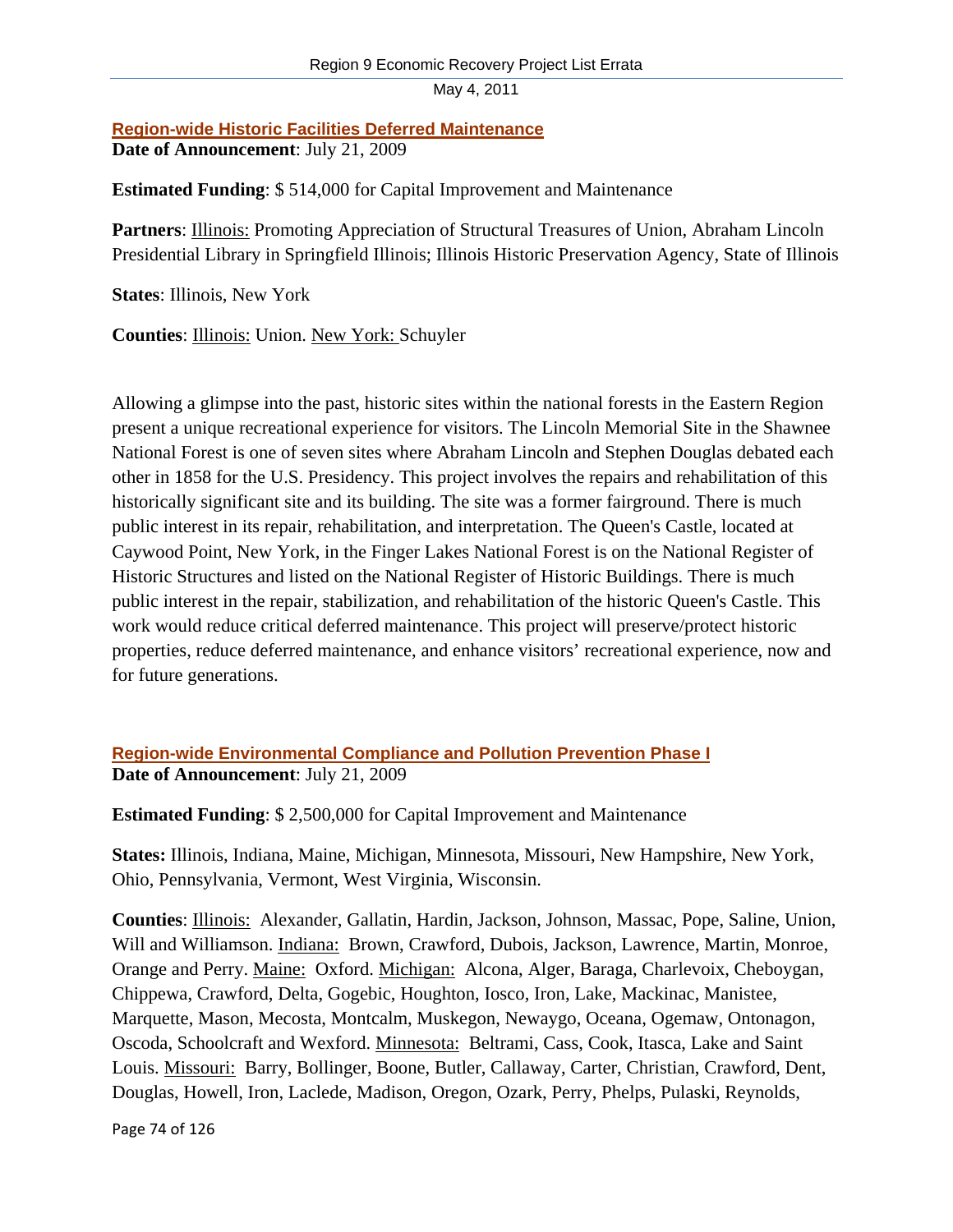#### Region 9 Economic Recovery Project List Errata

#### May 4, 2011

Ripley, St. Francois, Ste. Genevieve, Shannon, Stone, Taney, Washington, Wayne and Wright. New Hampshire: Carroll, Coos and Grafton. New York: Schuyler and Seneca. Ohio: Athens, Gallia, Hocking, Jackson, Lawrence, Monroe, Morgan, Noble, Perry, Scioto, Vinton and Washington. Pennsylvania: Elk, Forest, McKean and Warren. Vermont: Addison, Bennington, Granby, Granville, Londonderry, Rutland, Warren, Washington, Windsor and Windham. West Virginia: Barbour, Grant, Greenbrier, Nicholas, Pendleton, Pocahontas, Preston, Randolph, Tucker and Webster. Wisconsin: Ashland, Bayfield, Forest, Florence, Langlade, Oconto, Oneida, Price, Sawyer, Taylor and Vilas.

This project will reduce the Forest Service's contribution to climate change by removing unneeded materials at its facilities in the eastern United States and implementing more sustainable material practices. Materials will be reused or recycled before disposal and the agency will identify necessary hazardous materials and wastes that are likely to be generated in the future. Additionally, the Forest Service will reduce the use of hazardous materials and minimize the toxicity and amount of future waste by setting up safe procedures to handle such materials. This effort will also include replacing above-ground fuel tanks to reduce the risk of leaks and spills. Benefits of this project include: -Reduced costs associated with the disposal of wastes by identifying greener alternatives, and by minimizing special storage requirements needed for hazardous materials; -More sustainable operations; -Reduced environmental impacts; -A safer work environment.

## **Forest-wide Recreation Trails Deferred Maintenance Reduction Date of Announcement:** August 18, 2009

**Estimated Funding:** \$ 850,000 for Capital Improvement and Maintenance

**Partners:** Twin Lakes Snowmobile Club, Student Conservation Association, Finger Lakes Trail Association

**States:** New York and Vermont

**Counties:** New York: Schuyler. Vermont: Rutland.

This project will repair and maintain heavily-used popular recreation trails on the Finger Lakes National Forest in New York State. Work will be accomplished through entering into agreements with the Twin Lakes Snowmobile Club, Student Conservation Association, and Finger Lakes Trail Association to reduce deferred maintenance on the Forest's trail system. These partners will provide jobs and experience in natural resource management to youth and adults. Project work will involve basic maintenance activities such as clearing trailside vegetation, repairing trail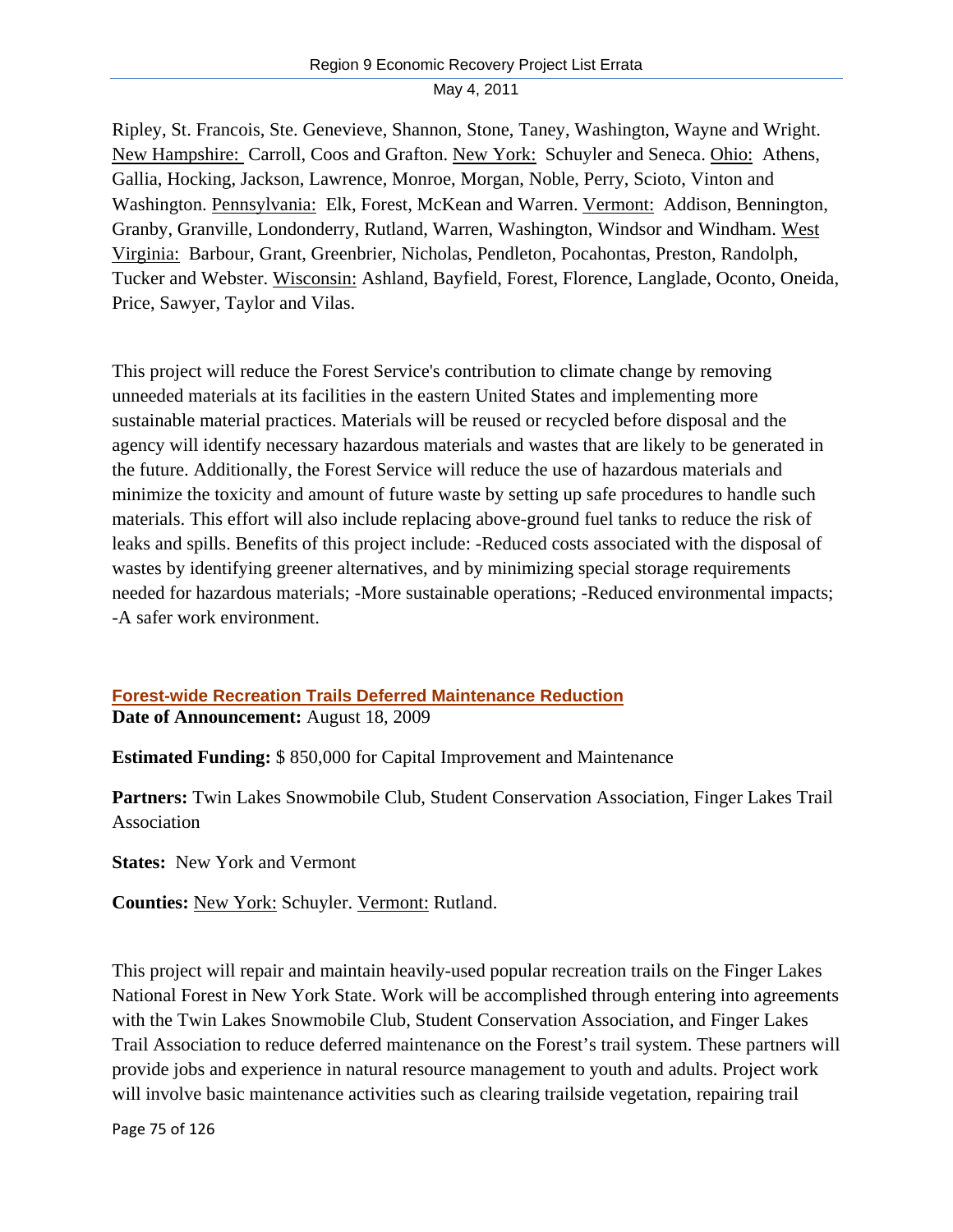tread, and installing pedestrian and traffic control devices. The project will benefit communities neighboring the Finger Lakes NF by providing safe, high quality recreation trail experiences for visitors. Indirect economic benefits to local communities include increased tourism expenditures and providing a more meaningful and satisfying connection to the outdoors for the recreating public. This project will also reduce erosion and sedimentation by stabilizing soil conditions, and resulting in improved water quality.

# **Eastern Region Trail Management, Assessment and Condition Surveys Date of Announcement:** August 18, 2009

**Estimated Funding:** \$ 1,500,000 for Capital Improvement and Maintenance

**Partners:** State Sponsored Conservation Crews, Student Conservation Association, Trail Clubs

**States:** Illinois, Indiana, Maine, Michigan, Minnesota, Missouri, New Hampshire, New York, Ohio, Pennsylvania, Vermont, West Virginia and Wisconsin

**Counties:** Illinois: Alexander, Gallatin, Hardin, Jackson, Johnson, Massac, Pope, Saline, Union, Will and Williamson. Indiana: Brown, Crawford, Dubois, Jackson, Lawrence, Martin, Monroe, Orange and Perry. Maine: Oxford. Michigan: Alcona, Alger, Baraga, Charlevoix, Cheboygan, Chippewa, Crawford, Delta, Gogebic, Houghton, Iosco, Iron, Lake, Mackinac, Manistee, Marquette, Mason, Mecosta, Montcalm, Muskegon, Newaygo, Oceana, Ogemaw, Ontonagon, Oscoda, Schoolcraft and Wexford. Minnesota: Beltrami, Cass, Cook, Itasca, Lake and Saint Louis. Missouri: Barry, Bollinger, Boone, Butler, Callaway, Carter, Christian, Crawford, Dent, Douglas, Howell, Iron, Laclede, Madison, Oregon, Ozark, Perry, Phelps, Pulaski, Reynolds, Ripley, St. Francois, Ste. Genevieve, Shannon, Stone, Taney, Washington, Wayne and Wright. New Hampshire: Carroll, Coos and Grafton. New York: Schuyler and Seneca. Ohio: Athens, Gallia, Hocking, Jackson, Lawrence, Monroe, Morgan, Noble, Perry, Scioto, Vinton and Washington. Pennsylvania: Elk, Forest, McKean and Warren. Vermont: Addison, Bennington, Granby, Granville, Londonderry, Rutland, Warren, Washington, Windsor and Windham. West Virginia: Barbour, Grant, Greenbrier, Nicholas, Pendleton, Pocahontas, Preston, Randolph, Tucker and Webster. Wisconsin: Ashland, Bayfield, Forest, Florence, Langlade, Oconto, Oneida, Price, Sawyer, Taylor and Vilas.

Page 76 of 126 There are over 17,000 miles of trail in the Eastern Region that provide a variety of trail experiences to the public. It is essential to have updated and accurate data on trail conditions and accessibility to plan for and to provide quality trail opportunities to the public. This project will complete Trail Management Objectives (TMOs) for National Forest System trails classes 2 and 3 on each National Forest/Prairie in Region 9. The TMOs are the required foundation in order to then complete Trails Assessment and Condition Surveys (TRACS) on approximately 7,500 of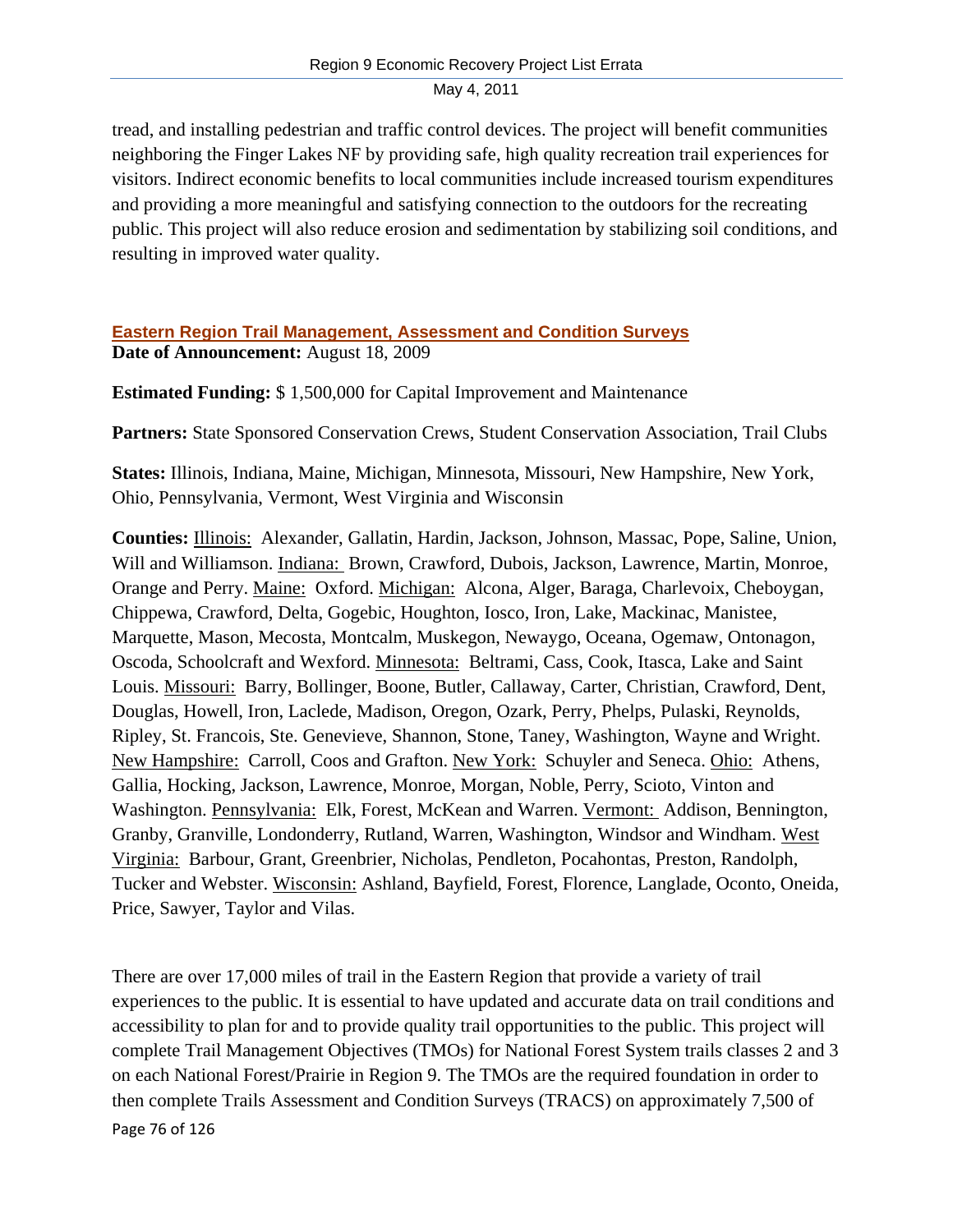National Forest system trail miles. TRACS surveys will be completed on winter trails and OHV off highway vehicle trails. This information will be incorporated into the Forest Service's Infrastructure Applications Database for Trails. The information will ultimately enable the agency to maintain a better trail network for the public with accurate trail information and by creating healthy, sustainable conditions for the trails for years to come.

# **Eradication of Oak Wilt and Giant Hogweed in New York Date of Announcement:** September 9, 2009

**Estimated Funding:** \$ 763,000 for Wildland Fire Management

**Counties:** statewide

The primary purpose of this Program of Work is to maintain jobs, reinstate jobs, or stimulate the creation of jobs through State Foresters, or equivalent State officials, by conducting forest health management activities on non-federal forest lands to achieve healthy sustainable forests. The primary objective of this program would be the creation or maintenance of jobs over the course of 2 years through employment by the New York State Department of Environmental Conservation (DEC) while maintaining forest health. Specifically two areas of activity will be addressed by this grant: The Detection, Identification and Eradication of the noxious weed, *fJeracleum giganteum* (Giant Hog Weed (GHW)) in its known locations in several small infestations in approximately 30 Counties in the State; and 2) The Detection, Identification, and Eradication of the oak wilt pathogen-*Ceratocystis fagacearum* (OW) in New York.

Partnerships with State and Private Forestry, State of New York and State of Vermont - Surveys and **Forest Health Protection** Date of Announcement: September 9, 2009

**Estimated Funding:** \$ 567,000 for Wildland Fire Management

**States:** New York and Vermont

**Counties:** New York: Cortland. Vermont: Rutland.

Funds for these programs of work are for projects that will be carried out on State and Private Lands. Specific projects will be selected by the states.

**……………………………………………………………………………………………………** 

Page 77 of 126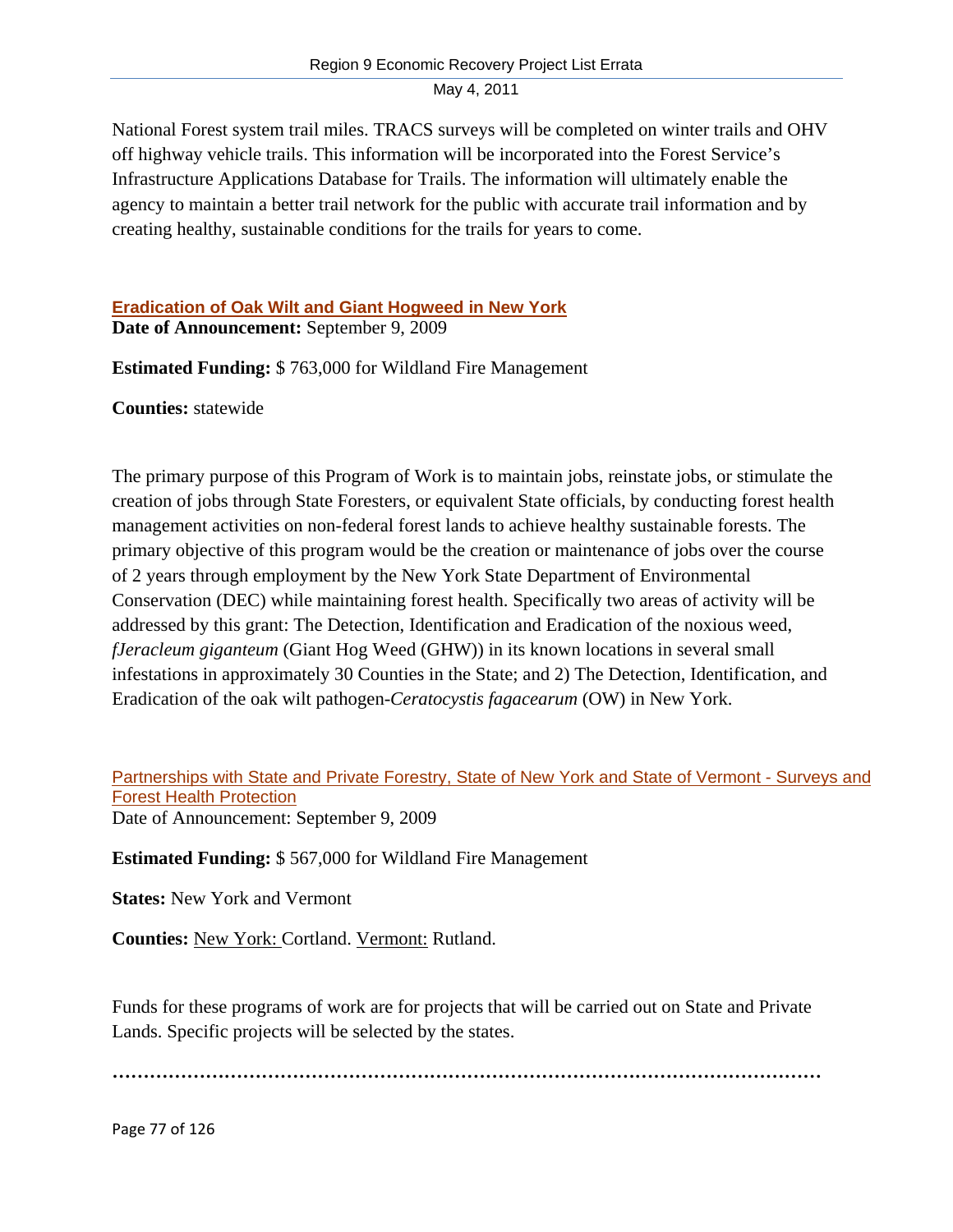# **Ohio**

# **Expanded Use of Green Energy by Installing Solar Panel Systems, Leading by Example Date of Announcement:** March 9, 2009

**Estimated Funding:** \$ 400,000 for Capital Improvement and Maintenance

**County:** Athens

This project will allow the Wayne National Forest to expand their current solar program, increasing their energy efficiency and contributing to the local economy. Through this project, the Forest will expand the current solar panel array on the roof of the Forests Headquarters building. The current system is generating 7% of the buildings energy needs. It is estimated that once the expansion is completed later this summer, up to 50% of the Headquarters building will be powered by the sun during the summer months. This work will create four jobs for a locallyowned company operated by a service-disabled veteran. The six-month project also gives business to Ohio's growing solar panel industry, primarily made up of former auto glass plants.

This project will highlight an already notable solar program on the Forest, which was part of Ohio's 2008 Solar Tour.

# **Region-wide Hazardous Fuel Reduction Projects/Readiness Less than 120 Days Date of Announcement:** May 5, 2009

**Estimated Funding:** \$ 4,000,000 for Wildland Fire Management

**States:** Illinois, Indiana, Michigan, Minnesota, Ohio

**Counties:** Illinois: Will. Indiana: Brown, Crawford, Jackson, Martin, Monroe, Orange and Perry. Michigan: Alger, Chippewa, Delta, Gogebic, Ontonagon and Schoolcraft. Minnesota: Beltrami, Cass, Cook, Itasca, Lake and Saint Louis. Ohio: Athens, Hocking, Lawrence, Perry and Washington.

This project creates or sustains jobs in economically hard-hit areas throughout the Midwestern U.S. It also increases public safety, maintains and restores forests for public use; restores and/or improves habitat for wildlife species; helps stem the spread of non-native invasive species; creates and/or sustains forest products industry jobs; and supports biomass markets. In the economically depressed State of Michigan, jobs will be created and skills learned with the creation and training of local wildland firefighting crews. It will allow for the deployment of a weather station in the State of Ohio to assist in the monitoring of wildland fire conditions, as well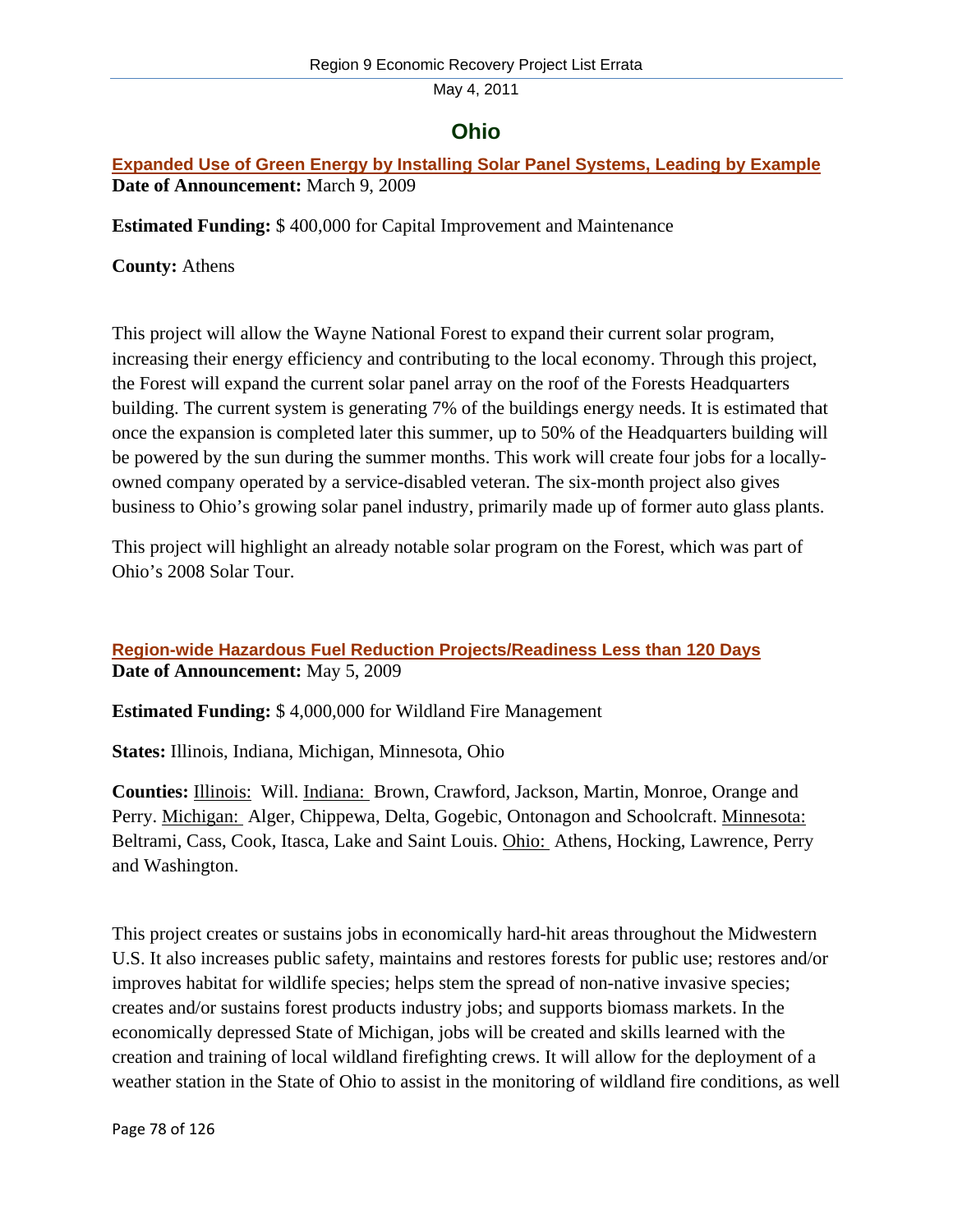as help communities develop community protection plans. Cooperating local and state agencies will be engaged to provide similar opportunities in Illinois, Indiana, and Minnesota.

## **Hazardous Fuel Reduction Projects/Readiness Greater than 120 Days Date of Announcement:** May 5, 2009

**Estimated Funding:** \$ 5,500,000 for Wildland Fire Management

**Partners:** The Nature Conservancy (MN), Hocking College (OH)

**States:** Illinois, Michigan, Minnesota, Ohio, Vermont and Wisconsin

**Counties:** Illinois: Hardin, Jackson, Johnson, Pope and Will. Michigan: Lake, Newaygo and Oscoda. Minnesota: Cook, Lake and Saint Louis. Ohio: Gallia and Lawrence. Vermont: Addison, Bennington, Rutland, Windsor and Windham. Wisconsin: Bayfield, Forest, Florence, Oconto, Price and Vilas.

This project creates or sustains jobs in economically hard-hit areas throughout the Midwest and Northeastern U.S. It also increases public safety; maintains and restores forests for public use; restores and/or improves habitat for rare and sensitive species; sustains forest products industry jobs; and supports biomass markets. Using contracts, agreements, and partnerships, and also employing temporary crews for up to three years, the project uses a variety of methods to prioritize needs, prepare plans, and implement treatments of fuels that pose a fire hazard. On the Superior National Forest in Minnesota, The Nature Conservancy will partner with the Forest Service to package hazardous fuel treatments into projects that will employ local businesses. Another exciting project on the Superior NF involves cooperation with the State of Minnesota and the Forest Service's Northern Research Station to study the relationship between forests and global climate change. In Michigan, where unemployment rates are among the highest in the nation, jobs will be created in surveying property boundaries, marking survey corners, and performing additional tasks needed to prepare the land for treatments that will decrease wildfire risks by removing trees from crowded forests. In Ohio, the work will help restore uncommon open land habitats such as barrens and oak savannas. Similar work and opportunities will be provided in Wisconsin, Illinois, and Vermont.

**Create an Invasive Species Job Corps Date of Announcement**: May 14, 2009

**Estimated Funding**: \$ 4,419,000 for Wildland Fire Management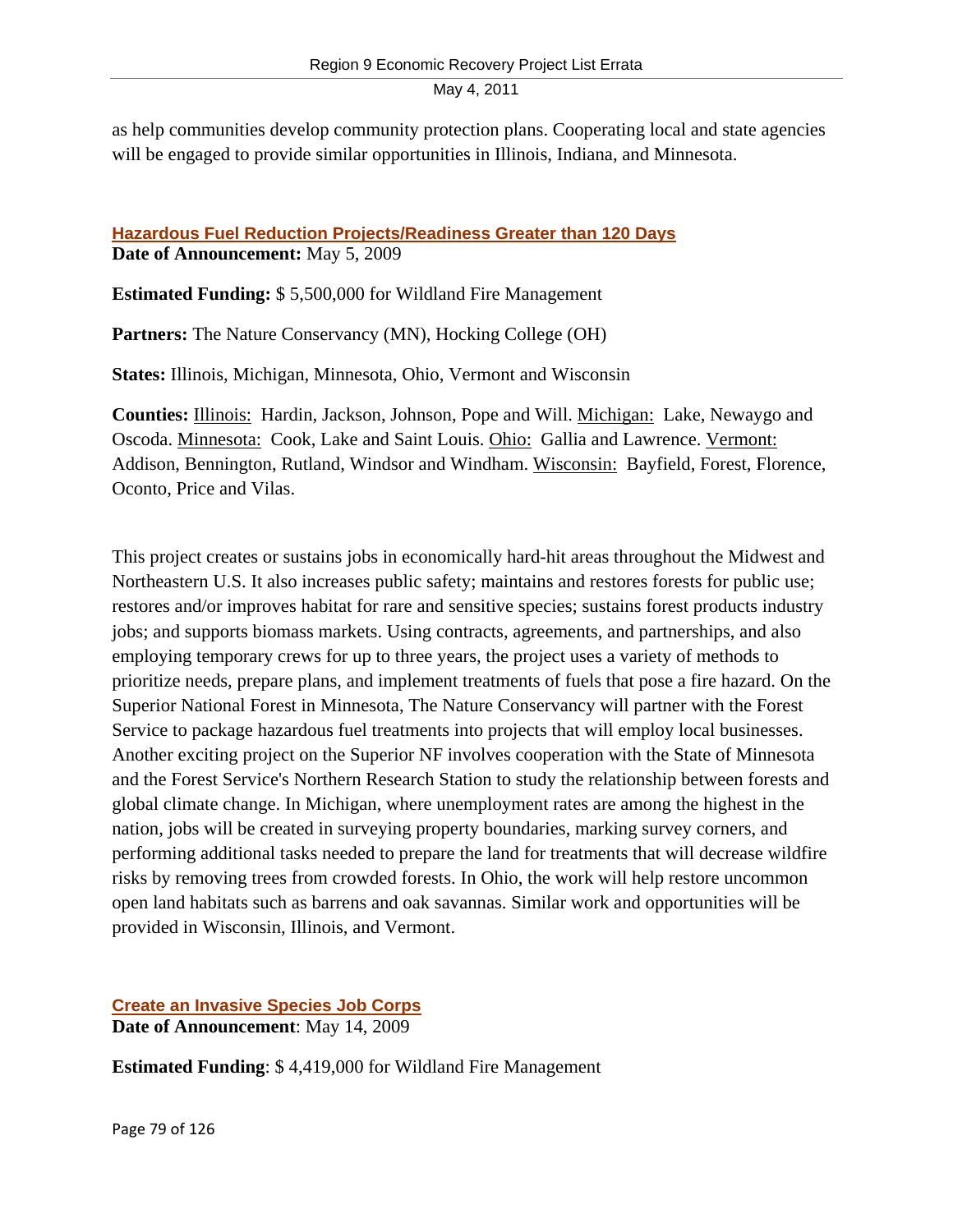**Counties**: Adams, Athens, Belmont, Brown, Gallia, Guernsey, Highland, Hocking, Jackson, Lawrence, Meigs, Monroe, Morgan, Noble, Pike, Ross, Scioto, Vinton and Washington

The Ohio Woodlands Job Corps Program will train and employ individuals in invasive species control, timber stand improvement, and wildland firefighting. Job Corps participants will receive certifications for Master Logger and Commercial Pesticide Applicator, and have opportunities to be "red carded" as a wildland fire fighter.

# **Jobs to Improve Ohio Fish Passage - 2**

**Date of Announcement**: June 2, 2009

**Estimated Funding**: \$ 250,000 for Capital Improvement and Maintenance

**Partners**: Counties of Washington, Hocking, and Monroe

**County**: Hocking

This project will replace existing culverts and other stream or water crossings associated with roads that are significant barriers to fish and other aquatic life in priority watersheds in southern Ohio, including the Little Muskigum River, Paddle Creek, Monday Creek, and Symmes Creek basins. Endangered mussels and other listed species live in these watersheds. All of these projects are a priority for the U.S Fish and Wildlife Service and the Ohio Department of Transportation as well as the Forest Service.

# **Jobs to Improve Ohio Fish Passage - Partnership on Highway 26 Date of Announcement**: June 2, 2009

**Estimated Funding**: \$ 1,750,000 for Capital Improvement and Maintenance

**Partner**: Ohio Department of Transportation

**County**: Hocking

Recovery Jobs Help Fish and Watersheds -- This project will employ local people to perform work improving habitat for fish and other aquatic species and enhancing recreational experiences for the public. The project opens four miles of stream and river tributaries in the Little Muskingum drainage, a high-value watershed in the Wayne National Forest. The work, involving road crossing reconstruction and resurfacing and a stream simulation design for fish

Page 80 of 126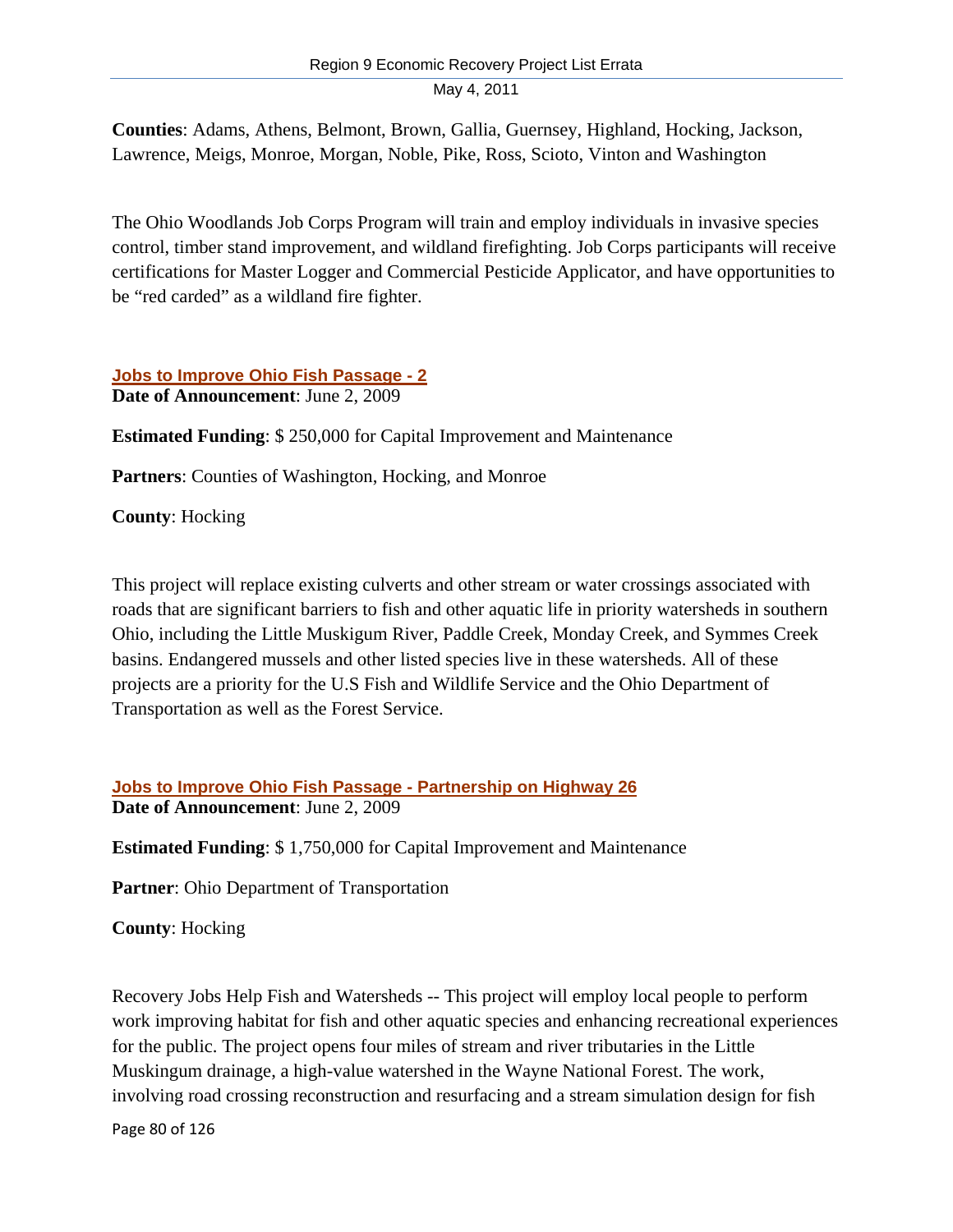passage, is the final step in an on-going collaboration between the Forest and Ohio Department of Transportation to improve fish passage along Forest Highway 26. In addition to putting people to work, this project will improve watershed health; create habitats for valuable aquatic species; and create more recreational opportunities for visitors to the Forest, which will have spin-off effects of increased tourism revenues to local communities.

#### **Forest Service Eastern Region – Region-wide Jobs, Deferred Maintenance Reduction and New Requirement Adherence and Motorized Use Signing for Forest Resource Protection Date of Announcement:** June 2, 2009

**Estimated Funding:** \$ 3,500,000 for Capital Improvement and Maintenance

**States:** Illinois, Indiana, Maine, Michigan, Minnesota, Missouri, New Hampshire, New York, Ohio, Pennsylvania, Vermont, West Virginia and Wisconsin

**Counties:** Illinois: Williamson. Indiana: Jackson and Monroe. Maine: Oxford. Michigan: Delta, Grand Traverse, Marquette, Muskegon, Newaygo and Wexford. Minnesota: Beltrami, Itasca and Saint Louis. Missouri: Christian, Perry, Reynolds, Shannon and Stone. New Hampshire: Carroll, Coos and Grafton. New York: Schuyler and Seneca. Ohio: Lawrence and Washington. Pennsylvania: Elk, Forest and McKean. Vermont: Addison, Bennington, Rutland, Windham and Windsor. West Virginia: Barbour, Pocahontas, Randolph, Tucker and Webster. Wisconsin: Florence, Oconto, Oneida and Price

Safety: By Car or ATV -- This project takes a bite out of road maintenance needs and employs people to do much-needed forest road and trail signing work in 13 Eastern and Midwestern states. Contracts and agreements will provide private sector jobs in economically-depressed areas in and near 15 national forests. The project reduces a backlog of critical forest road maintenance to include: installing new standard retro-reflectivity signs informing people where they can legally ride off-road vehicles as well as locations their activities may be restricted -- in order to protect natural resources. These signs are necessary to implement Forest Service national Travel Management Rule and to meet new reflectivity signing requirements that increase user safety. Long-term benefits of the project include reducing a backlog of much-needed road maintenance work, and improving road safety for forest visitors and local residents.

# **Forest Service Eastern Region – Region-wide Jobs, Critical Deferred Maintenance Reduction Projects**

**Date of Announcement:** June 2, 2009

**Estimated Funding:** \$ 5,880,000 for Capital Improvement and Maintenance

Page 81 of 126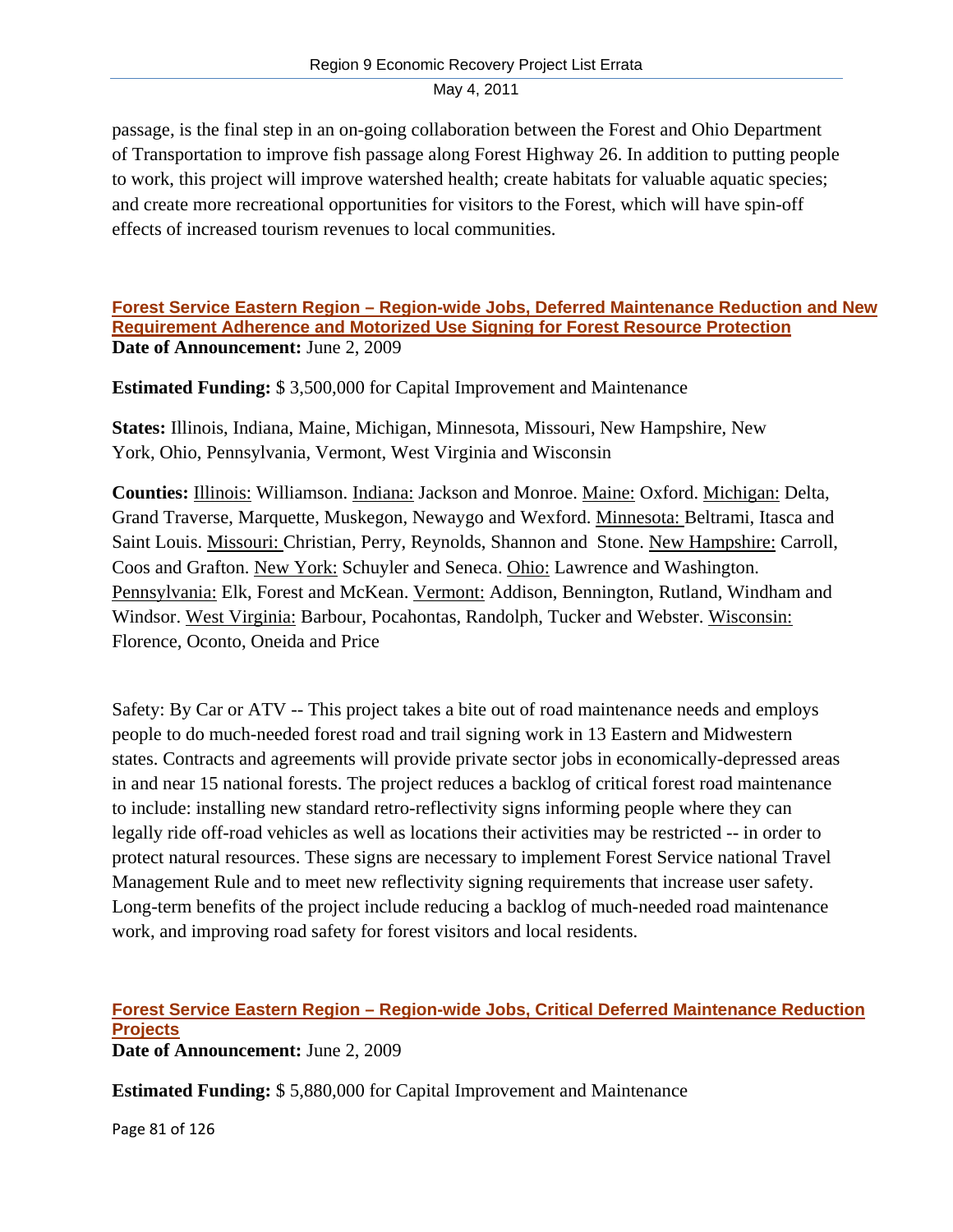**Partners:** Beltrami County, Leach Lake Band of Ojibwe (MN)

**States:** Illinois, Indiana, Maine, Minnesota, Ohio, Vermont, West Virginia and Wisconsin

**Counties:** Illinois: Alexander, Gallatin, Hardin, Jackson, Johnson, Massac, Pope, Saline, Union, Williamson and Will. Indiana: Jackson and Monroe. Maine: Oxford. Minnesota: Beltrami and Saint Louis. Ohio: Lawrence and Washington. West Virginia: Barbour, Pocahontas, Randolph, Tucker and Webster. Wisconsin: Florence

Safer Roads, Cleaner Water -- This project to maintain forest roads creates private sector positions in multiple economically depressed counties in seven Eastern and Midwestern states. The work includes maintaining a large number of forest roads by removing encroaching brush; adding gravel to surfaces on some roads and repaving others; replacing old, rusted-out culverts; and grading roadways. This wide-ranging project will result in achieving many significant natural resource goals, including providing improved water quality through reduction of sediment; reducing critical deferred maintenance work; and improving safety for road users. The

Forest Service has existing road maintenance partnerships with counties when their roads intertwine with forest roads, and both county and forest roads are often used for traveling to work, transporting children to school, providing emergency services, and deliveries, so the project offers noteworthy long-term benefits to local communities.

**High Priority Region Wide Trail Projects Date of Announcement**: July 21, 2009

**Estimated Funding**: \$ 3,926,000 for Capital Improvement and Maintenance

**Partners**: Hanging Rock All Terrain Vehicle Club, River Valley Mountain Bike Association

**States:** Illinois, Minnesota, New York, Ohio and Vermont

**Counties**: Illinois: Pope. Minnesota: Beltrami, Cass and Itasca. New York: Schuyler and Seneca. Ohio: Athens, Gallia, Hocking, Lawrence, Monroe, Perry and Washington. Vermont: Addison, Bennington, Granville, Rutland, Warren, Washington, Windham and Windsor.

Page 82 of 126 The Forest Service maintains trails to ensure resource protection and visitor safety. Trails are the way the American public accesses the national forests and grasslands. This project will repair and maintain heavily used popular recreational trails in five states: Minnesota, New York, Ohio, Illinois, and Vermont. The project will provide jobs through a combination of contracts and agreements. Crew leaders will be hired to supervise the work crews under agreement. Crews will repair, reconstruct, or maintain high-priority hiking, cross-country skiing, off-road vehicle,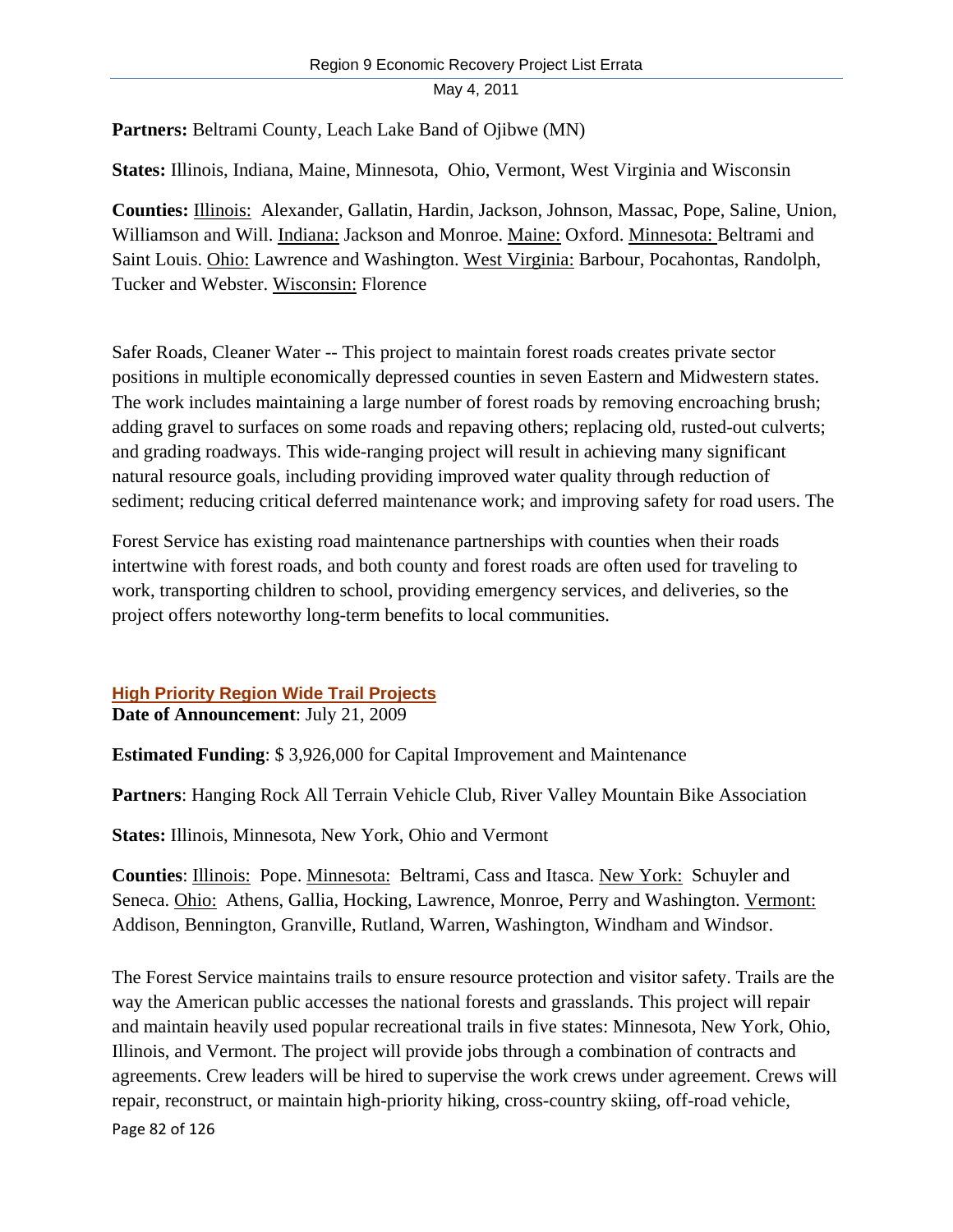equestrian and snowmobile trails and will replace trail bridges on four national forests in the east. Watershed health through the reduction of erosion and sedimentation will be improved. In addition to providing direct benefits through hiring, indirect benefits include providing a safer and more enjoyable recreational experience for trail users; increased tourism expenditures in neighboring communities; improved forest health; and a greater connection to the outdoors for the recreating public.

# **Critical Region-wide Dam Reconstruction/Maintenance Date of Announcement**: July 21, 2009

**Estimated Funding**: \$ 2,155,000 for Capital Improvement and Maintenance

**States**: Maine, Michigan, New Hampshire, Ohio, Vermont, Wisconsin

**Counties**: Maine: Oxford. Michigan: Alcona, Crawford, Iosco, Lake, Manistee, Mason, Newaygo, Oceana, Oscoda and Wexford. New Hampshire: Carroll, Coos and Grafton. Ohio: Lawrence. Vermont: Rutland. Wisconsin: Forest.

This project will significantly improve public safety and upgrade infrastructure in a six-state area through conducting deferred maintenance work on a high-hazard dam, along with a number of historic and other dams. For example, one dam was constructed during the Civilian Conservation Corps era in the 1930s. It is located in one of today's most economically-distressed counties in the east, Rutland County, Vermont. In addition to providing job opportunities in local communities in several states, this work will preserve historic gems in the forests, provide ecosystem enhancement, and improve visitor safety and enjoyment.

**Region-wide Water/Waste-Water Recreation Facility Deferred Maintenance Date of Announcement**: July 21, 2009

**Estimated Funding**: \$ 3,398,000 for Capital Improvement and Maintenance

**States**: Illinois, Indiana, Maine, Michigan, Minnesota, Missouri, New Hampshire, New York, Ohio, Pennsylvania, Vermont, West Virginia and Wisconsin

Page 83 of 126 **Counties:** Illinois: Alexander, Gallatin, Hardin, Jackson, Johnson, Massac, Pope, Saline, Union, Will and Williamson. Indiana: Brown, Crawford, Dubois, Jackson, Lawrence, Martin, Monroe, Orange and Perry. Maine: Oxford. Michigan: Alcona, Alger, Baraga, Charlevoix, Cheboygan, Chippewa, Crawford, Delta, Gogebic, Houghton, Iosco, Iron, Lake, Mackinac, Manistee, Marquette, Mason, Mecosta, Montcalm, Muskegon, Newaygo, Oceana, Ogemaw, Ontonagon, Oscoda, Schoolcraft and Wexford. Minnesota: Beltrami, Cass, Cook, Itasca, Lake and Saint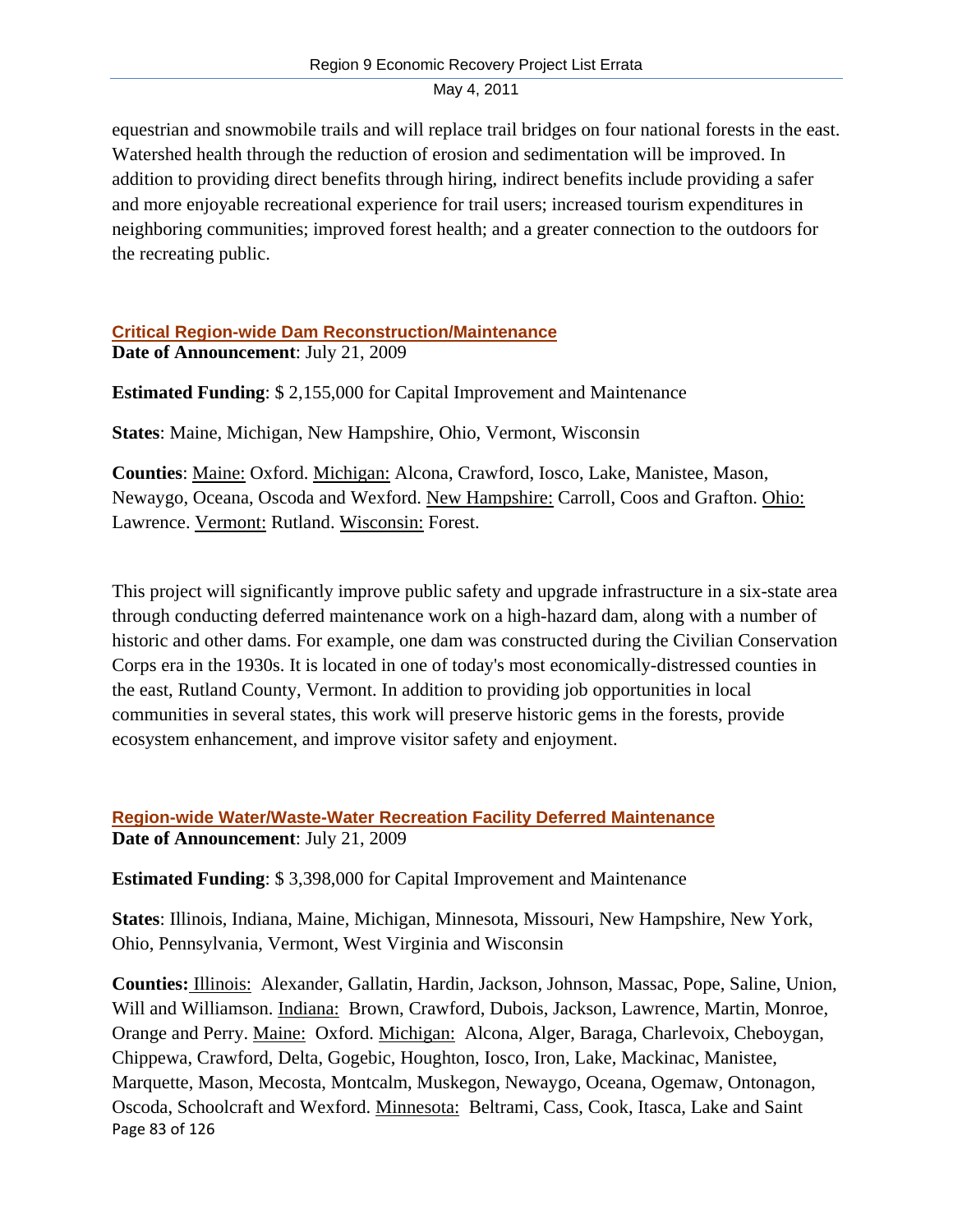Louis. Missouri: Barry, Bollinger, Boone, Butler, Callaway, Carter, Christian, Crawford, Dent, Douglas, Howell, Iron, Laclede, Madison, Oregon, Ozark, Perry, Phelps, Pulaski, Reynolds, Ripley, St. Francois, Ste. Genevieve, Shannon, Stone, Taney, Washington, Wayne and Wright. New Hampshire: Carroll, Coos and Grafton. New York: Schuyler and Seneca. Ohio: Athens, Gallia, Hocking, Jackson, Lawrence, Monroe, Morgan, Noble, Perry, Scioto, Vinton and Washington. Pennsylvania: Elk, Forest, McKean and Warren. Vermont: Addison, Bennington, Granby, Granville, Londonderry, Rutland, Warren, Washington, Windsor and Windham. West Virginia: Barbour, Grant, Greenbrier, Nicholas, Pendleton, Pocahontas, Preston, Randolph, Tucker and Webster. Wisconsin: Ashland, Bayfield, Forest, Florence, Langlade, Oconto, Oneida, Price, Sawyer, Taylor and Vilas.

This project will have long-term benefits to public health and safety, improve water quality, and enhance visitor recreational experiences in 13 Midwestern, Eastern, and Mid-Atlantic States. Employment will be created through contracts with local businesses for the rehabilitation of potable water systems and sewage treatment systems at seven recreation sites. Sanitary and condition surveys will be conducted as well as the updating of operational and maintenance plans on 14 national forests and a national tallgrass prairie. This project was partially funded with money released in April 2009. The project will include: replacement of sewage lift pumps; renovation of the sewage treatment lagoon; maintenance of percolation and irrigation systems; and replacement of potable water distribution lines. Repairs to water and waste-water facilities will reduce leakage, points of potential contamination, and energy consumption. Additionally, the project includes installation of solar well pump houses at three recreation sites on three forests and the removal of abandoned wells on national forests throughout the Eastern and Midwestern U.S. Once completed, the project will eliminate approximately \$1.7 million of backlogged recreation facility maintenance needs.

# **Region-wide Environmental Compliance and Pollution Prevention Phase I Date of Announcement**: July 21, 2009

# **Estimated Funding**: \$ 2,500,000 for Capital Improvement and Maintenance

**States:** Illinois, Indiana, Maine, Michigan, Minnesota, Missouri, New Hampshire, New York, Ohio, Pennsylvania, Vermont, West Virginia, Wisconsin.

**Counties**: Illinois: Alexander, Gallatin, Hardin, Jackson, Johnson, Massac, Pope, Saline, Union, Will and Williamson. Indiana: Brown, Crawford, Dubois, Jackson, Lawrence, Martin, Monroe, Orange and Perry. Maine: Oxford. Michigan: Alcona, Alger, Baraga, Charlevoix, Cheboygan, Chippewa, Crawford, Delta, Gogebic, Houghton, Iosco, Iron, Lake, Mackinac, Manistee, Marquette, Mason, Mecosta, Montcalm, Muskegon, Newaygo, Oceana, Ogemaw, Ontonagon,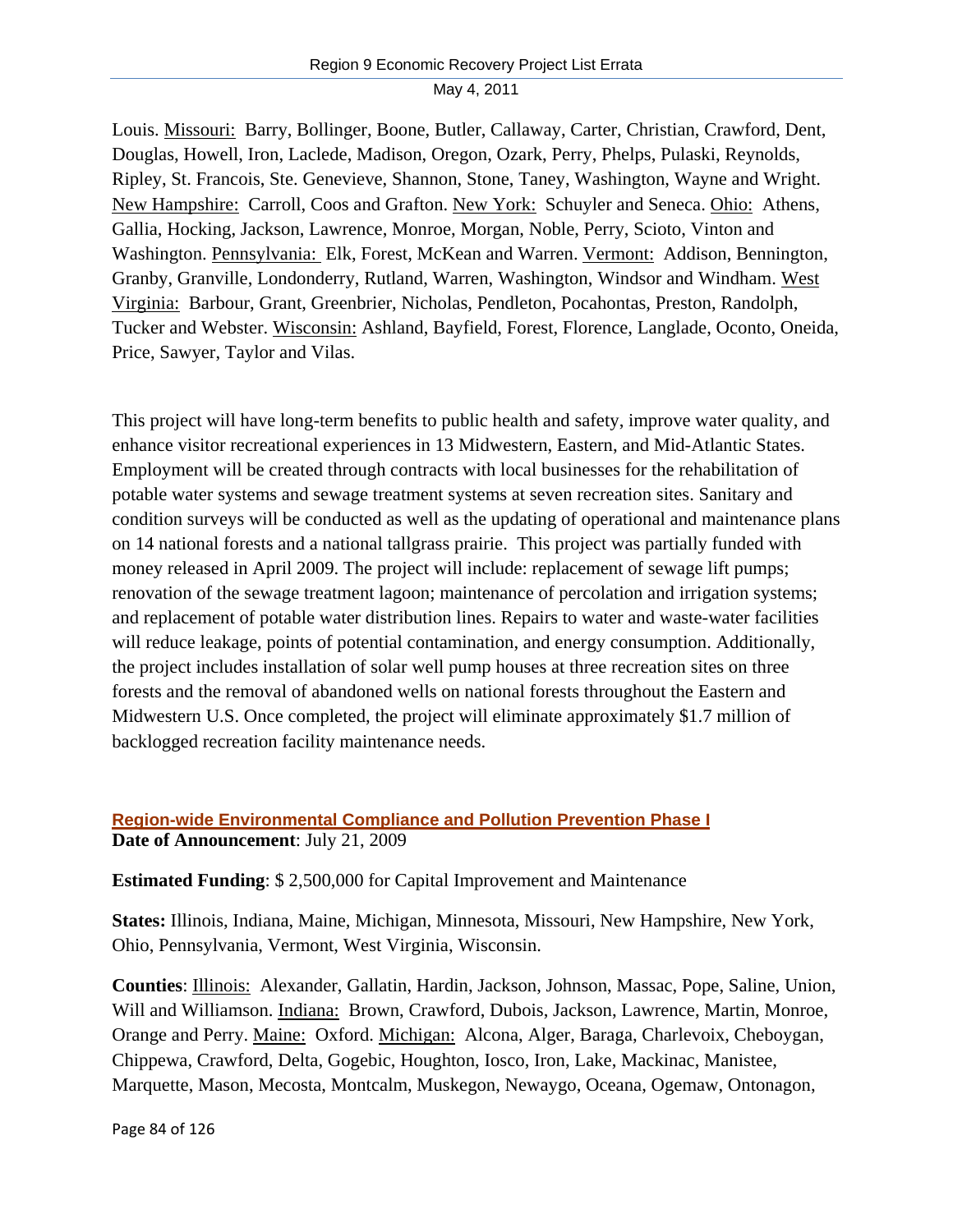Oscoda, Schoolcraft and Wexford. Minnesota: Beltrami, Cass, Cook, Itasca, Lake and Saint Louis. Missouri: Barry, Bollinger, Boone, Butler, Callaway, Carter, Christian, Crawford, Dent, Douglas, Howell, Iron, Laclede, Madison, Oregon, Ozark, Perry, Phelps, Pulaski, Reynolds, Ripley, St. Francois, Ste. Genevieve, Shannon, Stone, Taney, Washington, Wayne and Wright. New Hampshire: Carroll, Coos and Grafton. New York: Schuyler and Seneca. Ohio: Athens, Gallia, Hocking, Jackson, Lawrence, Monroe, Morgan, Noble, Perry, Scioto, Vinton and Washington. Pennsylvania: Elk, Forest, McKean and Warren. Vermont: Addison, Bennington, Granby, Granville, Londonderry, Rutland, Warren, Washington, Windsor and Windham. West Virginia: Barbour, Grant, Greenbrier, Nicholas, Pendleton, Pocahontas, Preston, Randolph, Tucker and Webster. Wisconsin: Ashland, Bayfield, Forest, Florence, Langlade, Oconto, Oneida, Price, Sawyer, Taylor and Vilas.

This project will reduce the Forest Service's contribution to climate change by removing unneeded materials at its facilities in the eastern United States and implementing more sustainable material practices. Materials will be reused or recycled before disposal and the agency will identify necessary hazardous materials and wastes that are likely to be generated in the future. Additionally, the Forest Service will reduce the use of hazardous materials and minimize the toxicity and amount of future waste by setting up safe procedures to handle such materials. This effort will also include replacing above-ground fuel tanks to reduce the risk of leaks and spills. Benefits of this project include: -Reduced costs associated with the disposal of wastes by identifying greener alternatives, and by minimizing special storage requirements needed for hazardous materials; -More sustainable operations; -Reduced environmental impacts; -A safer work environment.

# **Wayne National Forest Coal Mine Remediation**

**Date of Announcement:** August 18, 2009

**Estimated Funding:** \$ 825,000 for Capital Improvement and Maintenance

# **County:** Perry

This project significantly improves conditions in small watersheds in southeastern Ohio. It also provides long-term benefits to local communities, working college students, and visitors to the Wayne National Forest. Students will receive on-the-job training in using heavy equipment to reduce environmental contamination and stop erosion at abandoned coal mine sites in the upper reaches of Rock Run, which flows into Monday Creek. Large collapse holes in the ground's surface above the mine will be filled to prevent acid drainage. The project also includes unblocking ten stream channels, opening new channels to keep streams above ground, and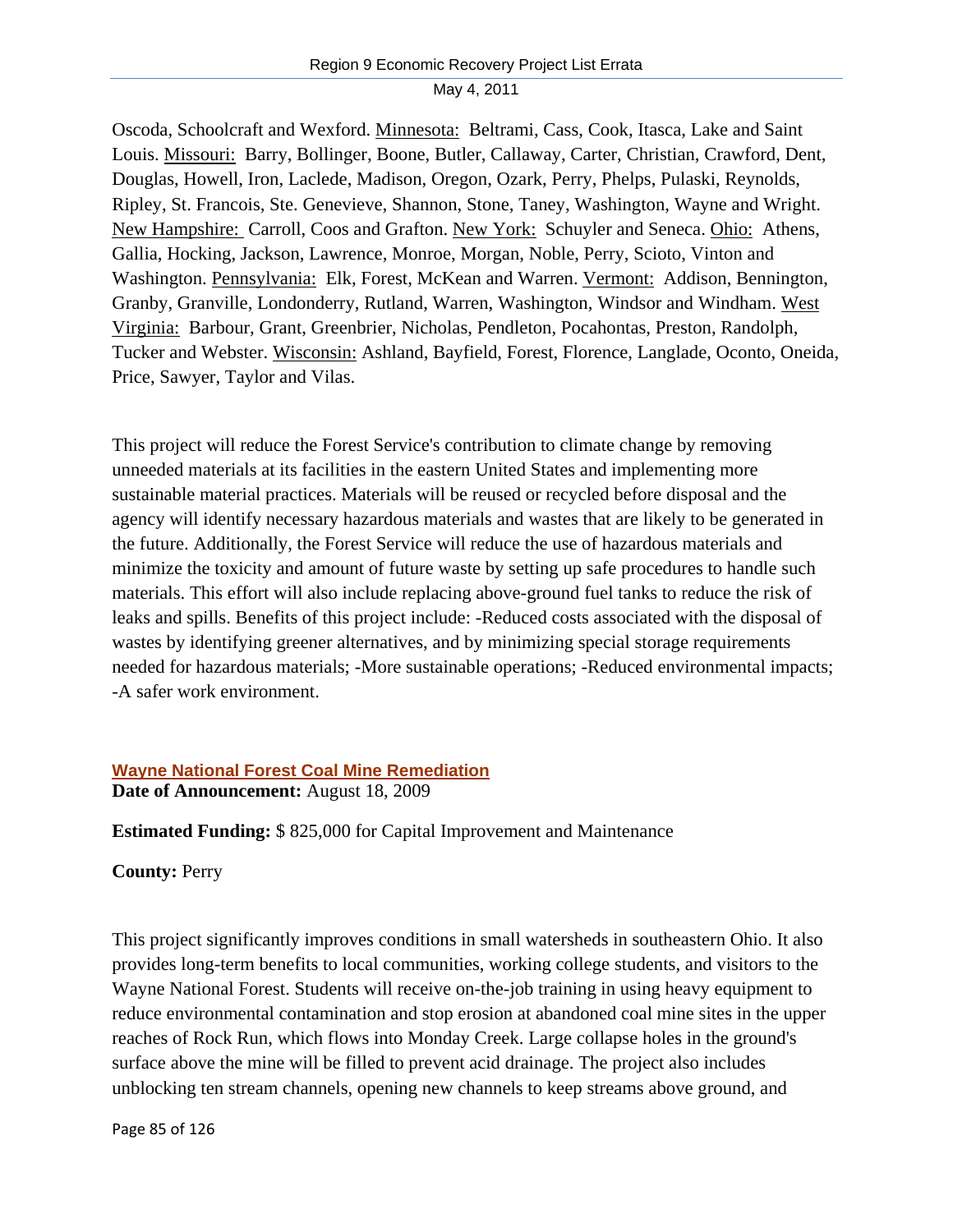building two low-head limestone dams to reduce stream acidity and improve aquatic habitat. A notable socioeconomic benefit is that local college students will receive hands-on career training, while preventing acid mine contamination and preparing the area for a planned interpretive trail that will feature abandoned mines. The trail will add a new recreational experience on the Wayne NF, and thus provide a boost to a growing local eco-tourism industry.

## **Eastern Region Trail Management, Assessment and Condition Surveys Date of Announcement:** August 18, 2009

**Estimated Funding:** \$ 1,500,000 for Capital Improvement and Maintenance

**Partners:** State Sponsored Conservation Crews, Student Conservation Association, Trail Clubs

**States:** Illinois, Indiana, Maine, Michigan, Minnesota, Missouri, New Hampshire, New York, Ohio, Pennsylvania, Vermont, West Virginia and Wisconsin

**Counties:** Illinois: Alexander, Gallatin, Hardin, Jackson, Johnson, Massac, Pope, Saline, Union, Will and Williamson. Indiana: Brown, Crawford, Dubois, Jackson, Lawrence, Martin, Monroe, Orange and Perry. Maine: Oxford. Michigan: Alcona, Alger, Baraga, Charlevoix, Cheboygan, Chippewa, Crawford, Delta, Gogebic, Houghton, Iosco, Iron, Lake, Mackinac, Manistee, Marquette, Mason, Mecosta, Montcalm, Muskegon, Newaygo, Oceana, Ogemaw, Ontonagon, Oscoda, Schoolcraft and Wexford. Minnesota: Beltrami, Cass, Cook, Itasca, Lake and Saint Louis. Missouri: Barry, Bollinger, Boone, Butler, Callaway, Carter, Christian, Crawford, Dent, Douglas, Howell, Iron, Laclede, Madison, Oregon, Ozark, Perry, Phelps, Pulaski, Reynolds, Ripley, St. Francois, Ste. Genevieve, Shannon, Stone, Taney, Washington, Wayne and Wright. New Hampshire: Carroll, Coos and Grafton. New York: Schuyler and Seneca. Ohio: Athens, Gallia, Hocking, Jackson, Lawrence, Monroe, Morgan, Noble, Perry, Scioto, Vinton and Washington. Pennsylvania: Elk, Forest, McKean and Warren. Vermont: Addison, Bennington, Granby, Granville, Londonderry, Rutland, Warren, Washington, Windsor and Windham. West Virginia: Barbour, Grant, Greenbrier, Nicholas, Pendleton, Pocahontas, Preston, Randolph, Tucker and Webster. Wisconsin: Ashland, Bayfield, Forest, Florence, Langlade, Oconto, Oneida, Price, Sawyer, Taylor and Vilas.

Page 86 of 126 There are over 17,000 miles of trail in the Eastern Region that provide a variety of trail experiences to the public. It is essential to have updated and accurate data on trail conditions and accessibility to plan for and to provide quality trail opportunities to the public. This project will complete Trail Management Objectives (TMOs) for National Forest System trails classes 2 and 3 on each National Forest/Prairie in Region 9. The TMOs are the required foundation in order to then complete Trails Assessment and Condition Surveys (TRACS) on approximately 7,500 of National Forest system trail miles. TRACS surveys will be completed on winter trails and off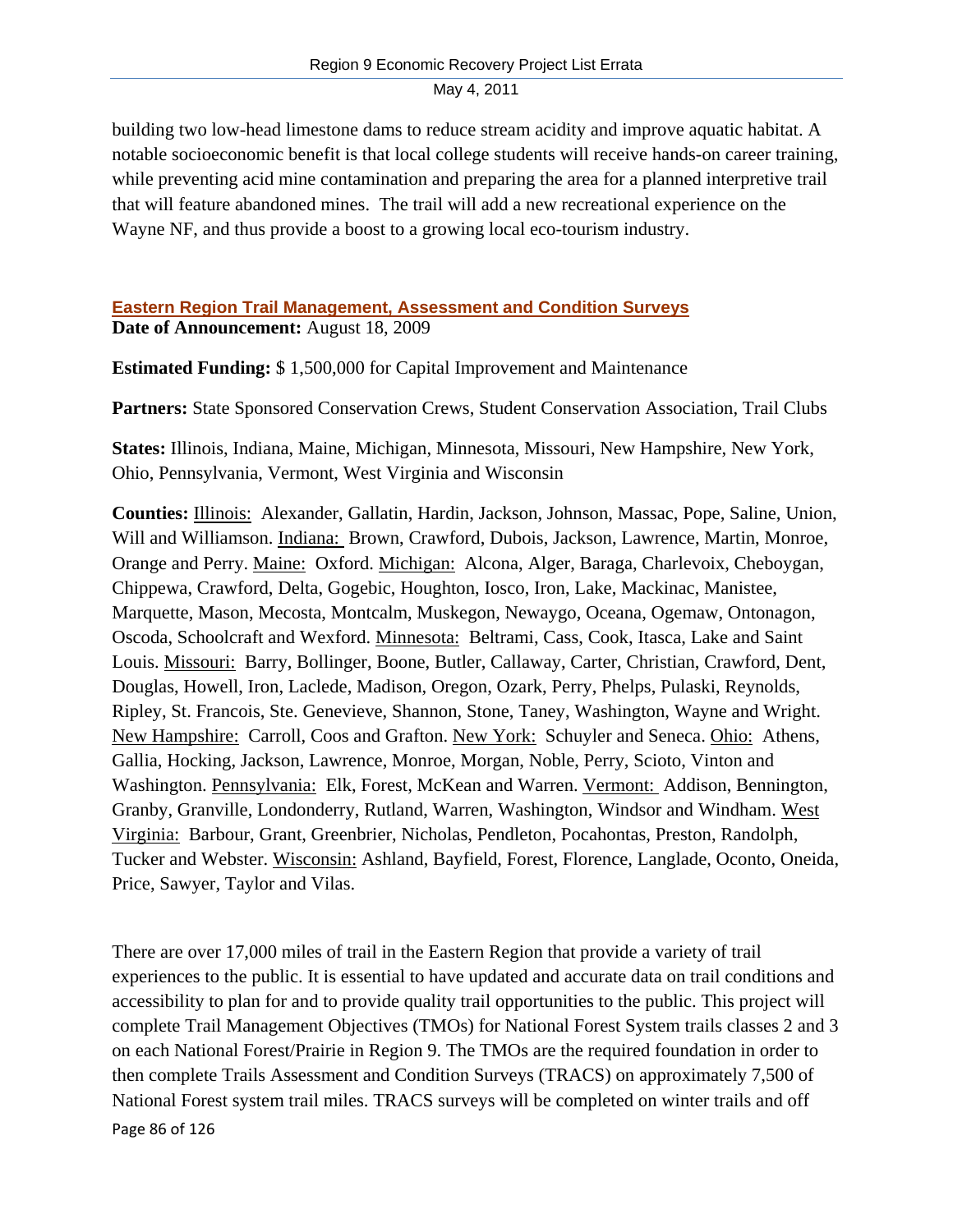highway vehicle trails. This information will be incorporated into the Forest Service's Infrastructure Applications Database for Trails. The information will ultimately enable the agency to maintain a better trail network for the public with accurate trail information and by creating healthy, sustainable conditions for the trails for years to come.

## **Emerald Ash Borer Containment and Ecosystem Restoration Date of Announcement:** September 9, 2009

**Estimated Funding:** \$2,244,000 for Wildland Fire Management

**States:** Michigan, Ohio

**Counties:** Michigan: Keweenaw, Mackinac, Macomb, Monroe, Schoolcraft and Wayne. Ohio: Lucas

Detroit and Toledo have experienced significant impacts from EAB with millions of trees killed along public streets and in natural areas. These municipalities which are suffering from economic downturns in the automobile industry do not have the resources for removal and replacement of the dying trees which present serious risks to human safety and property and ecosystem health. The Metropolitan Parks District of the Toledo Area will receive \$ 1.344 million for tree removal and restoration activities in parks within the metropolitan district area. The Michigan DNR and their partners will receive \$ 900,000 for similar activities within the greater Detroit metropolitan area. These activities will be closely coordinated by NRS, NA and state partners through a joint action plan to ensure they complement similar projects funded by the 2009 Congressionally directed funding for EAB. For instance, projects funded by the 2009 Congressionally directed funding focus on areas of Toledo, whereas activities funded by this ARRA project are targeted at the Metropolitan Parks. Similarly, this ARRA funding will target parks, neighborhoods, and power-line rights-of-way in a broader geographic range of the Detroit Metropolitan area than the projects along highways funded by the 2009 Congressionally directed funding. NRS will have the opportunity for internal evaluation and analysis of data generated by the tree removal (number, size and location of removed trees) and restoration activities (invasive plant removal, replanting species, number, size, locations, and effects of restoration on forest ecosystems).

**………………………………………………………………………………………………………**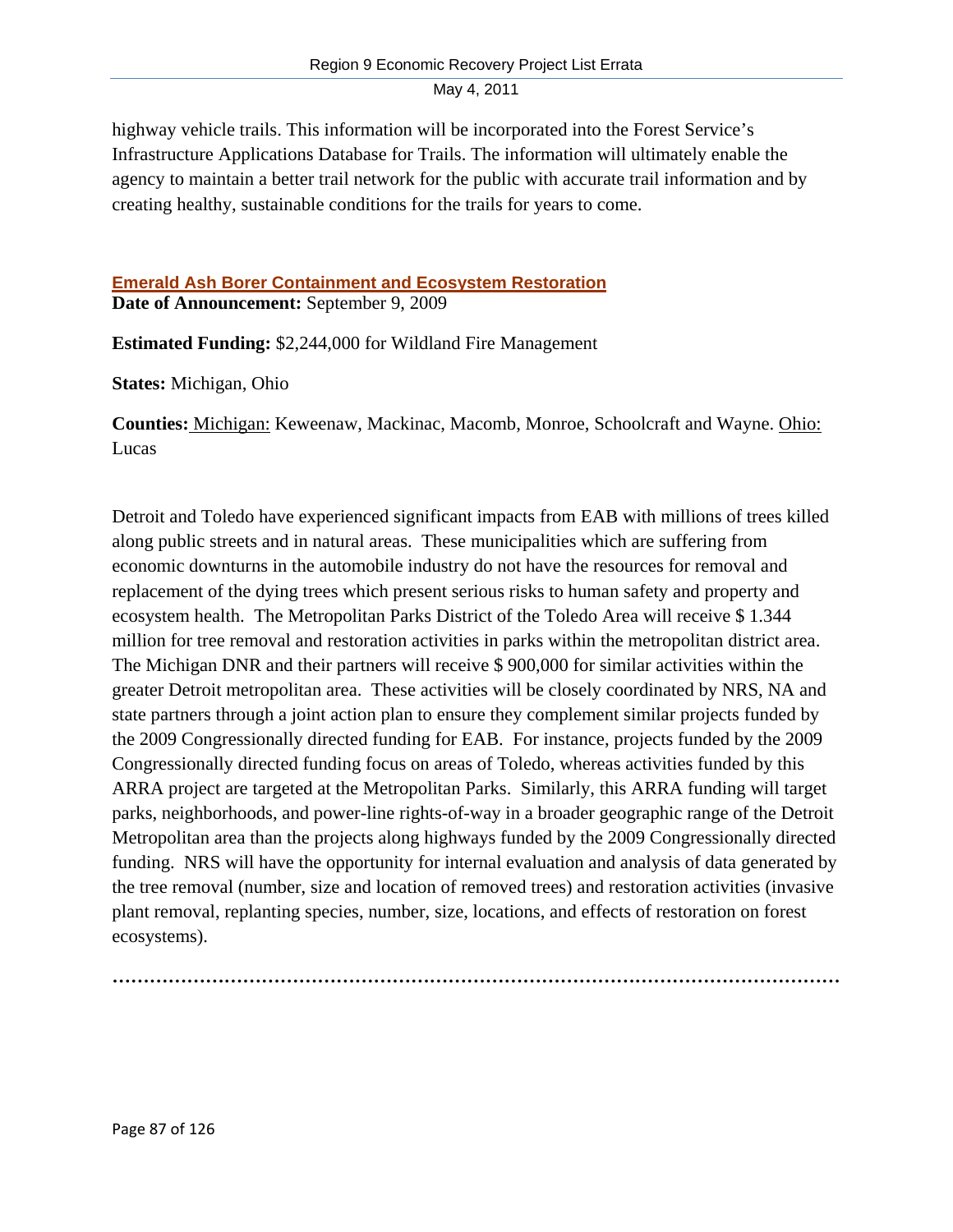# **Pennsylvania**

## **Forest Service Eastern Region – Region-wide Jobs, Deferred Maintenance Reduction and New Requirement Adherence and Motorized Use Signing for Forest Resource Protection Date of Announcement:** June 2, 2009

**Estimated Funding:** \$ 3,500,000 for Capital Improvement and Maintenance

**States:** Illinois, Indiana, Maine, Michigan, Minnesota, Missouri, New Hampshire, New York, Ohio, Pennsylvania, Vermont, West Virginia and Wisconsin

**Counties:** Illinois: Williamson. Indiana: Jackson and Monroe. Maine: Oxford. Michigan: Delta, Grand Traverse, Marquette, Muskegon, Newaygo and Wexford. Minnesota: Beltrami, Itasca and Saint Louis. Missouri: Christian, Perry, Reynolds, Shannon and Stone. New Hampshire: Carroll, Coos and Grafton. New York: Schuyler and Seneca. Ohio: Lawrence and Washington. Pennsylvania: Elk, Forest and McKean. Vermont: Addison, Bennington, Rutland, Windham and Windsor. West Virginia: Barbour, Pocahontas, Randolph, Tucker and Webster. Wisconsin: Florence, Oconto, Oneida and Price

Safety: By Car or ATV -- This project takes a bite out of road maintenance needs and employs people to do much-needed forest road and trail signing work in 13 Eastern and Midwestern states. Contracts and agreements will provide private sector jobs in economically-depressed areas in and near 15 national forests. The project reduces a backlog of critical forest road maintenance to include: installing new standard retro-reflectivity signs informing people where they can legally ride off-road vehicles as well as locations their activities may be restricted -- in order to protect natural resources. These signs are necessary to implement Forest Service national Travel Management Rule and to meet new reflectivity signing requirements that increase user safety. Long-term benefits of the project include reducing a backlog of much-needed road maintenance work, and improving road safety for forest visitors and local residents.

## **Allegheny National Forest – Forest-wide Jobs, Critical Deferred Maintenance Reduction Date of Announcement**: June 2, 2009

**Estimated Funding**: \$ 2,707,000 for Capital Improvement and Maintenance

**Partners**: Pennsylvania Game Commission, Howe Township, Spring Creek Township

**County**: McKean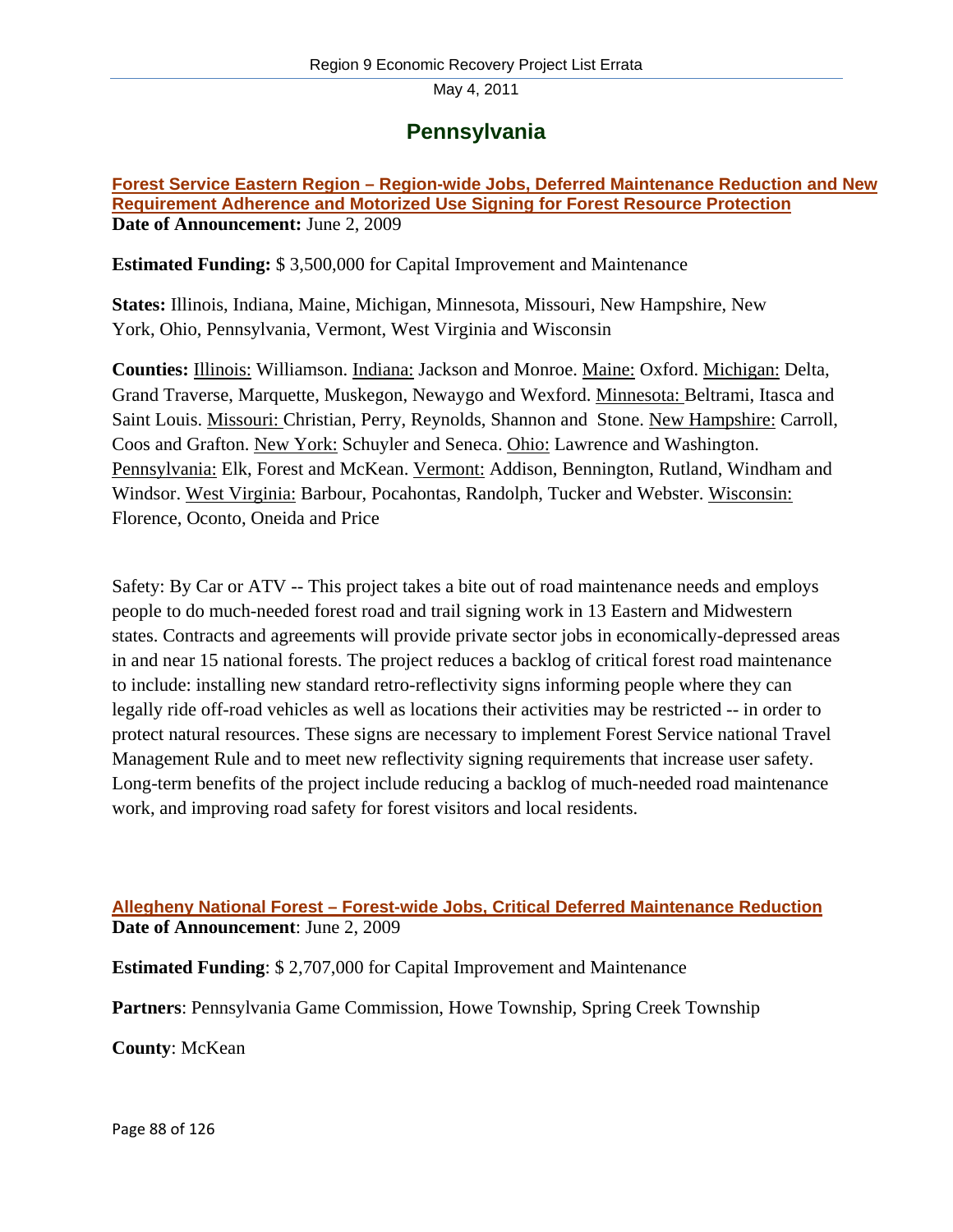Transportation Infrastructure Work Helps Counties -- These projects will maintain a large number of forest roads and create high-paying, private sector positions in multiple, economically-depressed counties in Pennsylvania. The work involves maintaining a large number of forest roads by removing encroaching brush; adding gravel surfaces on some roads and paving others; replacing old, rusted-out culverts; and grading roadways. These wide-ranging projects achieve many significant natural resource goals, i.e, providing improved water quality through reduction of sediment; reducing critical deferred maintenance work; and increasing safety for road users. The Forest Service has existing road maintenance partnerships with townships and the Pennsylvania Game Commission. In most national forests, both county and forest roads are often used for traveling to work, transporting children to school, providing emergency services, and deliveries. The project offers noteworthy long-term benefits to local communities.

## **Kane Experimental Forest Road Maintenance and Improvements Date of Announcement**: June 2, 2009

**Estimated Funding**: \$ 200,000 for Capital Improvement and Maintenance

**County**: Allegheny

This project will improve maintenance on the road network of the Kane Experimental Forest (EF). The highest valued hardwoods in the world are studied here; thus, the volume of visitors and scientists is high, creating stress on the road network and safety concerns. This project will save considerable future funding in road maintenance. Earlier in the decade the Kane EF, along with the Allegheny National Forest, experienced a severe windstorm which caused significant damage to the road network. While initial damage was cleaned up, the damage has never been adequately addressed and the road network brought back up to standards. The project includes addressing deferred maintenance, such as gravel, grading, brush and cut, and resurfacing on Forest Service roads.

**Kane Experimental Forest Road Related Ecosystem Enhancements Date of Announcement**: June 2, 2009

**Estimated Funding**: \$ 200,000 for Capital Improvement and Maintenance

**County**: Allegheny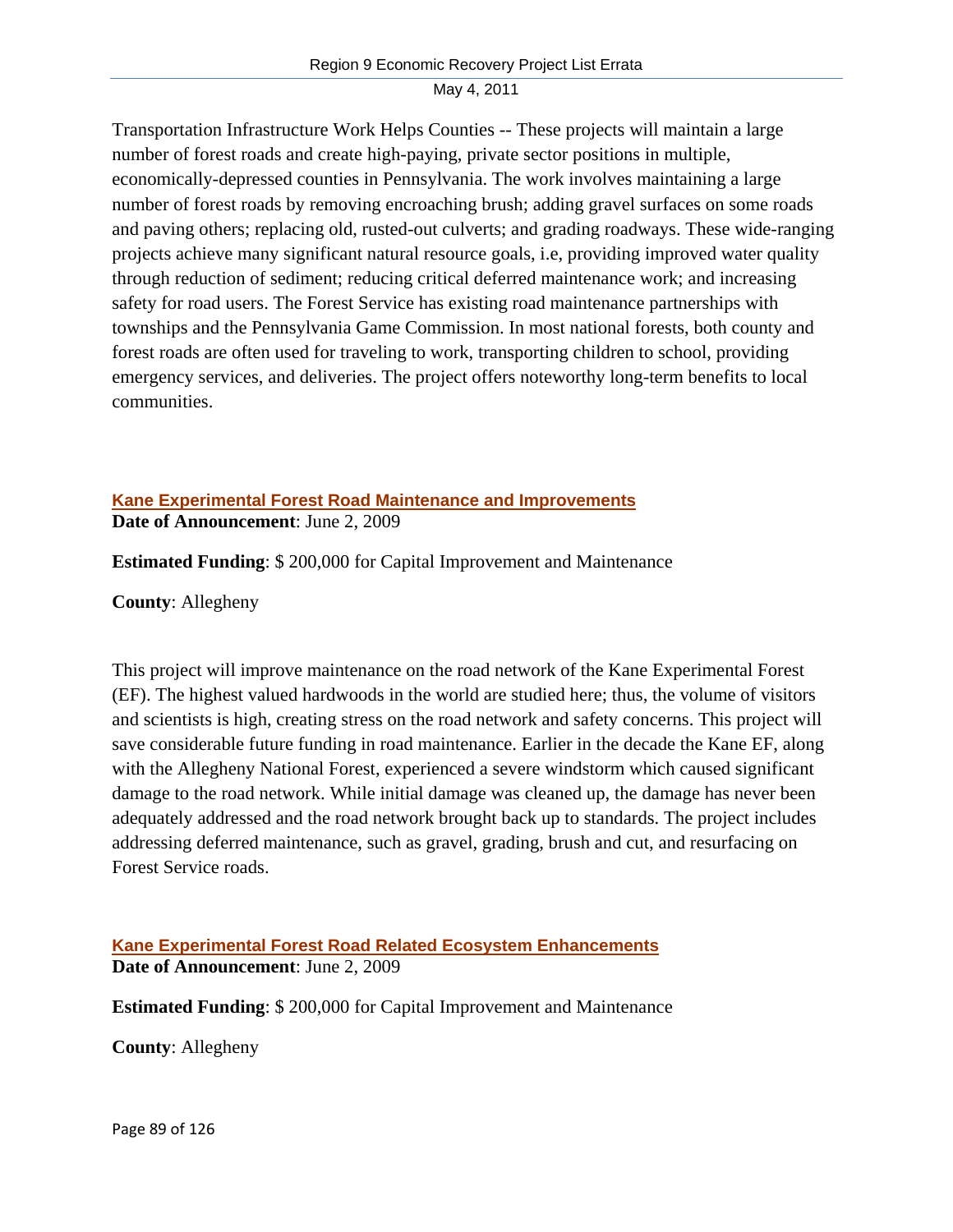This is a companion project to the Kane Experimental Forest Road Maintenance and Improvements. During the process of maintaining and improving the current road system, the impacts on the existing vegetation will include denuding the road shoulders and sideways, widening lines of vision (on curving roads with limited sightlines), changes in water drainage systems, and other negative vegetative impacts. Work on this project will include planting or removing vegetation as appropriate, replacing culverts and creation of site drainages. Without this aspect of the road work, water quality will suffer, the road work completed will have a shortened lifespan, safety of the road network will continue to be an issue (and could be worsened), avenues for establishment of invasive species will be created (disturbed land that is not re-vegetated is ripe for enabling invasive species such as buckthorn), and roadway runoff could be exacerbated.

# **Grey Towers Biomass Heat Conversion**

**Date of Announcement**: June 15, 2009 **Estimated Funding**: \$ 400,000 for Wildland Fire Management **County:** Pike

**Reevaluation Date:** January 21, 2010

*This project is no longer being considered for ARRA funding because it was found to be unfeasible*

# **Forest-wide Trail Maintenance Date of Announcement**: July 21, 2009

**Estimated Funding**: \$ 2,900,000 for Capital Improvement and Maintenance

**Partners**: Student Conservation Association

**County**: Elk

Tread and water crossing maintenance on North Country National Scenic Trails will enhance public safety, watershed protection, and hiker satisfaction. This project will provide additional trail and structural maintenance and replacements on non-wilderness pedestrian trails - particularly bridges, and culverts on hiking and cross-country ski trails. These projects will enhance safety, improved infrastructure, and encourage the public's use of the outdoors for health benefits. This project includes restoration work on Spring Creek and Hickory Wilderness horse trail systems. Through the restoration work, these trails will be brought to standard for watershed protection, wilderness values, public safety, and forest health.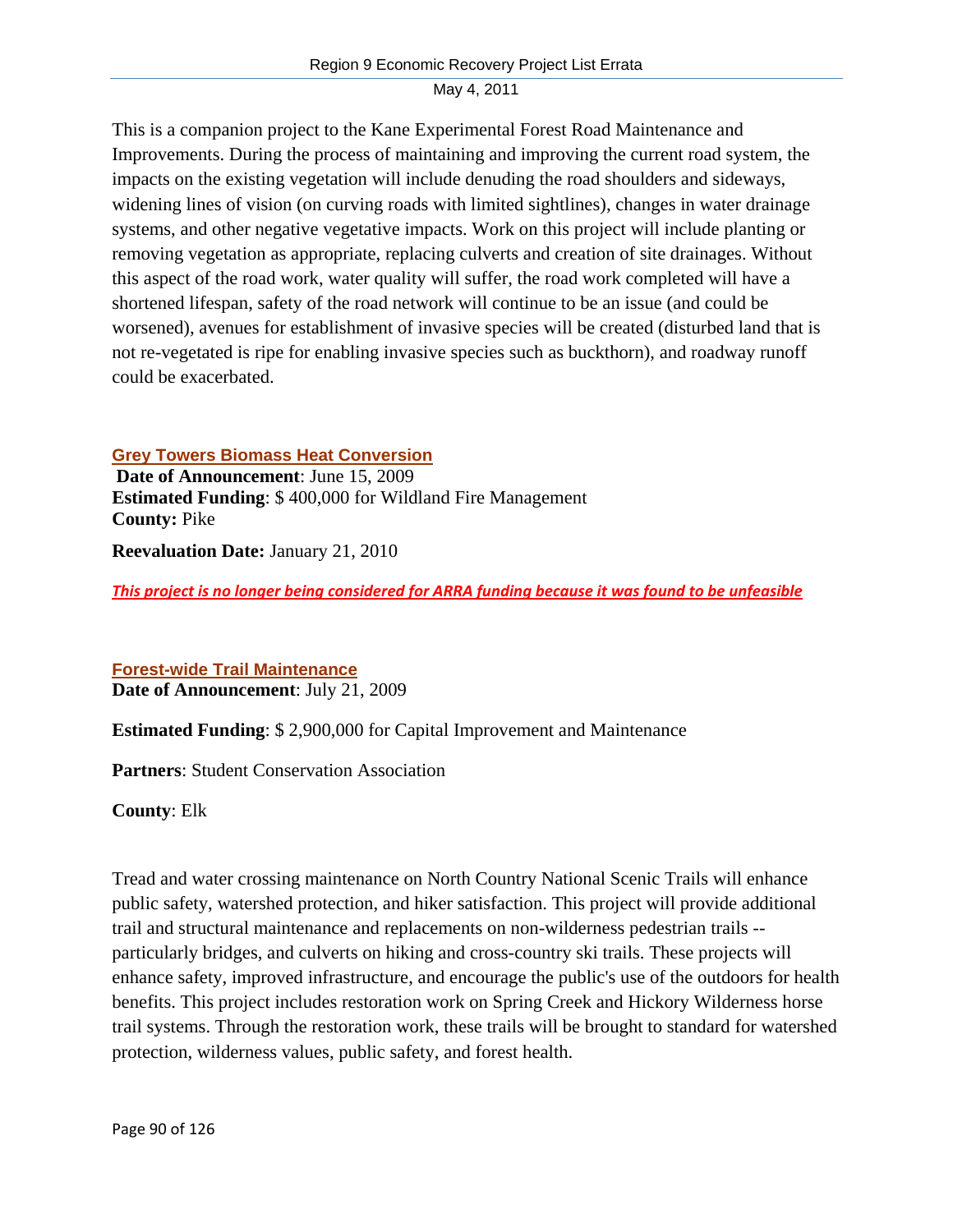## **Region-wide Water/Waste-Water Recreation Facility Deferred Maintenance Date of Announcement**: July 21, 2009

**Estimated Funding**: \$ 3,398,000 for Capital Improvement and Maintenance

**States**: Illinois, Indiana, Maine, Michigan, Minnesota, Missouri, New Hampshire, New York, Ohio, Pennsylvania, Vermont, West Virginia and Wisconsin

**Counties:** Illinois: Alexander, Gallatin, Hardin, Jackson, Johnson, Massac, Pope, Saline, Union, Will and Williamson. Indiana: Brown, Crawford, Dubois, Jackson, Lawrence, Martin, Monroe, Orange and Perry. Maine: Oxford. Michigan: Alcona, Alger, Baraga, Charlevoix, Cheboygan, Chippewa, Crawford, Delta, Gogebic, Houghton, Iosco, Iron, Lake, Mackinac, Manistee, Marquette, Mason, Mecosta, Montcalm, Muskegon, Newaygo, Oceana, Ogemaw, Ontonagon, Oscoda, Schoolcraft and Wexford. Minnesota: Beltrami, Cass, Cook, Itasca, Lake and Saint Louis. Missouri: Barry, Bollinger, Boone, Butler, Callaway, Carter, Christian, Crawford, Dent, Douglas, Howell, Iron, Laclede, Madison, Oregon, Ozark, Perry, Phelps, Pulaski, Reynolds, Ripley, St. Francois, Ste. Genevieve, Shannon, Stone, Taney, Washington, Wayne and Wright. New Hampshire: Carroll, Coos and Grafton. New York: Schuyler and Seneca. Ohio: Athens, Gallia, Hocking, Jackson, Lawrence, Monroe, Morgan, Noble, Perry, Scioto, Vinton and Washington. Pennsylvania: Elk, Forest, McKean and Warren. Vermont: Addison, Bennington, Granby, Granville, Londonderry, Rutland, Warren, Washington, Windsor and Windham. West Virginia: Barbour, Grant, Greenbrier, Nicholas, Pendleton, Pocahontas, Preston, Randolph, Tucker and Webster. Wisconsin: Ashland, Bayfield, Forest, Florence, Langlade, Oconto, Oneida, Price, Sawyer, Taylor and Vilas.

This project will have long-term benefits to public health and safety, improve water quality, and enhance visitor recreational experiences in 13 Midwestern, Eastern, and Mid-Atlantic States. Employment will be created through contracts with local businesses for the rehabilitation of potable water systems and sewage treatment systems at seven recreation sites. Sanitary and condition surveys will be conducted as well as the updating of operational and maintenance plans on 14 national forests and a national tallgrass prairie. This project was partially funded with money released in April 2009. The project will include: replacement of sewage lift pumps; renovation of the sewage treatment lagoon; maintenance of percolation and irrigation systems; and replacement of potable water distribution lines. Repairs to water and waste-water facilities will reduce leakage, points of potential contamination, and energy consumption. Additionally, the project includes installation of solar well pump houses at three recreation sites on three forests and the removal of abandoned wells on national forests throughout the Eastern and Midwestern U.S. Once completed, the project will eliminate approximately \$1.7 million of backlogged recreation facility maintenance needs.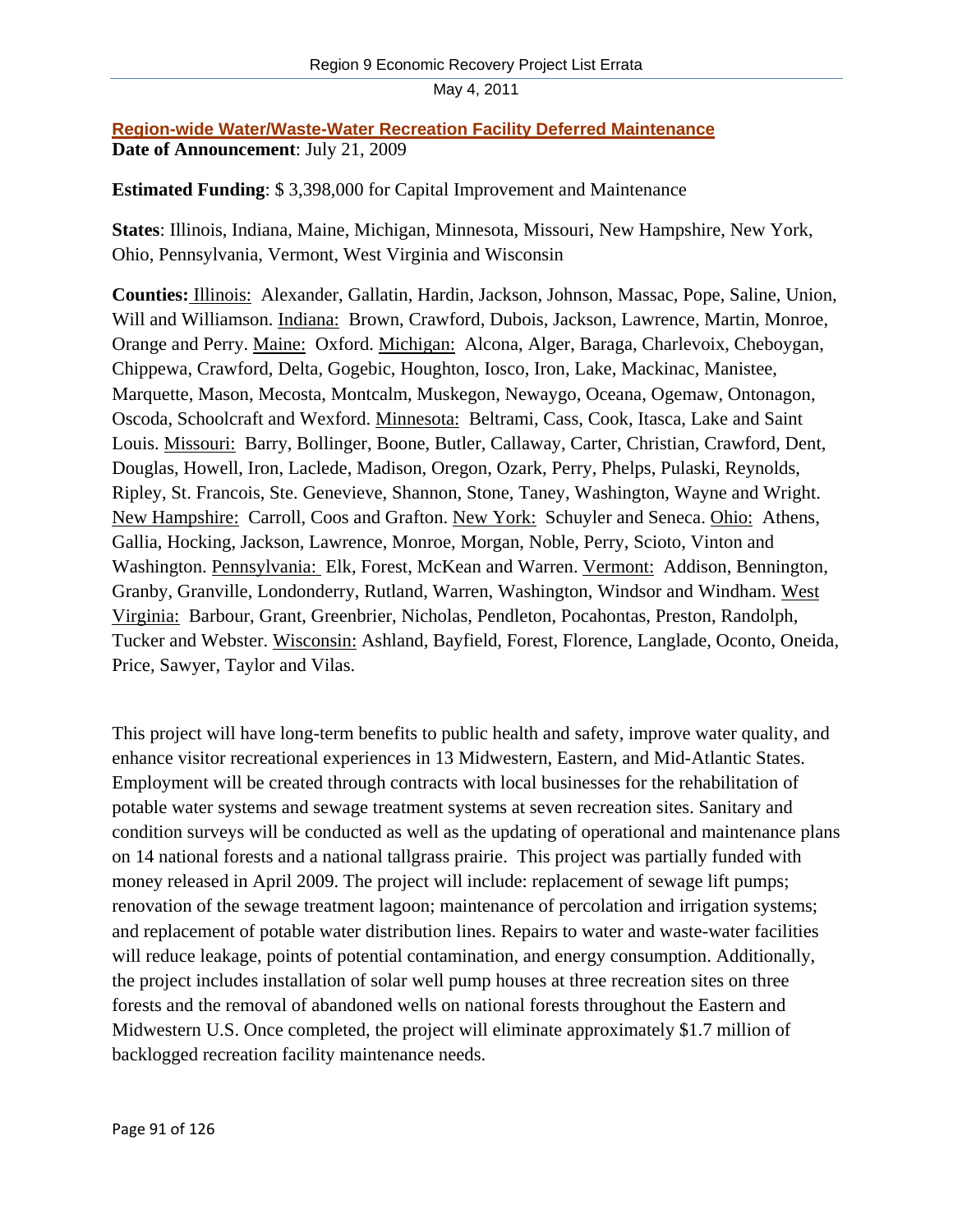## **Region-wide Environmental Compliance and Pollution Prevention Phase I Date of Announcement**: July 21, 2009

**Estimated Funding**: \$ 2,500,000 for Capital Improvement and Maintenance

**States:** Illinois, Indiana, Maine, Michigan, Minnesota, Missouri, New Hampshire, New York, Ohio, Pennsylvania, Vermont, West Virginia, Wisconsin.

**Counties**: Illinois: Alexander, Gallatin, Hardin, Jackson, Johnson, Massac, Pope, Saline, Union, Will and Williamson. Indiana: Brown, Crawford, Dubois, Jackson, Lawrence, Martin, Monroe, Orange and Perry. Maine: Oxford. Michigan: Alcona, Alger, Baraga, Charlevoix, Cheboygan, Chippewa, Crawford, Delta, Gogebic, Houghton, Iosco, Iron, Lake, Mackinac, Manistee, Marquette, Mason, Mecosta, Montcalm, Muskegon, Newaygo, Oceana, Ogemaw, Ontonagon, Oscoda, Schoolcraft and Wexford. Minnesota: Beltrami, Cass, Cook, Itasca, Lake and Saint Louis. Missouri: Barry, Bollinger, Boone, Butler, Callaway, Carter, Christian, Crawford, Dent, Douglas, Howell, Iron, Laclede, Madison, Oregon, Ozark, Perry, Phelps, Pulaski, Reynolds, Ripley, St. Francois, Ste. Genevieve, Shannon, Stone, Taney, Washington, Wayne and Wright. New Hampshire: Carroll, Coos and Grafton. New York: Schuyler and Seneca. Ohio: Athens, Gallia, Hocking, Jackson, Lawrence, Monroe, Morgan, Noble, Perry, Scioto, Vinton and Washington. Pennsylvania: Elk, Forest, McKean and Warren. Vermont: Addison, Bennington, Granby, Granville, Londonderry, Rutland, Warren, Washington, Windsor and Windham. West Virginia: Barbour, Grant, Greenbrier, Nicholas, Pendleton, Pocahontas, Preston, Randolph, Tucker and Webster. Wisconsin: Ashland, Bayfield, Forest, Florence, Langlade, Oconto, Oneida, Price, Sawyer, Taylor and Vilas.

This project will reduce the Forest Service's contribution to climate change by removing unneeded materials at its facilities in the eastern United States and implementing more sustainable material practices. Materials will be reused or recycled before disposal and the agency will identify necessary hazardous materials and wastes that are likely to be generated in the future. Additionally, the Forest Service will reduce the use of hazardous materials and minimize the toxicity and amount of future waste by setting up safe procedures to handle such materials. This effort will also include replacing above-ground fuel tanks to reduce the risk of leaks and spills. Benefits of this project include: -Reduced costs associated with the disposal of wastes by identifying greener alternatives, and by minimizing special storage requirements needed for hazardous materials; -More sustainable operations; -Reduced environmental impacts; -A safer work environment.

### **Deferred Maintenance of Recreation and Administrative Sites Date of Announcement**: July 21, 2009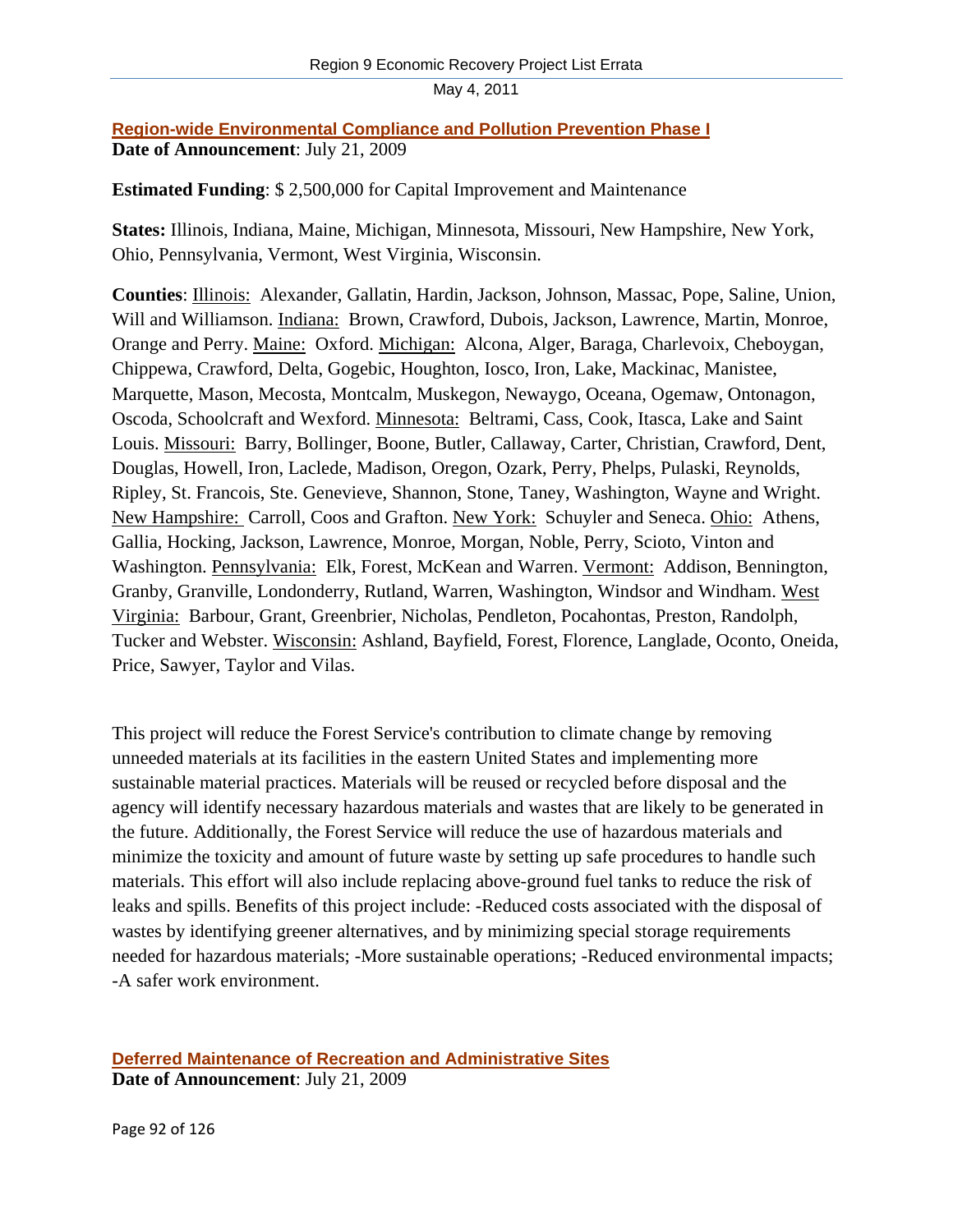**Estimated Funding**: \$ 350,000 for Capital Improvement and Maintenance

## **County**: McKean

Recreational signage and developed recreation infrastructure has deteriorated over time on the Allegheny National Forest. The installation of new signs and work to be done on developed recreation sites will improve visitor safety and enjoyment, ensure protection of historic buildings of the Civilian Conservation Corps era, and reduce deferred maintenance. This project will provide job opportunities in severely, economically-depressed counties through work to replace and install new recreation signs throughout the forest to provide information such as directions, trails, recreation, interpretation, and site approach; and work to develop recreation sites that benefit youth non-profit groups such as the Girl Scouts of America. Work will be completed by contract. The work is consistent with the Forest Service's Recreation Facilities Analysis recommendations. This project will enhance the experience of visitors to the forest through improved recreation sites, preservation of historic properties, and improved public safety.

## **Grey Towers Restoration Date of Announcement**: July 21, 2009

**Estimated Funding**: \$ 2,190,000 Capital Improvement and Maintenance

**Partners**: National Park Service

**County**: Pike

Grey Towers National Historic Site was the home of Gifford Pinchot, first Chief of the U.S. Forest Service and Pennsylvania Governor for two terms. In 1963, Gifford Bryce Pinchot, son of Gifford and Cornelia, donated Grey Towers and 102 acres to the Forest Service. Today the agency works with numerous partners to carry on the Pinchot's legacy by delivering public conservation education programs and interpretive tours and hosting conferences and leadership development programs for the nation's land managers. This project at the 123-year-old site will repair various deficiencies with the buildings and grounds, restore areas of the historic landscape, improve visitor safety and site security, provide a more sustainable facility and enhance the visitor experience. Job Corps students may be employed for some aspects of the work. This project will eliminate backlogged facility maintenance needs at Grey Towers and will help ensure the historic site is maintained in a sustainable manner for years to come.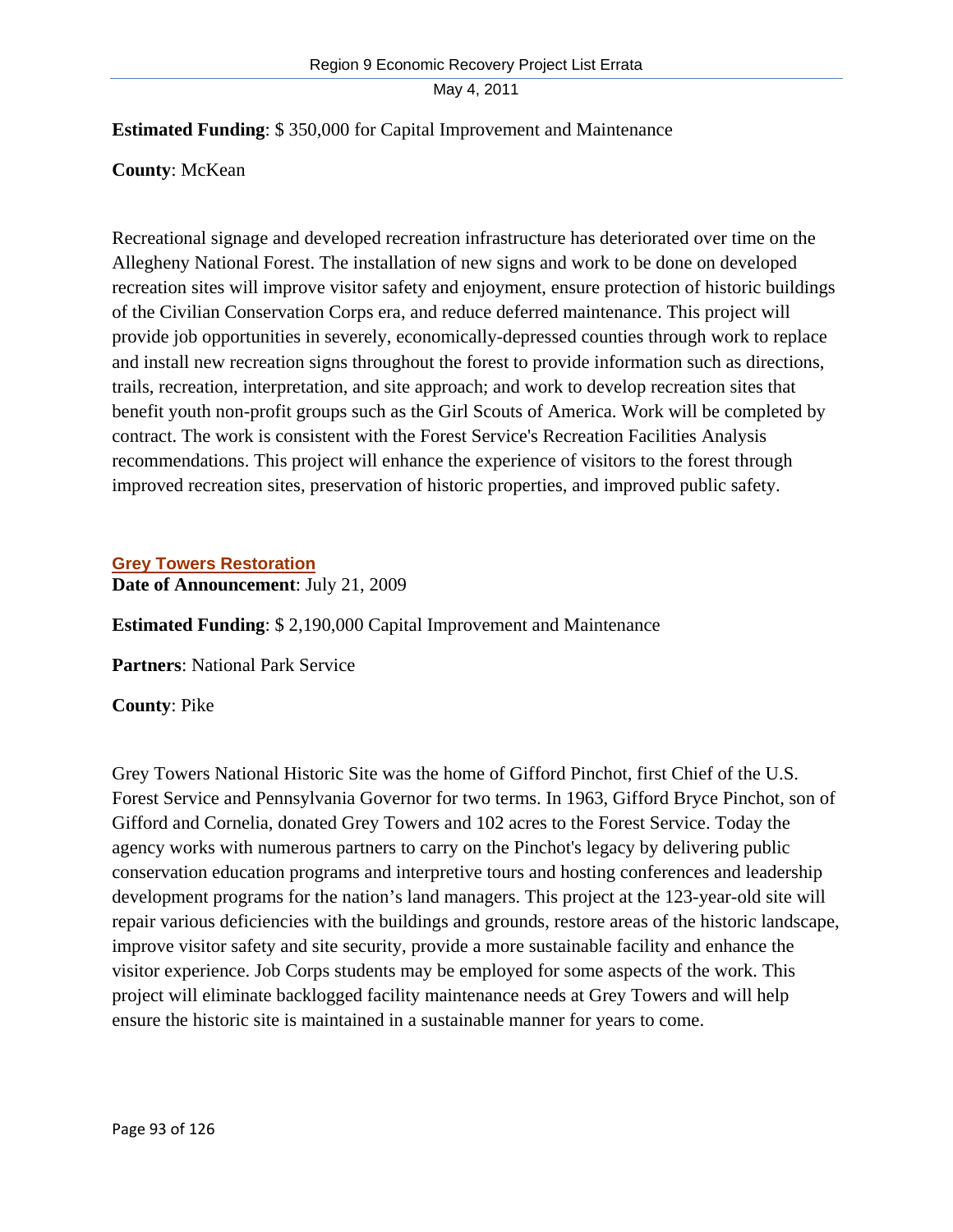## **Eastern Region Trail Management, Assessment and Condition Surveys Date of Announcement:** August 18, 2009

**Estimated Funding:** \$ 1,500,000 for Capital Improvement and Maintenance

**Partners:** State Sponsored Conservation Crews, Student Conservation Association, Trail Clubs

**States:** Illinois, Indiana, Maine, Michigan, Minnesota, Missouri, New Hampshire, New York, Ohio, Pennsylvania, Vermont, West Virginia and Wisconsin

**Counties:** Illinois: Alexander, Gallatin, Hardin, Jackson, Johnson, Massac, Pope, Saline, Union, Will and Williamson. Indiana: Brown, Crawford, Dubois, Jackson, Lawrence, Martin, Monroe, Orange and Perry. Maine: Oxford. Michigan: Alcona, Alger, Baraga, Charlevoix, Cheboygan, Chippewa, Crawford, Delta, Gogebic, Houghton, Iosco, Iron, Lake, Mackinac, Manistee, Marquette, Mason, Mecosta, Montcalm, Muskegon, Newaygo, Oceana, Ogemaw, Ontonagon, Oscoda, Schoolcraft and Wexford. Minnesota: Beltrami, Cass, Cook, Itasca, Lake and Saint Louis. Missouri: Barry, Bollinger, Boone, Butler, Callaway, Carter, Christian, Crawford, Dent, Douglas, Howell, Iron, Laclede, Madison, Oregon, Ozark, Perry, Phelps, Pulaski, Reynolds, Ripley, St. Francois, Ste. Genevieve, Shannon, Stone, Taney, Washington, Wayne and Wright. New Hampshire: Carroll, Coos and Grafton. New York: Schuyler and Seneca. Ohio: Athens, Gallia, Hocking, Jackson, Lawrence, Monroe, Morgan, Noble, Perry, Scioto, Vinton and Washington. Pennsylvania: Elk, Forest, McKean and Warren. Vermont: Addison, Bennington, Granby, Granville, Londonderry, Rutland, Warren, Washington, Windsor and Windham. West Virginia: Barbour, Grant, Greenbrier, Nicholas, Pendleton, Pocahontas, Preston, Randolph, Tucker and Webster. Wisconsin: Ashland, Bayfield, Forest, Florence, Langlade, Oconto, Oneida, Price, Sawyer, Taylor and Vilas.

There are over 17,000 miles of trail in the Eastern Region that provide a variety of trail experiences to the public. It is essential to have updated and accurate data on trail conditions and accessibility to plan for and to provide quality trail opportunities to the public. This project will complete Trail Management Objectives (TMOs) for National Forest System trails classes 2 and 3 on each National Forest/Prairie in Region 9. The TMOs are the required foundation in order to then complete Trails Assessment and Condition Surveys (TRACS) on approximately 7,500 of National Forest system trail miles. TRACS surveys will be completed on winter trails and off highway vehicle trails. This information will be incorporated into the Forest Service's Infrastructure Applications Database for Trails. The information will ultimately enable the agency to maintain a better trail network for the public with accurate trail information and by creating healthy, sustainable conditions for the trails for years to come.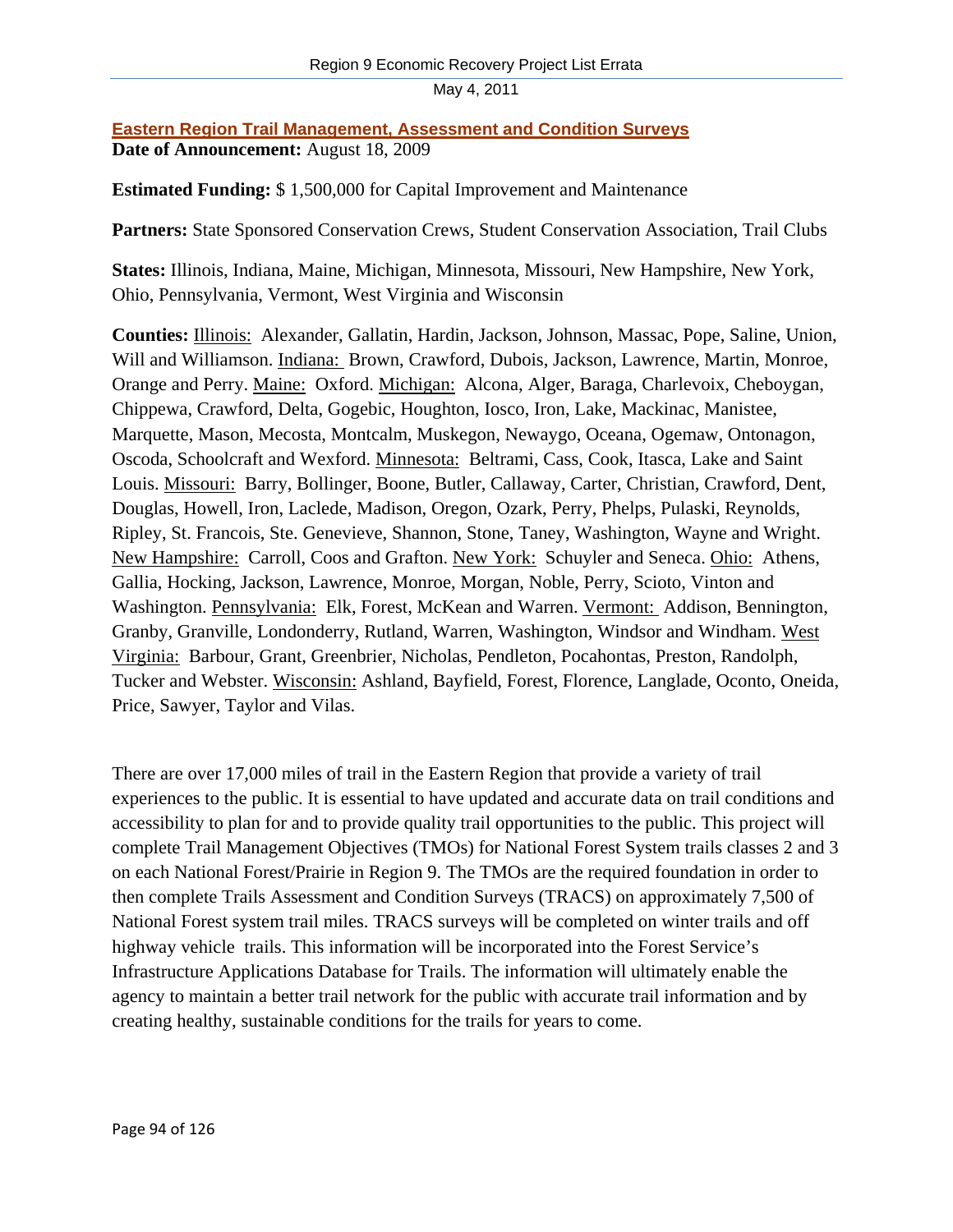### **Philadelphia: Restoring Ecosystems in Fairmount Park Date of Announcement:** September 9, 2009

**Estimated Funding:** \$1,795,000 for Wildland Fire Management

**County:** Philadelphia

Philadelphia's Fairmount Park system, created in 1855, encompasses nearly 10,000 acres and serves a city of diverse ethnic, racial, and socio-economic neighborhoods. The Park provides spiritual, physical, recreational, and aesthetic benefits throughout the City. The Park plays a vital role in providing critical habitat, carbon sequestration and storm water management for the city. The future of Philadelphia depends on its ability to provide a high enough quality of life to attract and retain residents, businesses, and visitors. Philadelphia's parks rank among the City's most priceless quality-of-life assets. This grant will help the Park move toward a safer, more stable, functional and sustainable ecosystem. Projects will include restoration of meadows, removal of invasive species, hazardous tree removal, and improvements to storm water management. An assessment of canopy cover will be used to guide these efforts. Job training initiatives, targeted at young adults and recent college graduates, will develop skills in arboriculture and ecological restoration and will expand the number of trained workers in the park. This will increase the ability of park staff to work with an extensive core of volunteers and will result in hands-on education and marketable skills for a cadre of city workers.

# **Restoring Forests through the Reclamation of Surface Coal Mines in Western Pennsylvania Date of Announcement:** September 9, 2009

### **Estimated Funding:** \$ 359,000 for Wildland Fire Management

**Counties:** Cameron, Elk, Jefferson and Potter

Afforestation is a job for the future, a job that will only grow as demand for carbon sequestration, biomass production, and ecosystem restoration increase. This project creates private sector jobs in economically depressed western Pennsylvania. By putting people to work using the Forestry Reclamation Approach (FRA) to overcome historic failures of post-mining restoration, we simultaneously address jobs creation, ecosystem service production, and reduced footprint of coal-energy production. Surface mining for coal results in extensive environmental disturbance and limited reforestation. In fact, traditionally reclaimed surface mines of Appalachia are often considered undesirable candidates for reforestation due to excessive soil compaction. FRA significantly improves tree seedling survival and growth and improves wildlife habitat. This project will employ people in mine land reclamation/ ecological restoration in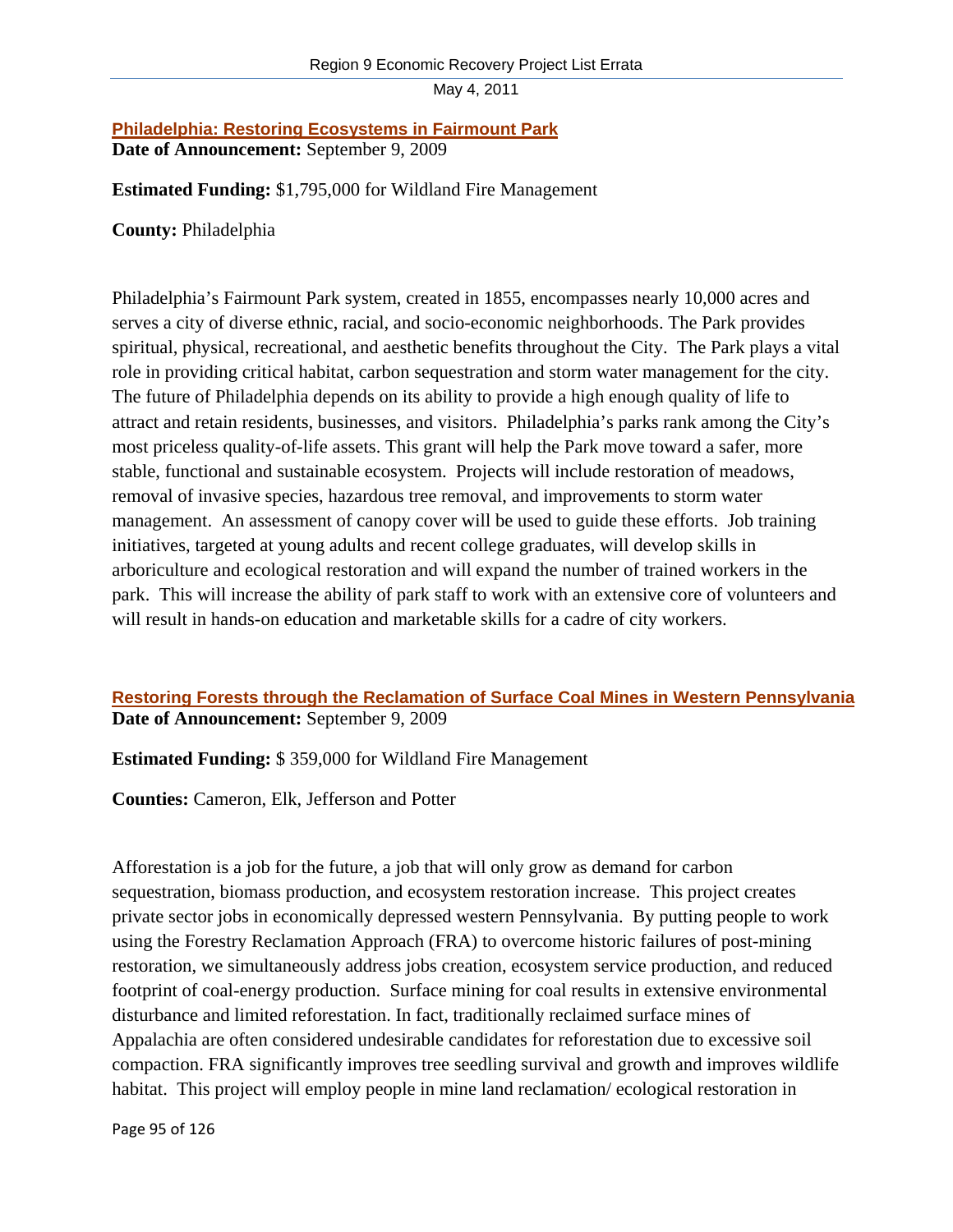western Pennsylvania, thereby creating jobs and an improved environment. Moreover, if the FRA approach is applicable to Pennsylvania surface mines, many more jobs will be created. Such jobs will be provided in a long-term, sustainable framework whereby mine reclamation jobs (i.e., heavy equipment operations, tree planting, and monitoring) will in the medium and long-term transition into those associated with the timber industry (timber harvest, timber processing, wood product manufacturing, etc.).

# **Grey Towers National Historic Landmark Restoration Date of Announcement:** January 21, 2010

**Estimated Funding:** \$250,000 for Capital Improvement and Maintenance

**County:** Pike

Grey Towers National Historic Site was the home of Gifford Pinchot, first Chief of the USDA Forest Service and Pennsylvania governor for two terms. In 1963, Gifford Bryce Pinchot, son of Gifford and Cornelia, donated Grey Towers and 102 acres to the Forest Service. Today the agency works with numerous partners to carry on the Pinchot's legacy by delivering public conservation education programs and interpretive tours and hosting conferences and leadership development programs for the nation's land managers. This project at the 123-year-old site will repair various deficiencies with the buildings and grounds; restore areas of the historic landscape; improve visitor safety and site security; provide a more sustainable facility; and enhance the visitor experience. Job Corps program students may be employed for some aspects of the work. This project will eliminate backlogged facility maintenance needs at Grey Towers and will help ensure the historic site is maintained in a sustainable manner for years to come.

# **Road Paving at Grey Towers National Historic Landmark**

**Date of Announcement:** January 21, 2010

**Estimated Funding:** \$150,000 for Capital Improvement and Maintenance

**County:** Pike

This project is critical for public, employee and emergency vehicle access. The project includes milling and asphalt paving of approximately 15,000-square-foot parking area and approximately 2,200 linear feet of driveway from the parking area to Owego Road, plus spot patching in other areas. Work will include milling some asphalt surfaces; new asphalt application; concrete curbing; installation of new drainage culverts and other drainage improvements; line striping;

Page 96 of 126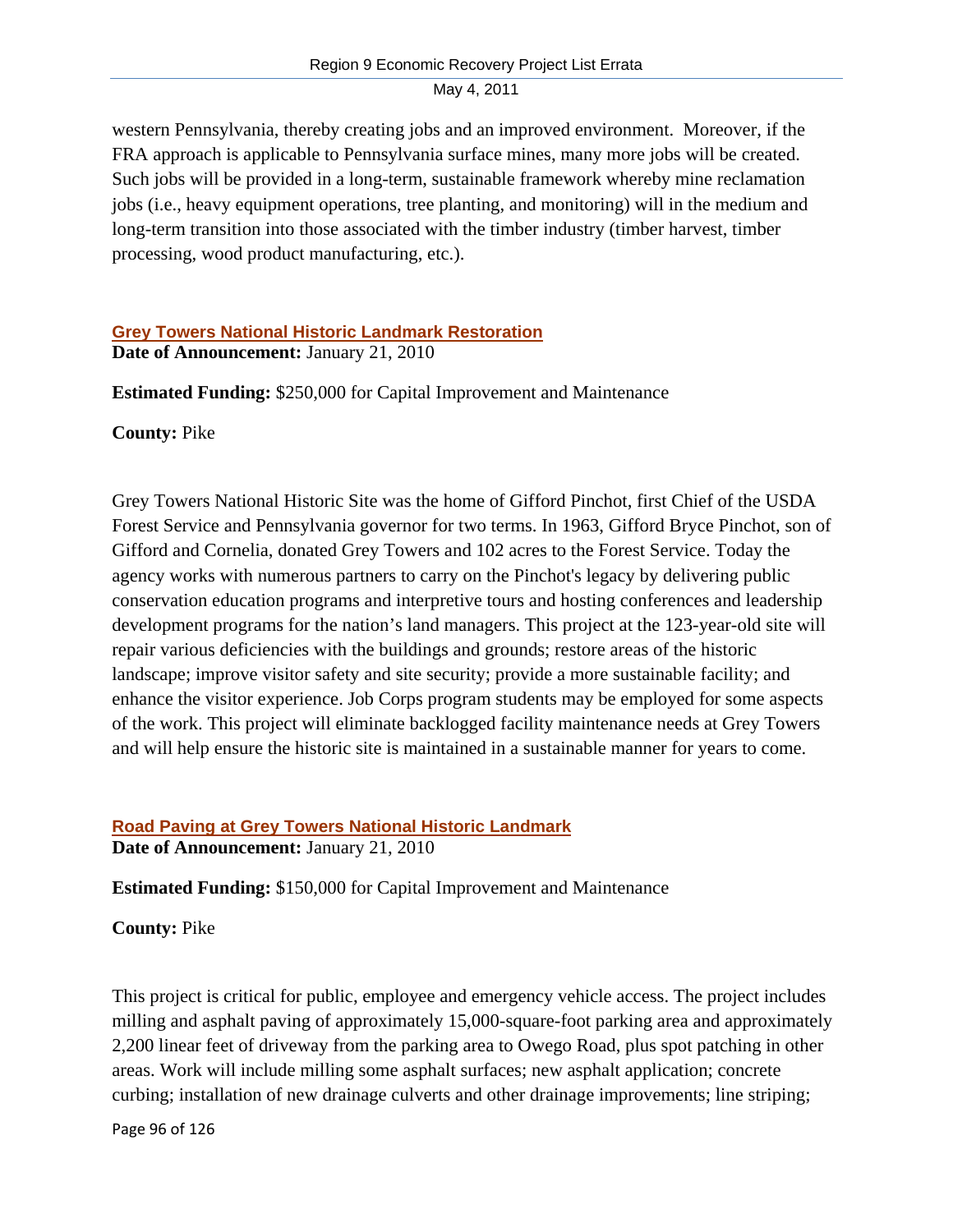traffic control; soil erosion control, etc. Also included in this project is approximately 1,700 linear feet of gravel service road from the maintenance area to paved road. Work will include addition of PennDOT driving Surface Aggregate material.

**……………………………………………………………………………………………………..**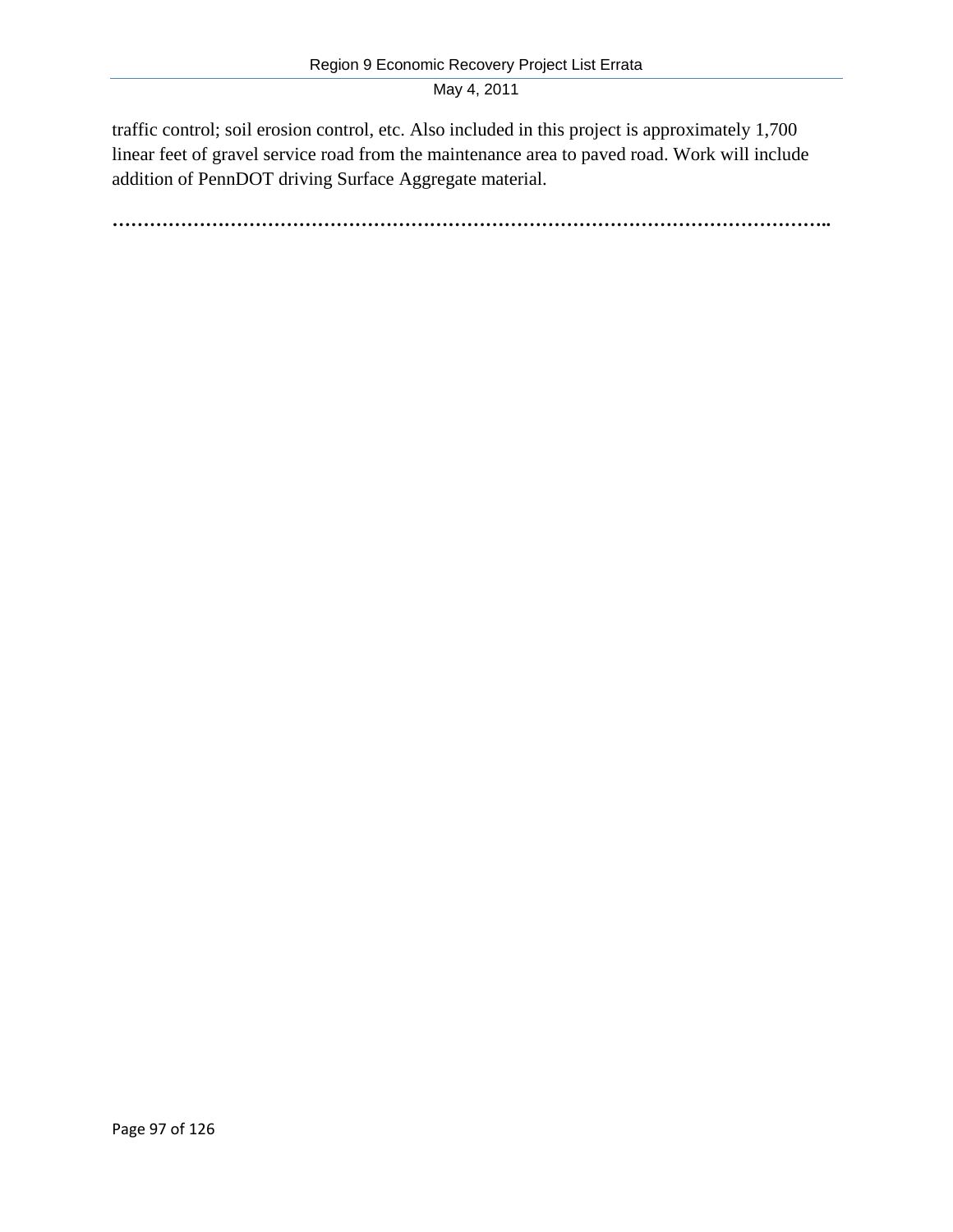## **Vermont**

### **Hazardous Fuel Reduction Projects/Readiness Greater than 120 Days Date of Announcement:** May 5, 2009

**Estimated Funding:** \$ 5,500,000 for Wildland Fire Management

**Partners:** The Nature Conservancy (MN), Hocking College (OH)

**States:** Illinois, Michigan, Minnesota, Ohio, Vermont and Wisconsin

**Counties:** Illinois: Hardin, Jackson, Johnson, Pope and Will. Michigan: Lake, Newaygo and Oscoda. Minnesota: Cook, Lake and Saint Louis. Ohio: Gallia and Lawrence. Vermont: Addison, Bennington, Rutland, Windsor and Windham. Wisconsin: Bayfield, Forest, Florence, Oconto, Price and Vilas.

This project creates or sustains jobs in economically hard-hit areas throughout the Midwest and Northeastern U.S. It also increases public safety; maintains and restores forests for public use; restores and/or improves habitat for rare and sensitive species; sustains forest products industry jobs; and supports biomass markets. Using contracts, agreements, and partnerships, and also employing temporary crews for up to three years, the project uses a variety of methods to prioritize needs, prepare plans, and implement treatments of fuels that pose a fire hazard. On the Superior National Forest in Minnesota, The Nature Conservancy will partner with the Forest Service to package hazardous fuel treatments into projects that will employ local businesses. Another exciting project on the Superior NF involves cooperation with the State of Minnesota and the Forest Service's Northern Research Station to study the relationship between forests and global climate change. In Michigan, where unemployment rates are among the highest in the nation, jobs will be created in surveying property boundaries, marking survey corners, and performing additional tasks needed to prepare the land for treatments that will decrease wildfire risks by removing trees from crowded forests. In Ohio, the work will help restore uncommon open land habitats such as barrens and oak savannas. Similar work and opportunities will be provided in Wisconsin, Illinois, and Vermont.

# **Jobs to Improve Forest Fish Passage in Vermont Date of Announcement**: June 2, 2009

**Estimated Funding**: \$ 1,200,000 for Capital Improvement and Maintenance

**County**: Rutland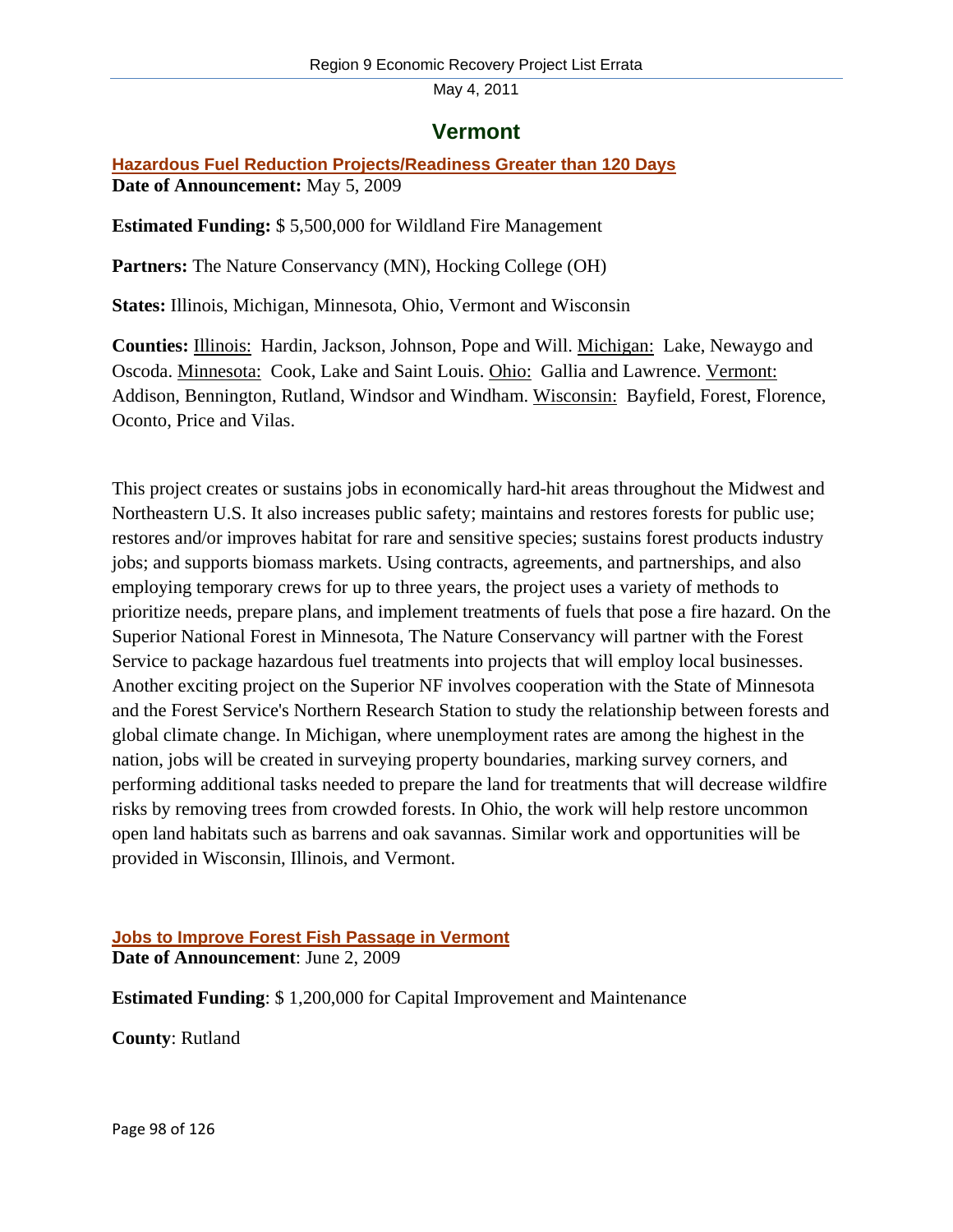Providing for unobstructed passage of fish will create jobs for people in economically depressed counties in Vermont. The projects include designs for bridges and culverts, as well as their reconstruction to allow for full passage of fish and other aquatic life, improve public access, and increase traffic safety. Aquatic habitat will be enhanced for high priority fish species, including the native Eastern brook trout.

#### **Jobs to Improve Vermont Fish Passage - 2 Date of Announcement**: June 2, 2009

**Estimated Funding**: \$ 1,000,000 for Capital Improvement and Maintenance

**County**: Windsor

This stream crossing reconstruction will increase traffic safety for local residents, improve public access for visitors, and allow for full fish passage through bridge reconstruction. Jobs will be created in the economically distressed State of Vermont with the focus on improving fish passage, increase public safety and improving access during the next 18 months. The project will have long-term benefits for the endangered Atlantic salmon, a federally endangered species, and the native Eastern brook trout, as well as other aquatic species as their habitat will be improved. The projects also provide enhanced recreation and travel opportunities for visitors to the Forest.

**Jobs to Improve Fish Passage on the Green Mountain National Forest - 1 Date of Announcement**: June 2, 2009

**Estimated Funding**: \$ 500,000 for Capital Improvement and Maintenance

**Partners**: United States Fish and Wildlife Service, Trout Unlimited, White River Partnership

**County**: Windsor

Fisheries and Safety, Partners in Recovery Employment: This project will improve habitat for high priority fish species and create safer road systems for forest visitors and local residents. Jobs will be created in the economically-distressed state of Vermont to replace stream crossings and open two miles of critical fish spawning and rearing habitat over the next year and a half. Additionally, this work presents a partnership opportunity between the U.S. Fish and Wildlife Service, White River Partnership, and Trout Unlimited, Inc. The project will have long-term benefits for the Atlantic salmon, a species federally listed as endangered and other aquatic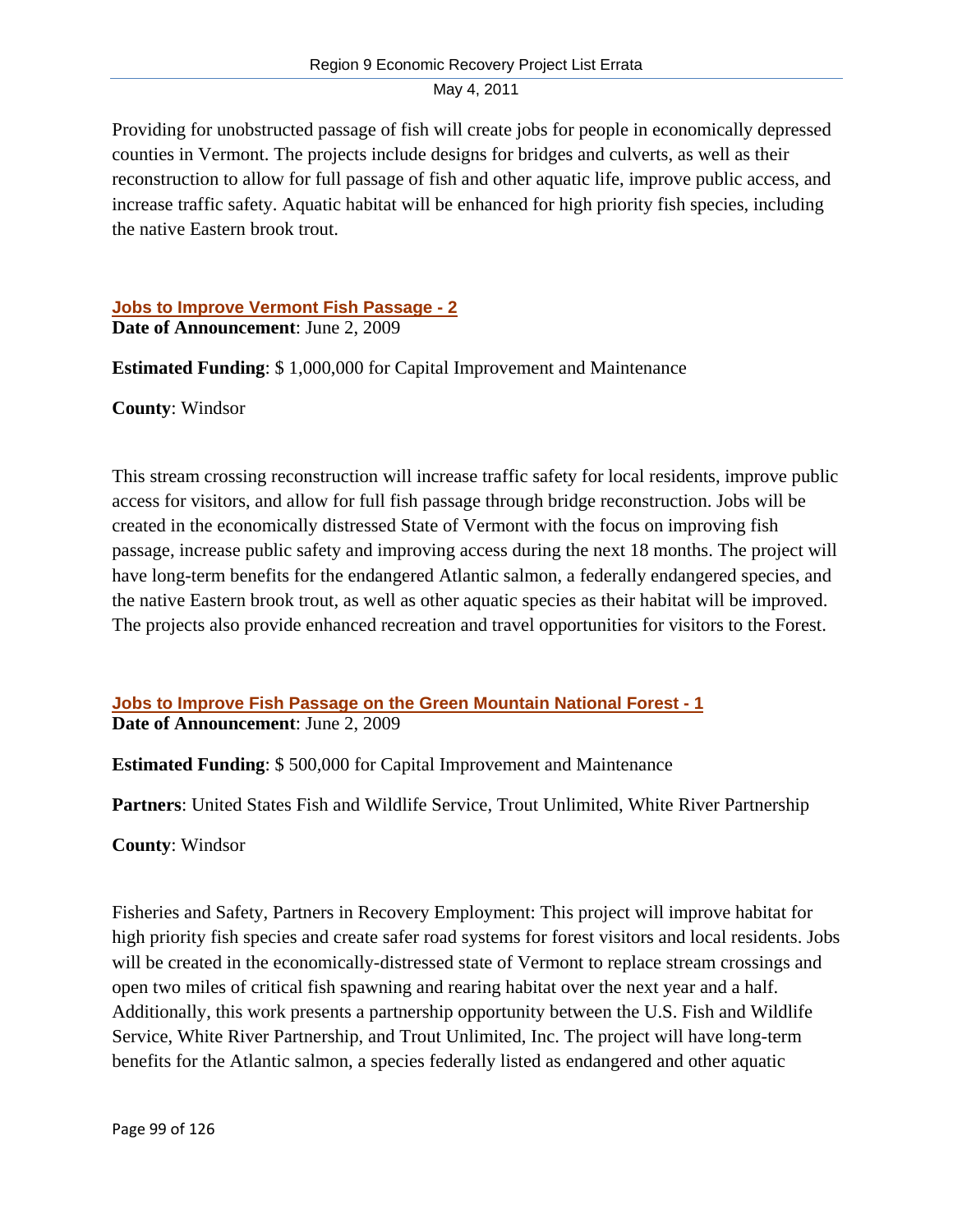species, as well as providing enhanced recreational and travel opportunities for visitors to the Forest.

### **Forest Service Eastern Region – Region-wide Jobs, Deferred Maintenance Reduction and New Requirement Adherence and Motorized Use Signing for Forest Resource Protection Date of Announcement:** June 2, 2009

**Estimated Funding:** \$ 3,500,000 for Capital Improvement and Maintenance

**States:** Illinois, Indiana, Maine, Michigan, Minnesota, Missouri, New Hampshire, New York, Ohio, Pennsylvania, Vermont, West Virginia and Wisconsin

**Counties:** Illinois: Williamson. Indiana: Jackson and Monroe. Maine: Oxford. Michigan: Delta, Grand Traverse, Marquette, Muskegon, Newaygo and Wexford. Minnesota: Beltrami, Itasca and Saint Louis. Missouri: Christian, Perry, Reynolds, Shannon and Stone. New Hampshire: Carroll, Coos and Grafton. New York: Schuyler and Seneca. Ohio: Lawrence and Washington. Pennsylvania: Elk, Forest and McKean. Vermont: Addison, Bennington, Rutland, Windham and Windsor. West Virginia: Barbour, Pocahontas, Randolph, Tucker and Webster. Wisconsin: Florence, Oconto, Oneida and Price

Safety: By Car or ATV -- This project takes a bite out of road maintenance needs and employs people to do much-needed forest road and trail signing work in 13 Eastern and Midwestern states. Contracts and agreements will provide private sector jobs in economically-depressed areas in and near 15 national forests. The project reduces a backlog of critical forest road maintenance to include: installing new standard retro-reflectivity signs informing people where they can legally ride off-road vehicles as well as locations their activities may be restricted -- in order to protect natural resources. These signs are necessary to implement Forest Service national Travel Management Rule and to meet new reflectivity signing requirements that increase user safety. Long-term benefits of the project include reducing a backlog of much-needed road maintenance work, and improving road safety for forest visitors and local residents.

# **Green Mountain and Finger Lakes Forest-wide Jobs, Critical Deferred Maintenance Reduction Projects**

**Date of Announcement**: June 2, 2009

**Estimated Funding**: \$ 2,475,000 for Capital Improvement and Maintenance

**Partners**: Towns of Goshen, Ripton, Chittenden, Wallingford, Peru, Sunderland, Winhall, Westin, Hector, Lodi and Covert

**States:** New York and Vermont

Page 100 of 126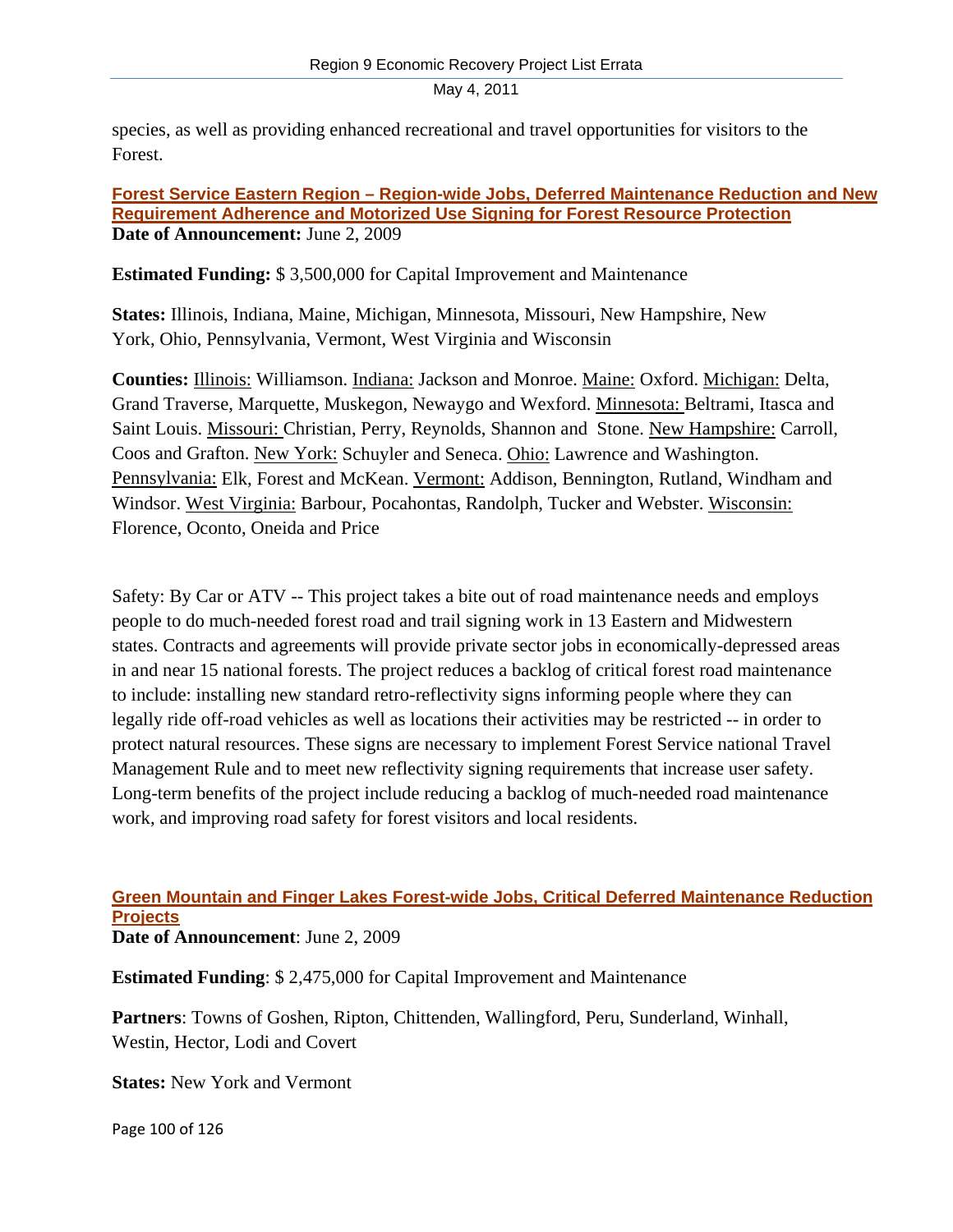**Counties**: New York: Seneca and Schuyler. Vermont: Addison, Bennington, Granby, Granville, Londonberry, Rutland, Warren, Washington, Windham and Windsor.

Working for Better Roads -- This project maintains a large number of forest roads and creates high-paying, private sector positions in multiple economically depressed towns and counties in Vermont and New York. The work includes: removing encroaching brush; adding gravel surfaces; cleaning ditches; replacing old, rusted-out culverts; and grading roadways. These wideranging projects will achieve many significant natural resource goals including: providing improved water quality through reducing sediment; reducing critical deferred maintenance work; and increasing safety and comfort for road users. The Forest Service roads provide access to the forest, and although they may begin as township roads, they frequently become Forest Service jurisdiction roads often used by local communities for traveling to work, transporting children to school, providing emergency services, and for commercial deliveries. The project offers noteworthy, long-term benefits to these communities.

# **Green Mountain and Finger Lakes National Forests – Roads Deferred Maintenance Reduction Date of Announcement**: June 2, 2009

**Estimated Funding**: \$ 120,000 for Capital Improvement and Maintenance

**Partners**: Towns of Hancock, Grandville and Rochester

**Counties**: Bennington, Rutland, Washington, Windham, and Windsor

Fixing Forest Roads Provides Safety for Local Drivers -- Forest Service roads provide access to the Forest. However, they may often begin as township roads which are frequently used for traveling to work, transporting children to school, providing emergency services, and making deliveries. The project offers noteworthy long-term benefits to local communities. This project creates private sector positions in multiple, economically-depressed towns in Vermont. It also increases safety and comfort for the many users of Forest Service roads that intertwine with township roads. The work includes maintaining a number of forest roads by removing encroaching brush; adding gravel surfaces; cleaning ditches; replacing old, rusted-out culverts; and grading roadways. These critical backlogged maintenance projects also improve water quality through reducing erosion.

# **Critical Region-wide Dam Reconstruction/Maintenance Date of Announcement**: July 21, 2009

Page 101 of 126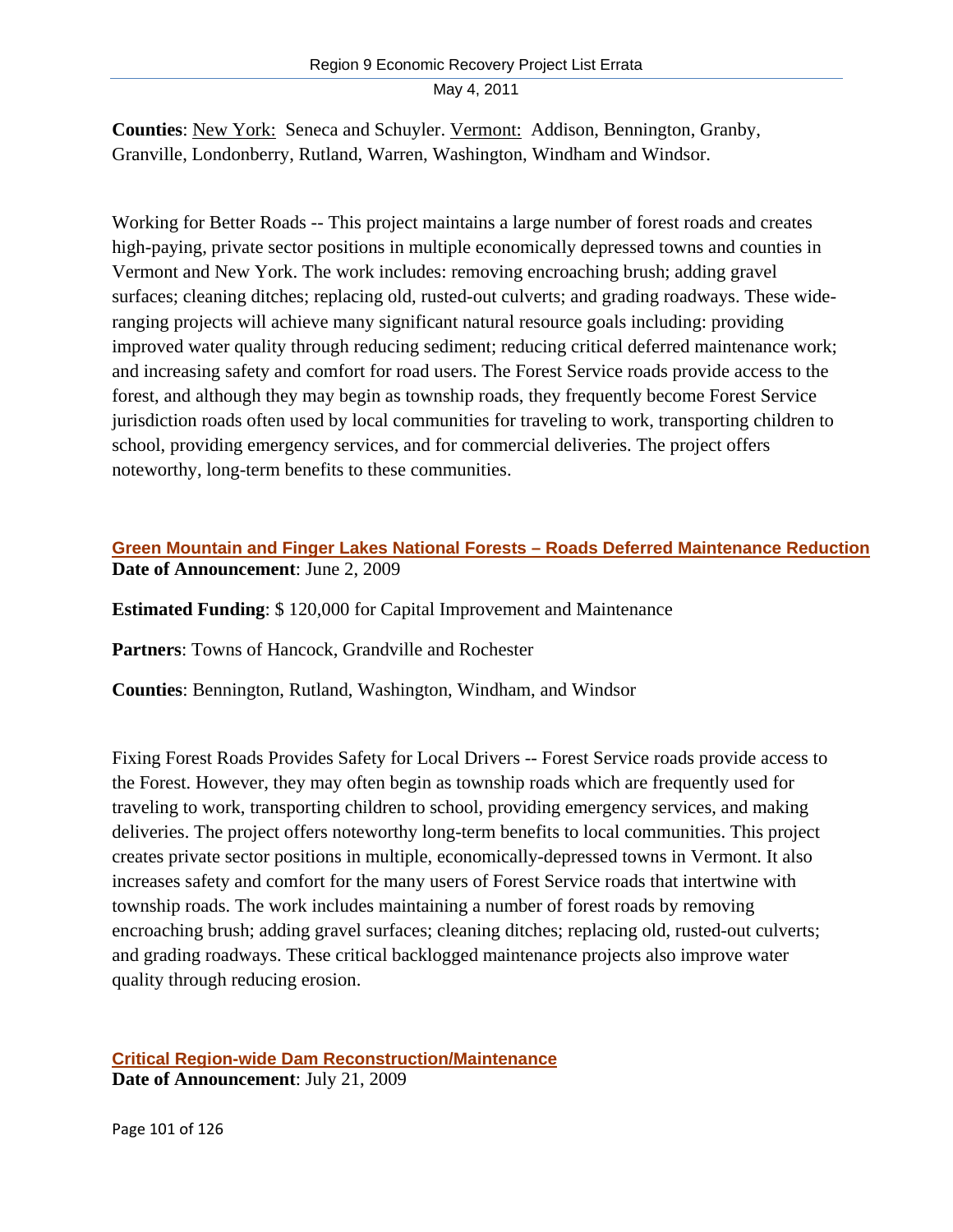**Estimated Funding**: \$ 2,155,000 for Capital Improvement and Maintenance

**States**: Maine, Michigan, New Hampshire, Ohio, Vermont, Wisconsin

**Counties**: Maine: Oxford. Michigan: Alcona, Crawford, Iosco, Lake, Manistee, Mason, Newaygo, Oceana, Oscoda and Wexford. New Hampshire: Carroll, Coos and Grafton. Ohio: Lawrence. Vermont: Rutland. Wisconsin: Forest.

This project will significantly improve public safety and upgrade infrastructure in a six-state area through conducting deferred maintenance work on a high-hazard dam, along with a number of historic and other dams. For example, one dam was constructed during the Civilian Conservation Corps era in the 1930s. It is located in one of today's most economically-distressed counties in the east, Rutland County, Vermont. In addition to providing job opportunities in local communities in several states, this work will preserve historic gems in the forests, provide ecosystem enhancement, and improve visitor safety and enjoyment.

# **Region-wide Water/Waste-Water Recreation Facility Deferred Maintenance Date of Announcement**: July 21, 2009

**Estimated Funding**: \$ 3,398,000 for Capital Improvement and Maintenance

**States**: Illinois, Indiana, Maine, Michigan, Minnesota, Missouri, New Hampshire, New York, Ohio, Pennsylvania, Vermont, West Virginia and Wisconsin

**Counties:** Illinois: Alexander, Gallatin, Hardin, Jackson, Johnson, Massac, Pope, Saline, Union, Will and Williamson. Indiana: Brown, Crawford, Dubois, Jackson, Lawrence, Martin, Monroe, Orange and Perry. Maine: Oxford. Michigan: Alcona, Alger, Baraga, Charlevoix, Cheboygan, Chippewa, Crawford, Delta, Gogebic, Houghton, Iosco, Iron, Lake, Mackinac, Manistee, Marquette, Mason, Mecosta, Montcalm, Muskegon, Newaygo, Oceana, Ogemaw, Ontonagon, Oscoda, Schoolcraft and Wexford. Minnesota: Beltrami, Cass, Cook, Itasca, Lake and Saint Louis. Missouri: Barry, Bollinger, Boone, Butler, Callaway, Carter, Christian, Crawford, Dent, Douglas, Howell, Iron, Laclede, Madison, Oregon, Ozark, Perry, Phelps, Pulaski, Reynolds, Ripley, St. Francois, Ste. Genevieve, Shannon, Stone, Taney, Washington, Wayne and Wright. New Hampshire: Carroll, Coos and Grafton. New York: Schuyler and Seneca. Ohio: Athens, Gallia, Hocking, Jackson, Lawrence, Monroe, Morgan, Noble, Perry, Scioto, Vinton and Washington. Pennsylvania: Elk, Forest, McKean and Warren. Vermont: Addison, Bennington, Granby, Granville, Londonderry, Rutland, Warren, Washington, Windsor and Windham. West Virginia: Barbour, Grant, Greenbrier, Nicholas, Pendleton, Pocahontas, Preston, Randolph, Tucker and Webster. Wisconsin: Ashland, Bayfield, Forest, Florence, Langlade, Oconto, Oneida, Price, Sawyer, Taylor and Vilas.

Page 102 of 126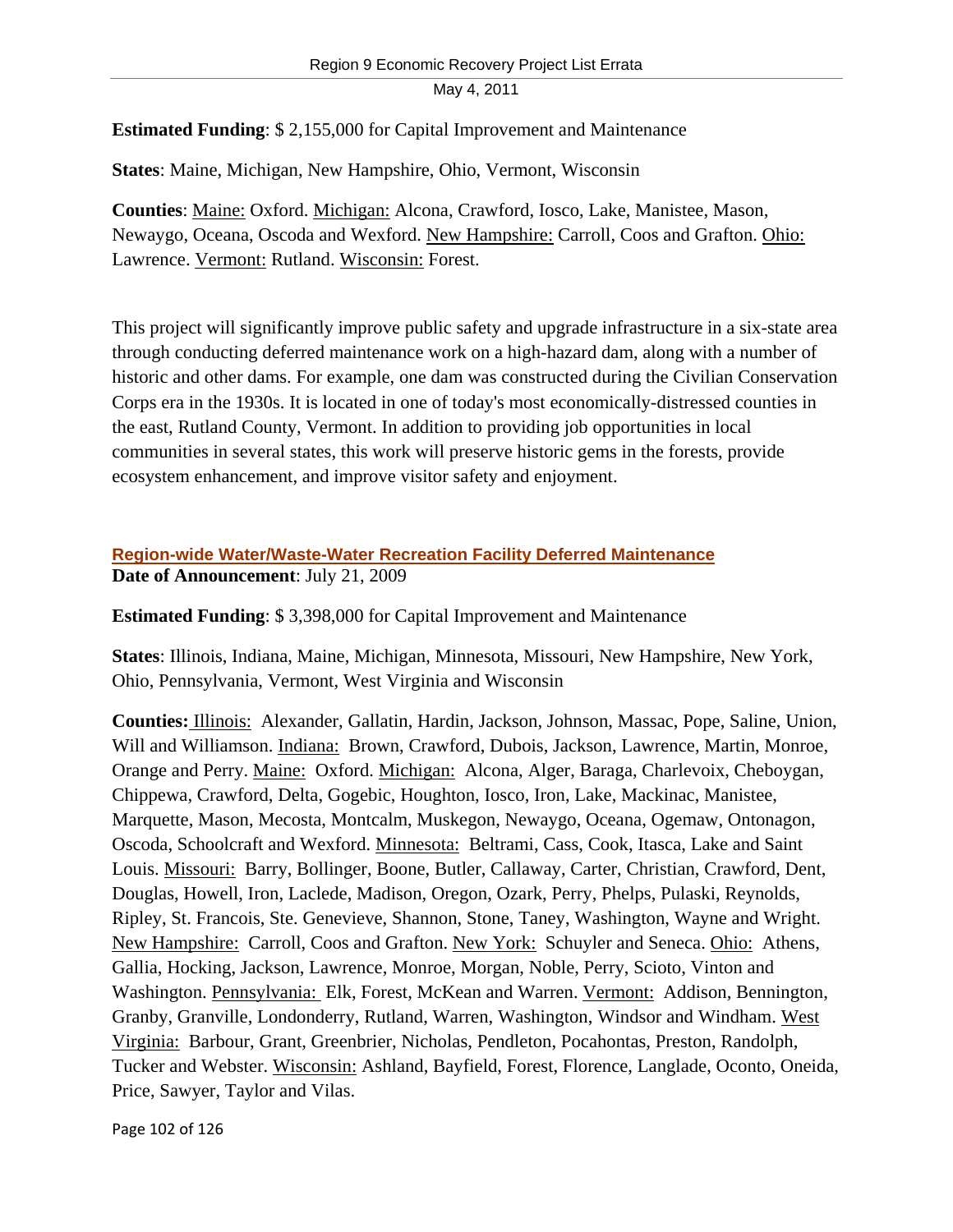This project will have long-term benefits to public health and safety, improve water quality, and enhance visitor recreational experiences in 13 Midwestern, Eastern, and Mid-Atlantic States. Employment will be created through contracts with local businesses for the rehabilitation of potable water systems and sewage treatment systems at seven recreation sites. Sanitary and condition surveys will be conducted as well as the updating of operational and maintenance plans on 14 national forests and a national tallgrass prairie. This project was partially funded with money released in April 2009. The project will include: replacement of sewage lift pumps; renovation of the sewage treatment lagoon; maintenance of percolation and irrigation systems; and replacement of potable water distribution lines. Repairs to water and waste-water facilities will reduce leakage, points of potential contamination, and energy consumption. Additionally, the project includes installation of solar well pump houses at three recreation sites on three forests and the removal of abandoned wells on national forests throughout the Eastern and Midwestern U.S. Once completed, the project will eliminate approximately \$1.7 million of backlogged recreation facility maintenance needs.

# **Region-wide Environmental Compliance and Pollution Prevention Phase I Date of Announcement**: July 21, 2009

**Estimated Funding**: \$ 2,500,000 for Capital Improvement and Maintenance

**States:** Illinois, Indiana, Maine, Michigan, Minnesota, Missouri, New Hampshire, New York, Ohio, Pennsylvania, Vermont, West Virginia, Wisconsin.

**Counties**: Illinois: Alexander, Gallatin, Hardin, Jackson, Johnson, Massac, Pope, Saline, Union, Will and Williamson. Indiana: Brown, Crawford, Dubois, Jackson, Lawrence, Martin, Monroe, Orange and Perry. Maine: Oxford. Michigan: Alcona, Alger, Baraga, Charlevoix, Cheboygan, Chippewa, Crawford, Delta, Gogebic, Houghton, Iosco, Iron, Lake, Mackinac, Manistee, Marquette, Mason, Mecosta, Montcalm, Muskegon, Newaygo, Oceana, Ogemaw, Ontonagon, Oscoda, Schoolcraft and Wexford. Minnesota: Beltrami, Cass, Cook, Itasca, Lake and Saint Louis. Missouri: Barry, Bollinger, Boone, Butler, Callaway, Carter, Christian, Crawford, Dent, Douglas, Howell, Iron, Laclede, Madison, Oregon, Ozark, Perry, Phelps, Pulaski, Reynolds, Ripley, St. Francois, Ste. Genevieve, Shannon, Stone, Taney, Washington, Wayne and Wright. New Hampshire: Carroll, Coos and Grafton. New York: Schuyler and Seneca. Ohio: Athens, Gallia, Hocking, Jackson, Lawrence, Monroe, Morgan, Noble, Perry, Scioto, Vinton and Washington. Pennsylvania: Elk, Forest, McKean and Warren. Vermont: Addison, Bennington, Granby, Granville, Londonderry, Rutland, Warren, Washington, Windsor and Windham. West Virginia: Barbour, Grant, Greenbrier, Nicholas, Pendleton, Pocahontas, Preston, Randolph, Tucker and Webster. Wisconsin: Ashland, Bayfield, Forest, Florence, Langlade, Oconto, Oneida, Price, Sawyer, Taylor and Vilas.

Page 103 of 126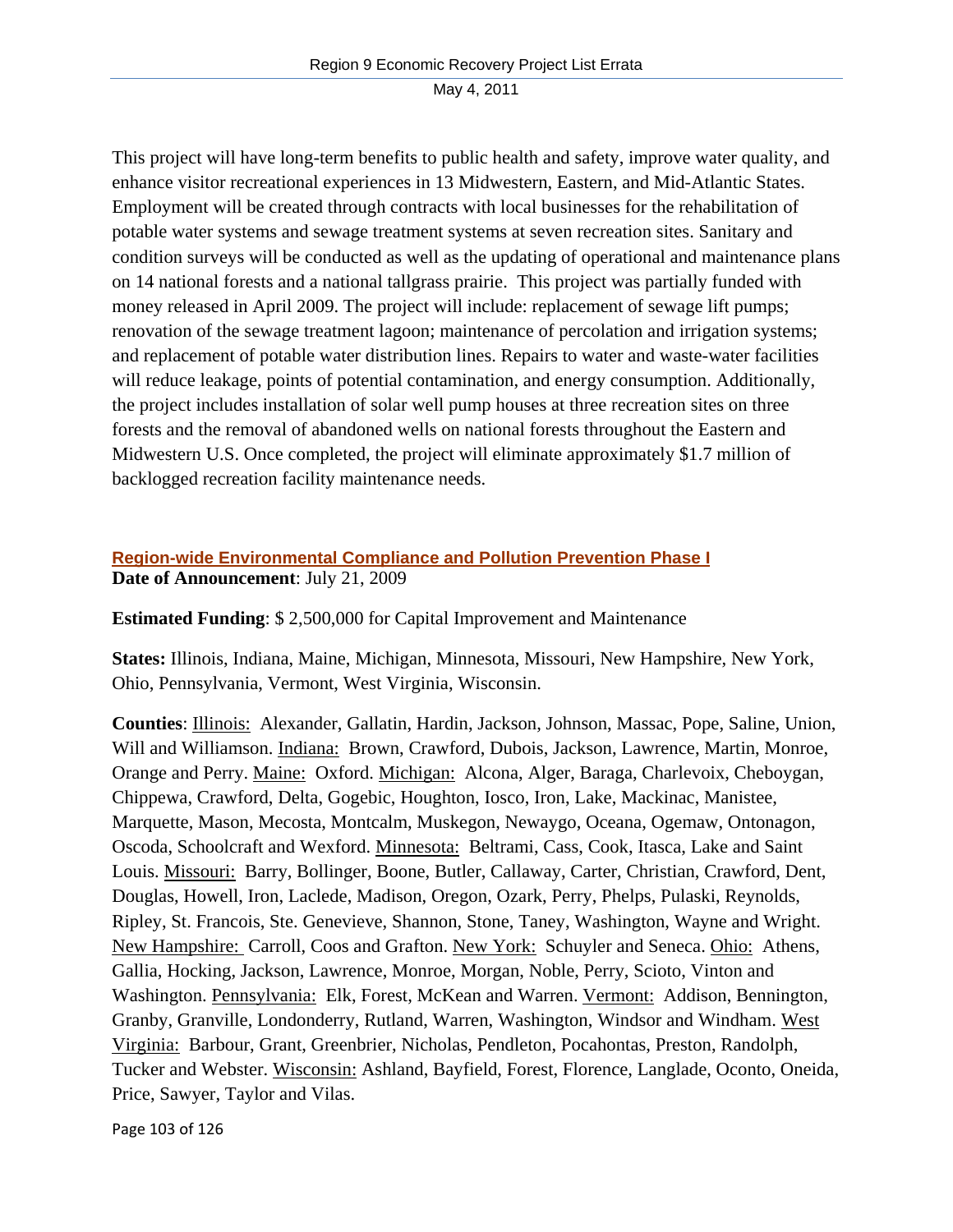This project will reduce the Forest Service's contribution to climate change by removing unneeded materials at its facilities in the eastern United States and implementing more sustainable material practices. Materials will be reused or recycled before disposal and the agency will identify necessary hazardous materials and wastes that are likely to be generated in the future. Additionally, the Forest Service will reduce the use of hazardous materials and minimize the toxicity and amount of future waste by setting up safe procedures to handle such materials. This effort will also include replacing above-ground fuel tanks to reduce the risk of leaks and spills. Benefits of this project include: -Reduced costs associated with the disposal of wastes by identifying greener alternatives, and by minimizing special storage requirements needed for hazardous materials; -More sustainable operations; -Reduced environmental impacts; -A safer work environment.

### **High Priority Region Wide Trail Projects Date of Announcement**: July 21, 2009

**Estimated Funding**: \$ 3,926,000 for Capital Improvement and Maintenance

**Partners**: Hanging Rock All Terrain Vehicle Club, River Valley Mountain Bike Association

**States:** Illinois, Minnesota, New York, Ohio and Vermont

**Counties**: Illinois: Pope. Minnesota: Beltrami, Cass and Itasca. New York: Schuyler and Seneca. Ohio: Athens, Gallia, Hocking, Lawrence, Monroe, Perry and Washington. Vermont: Addison, Bennington, Granville, Rutland, Warren, Washington, Windham and Windsor.

The Forest Service maintains trails to ensure resource protection and visitor safety. Trails are the way the American public accesses the national forests and grasslands. This project will repair and maintain heavily used popular recreational trails in five states: Minnesota, New York, Ohio, Illinois, and Vermont. The project will provide jobs through a combination of contracts and agreements. Crew leaders will be hired to supervise the work crews under agreement. Crews will repair, reconstruct, or maintain high-priority hiking, cross-country skiing, off-road vehicle, equestrian and snowmobile trails and will replace trail bridges on four national forests in the east. Watershed health through the reduction of erosion and sedimentation will be improved. In addition to providing direct benefits through hiring, indirect benefits include providing a safer and more enjoyable recreational experience for trail users; increased tourism expenditures in neighboring communities; improved forest health; and a greater connection to the outdoors for the recreating public.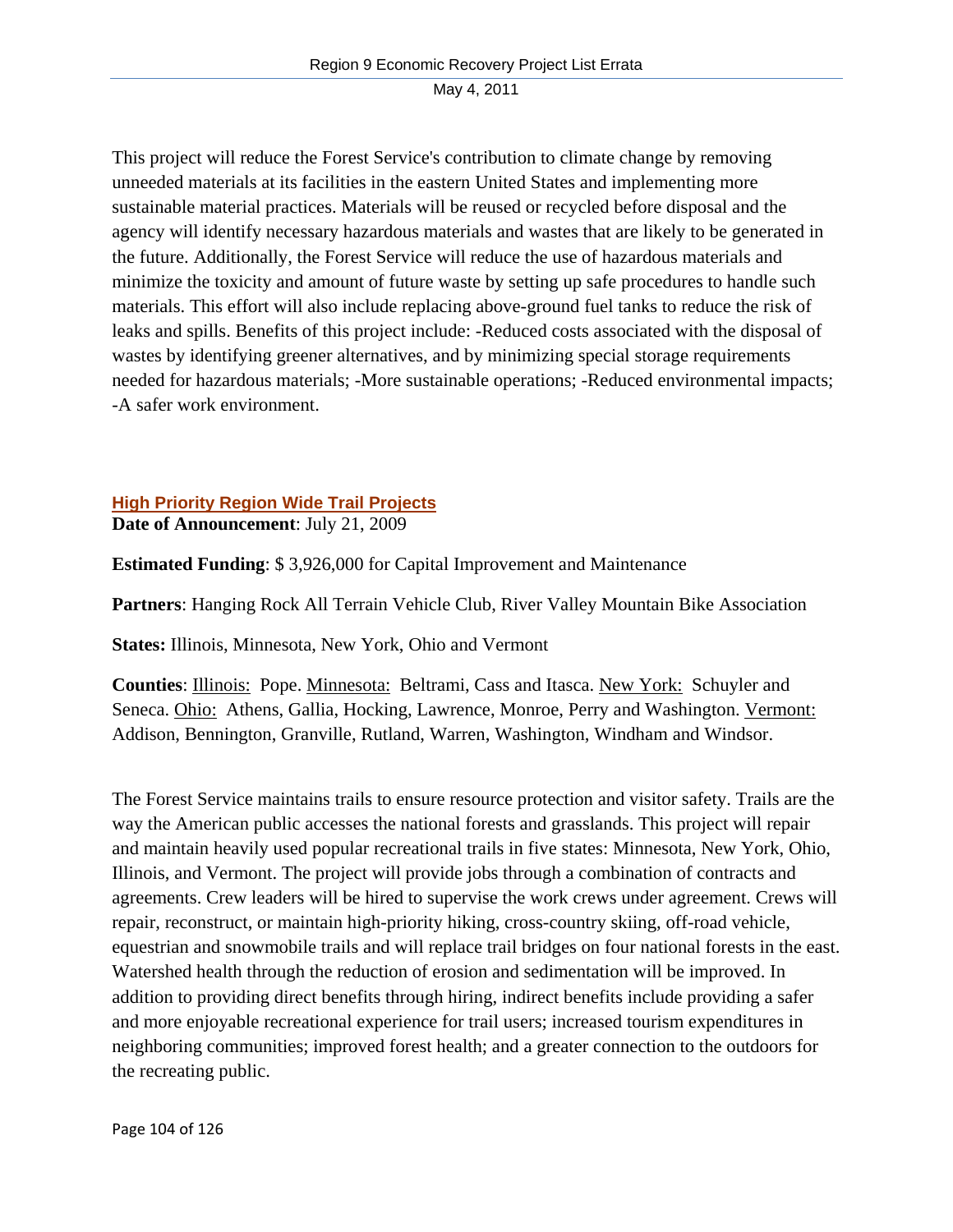# **Green Mountain National Forest - Recreation Facilities Deferred Maintenance Reduction Date of Announcement**: July 21, 2009

**Estimated Funding**: \$ 657,000 for Capital Improvement and Maintenance

**Counties**: Addison, Bennington, Rutland, Windham and Windsor

This project involves multiple contracts to reduce deferred maintenance at developed recreation sites across the Green Mountain National Forest in Vermont. Activities include replacing restrooms facilities; expanding existing service contracts that provide mowing, cleaning and trash removal services; replacing signs; and rehabilitating the historic Stratton Mountain caretakers' cabin and fire tower.

#### **Forest-wide Recreation Trails Deferred Maintenance Reduction Date of Announcement:** August 18, 2009

**Estimated Funding:** \$ 850,000 for Capital Improvement and Maintenance

**Partners:** Twin Lakes Snowmobile Club, Student Conservation Association, Finger Lakes Trail Association

**States:** Vermont and New York

**County:** Vermont: Rutland. New York: Schuyler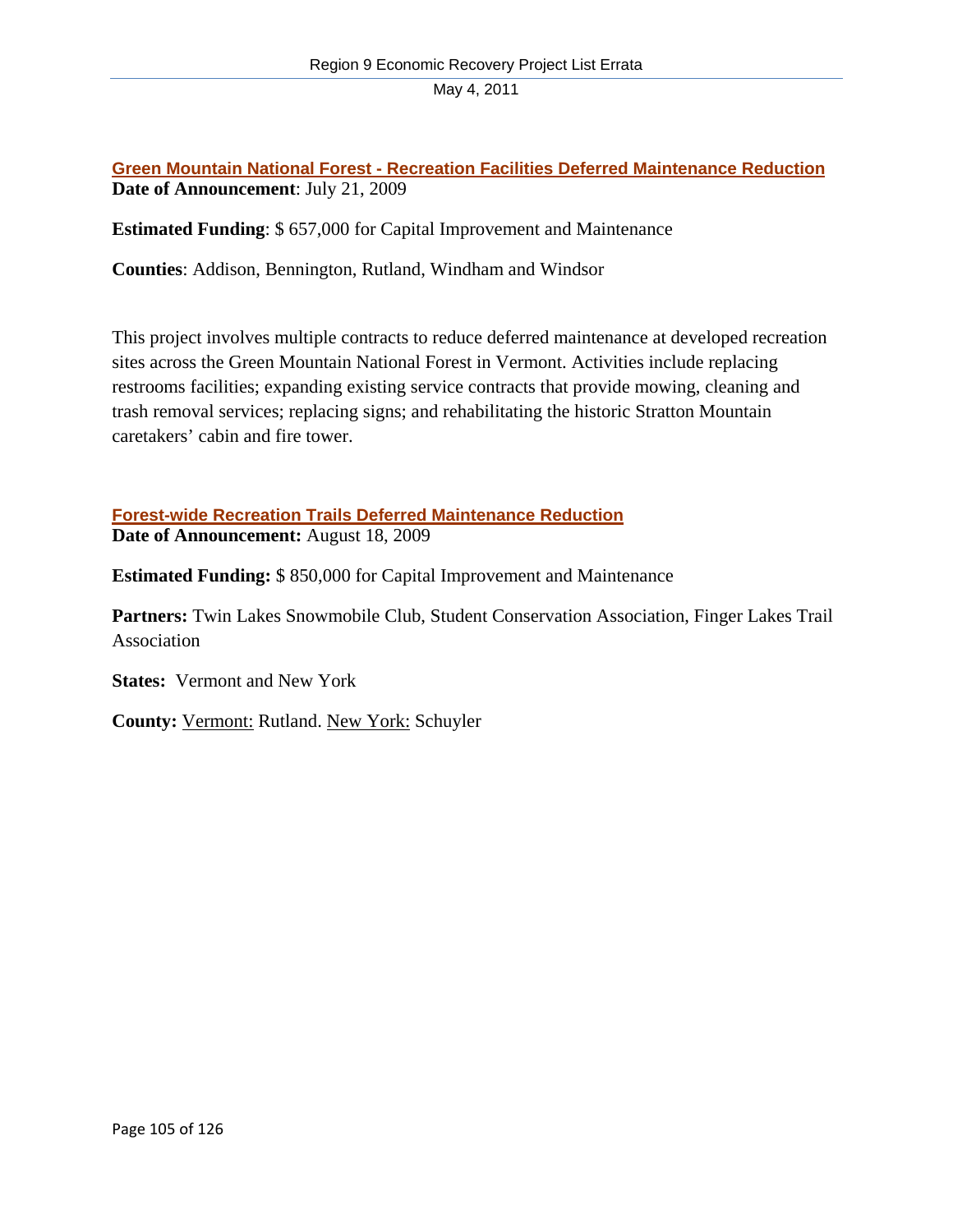This project will repair and maintain heavily-used popular recreation trails on the Finger Lakes National Forest in New York State and the Green Mountain National Forest in Vermont. Work will be accomplished through entering into agreements with the Twin Lakes Snowmobile Club, Student Conservation Association, and Finger Lakes Trail Association to reduce deferred maintenance on the Forest's trail system. These partners will provide jobs and experience in natural resource management to youth and adults. Project work will involve basic maintenance activities such as clearing trailside vegetation, repairing trail tread, and installing pedestrian and traffic control devices. The project will benefit communities neighboring the Finger Lakes NF and the Green Mountain NF by providing safe, high quality recreation trail experiences for visitors. Indirect economic benefits to local communities include increased tourism expenditures and providing a more meaningful and satisfying connection to the outdoors for the recreating public. This project will also reduce erosion and sedimentation by stabilizing soil conditions, and resulting in improved water quality.

## **Eastern Region Trail Management, Assessment and Condition Surveys Date of Announcement:** August 18, 2009

**Estimated Funding:** \$ 1,500,000 for Capital Improvement and Maintenance

**Partners:** State Sponsored Conservation Crews, Student Conservation Association, Trail Clubs

**States:** Illinois, Indiana, Maine, Michigan, Minnesota, Missouri, New Hampshire, New York, Ohio, Pennsylvania, Vermont, West Virginia and Wisconsin

**Counties:** Illinois: Alexander, Gallatin, Hardin, Jackson, Johnson, Massac, Pope, Saline, Union, Will and Williamson. Indiana: Brown, Crawford, Dubois, Jackson, Lawrence, Martin, Monroe, Orange and Perry. Maine: Oxford. Michigan: Alcona, Alger, Baraga, Charlevoix, Cheboygan, Chippewa, Crawford, Delta, Gogebic, Houghton, Iosco, Iron, Lake, Mackinac, Manistee, Marquette, Mason, Mecosta, Montcalm, Muskegon, Newaygo, Oceana, Ogemaw, Ontonagon, Oscoda, Schoolcraft and Wexford. Minnesota: Beltrami, Cass, Cook, Itasca, Lake and Saint Louis. Missouri: Barry, Bollinger, Boone, Butler, Callaway, Carter, Christian, Crawford, Dent, Douglas, Howell, Iron, Laclede, Madison, Oregon, Ozark, Perry, Phelps, Pulaski, Reynolds, Ripley, St. Francois, Ste. Genevieve, Shannon, Stone, Taney, Washington, Wayne and Wright. New Hampshire: Carroll, Coos and Grafton. New York: Schuyler and Seneca. Ohio: Athens, Gallia, Hocking, Jackson, Lawrence, Monroe, Morgan, Noble, Perry, Scioto, Vinton and Washington. Pennsylvania: Elk, Forest, McKean and Warren. Vermont: Addison, Bennington, Granby, Granville, Londonderry, Rutland, Warren, Washington, Windsor and Windham. West Virginia: Barbour, Grant, Greenbrier, Nicholas, Pendleton, Pocahontas, Preston, Randolph, Tucker and Webster. Wisconsin: Ashland, Bayfield, Forest, Florence, Langlade, Oconto, Oneida, Price, Sawyer, Taylor and Vilas.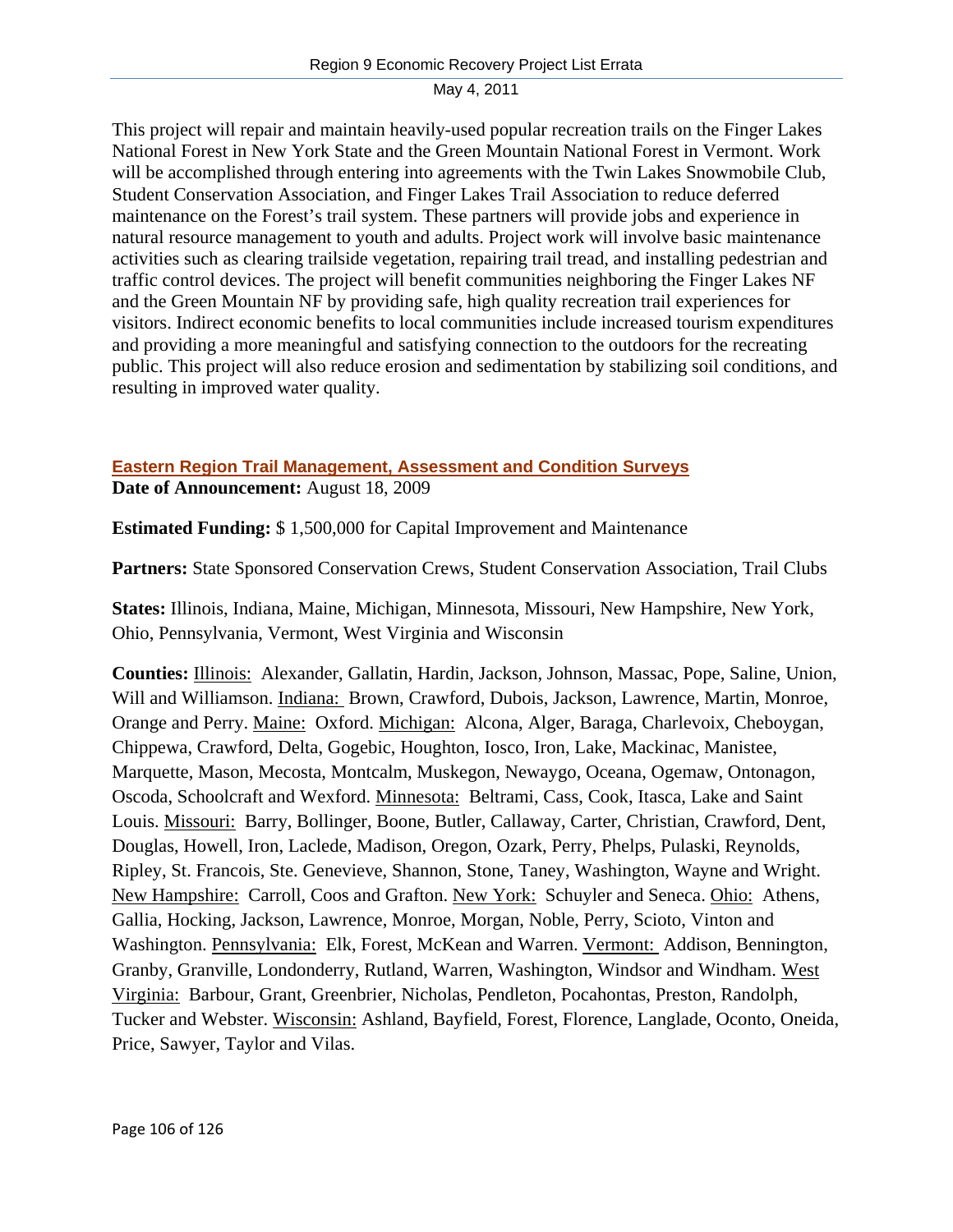There are over 17,000 miles of trail in the Eastern Region that provide a variety of trail experiences to the public. It is essential to have updated and accurate data on trail conditions and accessibility to plan for and to provide quality trail opportunities to the public. This project will complete Trail Management Objectives (TMOs) for National Forest System trails classes 2 and 3 on each National Forest/Prairie in Region 9. The TMOs are the required foundation in order to then complete Trails Assessment and Condition Surveys (TRACS) on approximately 7,500 of National Forest system trail miles. TRACS surveys will be completed on winter trails and off highway vehicle trails. This information will be incorporated into the Forest Service's Infrastructure Applications Database for Trails. The information will ultimately enable the agency to maintain a better trail network for the public with accurate trail information and by creating healthy, sustainable conditions for the trails for years to come.

# **Partnerships with State and Private Forestry, State of New York and State of Vermont - Surveys and Forest Health Protection**

**Date of Announcement:** September 9, 2009

**Estimated Funding:** \$ 567,000 for Wildland Fire Management

**States:** New York and Vermont

**Counties:** New York: Cortland. Vermont: Rutland.

Funds for these programs of work are for projects that will be carried out on State and Private Lands. Specific projects will be selected by the states.

**………………………………………………………………………………………………………**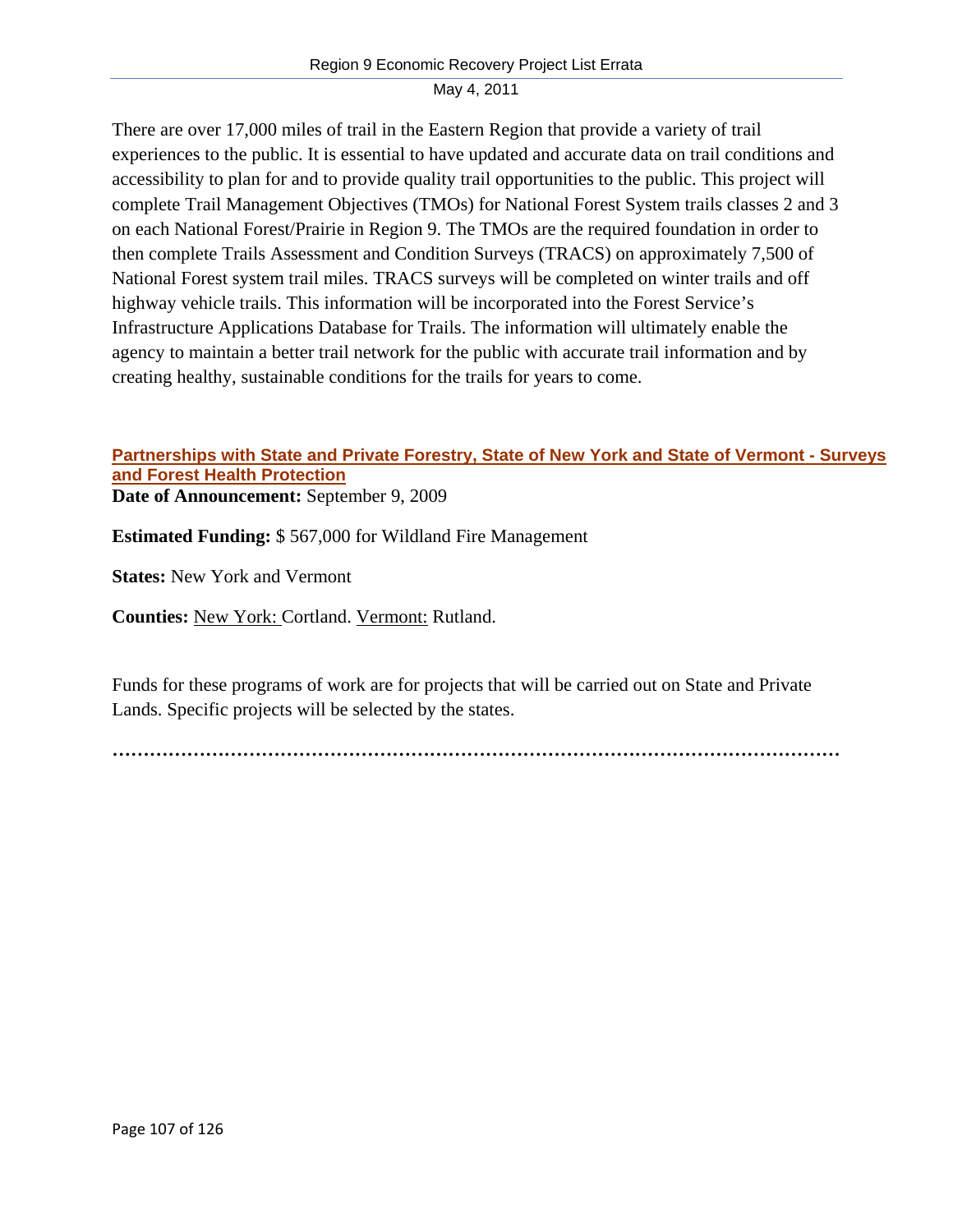# **West Virginia**

# **Hazardous Fuel Reduction Projects/Readiness Less Than or Equal To 120 Days Date of Announcement:** May 5, 2009

**Estimated Funding:** \$ 6,192,000 for Wildland Fire Management

**Partners:** National Resource Conservation Service (WV)

**States:** Michigan, Minnesota and West Virginia

**Counties:** West Virginia**:** Grant**,** Greenbrier**,** Pendleton**,** Pocahontas**,** Randolph**,** and Tucker. Michigan**:** Alcona**,** Crawford**,** Delta**,** Iosco**,** Lake**,** Manistee, Mason**,** Newaygo**,** Oceana**,** Oscoda**,** and Wexford. Minnesota**:** Cook**,** Lake**,** and Saint Louis.

People At Work for the Future -- This multifaceted fuels treatment project uses contracts and agreements to employ temporary crews for up to two years. It creates or sustains jobs in economically hard-hit, high fire-risk areas in Minnesota and elsewhere in the Midwest and Northeast. It also increases public safety; maintains and restores forests for public use; sustains forest products industry jobs; and supports biomass markets. In the Monongahela National Forest in West Virginia, local farmers and conservation districts will use range management activities to reduce hazardous fuels build up. In Michigan, where unemployment rates are among the highest in the Nation, timber sales will decrease wildfire risks in crowded forests and improve habitat for Kirtland's warbler, a songbird on the federal endangered species list.

## **Forest Service Eastern Region – Region-wide Jobs, Deferred Maintenance Reduction and New Requirement Adherence and Motorized Use Signing for Forest Resource Protection Date of Announcement:** June 2, 2009

**Estimated Funding:** \$ 3,500,000 for Capital Improvement and Maintenance

**States:** Illinois, Indiana, Maine, Michigan, Minnesota, Missouri, New Hampshire, New York, Ohio, Pennsylvania, Vermont, West Virginia and Wisconsin

**Counties:** Illinois: Williamson. Indiana: Jackson and Monroe. Maine: Oxford. Michigan: Delta, Grand Traverse, Marquette, Muskegon, Newaygo and Wexford. Minnesota: Beltrami, Itasca and Saint Louis. Missouri: Christian, Perry, Reynolds, Shannon and Stone. New Hampshire: Carroll, Coos and Grafton. New York: Schuyler and Seneca. Ohio: Lawrence and Washington. Pennsylvania: Elk, Forest and McKean. Vermont: Addison, Bennington, Rutland, Windham and Windsor. West Virginia: Barbour, Pocahontas, Randolph, Tucker and Webster. Wisconsin: Florence, Oconto, Oneida and Price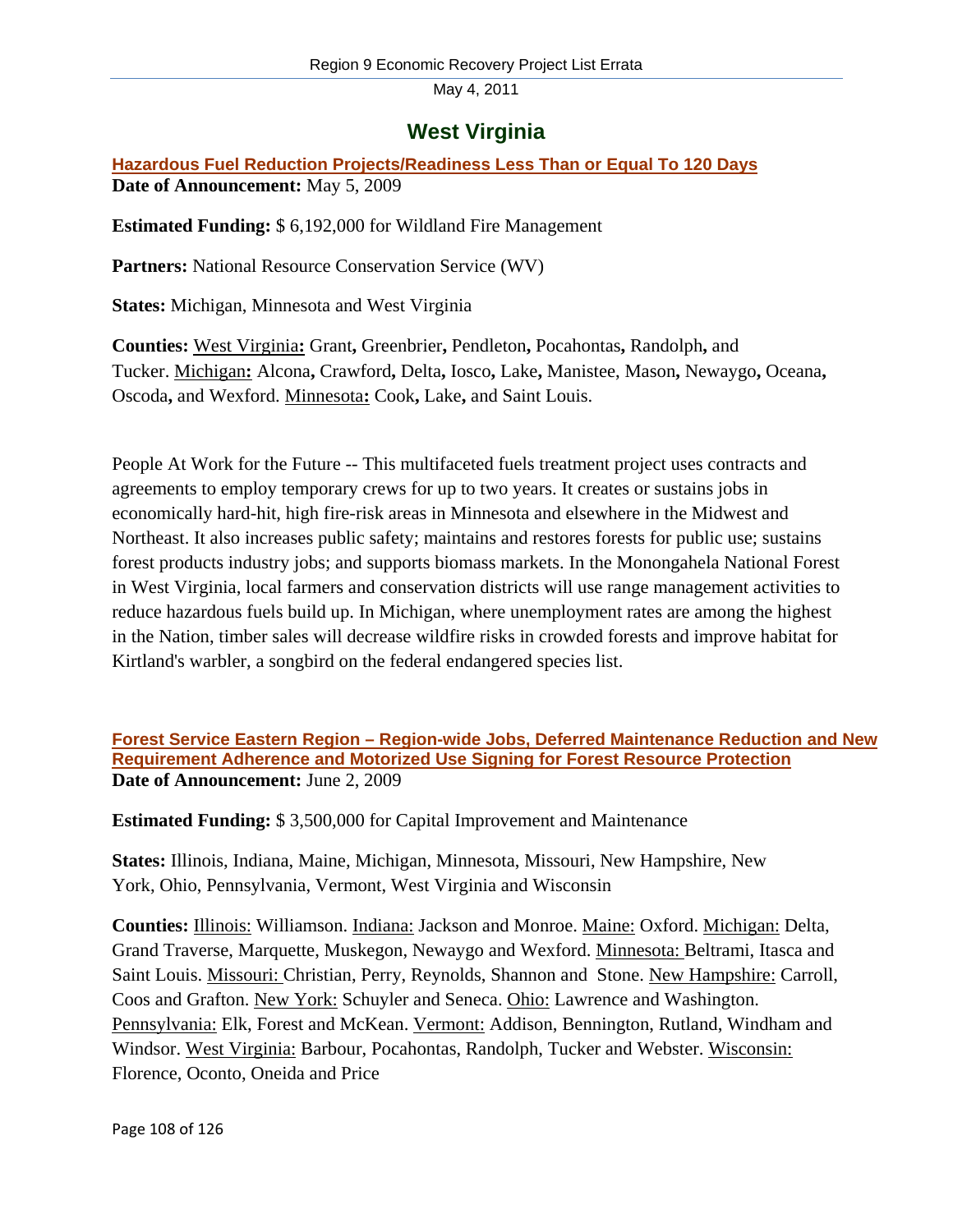Safety: By Car or ATV -- This project takes a bite out of road maintenance needs and employs people to do much-needed forest road and trail signing work in 13 Eastern and Midwestern states. Contracts and agreements will provide private sector jobs in economically-depressed areas in and near 15 national forests. The project reduces a backlog of critical forest road maintenance to include: installing new standard retro-reflectivity signs informing people where they can legally ride off-road vehicles as well as locations their activities may be restricted -- in order to protect natural resources. These signs are necessary to implement Forest Service national Travel Management Rule and to meet new reflectivity signing requirements that increase user safety. Long-term benefits of the project include reducing a backlog of much-needed road maintenance work, and improving road safety for forest visitors and local residents.

# **Forest Service Eastern Region – Region-wide Jobs, Critical Deferred Maintenance Reduction Projects**

**Date of Announcement:** June 2, 2009

**Estimated Funding:** \$ 5,880,000 for Capital Improvement and Maintenance

**Partners:** Beltrami County, Leach Lake Band of Ojibwe (MN)

**States:** Illinois, Indiana, Maine, Minnesota, Ohio, West Virginia and Wisconsin.

**Counties:** Illinois: Alexander, Gallatin, Hardin, Jackson, Johnson, Massac, Pope, Saline, Union, Williamson and Will. Indiana: Jackson and Monroe. Maine: Oxford. Minnesota: Beltrami and Saint Louis. Ohio: Lawrence and Washington. West Virginia: Barbour, Pocahontas, Randolph, Tucker and Webster. Wisconsin: Florence

Safer Roads, Cleaner Water -- This project to maintain forest roads creates private sector positions in multiple economically depressed counties in seven Eastern and Midwestern states. The work includes maintaining a large number of forest roads by removing encroaching brush; adding gravel to surfaces on some roads and repaving others; replacing old, rusted-out culverts; and grading roadways. This wide-ranging project will result in achieving many significant natural resource goals, including providing improved water quality through reduction of sediment; reducing critical deferred maintenance work; and improving safety for road users. The

Forest Service has existing road maintenance partnerships with counties when their roads intertwine with forest roads, and both county and forest roads are often used for traveling to work, transporting children to school, providing emergency services, and deliveries, so the project offers noteworthy long-term benefits to local communities.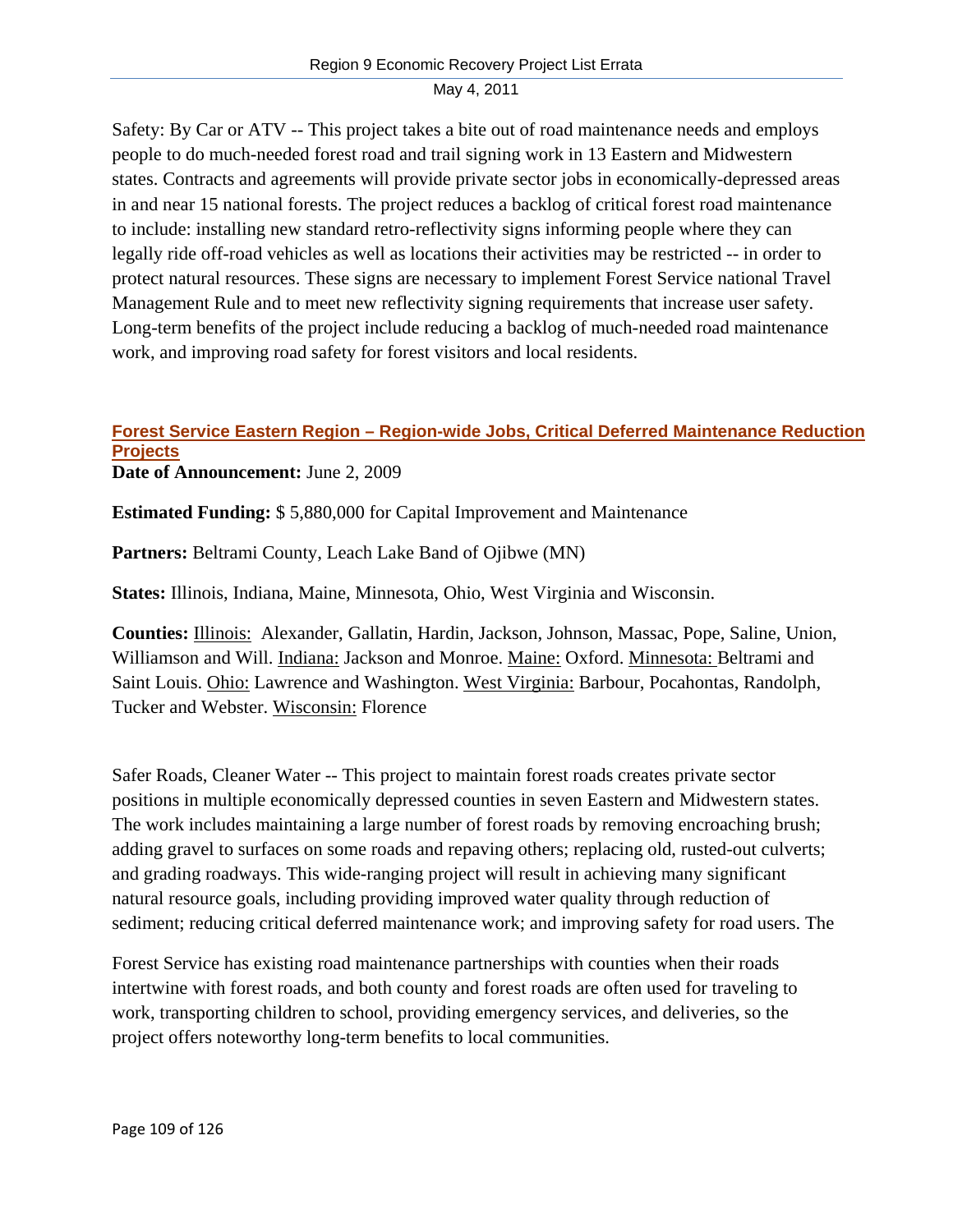## **Region-wide Water/Waste-Water Recreation Facility Deferred Maintenance Date of Announcement**: July 21, 2009

**Estimated Funding**: \$ 3,398,000 for Capital Improvement and Maintenance

**States**: Illinois, Indiana, Maine, Michigan, Minnesota, Missouri, New Hampshire, New York, Ohio, Pennsylvania, Vermont, West Virginia and Wisconsin

**Counties:** Illinois: Alexander, Gallatin, Hardin, Jackson, Johnson, Massac, Pope, Saline, Union, Will and Williamson. Indiana: Brown, Crawford, Dubois, Jackson, Lawrence, Martin, Monroe, Orange and Perry. Maine: Oxford. Michigan: Alcona, Alger, Baraga, Charlevoix, Cheboygan, Chippewa, Crawford, Delta, Gogebic, Houghton, Iosco, Iron, Lake, Mackinac, Manistee, Marquette, Mason, Mecosta, Montcalm, Muskegon, Newaygo, Oceana, Ogemaw, Ontonagon, Oscoda, Schoolcraft and Wexford. Minnesota: Beltrami, Cass, Cook, Itasca, Lake and Saint Louis. Missouri: Barry, Bollinger, Boone, Butler, Callaway, Carter, Christian, Crawford, Dent, Douglas, Howell, Iron, Laclede, Madison, Oregon, Ozark, Perry, Phelps, Pulaski, Reynolds, Ripley, St. Francois, Ste. Genevieve, Shannon, Stone, Taney, Washington, Wayne and Wright. New Hampshire: Carroll, Coos and Grafton. New York: Schuyler and Seneca. Ohio: Athens, Gallia, Hocking, Jackson, Lawrence, Monroe, Morgan, Noble, Perry, Scioto, Vinton and Washington. Pennsylvania: Elk, Forest, McKean and Warren. Vermont: Addison, Bennington, Granby, Granville, Londonderry, Rutland, Warren, Washington, Windsor and Windham. West Virginia: Barbour, Grant, Greenbrier, Nicholas, Pendleton, Pocahontas, Preston, Randolph, Tucker and Webster. Wisconsin: Ashland, Bayfield, Forest, Florence, Langlade, Oconto, Oneida, Price, Sawyer, Taylor and Vilas.

This project will have long-term benefits to public health and safety, improve water quality, and enhance visitor recreational experiences in 13 Midwestern, Eastern, and Mid-Atlantic States. Employment will be created through contracts with local businesses for the rehabilitation of potable water systems and sewage treatment systems at seven recreation sites. Sanitary and condition surveys will be conducted as well as the updating of operational and maintenance plans on 14 national forests and a national tallgrass prairie. This project was partially funded with money released in April 2009. The project will include: replacement of sewage lift pumps; renovation of the sewage treatment lagoon; maintenance of percolation and irrigation systems; and replacement of potable water distribution lines. Repairs to water and waste-water facilities will reduce leakage, points of potential contamination, and energy consumption. Additionally, the project includes installation of solar well pump houses at three recreation sites on three forests and the removal of abandoned wells on national forests throughout the Eastern and Midwestern U.S. Once completed, the project will eliminate approximately \$1.7 million of backlogged recreation facility maintenance needs.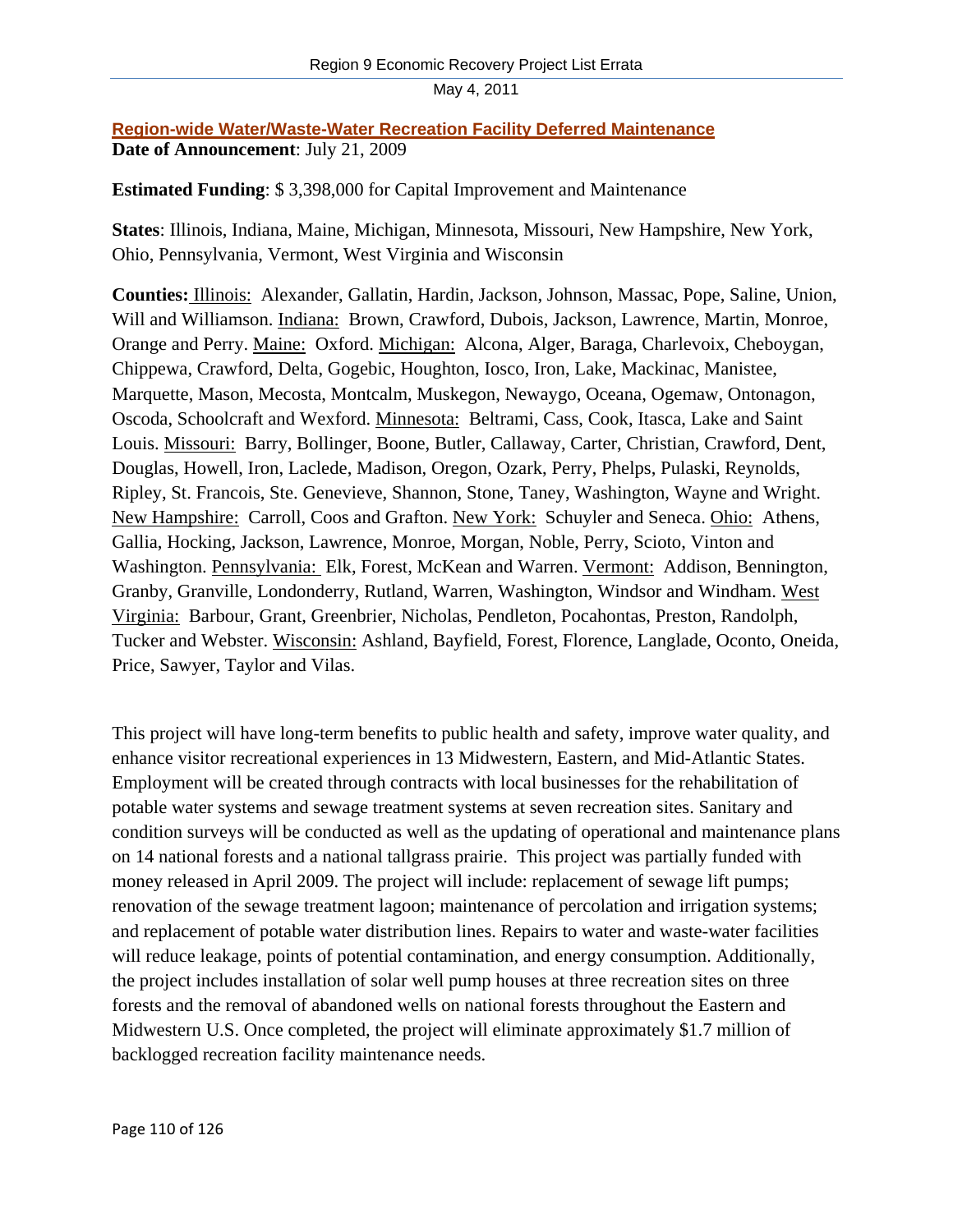## **Region-wide Environmental Compliance and Pollution Prevention Phase I Date of Announcement**: July 21, 2009

**Estimated Funding**: \$ 2,500,000 for Capital Improvement and Maintenance

**States:** Illinois, Indiana, Maine, Michigan, Minnesota, Missouri, New Hampshire, New York, Ohio, Pennsylvania, Vermont, West Virginia, Wisconsin.

**Counties**: Illinois: Alexander, Gallatin, Hardin, Jackson, Johnson, Massac, Pope, Saline, Union, Will and Williamson. Indiana: Brown, Crawford, Dubois, Jackson, Lawrence, Martin, Monroe, Orange and Perry. Maine: Oxford. Michigan: Alcona, Alger, Baraga, Charlevoix, Cheboygan, Chippewa, Crawford, Delta, Gogebic, Houghton, Iosco, Iron, Lake, Mackinac, Manistee, Marquette, Mason, Mecosta, Montcalm, Muskegon, Newaygo, Oceana, Ogemaw, Ontonagon, Oscoda, Schoolcraft and Wexford. Minnesota: Beltrami, Cass, Cook, Itasca, Lake and Saint Louis. Missouri: Barry, Bollinger, Boone, Butler, Callaway, Carter, Christian, Crawford, Dent, Douglas, Howell, Iron, Laclede, Madison, Oregon, Ozark, Perry, Phelps, Pulaski, Reynolds, Ripley, St. Francois, Ste. Genevieve, Shannon, Stone, Taney, Washington, Wayne and Wright. New Hampshire: Carroll, Coos and Grafton. New York: Schuyler and Seneca. Ohio: Athens, Gallia, Hocking, Jackson, Lawrence, Monroe, Morgan, Noble, Perry, Scioto, Vinton and Washington. Pennsylvania: Elk, Forest, McKean and Warren. Vermont: Addison, Bennington, Granby, Granville, Londonderry, Rutland, Warren, Washington, Windsor and Windham. West Virginia: Barbour, Grant, Greenbrier, Nicholas, Pendleton, Pocahontas, Preston, Randolph, Tucker and Webster. Wisconsin: Ashland, Bayfield, Forest, Florence, Langlade, Oconto, Oneida, Price, Sawyer, Taylor and Vilas.

This project will reduce the Forest Service's contribution to climate change by removing unneeded materials at its facilities in the eastern United States and implementing more sustainable material practices. Materials will be reused or recycled before disposal and the agency will identify necessary hazardous materials and wastes that are likely to be generated in the future. Additionally, the Forest Service will reduce the use of hazardous materials and minimize the toxicity and amount of future waste by setting up safe procedures to handle such materials. This effort will also include replacing above-ground fuel tanks to reduce the risk of leaks and spills. Benefits of this project include: -Reduced costs associated with the disposal of wastes by identifying greener alternatives, and by minimizing special storage requirements needed for hazardous materials; -More sustainable operations; -Reduced environmental impacts; -A safer work environment.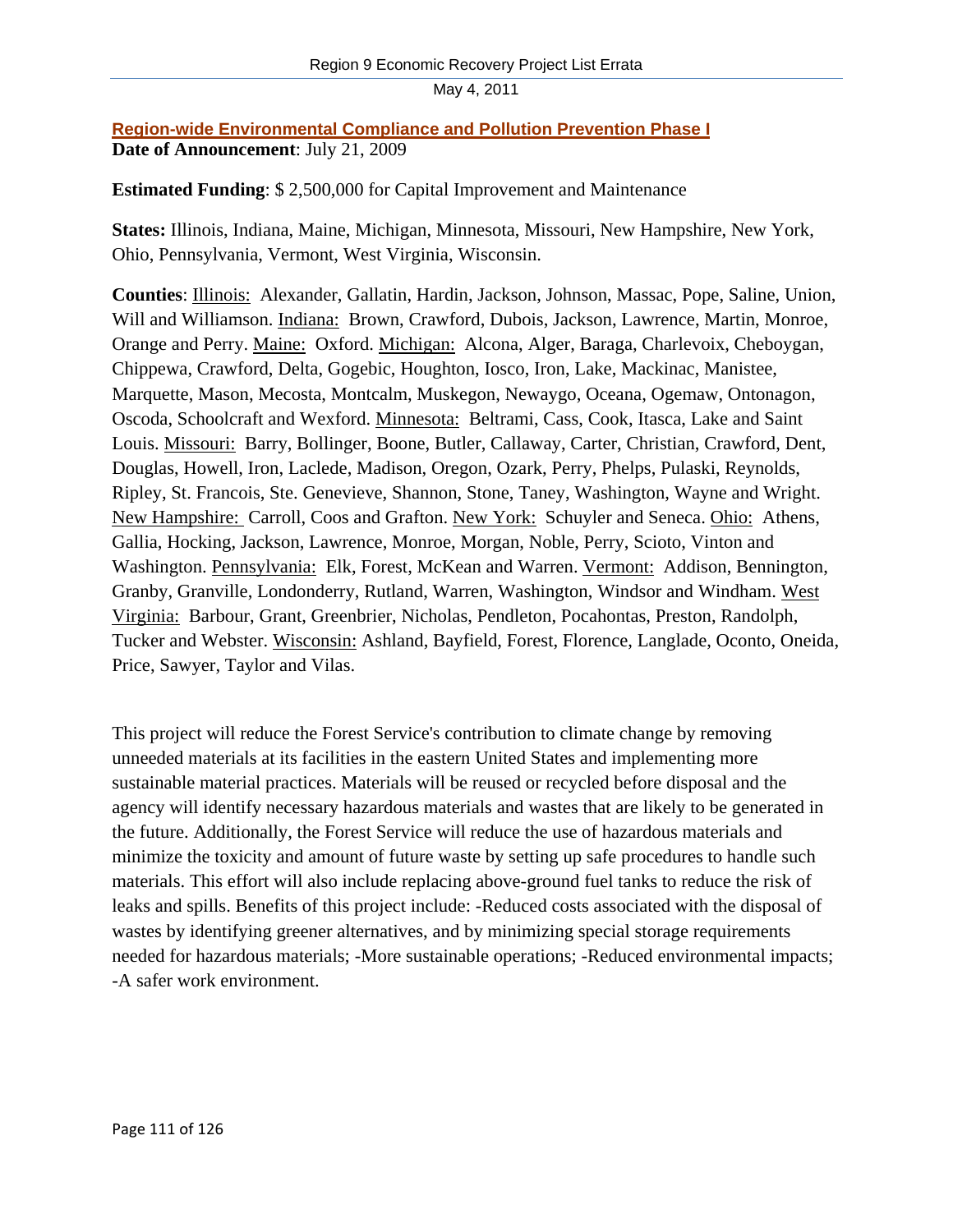# **Improved Energy Efficiency at West Virginia Research Facilities(Morgantown, Parsons, and Princeton)**

**Date of Announcement:** August 18, 2009

**Estimated Funding:** \$ 800,000 for Capital Improvement and Maintenance

**Counties:** Mercer, Monongalia and Tucker

This project will create jobs replacing deteriorated materials and equipment and improving energy efficiency at the Northern Research Station' three research facilities in West Virginia. At the Morgantown office, the existing, outdated electrical service will be evaluated and recommended changes implemented. To improve energy efficiency at this site, the windows will be replaced and the vestibule reconstructed. The boiler in the main laboratory will be replaced. At the Princeton lab, projects will also focus on energy efficiency. Windows and facility fixtures will be replaced and a wood boiler will be installed, improving energy efficiency and reducing greenhouse gas emissions through alternative fuel technology.

## **Monongahela National Forest Maintenance Reduction Projects Date of Announcement:** August 18, 2009

**Estimated Funding:** \$ 2,500,000 for Capital Improvement and Maintenance

**Counties:** Barbour, Grant, Greenbrier, Nicholas, Pendleton, Pocahontas, Preston, Randolph, Tucker, Webster

This project maintains a large number of forest roads and creates positions in multiple economically depressed counties in West Virginia. Project work includes: Paving; adding gravel to road surfaces; mowing and brushing roadside vegetation; decommissioning of an unneeded roadway; grading roadways; and reconditioning closure gates to provide better resource protection. These wide-ranging projects will result in achieving many significant natural resource goals, including providing improved water quality through reducing sediment; reducing critical deferred maintenance work; and increasing safety and comfort for road users. The Forest Service has roads that provide access to the forest, and although they may begin as county roads, they frequently become Forest Service jurisdiction roads that are often used for traveling to work, transporting children to school, providing emergency services, and deliveries, so these projects offer noteworthy long-term benefits to local communities and enhanced safety.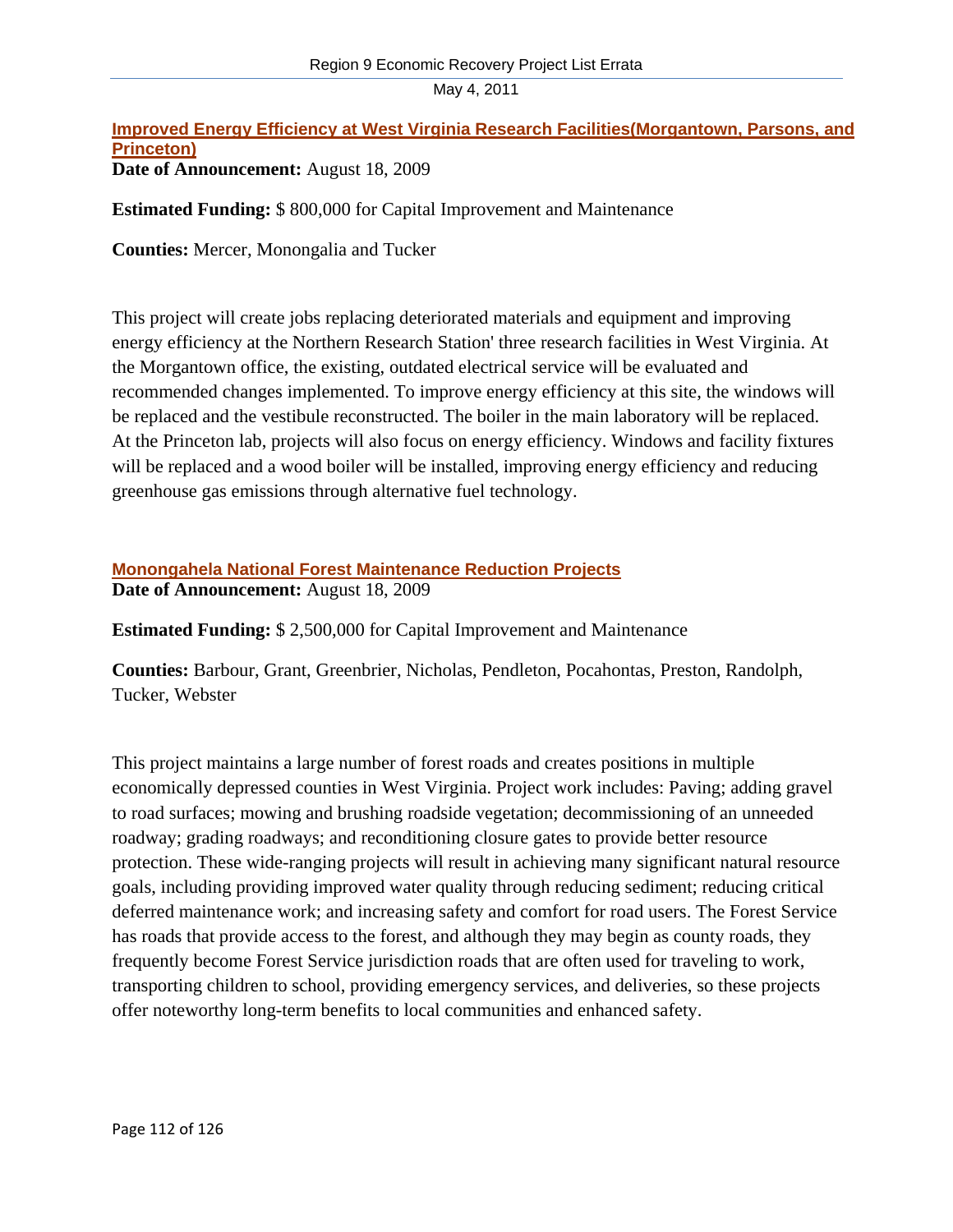## **Monongahela National Forest Fish Passage Date of Announcement:** August 18, 2009

**Estimated Funding:** \$ 800,000 for Capital Improvement and Maintenance

**Partners: Canaan Valley Institute** 

**Counties:** Barbour, Grant, Greenbrier, Nicholas, Pendleton, Pocahontas, Preston, Randolph, Tucker, Webster.

Private-sector jobs created with this project will correct existing culvert problems associated with road-stream crossings on roads throughout the Monongahela National Forest in West Virginia. Habitat conditions will be improved for the Eastern brook trout in high-priority cold water trout streams and popular recreational fishing destinations. Target streams are also inhabited by several Regional Forester-designated sensitive aquatic species, including non-game fish, crayfish, mussels, and amphibians. In addition, this project contributes to the Strategic Conservation Plan of the Eastern Brook Trout Joint Venture, a nationally recognized fish habitat partnership under the National Fish Habitat Action Plan. In addition to improving native aquatic species viability, stream habitat, and water quality conditions, this project will provide job opportunities in economically depressed local communities and address many deferred road maintenance needs associated with road-stream crossings across the Forest.

## **Monongahela National Forest Deferred Maintenance Date of Announcement:** August 18, 2009

**Estimated Funding:** \$425,400 for Capital Improvement and Maintenance

**Partners:** Youth Build, Job Corps

**County:** Randolph

This project will significantly enhance the condition of recreation and administrative sites on the

Page 113 of 126 Monongahela National Forest in West Virginia, through addressing long-standing deferred maintenance needs. Visitor accessibility to Forest recreation sites will be improved to meet Forest Service outdoor recreation accessibility guidelines, by replacing campfire rings and picnic tables, and by improving campsite slope and soil firmness. Public health and safety will be increased by demolishing outdated and deteriorated, outdoor wooden facilities throughout the Forest, and replacing them with accessible and low-maintenance facilities. Some of the work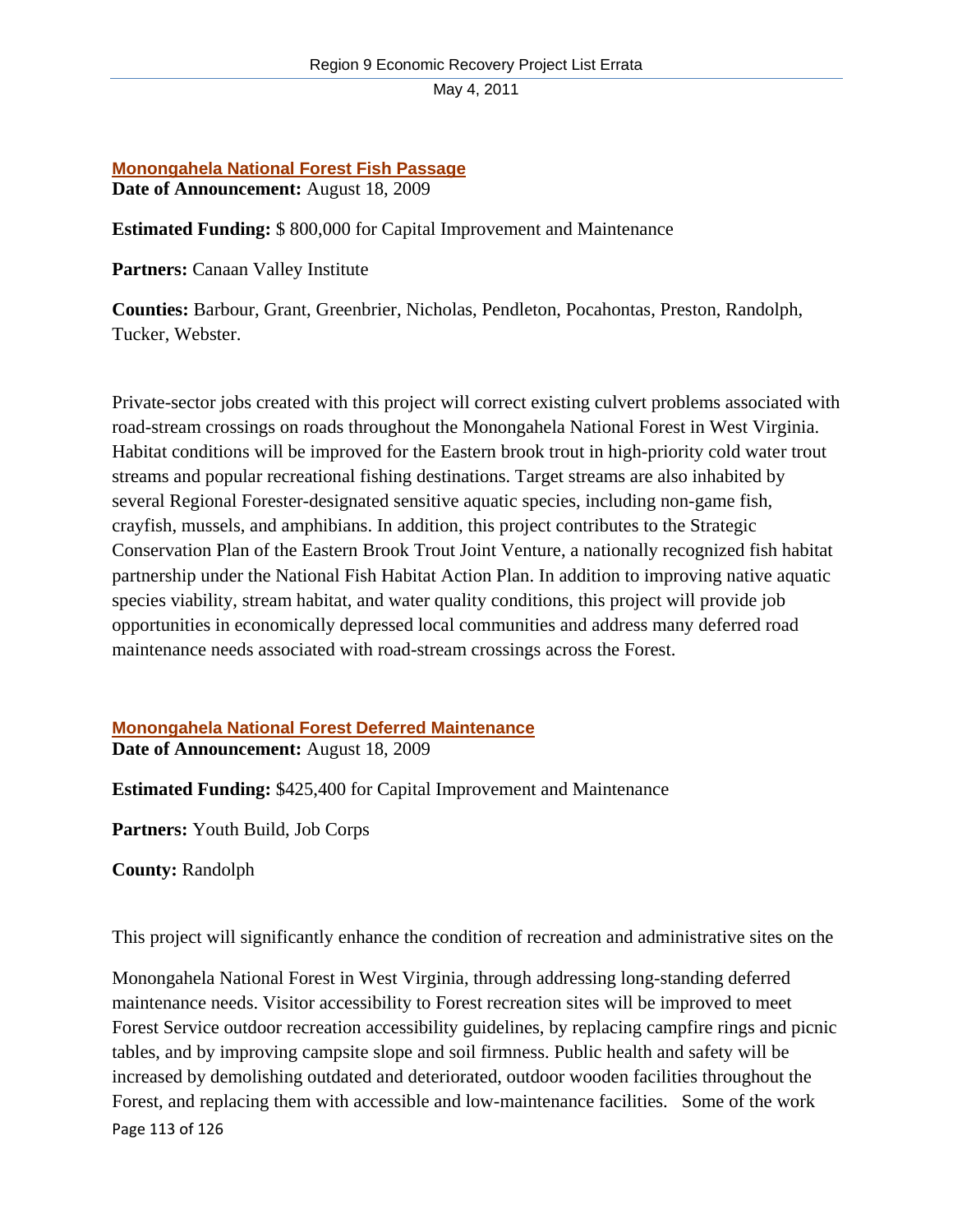will be done in partnership with the Youth Build organization, as well as with the Job Corps, thus providing at-risk youth marketable job skills and experience in natural resource management. Noteworthy project benefits include enhanced visitor accessibility to Forest recreational sites; improved public health and safety; additional revenue generated to local communities due to providing a more enjoyable visitor experience.

## **Eastern Region Trail Management, Assessment and Condition Surveys Date of Announcement:** August 18, 2009

**Estimated Funding:** \$ 1,500,000 for Capital Improvement and Maintenance

**Partners:** State Sponsored Conservation Crews, Student Conservation Association, Trail Clubs

**States:** Illinois, Indiana, Maine, Michigan, Minnesota, Missouri, New Hampshire, New York, Ohio, Pennsylvania, Vermont, West Virginia and Wisconsin

**Counties:** Illinois: Alexander, Gallatin, Hardin, Jackson, Johnson, Massac, Pope, Saline, Union, Will and Williamson. Indiana: Brown, Crawford, Dubois, Jackson, Lawrence, Martin, Monroe, Orange and Perry. Maine: Oxford. Michigan: Alcona, Alger, Baraga, Charlevoix, Cheboygan, Chippewa, Crawford, Delta, Gogebic, Houghton, Iosco, Iron, Lake, Mackinac, Manistee, Marquette, Mason, Mecosta, Montcalm, Muskegon, Newaygo, Oceana, Ogemaw, Ontonagon, Oscoda, Schoolcraft and Wexford. Minnesota: Beltrami, Cass, Cook, Itasca, Lake and Saint Louis. Missouri: Barry, Bollinger, Boone, Butler, Callaway, Carter, Christian, Crawford, Dent, Douglas, Howell, Iron, Laclede, Madison, Oregon, Ozark, Perry, Phelps, Pulaski, Reynolds, Ripley, St. Francois, Ste. Genevieve, Shannon, Stone, Taney, Washington, Wayne and Wright. New Hampshire: Carroll, Coos and Grafton. New York: Schuyler and Seneca. Ohio: Athens, Gallia, Hocking, Jackson, Lawrence, Monroe, Morgan, Noble, Perry, Scioto, Vinton and Washington. Pennsylvania: Elk, Forest, McKean and Warren. Vermont: Addison, Bennington, Granby, Granville, Londonderry, Rutland, Warren, Washington, Windsor and Windham. West Virginia: Barbour, Grant, Greenbrier, Nicholas, Pendleton, Pocahontas, Preston, Randolph, Tucker and Webster. Wisconsin: Ashland, Bayfield, Forest, Florence, Langlade, Oconto, Oneida, Price, Sawyer, Taylor and Vilas.

Page 114 of 126 There are over 17,000 miles of trail in the Eastern Region that provide a variety of trail experiences to the public. It is essential to have updated and accurate data on trail conditions and accessibility to plan for and to provide quality trail opportunities to the public. This project will complete Trail Management Objectives (TMOs)for National Forest System trails classes 2 and 3 on each National Forest/Prairie in Region 9. The TMOs are the required foundation in order to then complete Trails Assessment and Condition Surveys (TRACS) on approximately 7,500 of National Forest system trail miles. TRACS surveys will be completed on winter trails and off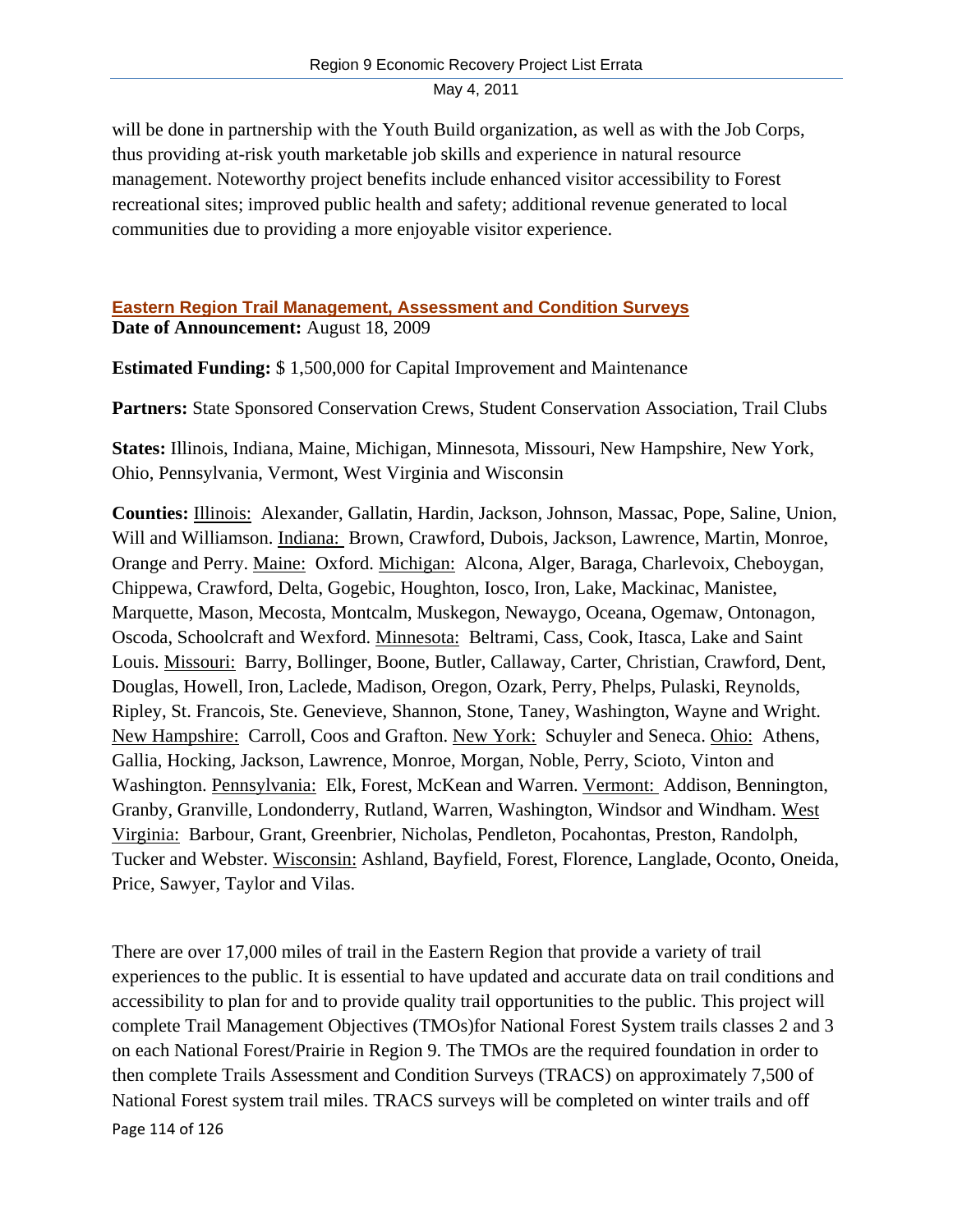highway vehicle trails. This information will be incorporated into the Forest Service's Infrastructure Applications Database for Trails. The information will ultimately enable the agency to maintain a better trail network for the public with accurate trail information and by creating healthy, sustainable conditions for the trails for years to come.

**………………………………………………………………………………………………………**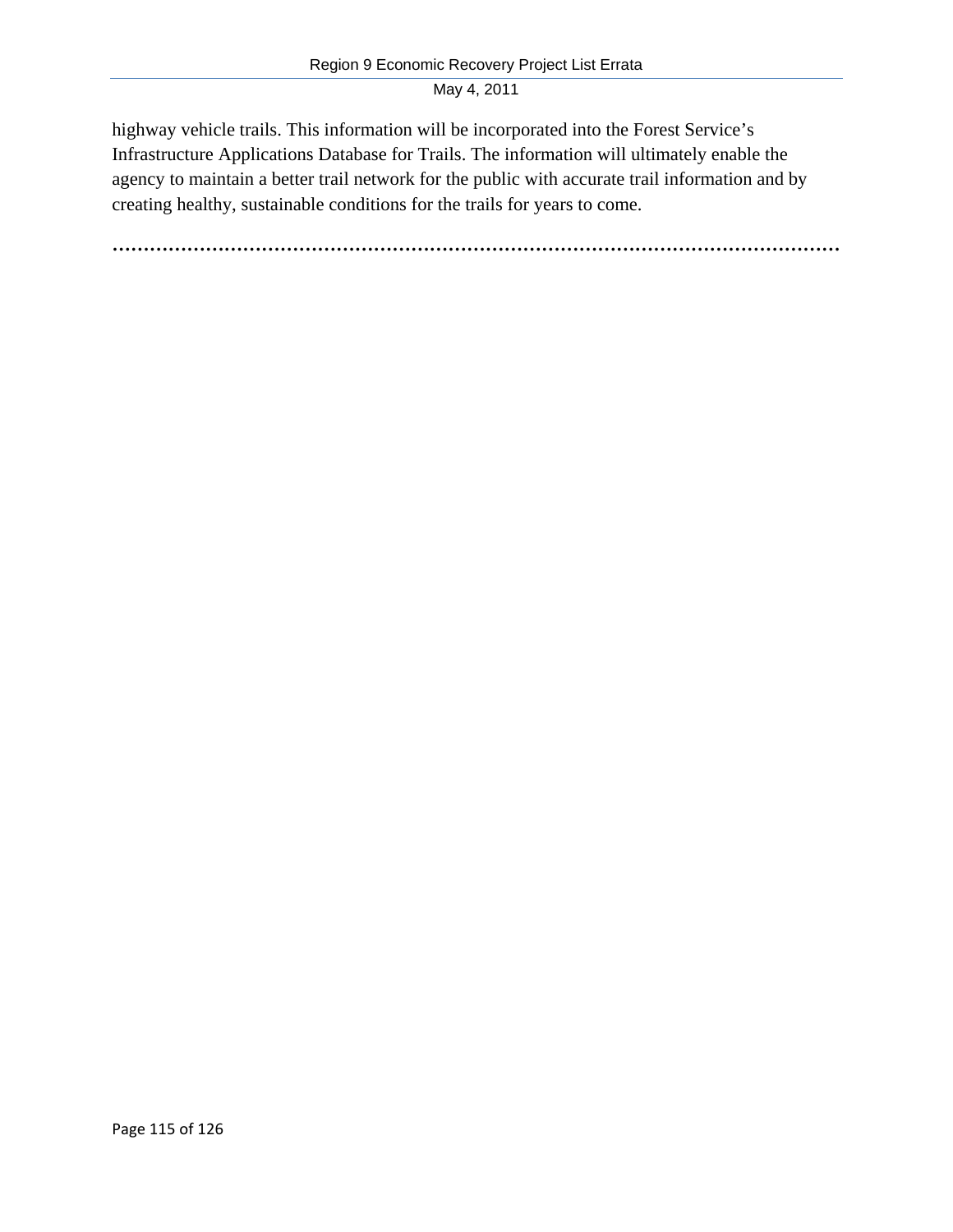# **Wisconsin**

## **Green Retrofit of Forest Service Office**

**Date of Announcement:** March 9, 2009

**Estimated Funding:** \$ 200,000 for Capital Improvement and Maintenance

## **County:** Oneida

This project will provide a more energy efficient administrative facility on the Chequamegon-Nicolet National Forest, saving money and reducing the carbon footprint of Forest Service offices. Over the last 12 months with the assistance of Blackwell Job Corps, the Chequamegon-Nicolet National Forest has been renovating the building that will become the new Supervisor's Office in Oneida County. Economic recovery funding of \$200,000 will provide the remaining needed renovations, including a more energy- efficient building and new restrooms that will use less energy and water and be fully accessible. The project will create several jobs for six months for a local contractor, while purchase of green-certified materials and labor will directly benefit the local economy and lower the carbon footprint of the administrative building. Also, Job Corps enrollees will learn highly marketable green trade building skills that will serve them well when they graduate from the program.

## **Hazardous Fuel Reduction Projects/Readiness Greater than 120 Days Date of Announcement:** May 5, 2009

**Estimated Funding:** \$ 5,500,000 for Wildland Fire Management

**Partners:** The Nature Conservancy (MN), Hocking College (OH)

**States:** Illinois, Michigan, Minnesota, Ohio, Vermont and Wisconsin

**Counties:** Illinois: Hardin, Jackson, Johnson, Pope and Will. Michigan: Lake, Newaygo and Oscoda. Minnesota: Cook, Lake and Saint Louis. Ohio: Gallia and Lawrence. Vermont: Addison, Bennington, Rutland, Windsor and Windham. Wisconsin: Bayfield, Forest, Florence, Oconto, Price and Vilas.

Page 116 of 126 This project creates or sustains jobs in economically hard-hit areas throughout the Midwest and Northeastern U.S. It also increases public safety; maintains and restores forests for public use; restores and/or improves habitat for rare and sensitive species; sustains forest products industry jobs; and supports biomass markets. Using contracts, agreements, and partnerships, and also employing temporary crews for up to three years, the project uses a variety of methods to prioritize needs, prepare plans, and implement treatments of fuels that pose a fire hazard. On the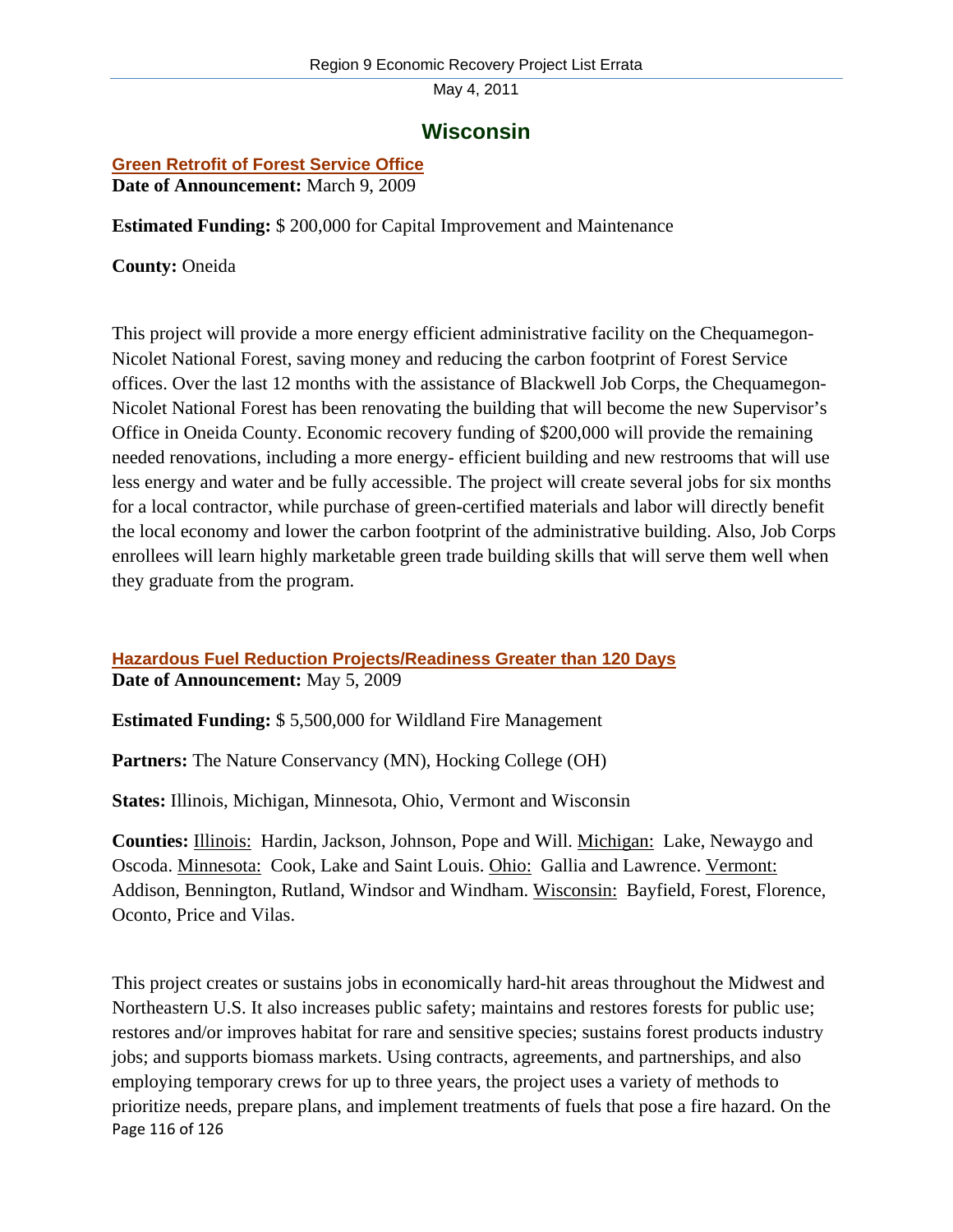Superior National Forest in Minnesota, The Nature Conservancy will partner with the Forest Service to package hazardous fuel treatments into projects that will employ local businesses. Another exciting project on the Superior NF involves cooperation with the State of Minnesota and the Forest Service's Northern Research Station to study the relationship between forests and global climate change. In Michigan, where unemployment rates are among the highest in the nation, jobs will be created in surveying property boundaries, marking survey corners, and performing additional tasks needed to prepare the land for treatments that will decrease wildfire risks by removing trees from crowded forests. In Ohio, the work will help restore uncommon open land habitats such as barrens and oak savannas. Similar work and opportunities will be provided in Wisconsin, Illinois, and Vermont.

## **Jobs to Improve Fish Passage and Restore Bridges in Wisconsin and Illinois – Phase 1 Date of Announcement:** June 2, 2009

**Estimated Funding:** \$ 1,000,000 for Capital Improvement and Maintenance

**Partners:** Nature Conservancy, Will County, Illinois; Florence County, Wisconsin

**States:** Illinois and Wisconsin

**Counties:** Illinois: Will. Wisconsin: Florence, Oconto and Sawyer

Improving bridge safety and road crossings, as well as improving fish passage are a high priority in both Wisconsin and Illinois. This project will create jobs and restore fish passage at six streams in Wisconsin and two in Illinois. The work will include improving safety at bridges and road crossings to meet standards; stabilizing stream banks; restoring stream channels and reducing sedimentation into streams. This work includes restoration of the historic Red Bridge over Armstrong Creek in the Chequamegon-Nicolet National Forest. Restoration and placement of the Red Bridge will provide final stabilization for the stream banks and restore stream channels. This work will have long-standing benefits to the visiting public through improved transportation infrastructure and to fish and other aquatic species through improved stream passage.

**Forest Service Eastern Region – Region-wide Jobs, Deferred Maintenance Reduction and New Requirement Adherence and Motorized Use Signing for Forest Resource Protection Date of Announcement:** June 2, 2009

**Estimated Funding:** \$ 3,500,000 for Capital Improvement and Maintenance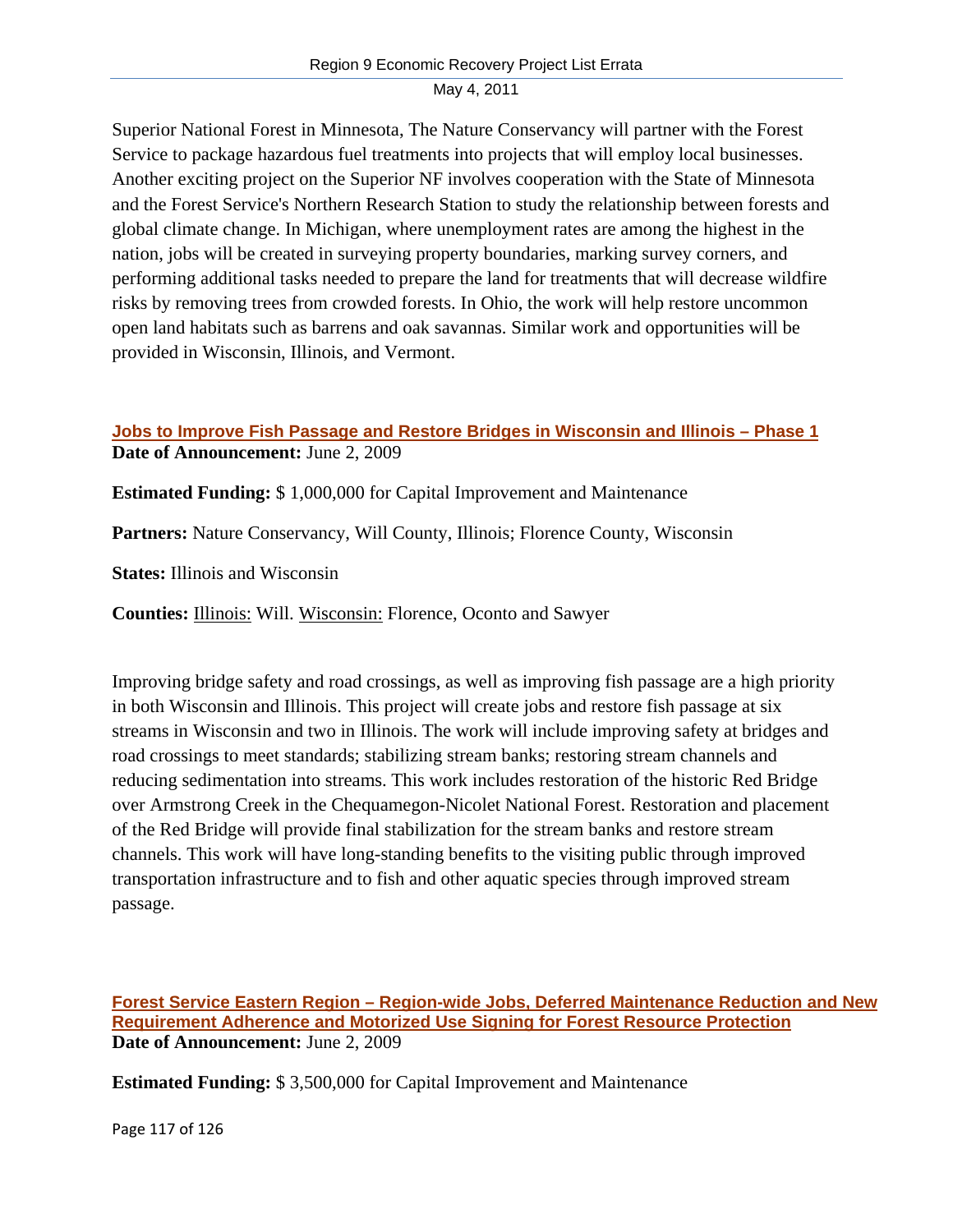**States:** Illinois, Indiana, Maine, Michigan, Minnesota, Missouri, New Hampshire, New York, Ohio, Pennsylvania, Vermont, West Virginia and Wisconsin

**Counties:** Illinois: Williamson. Indiana: Jackson and Monroe. Maine: Oxford. Michigan: Delta, Grand Traverse, Marquette, Muskegon, Newaygo and Wexford. Minnesota: Beltrami, Itasca and Saint Louis. Missouri: Christian, Perry, Reynolds, Shannon and Stone. New Hampshire: Carroll, Coos and Grafton. New York: Schuyler and Seneca. Ohio: Lawrence and Washington. Pennsylvania: Elk, Forest and McKean. Vermont: Addison, Bennington, Rutland, Windham and Windsor. West Virginia: Barbour, Pocahontas, Randolph, Tucker and Webster. Wisconsin: Florence, Oconto, Oneida and Price

Safety: By Car or ATV -- This project takes a bite out of road maintenance needs and employs people to do much-needed forest road and trail signing work in 13 Eastern and Midwestern states. Contracts and agreements will provide private sector jobs in economically-depressed areas in and near 15 national forests. The project reduces a backlog of critical forest road maintenance to include: installing new standard retro-reflectivity signs informing people where they can legally ride off-road vehicles as well as locations their activities may be restricted -- in order to protect natural resources. These signs are necessary to implement Forest Service national Travel Management Rule and to meet new reflectivity signing requirements that increase user safety. Long-term benefits of the project include reducing a backlog of much-needed road maintenance work, and improving road safety for forest visitors and local residents.

## **Forest Service Eastern Region – Region-wide Jobs, Critical Deferred Maintenance Reduction Projects**

**Date of Announcement:** June 2, 2009

**Estimated Funding:** \$ 5,880,000 for Capital Improvement and Maintenance

**Partners:** Beltrami County, Leach Lake Band of Ojibwe (MN)

**States:** Illinois, Indiana, Maine, Minnesota, Ohio, West Virginia and Wisconsin

**Counties:** Illinois: Will. Indiana: Jackson and Monroe. Maine: Oxford. Minnesota: Beltrami and Saint Louis. Ohio: Lawrence and Washington. West Virginia: Barbour, Pocahontas, Randolph, Tucker and Webster. Wisconsin: Florence

Safer Roads, Cleaner Water -- This project to maintain forest roads creates private sector positions in multiple economically depressed counties in seven Eastern and Midwestern states. The work includes maintaining a large number of forest roads by removing encroaching brush;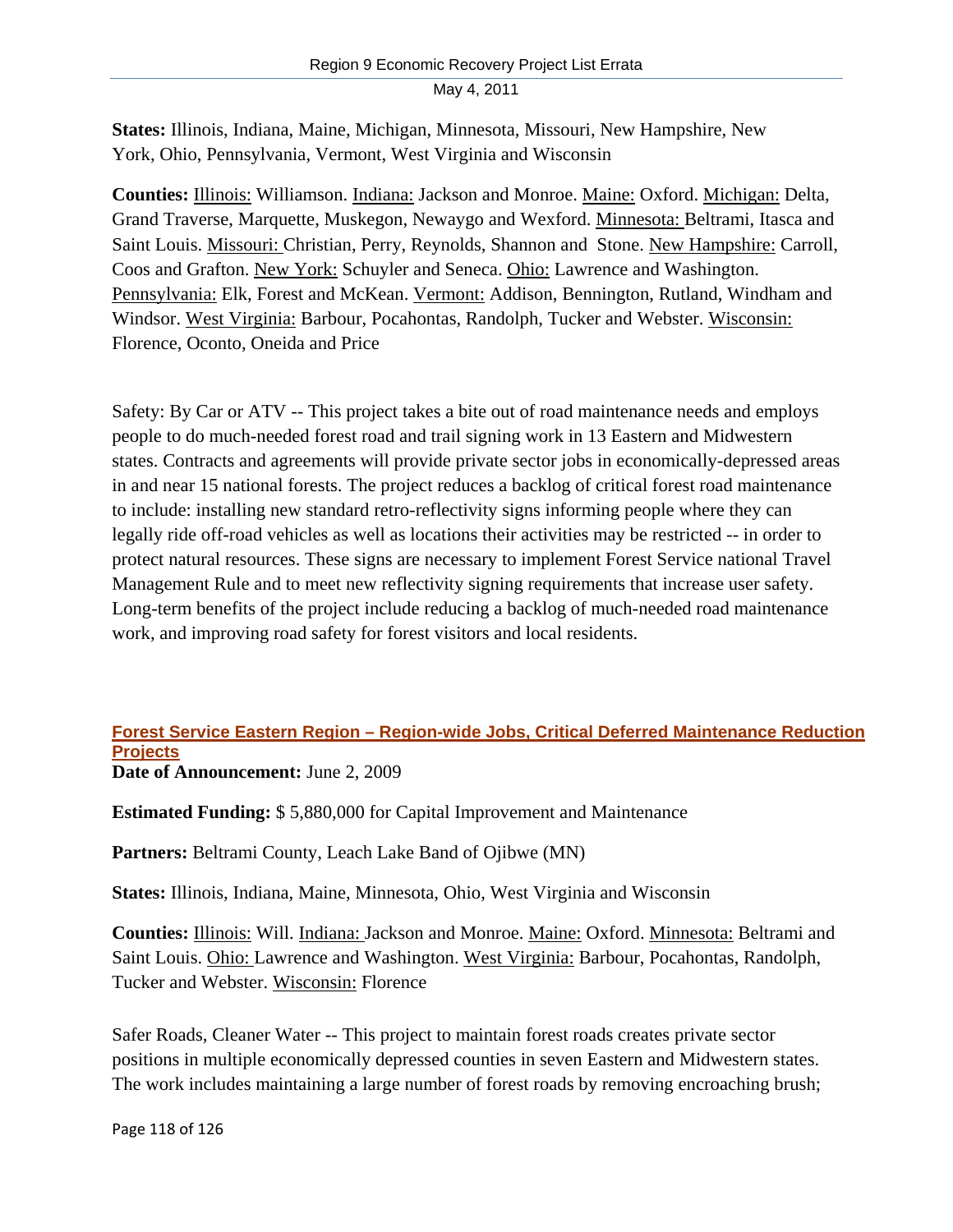adding gravel to surfaces on some roads and repaving others; replacing old, rusted-out culverts; and grading roadways. This wide-ranging project will result in achieving many significant natural resource goals, including providing improved water quality through reduction of sediment; reducing critical deferred maintenance work; and improving safety for road users. The Forest Service has existing road maintenance partnerships with counties when their roads intertwine with forest roads, and both county and forest roads are often used for traveling to work, transporting children to school, providing emergency services, and deliveries, so the project offers noteworthy long-term benefits to local communities.

## **Lake States Historic CCC Facilities Deferred Maintenance (Readiness 30 days – 1 year) Date of Announcement:** July 21, 2009

**Estimated Funding:** \$ 2,645,000 for Capital Improvement and Maintenance

**Partners:** Conservation Corps Minnesota; Leech Lake Tribe; Bois Forte Tribe; Cass Lake School District

**States:** Minnesota and Wisconsin

**Counties:** Minnesota: Beltrami, Cook, Lake and St. Louis. Wisconsin: Bayfield, Forest and Vilas

This project will help preserve some of the Forest Service's finest examples of Civilian Conservation Corps (CCC) constructed architecture and adapt these noteworthy historic structures for re-use and enjoyment by visitors today and in the future. The centerpiece of this project is the stabilization and restoration of Camp Rabideau, a former CCC camp and designated National Historic Landmark. Camp Rabideau is one of the most intact CCC camps in the nation, and is still used by former CCC-ers for annual reunions. This facility is envisioned for future use by the Red Lake Tribe, among others. It will be a destination site for visitors to northern Minnesota, thus contributing to the local economy. Historic buildings built in the 1930s by the CCC on Minnesota's Superior National Forest will be repaired or maintained, and foundation, roofing, stone and/or log replacement or repair will be done. Lost Lake Camp, in Wisconsin, will also receive critical maintenance to facilities. A portion of the work will be accomplished by youth development and civic organizations.

# **Critical Region-wide Dam Reconstruction/Maintenance**

**Date of Announcement**: July 21, 2009

Page 119 of 126 **Estimated Funding**: \$ 2,155,000 for Capital Improvement and Maintenance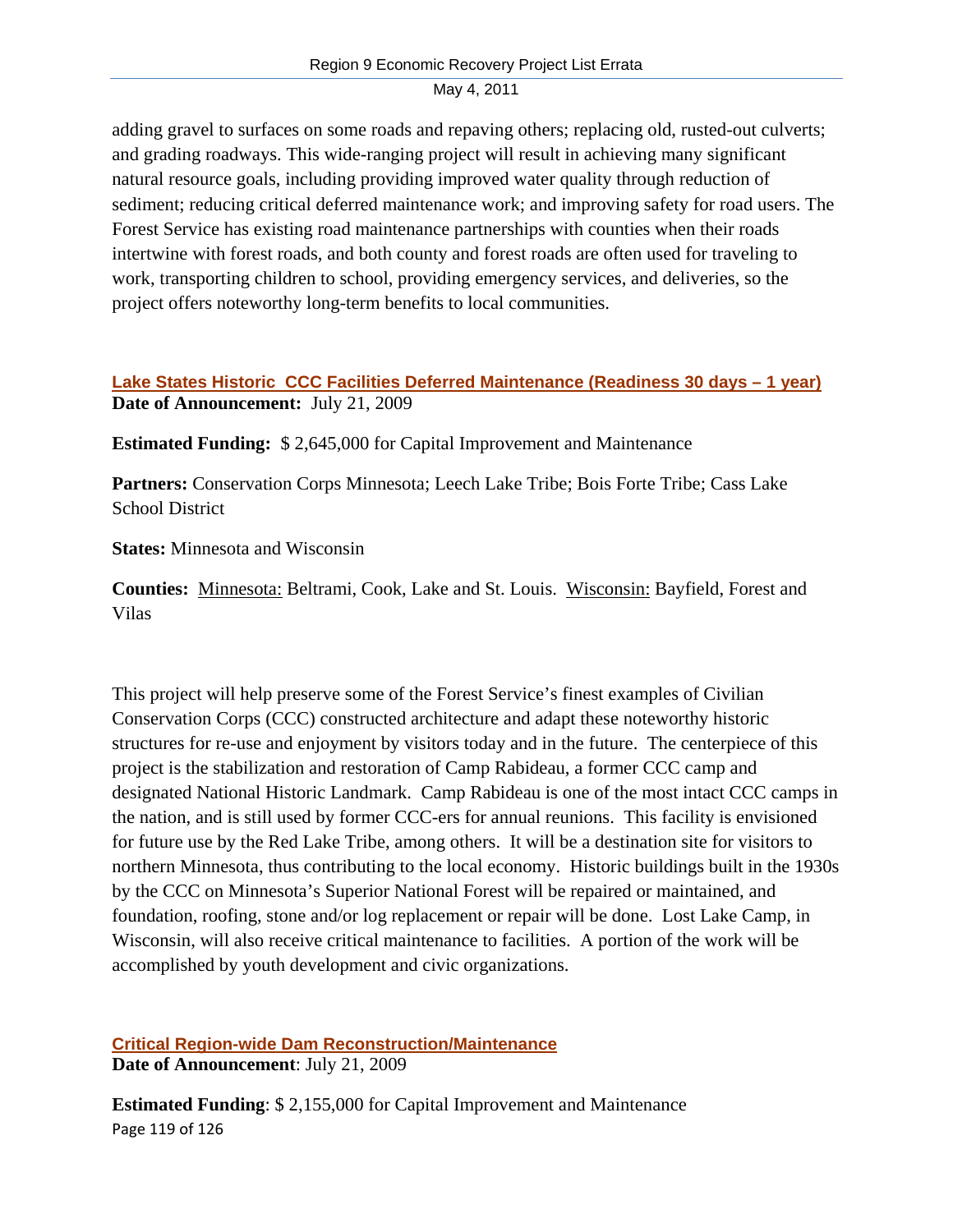**States**: Maine, Michigan, New Hampshire, Ohio, Vermont, Wisconsin

**Counties**: Maine: Oxford. Michigan: Alcona, Crawford, Iosco, Lake, Manistee, Mason, Newaygo, Oceana, Oscoda and Wexford. New Hampshire: Carroll, Coos and Grafton. Ohio: Lawrence. Vermont: Rutland. Wisconsin: Forest.

This project will significantly improve public safety and upgrade infrastructure in a six-state area through conducting deferred maintenance work on a high-hazard dam, along with a number of historic and other dams. For example, one dam was constructed during the Civilian Conservation Corps era in the 1930s. It is located in one of today's most economically-distressed counties in the east, Rutland County, Vermont. In addition to providing job opportunities in local communities in several states, this work will preserve historic gems in the forests, provide ecosystem enhancement, and improve visitor safety and enjoyment.

## **Region-wide Water/Waste-Water Recreation Facility Deferred Maintenance Date of Announcement**: July 21, 2009

**Estimated Funding**: \$ 3,398,000 for Capital Improvement and Maintenance

**States**: Illinois, Indiana, Maine, Michigan, Minnesota, Missouri, New Hampshire, New York, Ohio, Pennsylvania, Vermont, West Virginia and Wisconsin

**Counties:** Illinois: Alexander, Gallatin, Hardin, Jackson, Johnson, Massac, Pope, Saline, Union, Will and Williamson. Indiana: Brown, Crawford, Dubois, Jackson, Lawrence, Martin, Monroe, Orange and Perry. Maine: Oxford. Michigan: Alcona, Alger, Baraga, Charlevoix, Cheboygan, Chippewa, Crawford, Delta, Gogebic, Houghton, Iosco, Iron, Lake, Mackinac, Manistee, Marquette, Mason, Mecosta, Montcalm, Muskegon, Newaygo, Oceana, Ogemaw, Ontonagon, Oscoda, Schoolcraft and Wexford. Minnesota: Beltrami, Cass, Cook, Itasca, Lake and Saint Louis. Missouri: Barry, Bollinger, Boone, Butler, Callaway, Carter, Christian, Crawford, Dent, Douglas, Howell, Iron, Laclede, Madison, Oregon, Ozark, Perry, Phelps, Pulaski, Reynolds, Ripley, St. Francois, Ste. Genevieve, Shannon, Stone, Taney, Washington, Wayne and Wright. New Hampshire: Carroll, Coos and Grafton. New York: Schuyler and Seneca. Ohio: Athens, Gallia, Hocking, Jackson, Lawrence, Monroe, Morgan, Noble, Perry, Scioto, Vinton and Washington. Pennsylvania: Elk, Forest, McKean and Warren. Vermont: Addison, Bennington, Granby, Granville, Londonderry, Rutland, Warren, Washington, Windsor and Windham. West Virginia: Barbour, Grant, Greenbrier, Nicholas, Pendleton, Pocahontas, Preston, Randolph, Tucker and Webster. Wisconsin: Ashland, Bayfield, Forest, Florence, Langlade, Oconto, Oneida, Price, Sawyer, Taylor and Vilas.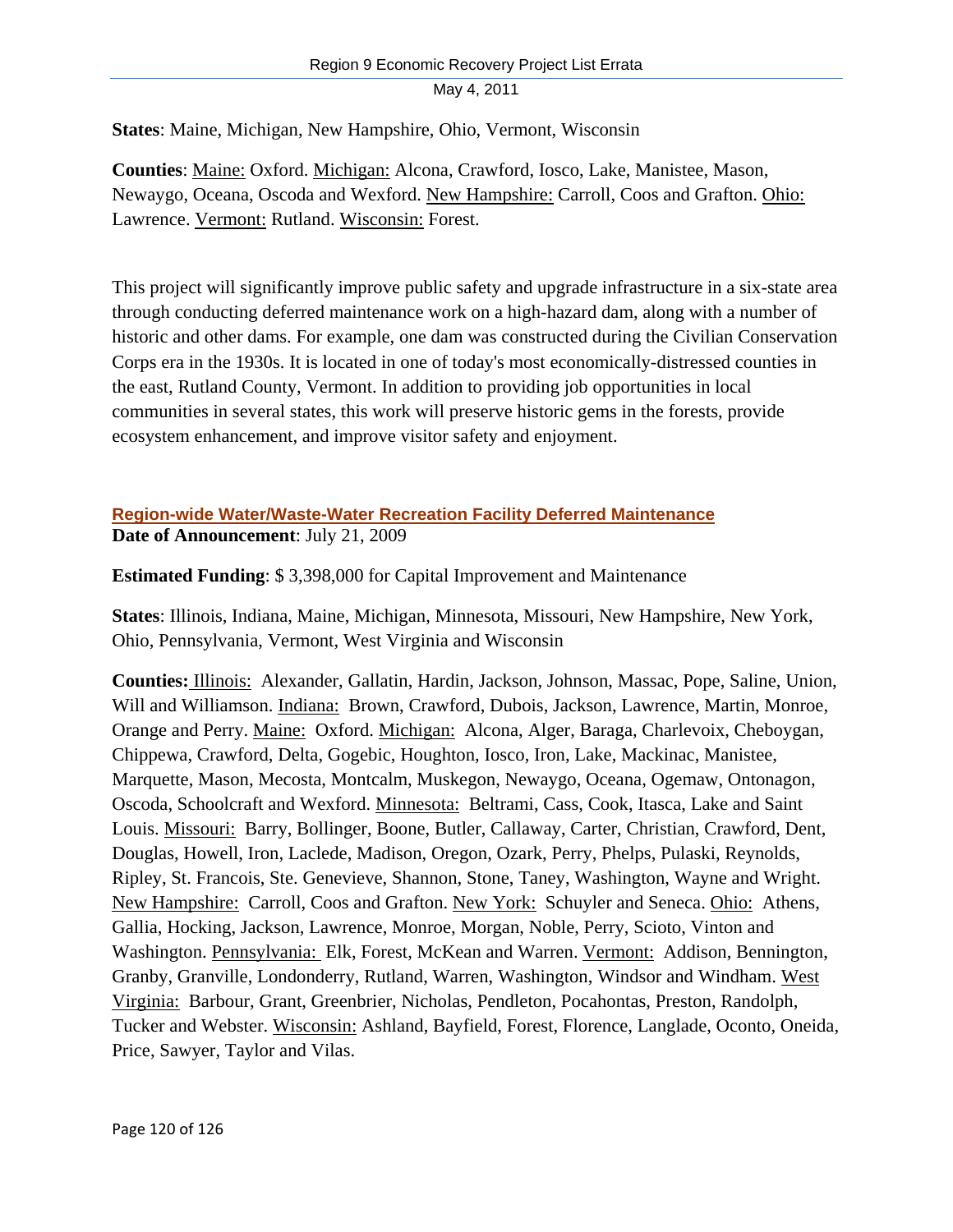This project will have long-term benefits to public health and safety, improve water quality, and enhance visitor recreational experiences in 13 Midwestern, Eastern, and Mid-Atlantic States. Employment will be created through contracts with local businesses for the rehabilitation of potable water systems and sewage treatment systems at seven recreation sites. Sanitary and condition surveys will be conducted as well as the updating of operational and maintenance plans on 14 national forests and a national tallgrass prairie. This project was partially funded with money released in April 2009. The project will include: replacement of sewage lift pumps; renovation of the sewage treatment lagoon; maintenance of percolation and irrigation systems; and replacement of potable water distribution lines. Repairs to water and waste-water facilities will reduce leakage, points of potential contamination, and energy consumption. Additionally, the project includes installation of solar well pump houses at three recreation sites on three forests and the removal of abandoned wells on national forests throughout the Eastern and Midwestern U.S. Once completed, the project will eliminate approximately \$1.7 million of backlogged recreation facility maintenance needs.

### **Lake States Historic CCC Facilities Deferred Maintenance Date of Announcement**: July 21, 2009

**Estimated Funding**: \$ 1,940,000 for Capital Improvement and Maintenance

**Partners**: Bayfield County (WI), Great Lakes Indian Fish & Wildlife Commission

**States**: Michigan, Minnesota, Wisconsin

**Counties:** Michigan: Houghton and Schoolcraft. Minnesota: Cook, Lake and Saint Louis. Wisconsin: Bayfield, Forest and Vilas

This project will preserve the Forest Service's finest historic structures constructed in the 1930s by the Civilian Conservation Corps (CCC) for recreation use and enjoyment. This work provides long-term benefits to the local economy as these improved recreation sites increase local and state tourism. Three of these facilities are residential environmental youth camps and involve renovations to meet current standards and eliminate deferred maintenance. Ongoing environmental education programs are provided in partnership with various groups, i.e., Bayfield County. This year we are also working with the Great Lakes Indian Fish and Wildlife Commission. The remainder of work with this project involves facilities renovations at six different recreation sites. A portion of this work will be completed through youth development and civic organizations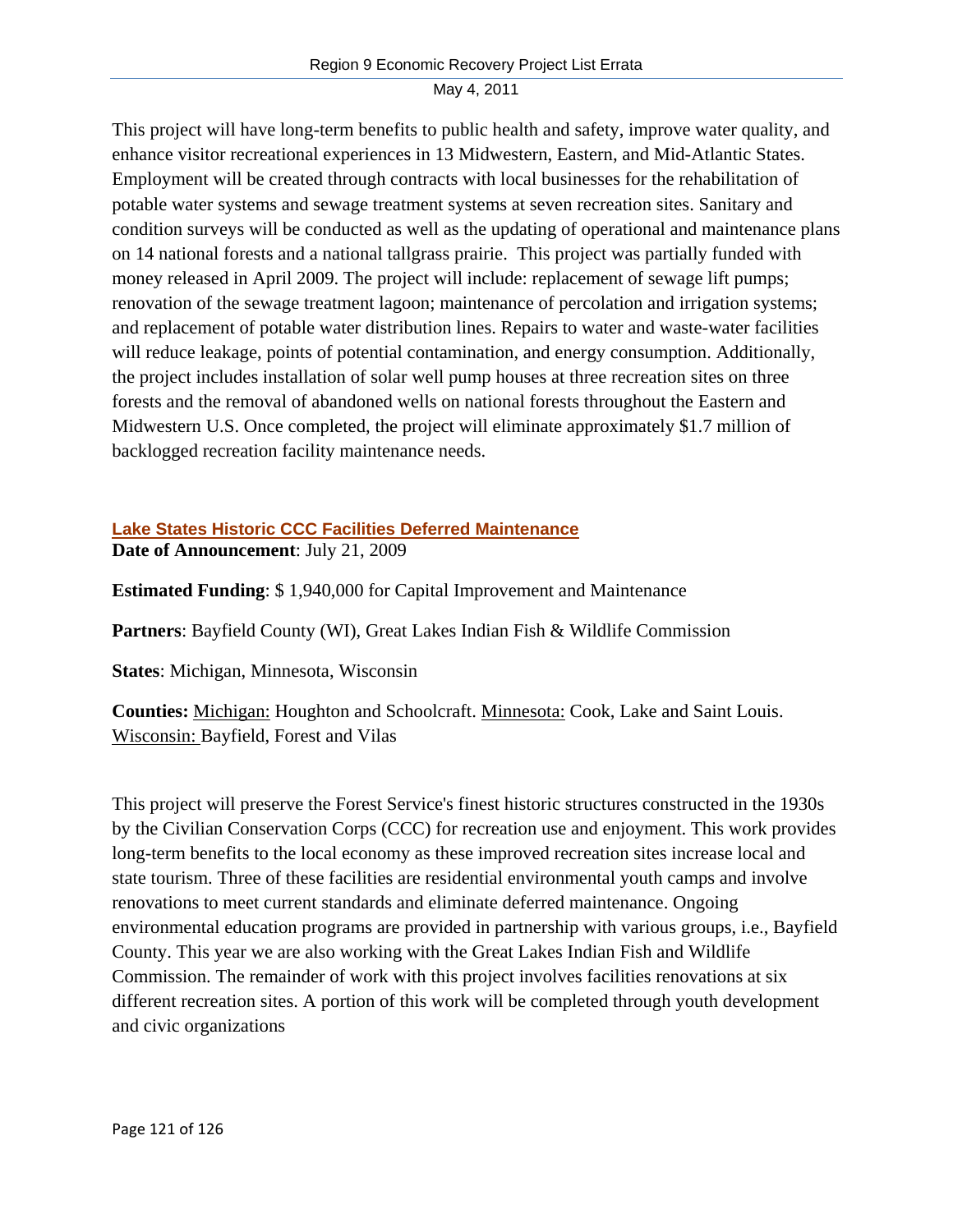## **Region-wide Environmental Compliance and Pollution Prevention Phase I Date of Announcement**: July 21, 2009

**Estimated Funding**: \$ 2,500,000 for Capital Improvement and Maintenance

**States:** Illinois, Indiana, Maine, Michigan, Minnesota, Missouri, New Hampshire, New York, Ohio, Pennsylvania, Vermont, West Virginia, Wisconsin.

**Counties**: Illinois: Alexander, Gallatin, Hardin, Jackson, Johnson, Massac, Pope, Saline, Union, Will and Williamson. Indiana: Brown, Crawford, Dubois, Jackson, Lawrence, Martin, Monroe, Orange and Perry. Maine: Oxford. Michigan: Alcona, Alger, Baraga, Charlevoix, Cheboygan, Chippewa, Crawford, Delta, Gogebic, Houghton, Iosco, Iron, Lake, Mackinac, Manistee, Marquette, Mason, Mecosta, Montcalm, Muskegon, Newaygo, Oceana, Ogemaw, Ontonagon, Oscoda, Schoolcraft and Wexford. Minnesota: Beltrami, Cass, Cook, Itasca, Lake and Saint Louis. Missouri: Barry, Bollinger, Boone, Butler, Callaway, Carter, Christian, Crawford, Dent, Douglas, Howell, Iron, Laclede, Madison, Oregon, Ozark, Perry, Phelps, Pulaski, Reynolds, Ripley, St. Francois, Ste. Genevieve, Shannon, Stone, Taney, Washington, Wayne and Wright. New Hampshire: Carroll, Coos and Grafton. New York: Schuyler and Seneca. Ohio: Athens, Gallia, Hocking, Jackson, Lawrence, Monroe, Morgan, Noble, Perry, Scioto, Vinton and Washington. Pennsylvania: Elk, Forest, McKean and Warren. Vermont: Addison, Bennington, Granby, Granville, Londonderry, Rutland, Warren, Washington, Windsor and Windham. West Virginia: Barbour, Grant, Greenbrier, Nicholas, Pendleton, Pocahontas, Preston, Randolph, Tucker and Webster. Wisconsin: Ashland, Bayfield, Forest, Florence, Langlade, Oconto, Oneida, Price, Sawyer, Taylor and Vilas.

This project will reduce the Forest Service's contribution to climate change by removing unneeded materials at its facilities in the eastern United States and implementing more sustainable material practices. Materials will be reused or recycled before disposal and the agency will identify necessary hazardous materials and wastes that are likely to be generated in the future. Additionally, the Forest Service will reduce the use of hazardous materials and minimize the toxicity and amount of future waste by setting up safe procedures to handle such materials. This effort will also include replacing above-ground fuel tanks to reduce the risk of leaks and spills. Benefits of this project include: -Reduced costs associated with the disposal of wastes by identifying greener alternatives, and by minimizing special storage requirements needed for hazardous materials; -More sustainable operations; -Reduced environmental impacts; -A safer work environment.

## **Regional Student Conservation Association (SCA) Trail Partnership Date of Announcement**: August 18, 2009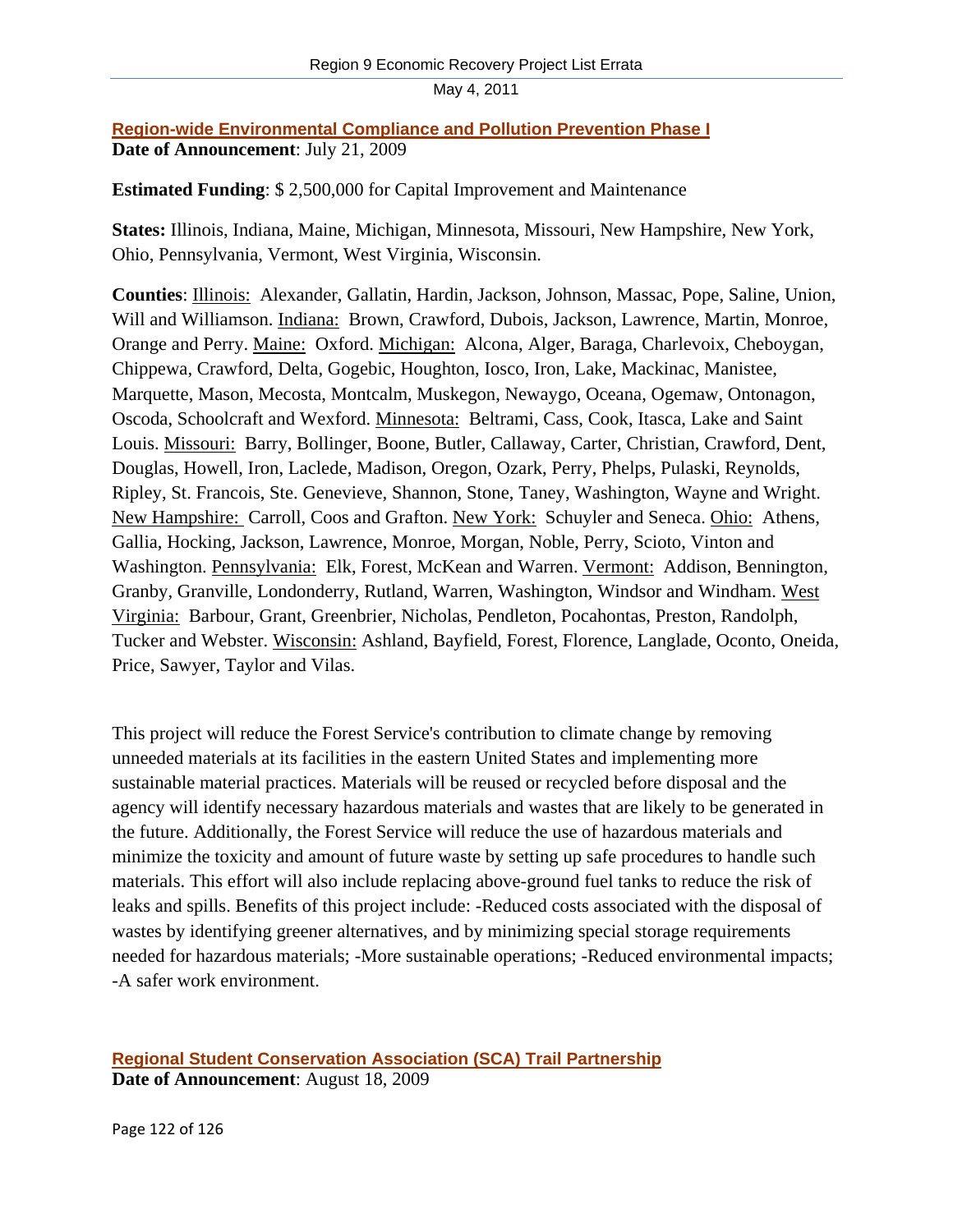**Estimated Funding**: \$ 120,000 for Capital Improvement and Maintenance

**Partner:** Student Conservation Association

**States:** Maine, New Hampshire and Wisconsin

**Counties:** Maine: Oxford. New Hampshire: Carroll, Coos and Grafton. Wisconsin: Ashland, Bayfield, Florence, Forest, Langlade, Oconto, Oneida, Price, Sawyer, Taylor and Vilas.

This partnership project with the Student Conservation Association will involve four crews, each working for four weeks. Each crew will perform high priority trail maintenance, restoration, and reconstruction, and/or community outdoor work in Maine, New Hampshire, and Wisconsin. The work crews will gain leadership skills and valuable on-the- job training, as well as continued employment from a lengthened field season. Some of the trail work will address critical maintenance needs created by major storm events to address health and safety concerns and to improve watershed health by addressing erosion and sedimentation concerns. This work will enhance public use by providing a safe trail environment.

## **Demolish Underutilized Buildings at the Forest Products Laboratory Date of Announcement:** August 18, 2009

**Estimated Funding:** \$ 1,734,000 for Capital Improvement and Maintenance

**County:** Dane

Forthcoming completion of the new Centennial Research Facility (CRF) at the Forest Products Laboratory in Madison, WI will render several existing research buildings obsolete. After moving operations to the new CRF, buildings 2, 3, 8, and 19 will no longer be needed. Constructed as temporary structures in the 1930's, buildings 2, 3 and 8 are in poor condition and have outlived their useful lives. The occupants of building 19, office space constructed in the 1950's will be relocated to the main administrative building so this structure can be demolished. The project includes asbestos and lead paint abatement, complete demolition of the structures, re-routing all utilities which run through these buildings to another that will remain, and restoration of the site. The existing buildings are not code compliant for accessibility, life safety, buildings, or fire and Forest Service policy is to demolish unused facilities with no net value. The project will produce jobs through the necessary design work and the physical demolition of the structures and installation of new utilities.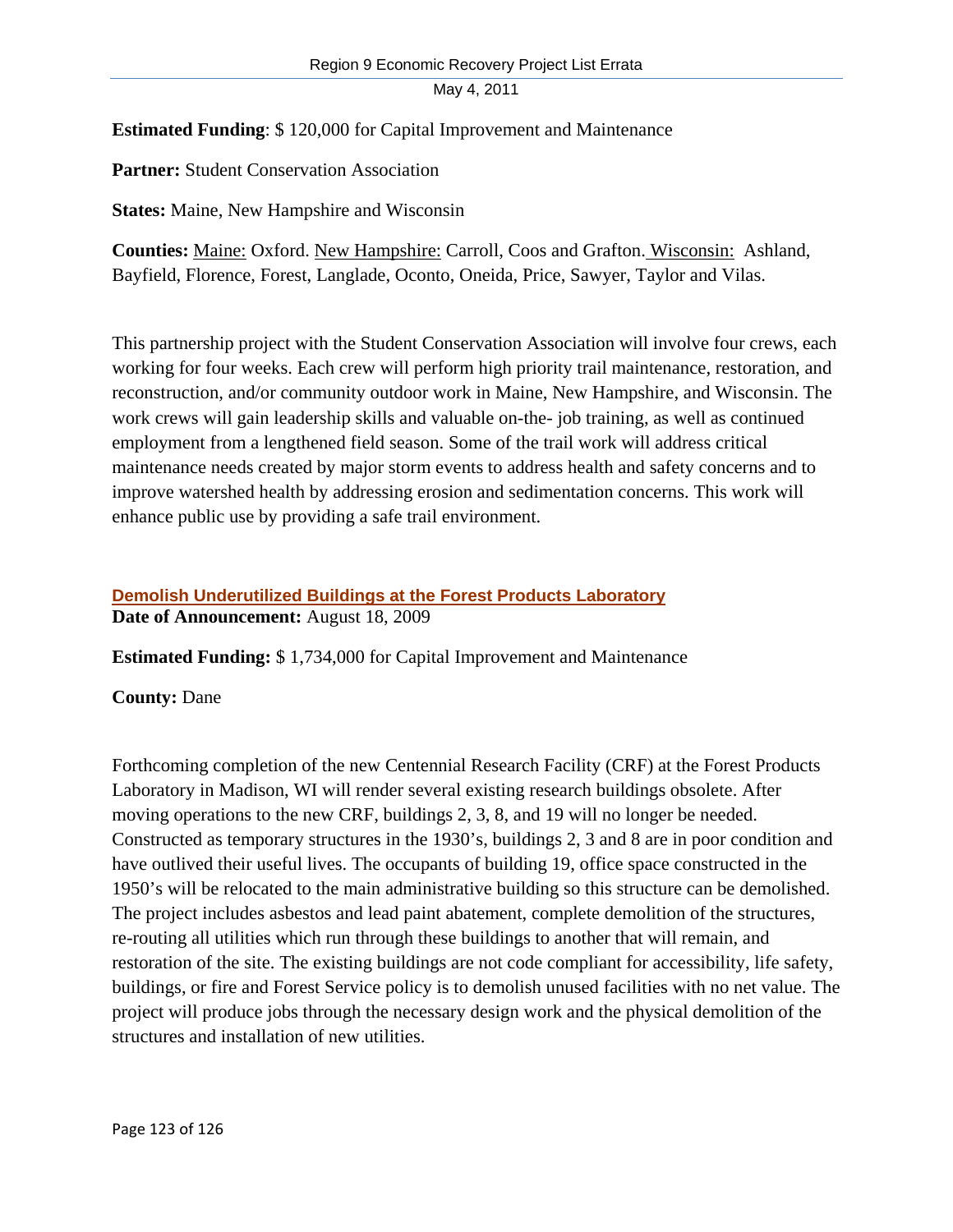## **Improved Energy Use and Facility Maintenance at Rhinelander and Harshaw Farm, Wisconsin Date of Announcement:** August 18, 2009

**Estimated Funding:** \$ 300,000 for Capital Improvement and Maintenance

**County:** Oneida

This project will create jobs replacing deteriorated materials, equipment and improving energy efficiency at the Northern Research Station laboratory in Rhinelander, Wisconsin and the nearby long term research site in Harshaw Township, called the Harshaw Farm. At the Rhinelander building, window and door replacement, insulation of the annex concrete block walls, and conversion to infrared heating in the garage/warehouse space will improve energy efficiency. Overdue maintenance on the parking lot and entrance roads will be completed, including both seal-coating and new striping of parking areas. The lighting addition will upgrade facility safety and security. Addition of humidification to the existing forced air heating system will upgrade comfort for facility occupants. The work at Harshaw Farm will replace the boiler in the office/shop building, improving energy efficiency. In addition, a new security system will be installed, providing camera surveillance for two buildings, increasing employee safety.

**Repair Facades of Various Forest Products Laboratory Buildings Date of Announcement:** August 18, 2009

**Estimated Funding:** \$ 400,000 for Capital Improvement and Maintenance

**County:** Dane

Built in the 1960's, these three buildings have exterior closures constructed of wood siding and structurally insulated panels (SIPs). The wood siding has degraded significantly in some areas and must be stained to keep it from degrading elsewhere. Wood trim at all windows and gypsum board soffits at B29 are severely degraded and require replacement. The SIPs are in fair condition, but some need minor repair. Rehabilitating the building closure will extend the useful lives of the buildings and eliminate deferred maintenance. This project will create jobs in the design and construction to make the necessary repairs.

**Chequamegon-Nicolet National Forest - Deferred Maintenance Date of Announcement:** August 18, 2009

Page 124 of 126 **Estimated Funding:** \$ 845,000 for Capital Improvement and Maintenance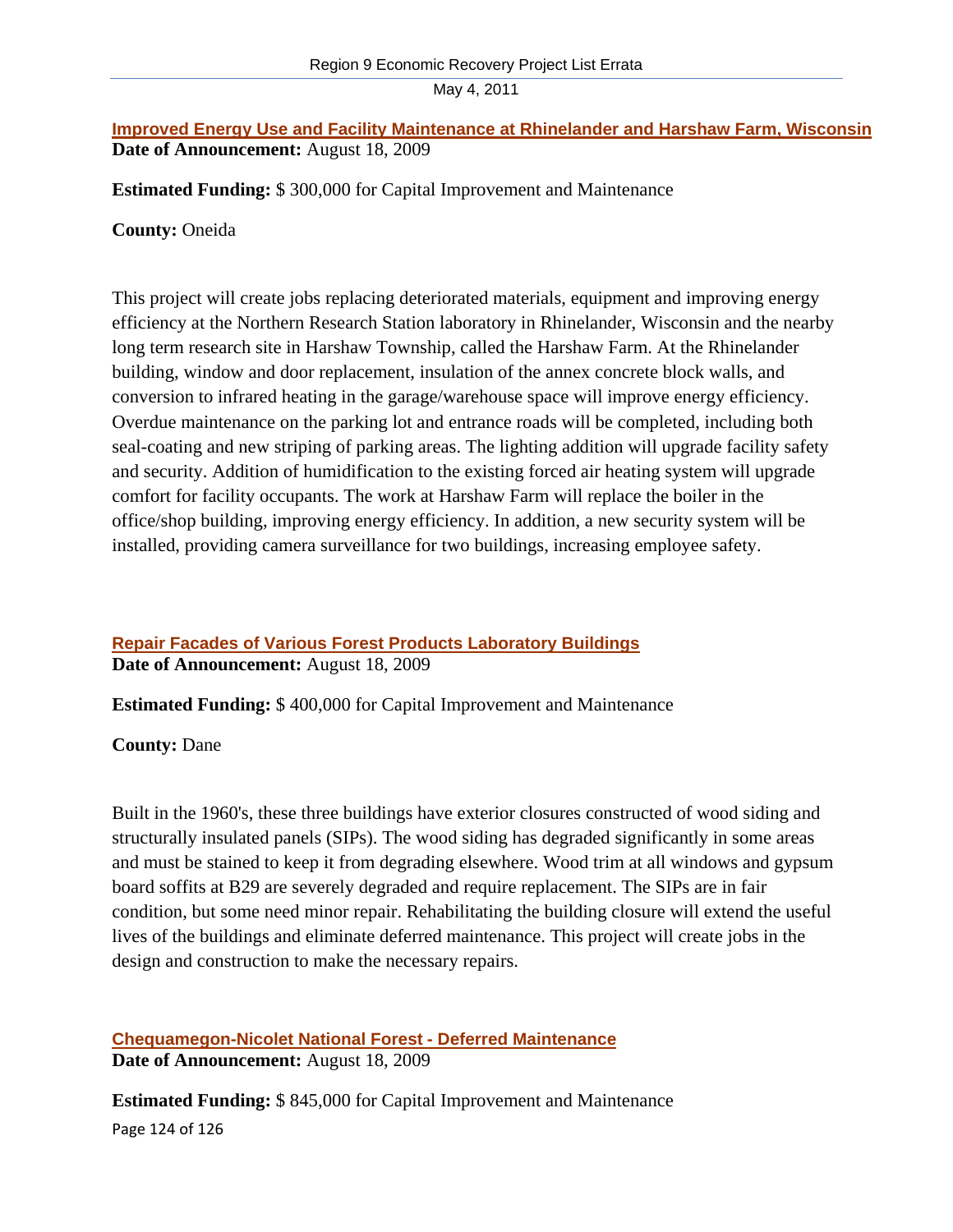## **County:** Oneida

This project will upgrade recreation and administrative facilities infrastructure across the Chequamegon-Nicolet National Forest in northern Wisconsin through conducting much-needed deferred maintenance work. Specific project work includes replacing deteriorated facilities with pre-cast concrete structures that will withstand extreme weather conditions, last longer, and are easier to maintain. At recreation facilities across the Forest, numerous campfire rings will be purchased and installed so they are more accessible to disabled forest users. The recreational visitor experience will also be enhanced at water-based recreation sites (lakes and streams) through replacing old boat docks across the Forest. Project benefits include improving public health and safety, and bringing additional tourism dollars into local communities by providing more enjoyable visitor recreation experiences.

## **Eastern Region Trail Management, Assessment and Condition Surveys Date of Announcement:** August 18, 2009

**Estimated Funding:** \$ 1,500,000 for Capital Improvement and Maintenance

**Partners:** State Sponsored Conservation Crews, Student Conservation Association, Trail Clubs

**States:** Illinois, Indiana, Maine, Michigan, Minnesota, Missouri, New Hampshire, New York, Ohio, Pennsylvania, Vermont, West Virginia and Wisconsin

**Counties:** Illinois: Alexander, Gallatin, Hardin, Jackson, Johnson, Massac, Pope, Saline, Union, Will and Williamson. Indiana: Brown, Crawford, Dubois, Jackson, Lawrence, Martin, Monroe, Orange and Perry. Maine: Oxford. Michigan: Alcona, Alger, Baraga, Charlevoix, Cheboygan, Chippewa, Crawford, Delta, Gogebic, Houghton, Iosco, Iron, Lake, Mackinac, Manistee, Marquette, Mason, Mecosta, Montcalm, Muskegon, Newaygo, Oceana, Ogemaw, Ontonagon, Oscoda, Schoolcraft and Wexford. Minnesota: Beltrami, Cass, Cook, Itasca, Lake and Saint Louis. Missouri: Barry, Bollinger, Boone, Butler, Callaway, Carter, Christian, Crawford, Dent, Douglas, Howell, Iron, Laclede, Madison, Oregon, Ozark, Perry, Phelps, Pulaski, Reynolds, Ripley, St. Francois, Ste. Genevieve, Shannon, Stone, Taney, Washington, Wayne and Wright. New Hampshire: Carroll, Coos and Grafton. New York: Schuyler and Seneca. Ohio: Athens, Gallia, Hocking, Jackson, Lawrence, Monroe, Morgan, Noble, Perry, Scioto, Vinton and Washington. Pennsylvania: Elk, Forest, McKean and Warren. Vermont: Addison, Bennington, Granby, Granville, Londonderry, Rutland, Warren, Washington, Windsor and Windham. West Virginia: Barbour, Grant, Greenbrier, Nicholas, Pendleton, Pocahontas, Preston, Randolph, Tucker and Webster. Wisconsin: Ashland, Bayfield, Forest, Florence, Langlade, Oconto, Oneida, Price, Sawyer, Taylor and Vilas.